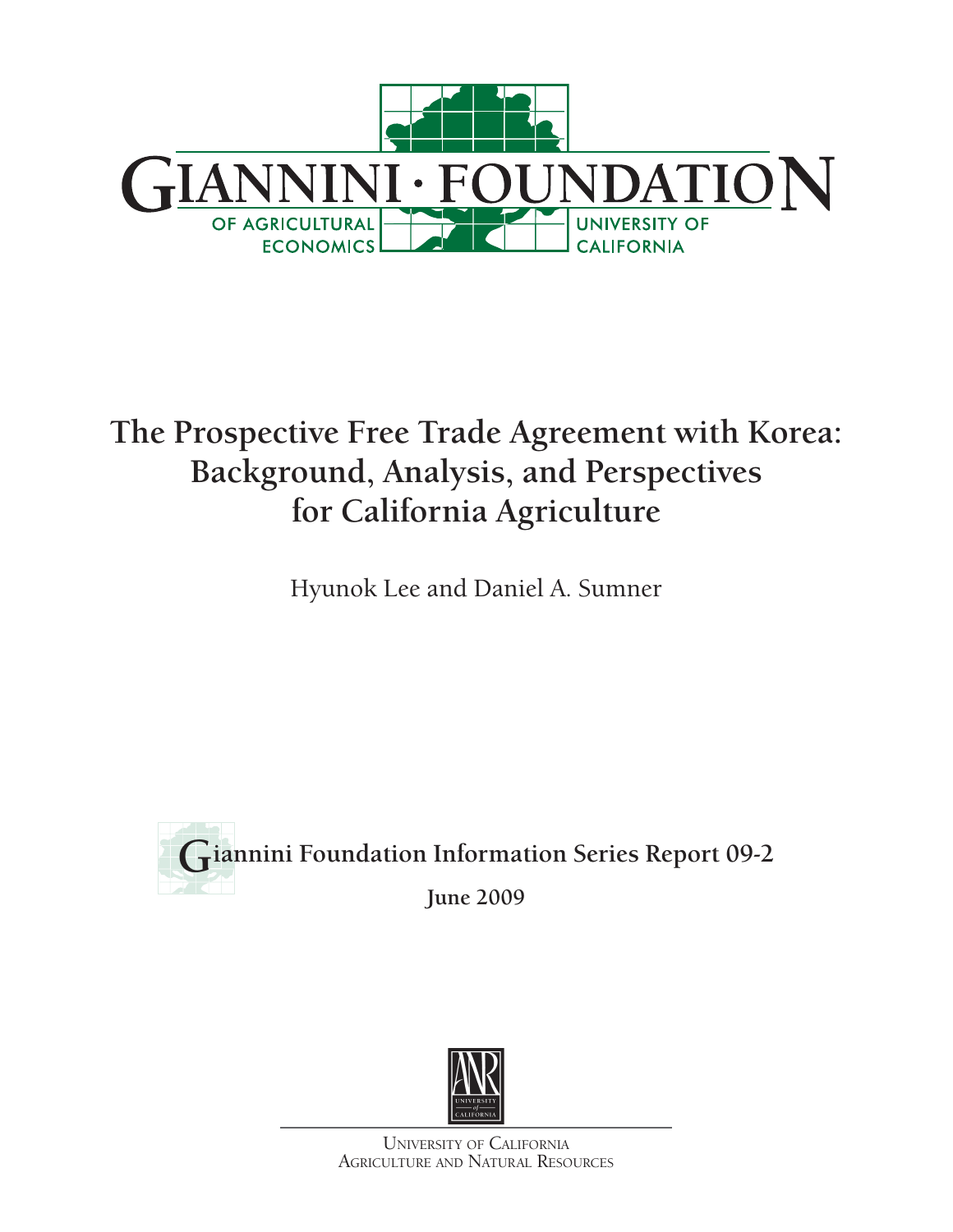## **THE AUTHORS**

Hyunok Lee is a research economist and Daniel A. Sumner is the Frank H. Buck, Jr. professor in the Department of Agricultural and Resource Economics, University of California, Davis. In addition, Daniel Sumner is director of the University of California Agricultural Issues Center. Both are members of the Giannini Foundation of Agricultural Economics.

Contact: Hyunok Lee, hyunok@primal.ucdavis.edu, 530.752. 3508



This publication has been anonymously peer-reviewed for technical accuracy by University of California REVIEWED scientists and other qualified professionals.

©2009 by the Regents of the University of California Division of Natural Resources

All rights reserved.

To simplify information, trade names of products have been used. No endorsement of named or illustrated products is intended, nor is criticism implied of similar products that are not mentioned or illustrated.

No part of this publication may be reproduced, stored in a retrieval system, or transmitted, in any form or by any means, electronic, mechanical, photocopying, recording, or otherwise, without the written permission of the publisher and the authors.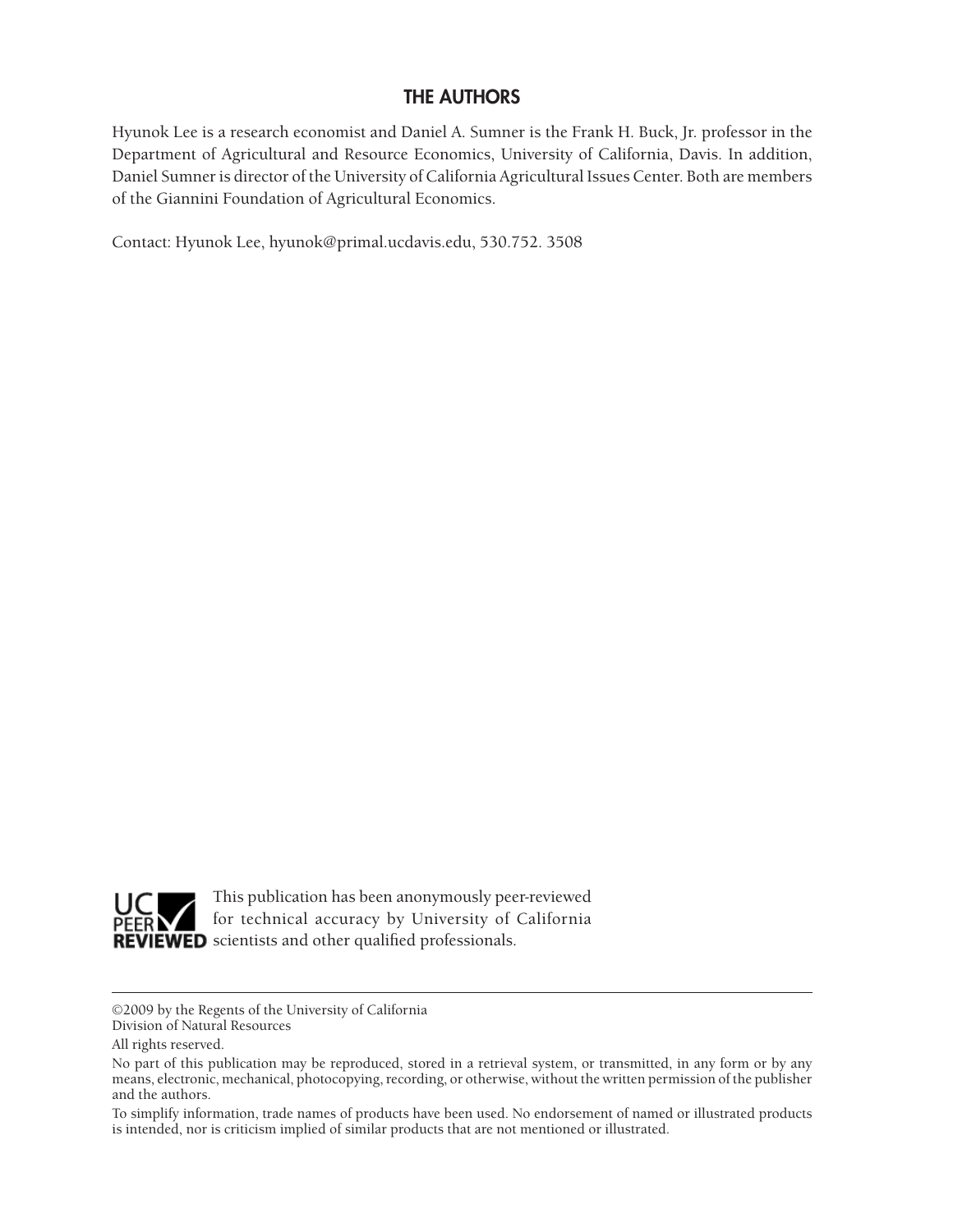## **TABLE OF CONTENTS**

| Part 2. California Agricultural Exports to Korea and California's       |  |
|-------------------------------------------------------------------------|--|
|                                                                         |  |
| 2.2. Scope of Korean Agricultural Imports by Product Category  11       |  |
| 2.3. California's Relative Position and Potential in Korean Markets  16 |  |
| Part 3. The KORUS FTA and Broad Agricultural Access Improvements  25    |  |
|                                                                         |  |
| 3.2. Overview of the Market Access Schedule under the KORUS FTA 26      |  |
| Part 4. Commodity-specific Analysis of Market Access Improvements  31   |  |
|                                                                         |  |
|                                                                         |  |
|                                                                         |  |
|                                                                         |  |
|                                                                         |  |
|                                                                         |  |
|                                                                         |  |
|                                                                         |  |
|                                                                         |  |
|                                                                         |  |
|                                                                         |  |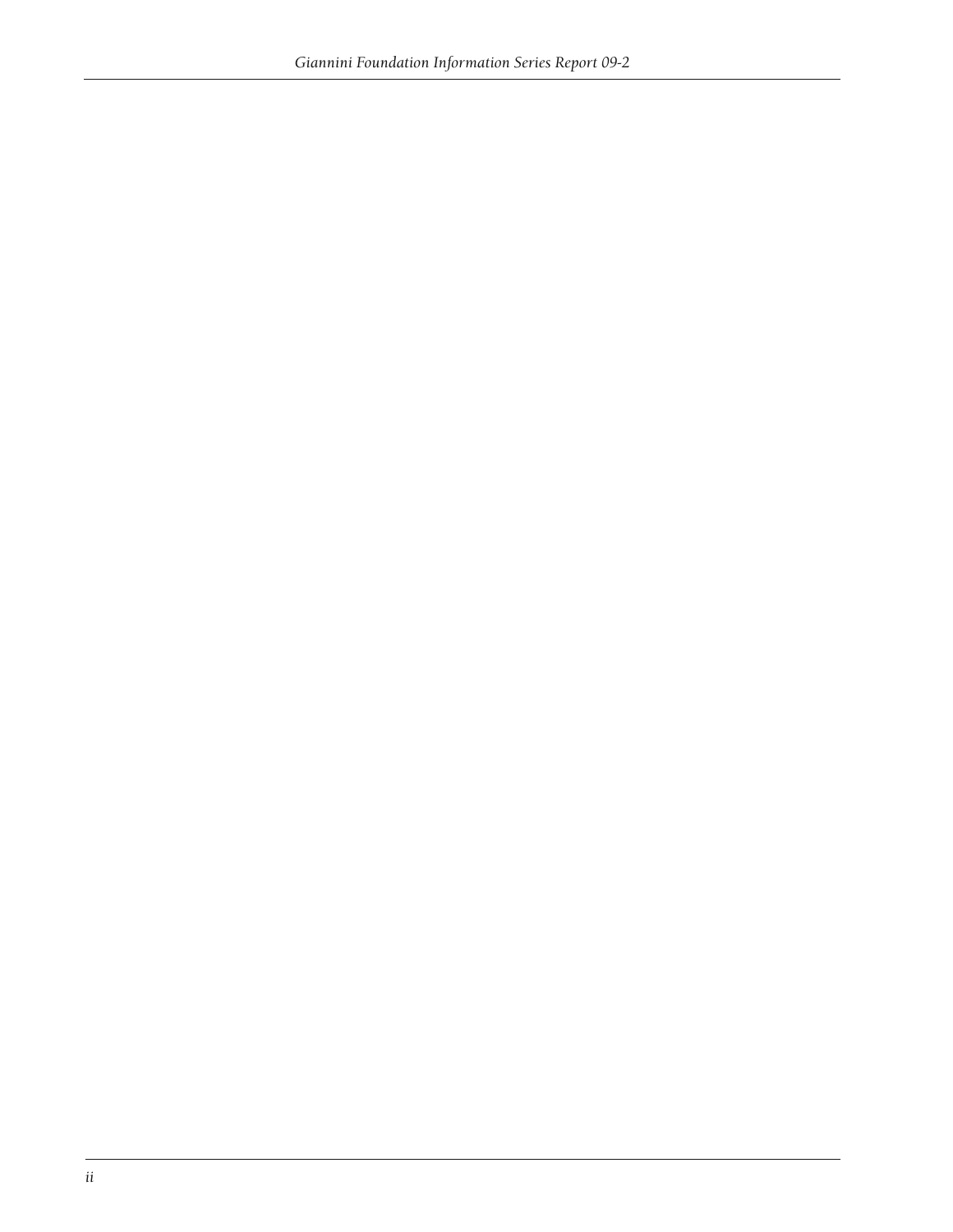## FIGURES

## TABLES

|      | 1.e. U.S. Agricultural Exports to Korea by Percent of Total U.S. Value: 2003 and 2007  10                                                                                      |  |
|------|--------------------------------------------------------------------------------------------------------------------------------------------------------------------------------|--|
|      | 2.a. Exports of California Agricultural Products to Korea for 1999-2006 in \$1,00012                                                                                           |  |
|      | 2.b. Share of Total California Exports by Value That Are Shipped to Korea and Rank<br>of Korea in Export Destinations for Major California Agricultural Products: 2003-2006 13 |  |
|      |                                                                                                                                                                                |  |
|      |                                                                                                                                                                                |  |
|      |                                                                                                                                                                                |  |
| 2.f. | Value of Korean Imports by Commodity Category and by Commodity                                                                                                                 |  |
|      | 2.g. Import Value Share of the United States and Its Major Competitors in Korea for Selected Years 19                                                                          |  |
|      | 2.h. Total Korean Imports and Import Shares of the United States and Chile                                                                                                     |  |
| 2.i. | Korean Agricultural Imports and Domestic Production by Commodity in                                                                                                            |  |
|      | 3.a. Korean Quotas or Tariff Rate Quotas and Actual Imports by Tariff Tier: Dairy Products,                                                                                    |  |
|      | 3.b. Summary of Access Improvements for Important Agricultural Products by                                                                                                     |  |
|      |                                                                                                                                                                                |  |
|      |                                                                                                                                                                                |  |
|      |                                                                                                                                                                                |  |
|      | 4.d. Market Access Improvements under the KORUS FTA: Selected Noncitrus Fruit34                                                                                                |  |
|      |                                                                                                                                                                                |  |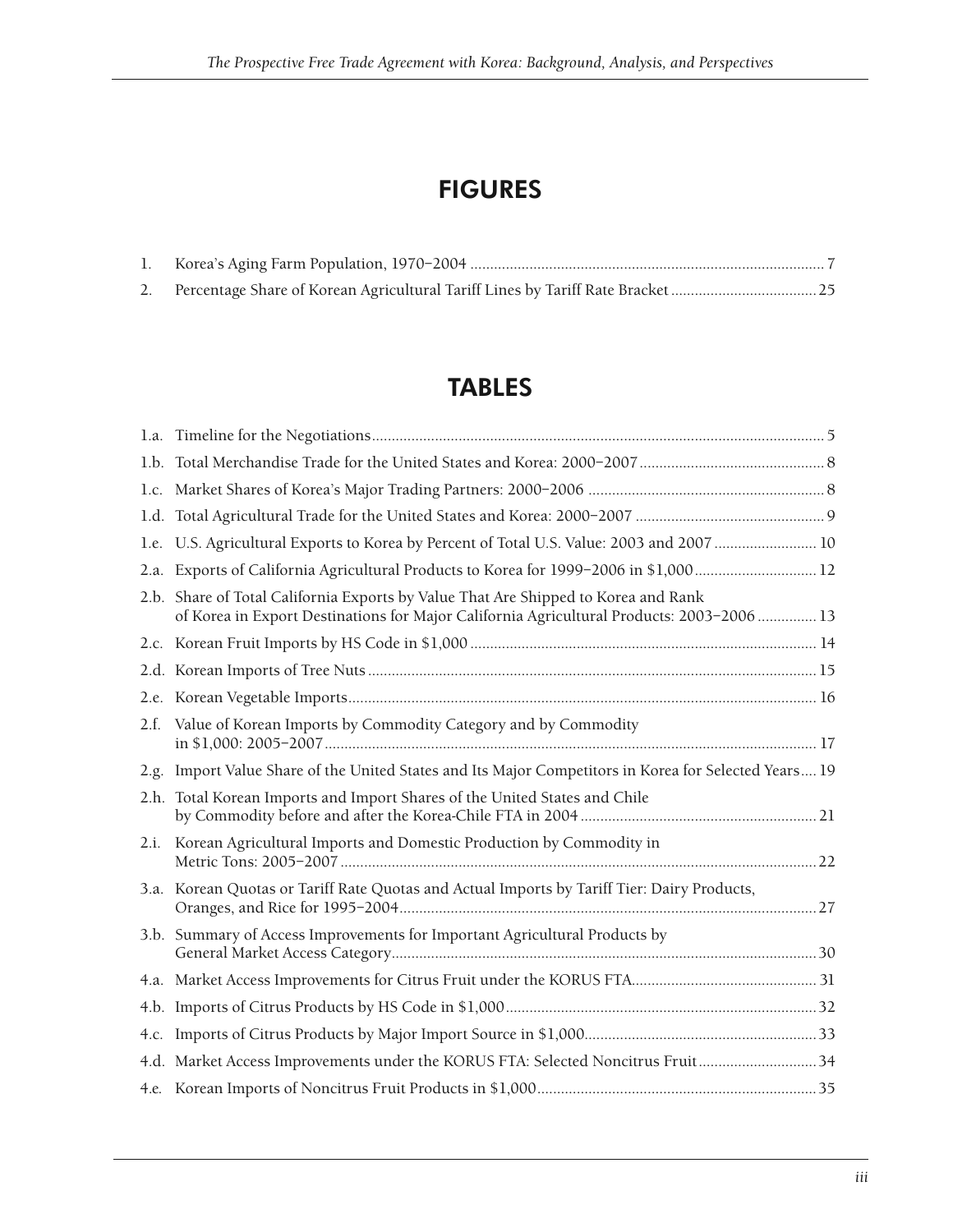| 4.f. Korean Imports of Selected Noncitrus Fruit Products by Major Import Source in \$1,00035 |  |
|----------------------------------------------------------------------------------------------|--|
|                                                                                              |  |
|                                                                                              |  |
| 4.i. Market Access Improvements under the KORUS FTA: Selected Vegetable Products  39         |  |
|                                                                                              |  |
|                                                                                              |  |
| 42. Market Access Improvements under the KORUS FTA: Selected Beef Products                   |  |
|                                                                                              |  |
| 44. An. Market Access Improvements under the KORUS FTA: Selected Dairy Products 44           |  |
|                                                                                              |  |
| A-1. Detailed Uruguay-Round Tariff Schedule: Most Favored Nation Tariff Rates 51             |  |
|                                                                                              |  |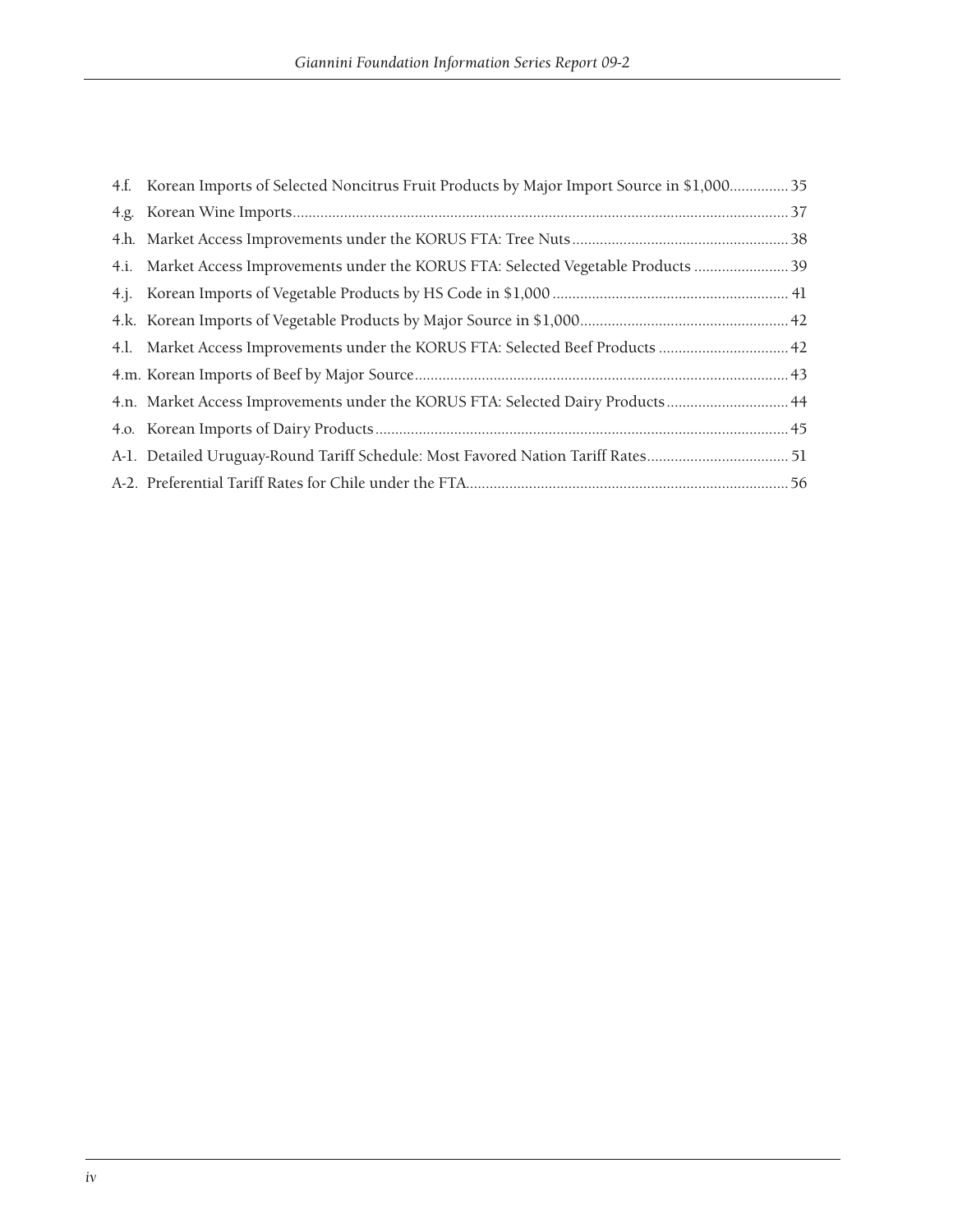## EXECUTIVE SUMMARY

S<sub>vear-lo</sub> outh Korea (henceforth called simply Korea) and the United States signed a free trade agreement (FTA) on April 1, 2007, after an intensive year-long negotiation process. Although the bilateral negotiations have been finalized, the agreement must be approved by each country's legislature for the agreement to be implemented, and it faces considerable opposition in each country. In the United States, the Bush administration slated passage of the Korean FTA as a major goal for 2008, but other events intervened and the administration had little influence in Congress. The Obama administration has not focused on trade issues yet. In Korea, although negotiated by the previous government, the agreement is strongly supported by the Lee administration. The Korea-United States Free Trade Agreement (KORUS FTA) has the potential to be a significant demand driver for California agriculture. This report explains the agreement and considers its potential impacts.

The Korean economy, comprised of almost 50 million consumers, has been growing rapidly for decades and has per capita income (\$20,045 in 2007) that exceeds those of many European countries and approaches that of Spain. As a relatively large, relatively high-income country with a well-developed food and fiber distribution system, Korea is a major market for agricultural goods of the type produced in California.

As the country has become more industrialized overall, Korean agriculture has been increasingly losing competitiveness. Korea has relatively little arable land per capita and is now a highly urban country with agriculture accounting for only 3% of gross domestic product and 7% of the population. Because per capita income is high by world standards, Korea's many small farms have relied on high domestic commodity prices to maintain farm incomes comparable to rapidly improving urban incomes. Nonetheless, the farm population is aging and rapidly declining in number.

Despite high import tariffs, tight import quota quantities, and restrictive sanitary and phytosanitary regulations, Korea has become a major agricultural

importer with imported products comprising an increasing share of food consumption expenditures. Korea is an important export destination for many products and typically ranks among the top six export destinations for California agriculture overall. With lower import barriers that would accompany the KORUS FTA, there is significant potential for expanding California agricultural exports to Korea.

Agriculture was at the center of the negotiations and delayed completion of the deal until the very last hour. It also will be at the center of attempts to ratify the agreement in the legislatures of the two countries. In the end, Korea resisted rapid and complete opening of agricultural markets and the United States was not successful in achieving comprehensive free trade in agriculture as soon as possible. These negotiating positions followed from typical pressures on governments to protect weak industries from imports and to support strong exporters.

Overall, the agreement provides for gradual elimination of Korea's high tariffs for most export commodities of interest to California agriculture. Importantly, exceptions include rice, for which a previously negotiated quota is in place and no new market opening was achieved, and fresh citrus fruit, for which high seasonal tariffs that limit shipments of oranges and mandarins will remain.

Because its costs are high and U.S. barriers are already quite low, Korean agriculture has no potential to expand its tiny agricultural exports to the United States. We find that U.S. and California agriculture will expand exports to Korea substantially if free trade is allowed. Some of that increase in exports from California would be derived from trade diversion from other exporters, such as Chile, Australia, New Zealand, and China. This diversion follows from the KORUS FTA lowering the net price in Korea of U.S. goods relative to those of suppliers from other countries. In some cases these goods from other countries have tariff advantages now that would be redressed by the KORUS FTA. Additional exports contribute positively to the California economy, whether by diversion of other global sources or replacement of local Korean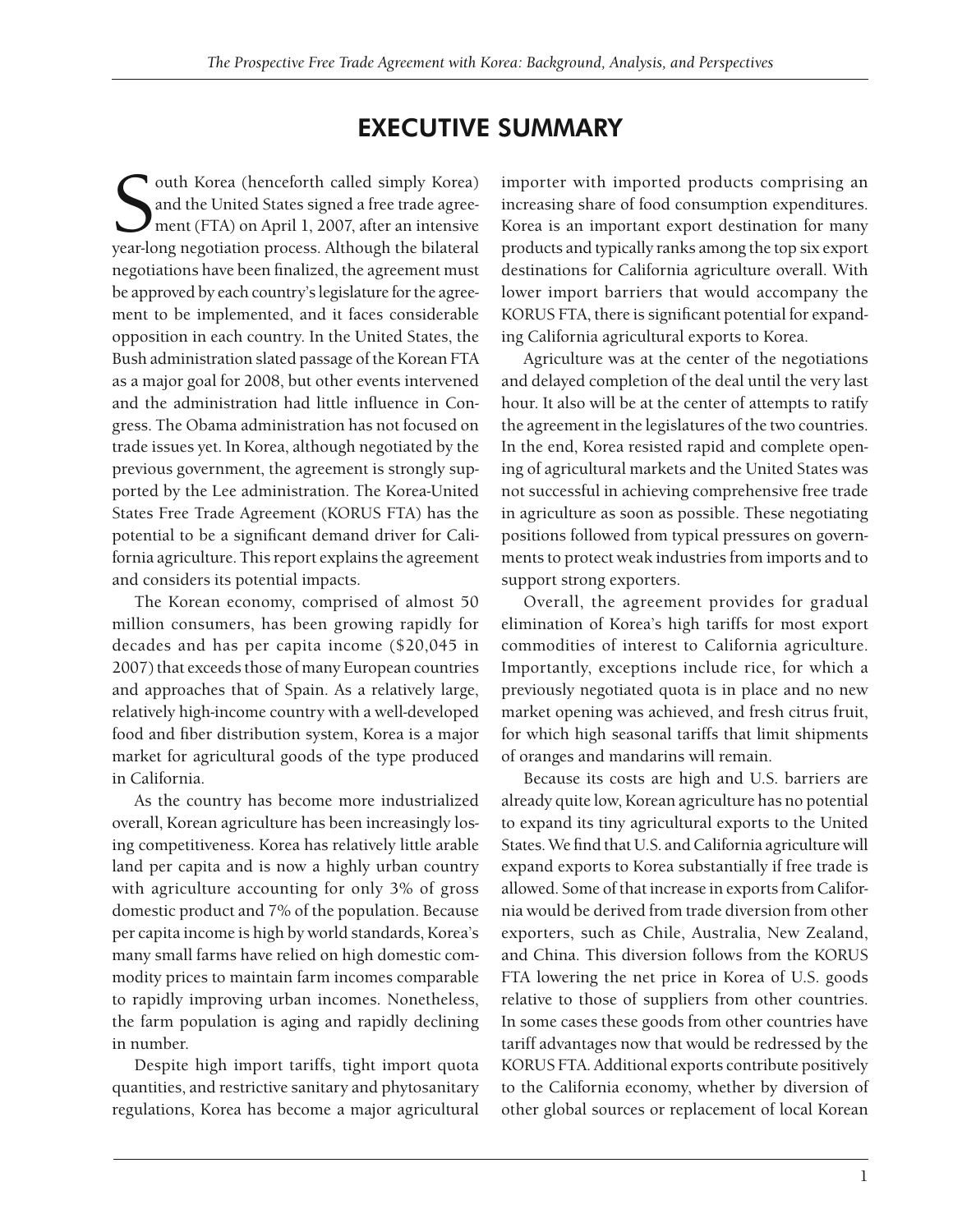supplies. From a global perspective, trade diversion may reduce global welfare if products from the United States that currently have lower tariffs replace lowercost products from other exporters that would have higher relative tariffs after the KORUS FTA.

To better understand the potential for implementation and the likely impacts of the negotiated agreement, this report outlines major characteristics and concerns within Korean agriculture and shows where Korean agriculture is most vulnerable to expanded imports that affect Korean producers negatively. We also point out significant gains to Korean food buyers. By analyzing impacts among Korean farmers and consumers, we can improve understanding of the Korean situation and opposition to the agreement in the legislature.

This study provides detailed information on the potential effects of the KORUS FTA for California agriculture on a commodity-by-commodity basis. This helps California agriculture better appreciate and communicate what is at stake for California commodities. The analysis will also help California agriculture prepare for the realistic impacts of the potential market opening in Korea.

The report catalogs agricultural exports from California to Korea commodity by commodity. It also reviews existing trade barriers that limit exports to Korea, considers explicitly the export positions of major competitors, and examines the size of the Korean market for each commodity. This information helps us to assess the degree to which agricultural exports to Korea have been constrained by trade barriers and the potential additional exports that the Korean market

can absorb. We provide a detailed market analysis for many important California products.

We find that better access to the Korean market would create significant opportunities for dozens of major commodities. California has the potential to more than double its current exports of about \$280 million within a few years and to continue to expand exports as barriers fall gradually on products that are politically sensitive in Korea. For example, lower tariffs and fewer other barriers would allow important export expansions for citrus products, tree nuts, dairy products, beef, grapes and grape products, stone fruits, strawberries, fresh and processed vegetables, flowers and ornamental horticulture, processed tomato products, olives, hides and skins, cotton, and hay. Expanded agricultural output to serve greater demand for California products in Korea will also cause additions to farm employment and expansion of the agricultural economy past the farm gate.

The state of the U.S. and global economy in 2009 provides further impetus for encouraging more open international borders for trade. Countries belonging to the Organization for Economic Cooperation and Development have pledged to resist new trade restrictions and reduce trade barriers to avoid letting the collapse in trade become even more of a drag on economic recovery. The agricultural industries in the U.S. and California are looking for sources of new growth given the decline in domestic demand. Better access to the Korean market could be one source of additional market opportunity for major California commodities.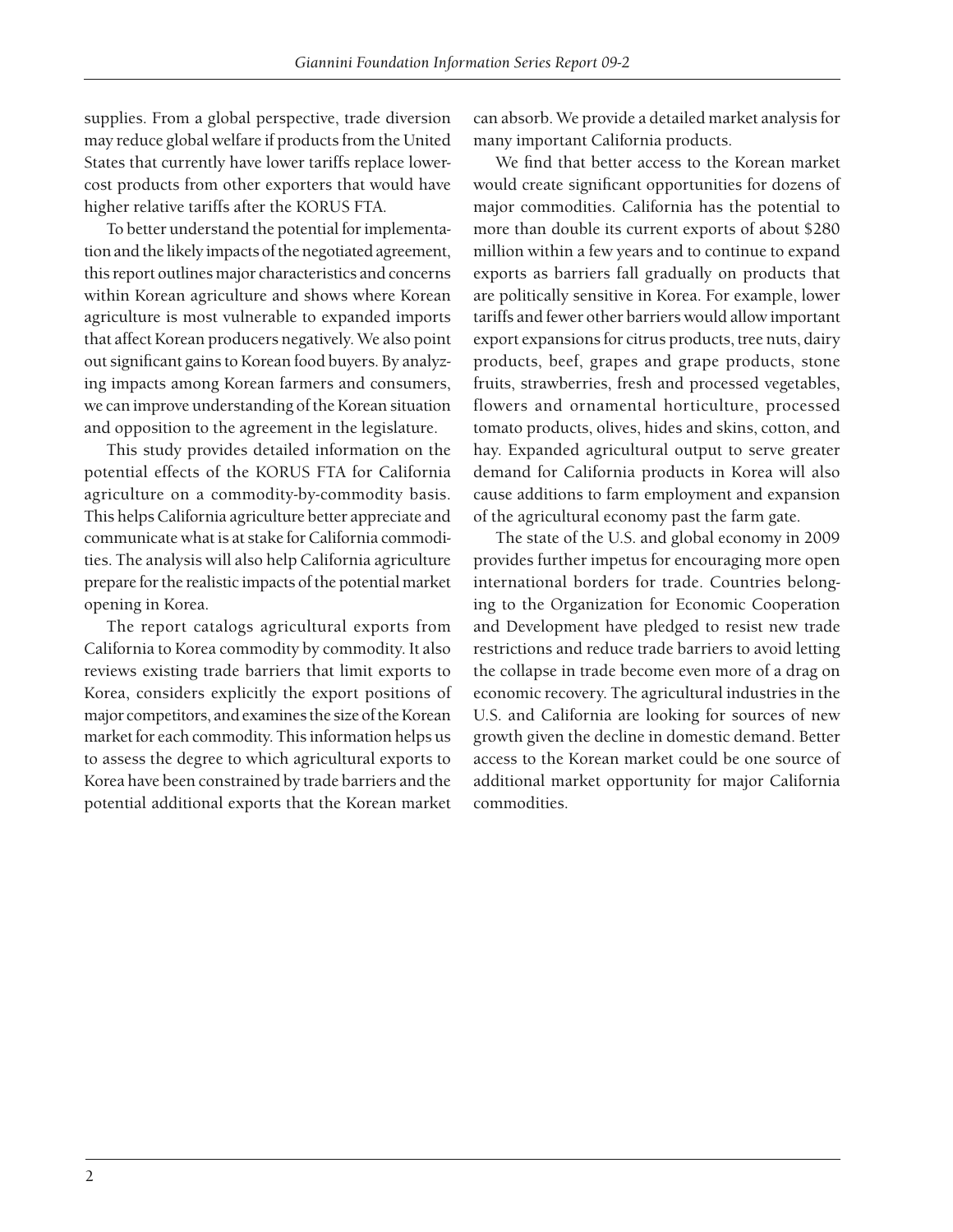## INTRODUCTION

The Republic of Korea<sup>1</sup> and the United States<br>signed a free trade agreement (FTA) on April 1,<br>2007. Although the bilateral negotiations have<br>been finalized, the agreement must be approved by signed a free trade agreement (FTA) on April 1, 2007. Although the bilateral negotiations have been finalized, the agreement must be approved by each country's legislature in order for implementation of the agreement to take place, but it faces considerable opposition in each country. In the United States, the Bush administration slated passage of the Korean FTA as a major goal for 2008. The Korea-United States Free Trade Agreement (KORUS FTA) has the potential to be a significant demand driver for California agriculture.

The Korean economy, comprised of almost 50 million consumers, has been growing rapidly for decades and has per capita income (\$20,045 in 2007) that exceeds those of many European countries and approaches that of Spain. The United States is already Korea's top supplier of a broad variety of agricultural products at \$3.5 billion in 2007. The United States is the number one supplier to Korea of such farm products as almonds, fresh cherries, hides and skins, poultry, soybeans, corn, and wheat. As a relatively large, relatively high-income country with a welldeveloped food and fiber distribution system, Korea is a major market for agricultural goods of the type produced in California.

As the country has become more developed over the past 40 years, Korean agriculture has become less competitive with imports and potential imports. Korea has relatively little arable land per capita and is now a highly urban country with agriculture accounting for only 3% of gross domestic product (GDP) and about 7% of the population. Korea's many small farms have relied on high government-protected commodity prices to maintain farm incomes comparable to rapidly improving urban incomes. Nonetheless, the average age of farmers has been rising. And because young people have avoided farming, the farm population has been declining rapidly in number.

Despite high import tariffs, tight import quota quantities, and restrictive sanitary and phytosanitary regulations, South Korea has become a major agricultural importer with imported products comprising an increasing share of food consumption expenditures. Korea is an important export destination for many products and typically ranks among the top six export destinations for California agriculture overall. With lower import barriers that would accompany the KORUS FTA, there is significant potential for expanding California agricultural exports to Korea. This bilateral agreement, which lowers tariffs on Korean imports of U.S. products, is expected to help the United States compete against other countries, especially China and Australia, and, as a consequence, to expand U.S. sales in the Korean market.

Agriculture was at the center of the negotiations, delaying completion of the deal until the very last hour. It also will be at the center of attempts to ratify the agreement in the legislatures of the two countries (Choi and Schott). In the end, Korea resisted rapid and complete opening of agricultural markets and the United States was not successful in achieving comprehensive free trade in agriculture. These negotiating positions followed from typical pressures on governments to protect weak industries from imports and to support strong exporters.

Agricultural costs of production are high in Korea and U.S. barriers to imports from Korea are already quite low. Therefore, it is generally accepted that Korean agriculture has no potential to expand its limited agricultural exports to the United States.

We find that the significant agricultural effects for California are that U.S. and California agriculture will expand exports to Korea substantially if free trade is allowed. Some of that increase in exports from California would be derived from trade diversion from other exporters, such as Chile, Australia, New Zealand, and China. This diversion follows from the KORUS FTA lowering the net price in Korea of U.S. goods relative to those of suppliers from other countries. In some cases, such goods from other countries have tariff advantages now that would be redressed by the

<sup>1</sup> In this report we refer to the Republic of Korea as South Korea or, more often, as simply Korea. North Korea is a separate country with a government that tightly controls the economy. The proposed free trade agreement is strictly bilateral and does not include North Korea.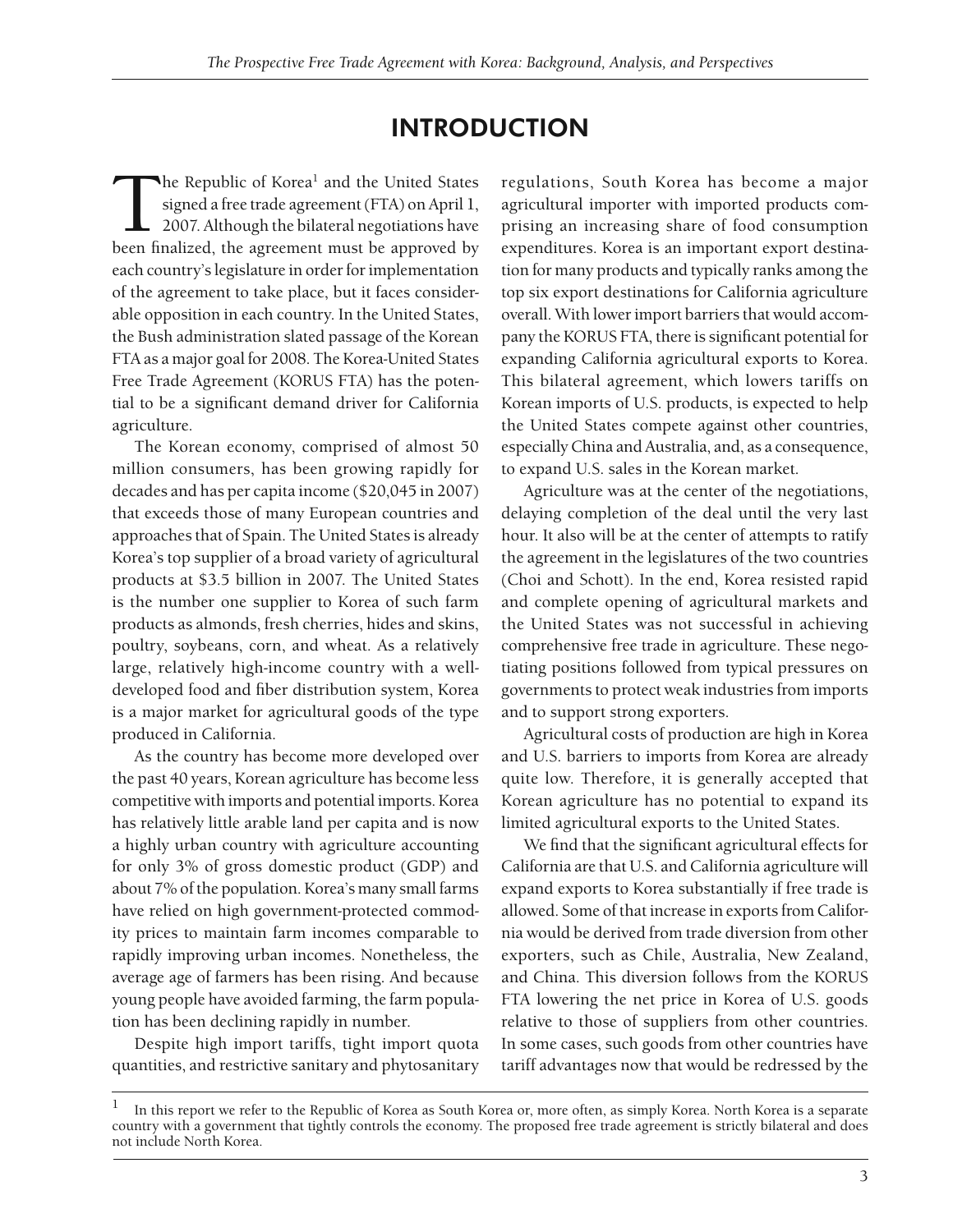KORUS FTA. Additional exports contribute positively to the California economy, whether by diversion of other global sources or replacement of local Korean supplies. From a global perspective, trade diversion may reduce global welfare if products from the United States that currently have lower tariffs replace lowercost products from other exporters that would have higher relative tariffs after the KORUS FTA.

Because of the size of the Korean economy and the height of pre-existing trade barriers, the KORUS FTA is broadly acknowledged as the most commercially significant free trade agreement the United States has negotiated in nearly twenty years. Several factors underscore the significance for California agriculture of comprehensive and rapidly established free trade with South Korea. First, California agriculture is a major supplier of many fruit, vegetable, and tree nut products. It is also a large supplier of hay, rice, cotton, beef, and dairy products. Second, exports have recently accounted for more than 20% of California agricultural production and are important for the economic success of many commodities (Matthews and Sumner; Rowhani and Sumner). Third, Korea has a large and well-developed consumer base for California agricultural products. Korea has long been an important market for California agriculture even as the leading export commodities have changed over time (Matthews and Sumner; Rowhani and Sumner). Fourth, Korea has high trade barriers for many of the products supplied by California agriculture. Therefore, the potential for expanded imports from California is large. Finally, Korea has little or no potential to increase exports of agricultural products to the United States. Korean domestic prices are high and very few Korean agricultural products could compete successfully in the U.S. market.

We find that better access to the Korean market would create significant opportunities for dozens of major commodities. California has the potential to more than double its current exports of about \$280 million within a few years and to continue expanding exports as barriers fall gradually on products that are politically sensitive in Korea. For example, lower tariffs and fewer other barriers would allow important export expansions for citrus products, tree nuts, dairy products, beef, grapes and grape products, stone

fruits, strawberries, fresh and processed vegetables, flowers and ornamental horticulture, processed tomato products, olives, hides and skins, cotton, and hay. Expanded agricultural output to serve greater demand for California products in Korea will also cause additions to farm employment and expansion of the agricultural economy past the farm gate.

The rest of this report builds on these general points to consider more specifically the basis for these broad conclusions. It is important to understand some background information before delving into the details of the agreement and its implications. In Part 1, we provide a general background about the negotiation initiation and process; summarize the nature of the Korean economy, especially in agriculture; and describe the two countries' trade positions. Understanding pre-existing overall and bilateral trade will help us appreciate the scope of interaction between the two economies, further understand the potential for trade, and see how the KORUS FTA fits within the context of Korea's society, economy, and agriculture. We then turn our attention to California agriculture and its role as an export provider. Part 2 gives a snapshot of California agriculture that focuses on export commodities. Part 3 provides detailed information on how the KORUS FTA eliminates or reduces the trade barriers currently in place for products important for California agriculture. In Part 4, we discuss the impact of free trade on both Korean and California agriculture. We summarize the impacts for key commodities and commodity groups. The final section concludes the report.

Much of the report consists of a series of detailed tables and charts that show trade patterns and current Korean trade barriers. This information is provided to allow the reader to have ready access to trade data in a form that facilitates consideration of export gains for California agriculture. The bottom line is that the KORUS FTA would make U.S. products relatively cheaper in Korea and, as a result, the Korean market for U.S. products would expand. Further, the larger difference in tariffs on agricultural goods means that there is substantial potential for gains from the KORUS FTA in agricultural trade for the United States and California.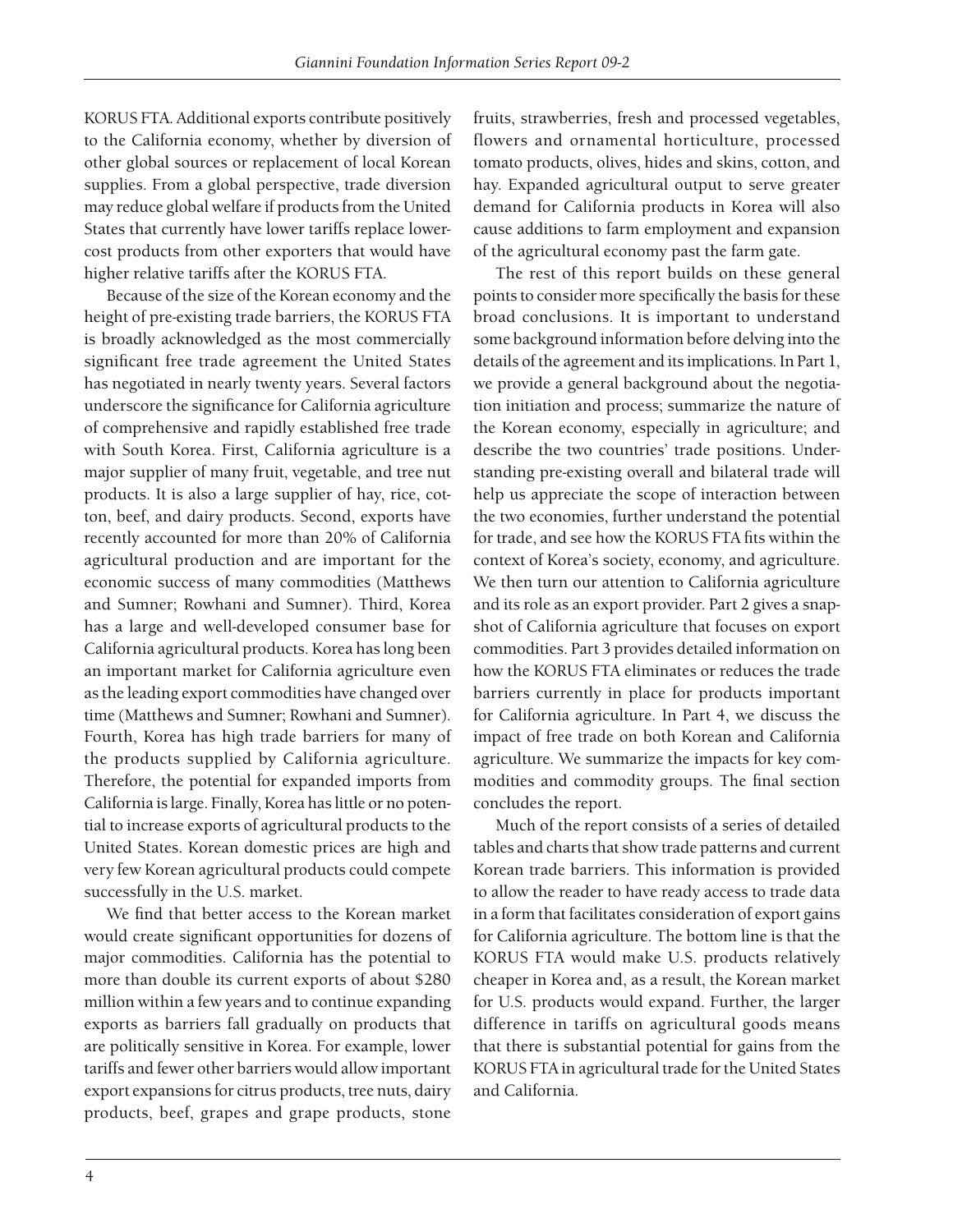## Part 1. Background

To provide context to the KORUS FTA discussion<br>later, this section describes the negotiation process prior to the final terms of the KORUS FTA,<br>a brief overview of Korea's economy and agriculture later, this section describes the negotiation process prior to the final terms of the KORUS FTA, a brief overview of Korea's economy and agriculture, and the current status of bilateral and multilateral trade agreements in both countries.

#### 1.1. Negotiation Background

The United States and South Korea formally announced their intention to start negotiations leading to a free trade agreement on February 2, 2006. After negotiation sessions in Washington, D.C., and Seoul, follow-up meetings were held in Seattle, Washington, and on Jeju Island in South Korea in late October 2006. The negotiations were very strenuous given the complexity of trade relations between the two countries coupled with the short deadline to conclude the negotiations (Table 1.a).

In the United States, negotiations were authorized under trade promotion authority (TPA) legislation. The most recent trade promotion negotiation authority was granted to the president under the Bipartisan Trade Promotion Act of 2002 (P.L. 107-210) and expired on July 1, 2007 (Cooper and Manyin). The TPA requires a 90-day presidential notification to

Congress of intent to sign the agreement. The KORUS FTA was finalized on the last possible day, April 1, 2007, (Cooper and Manyin) and on June 30, 2007, trade officials representing the United States and South Korea signed it. Once an agreement is signed, the U.S. Congress must pass implementing legislation before the trade agreement can take effect. There is no binding deadline for such legislation and implementation of FTAs has often been delayed until long after the agreements were signed.

Under the TPA legislation, Congress must either pass or reject an agreement as signed and may not amend it. Trade observers consider this provision a requirement for any trade negotiation to proceed. Clearly, trading partners would find it futile to negotiate with the United States if the agreement reached could subsequently be unilaterally changed by Congress. The president must be in a position of authority to negotiate and the agreement must stand or fall as struck.

Besides the World Trade Organization (WTO) negotiations in the Doha Round, the United States has used TPA to engage in free trade initiatives in the western hemisphere, East Asia, Oceania, the Middle East, North Africa, and southern Africa. The United States has completed free trade agreements with Canada,

#### Table 1.a. **Timeline for the Negotiations**

**Formal declaration of intent to negotiate a free trade agreement: February 2, 2006**

• Preparation and analysis by each country in preparation for bilateral sessions: February through May 2006.

#### **Bilateral negotiations**

- Formal negotiations begin at a session in Washington, D.C.: June 4–6, 2006.
- Negotiations continue with sessions at various venues alternated between the United States and South Korea: July 2006 through February 2007.
- Final negotiation session completed in Seoul, South Korea: April 2, 2007.

#### **Completed proposed agreement submitted to legislatures in each country**

- Notification submitted to U.S. Congress on April 2, 2007.
- Agreement signed by both countries on June 30, 2007.
- Trade negotiation authority expired on July 1, 2007.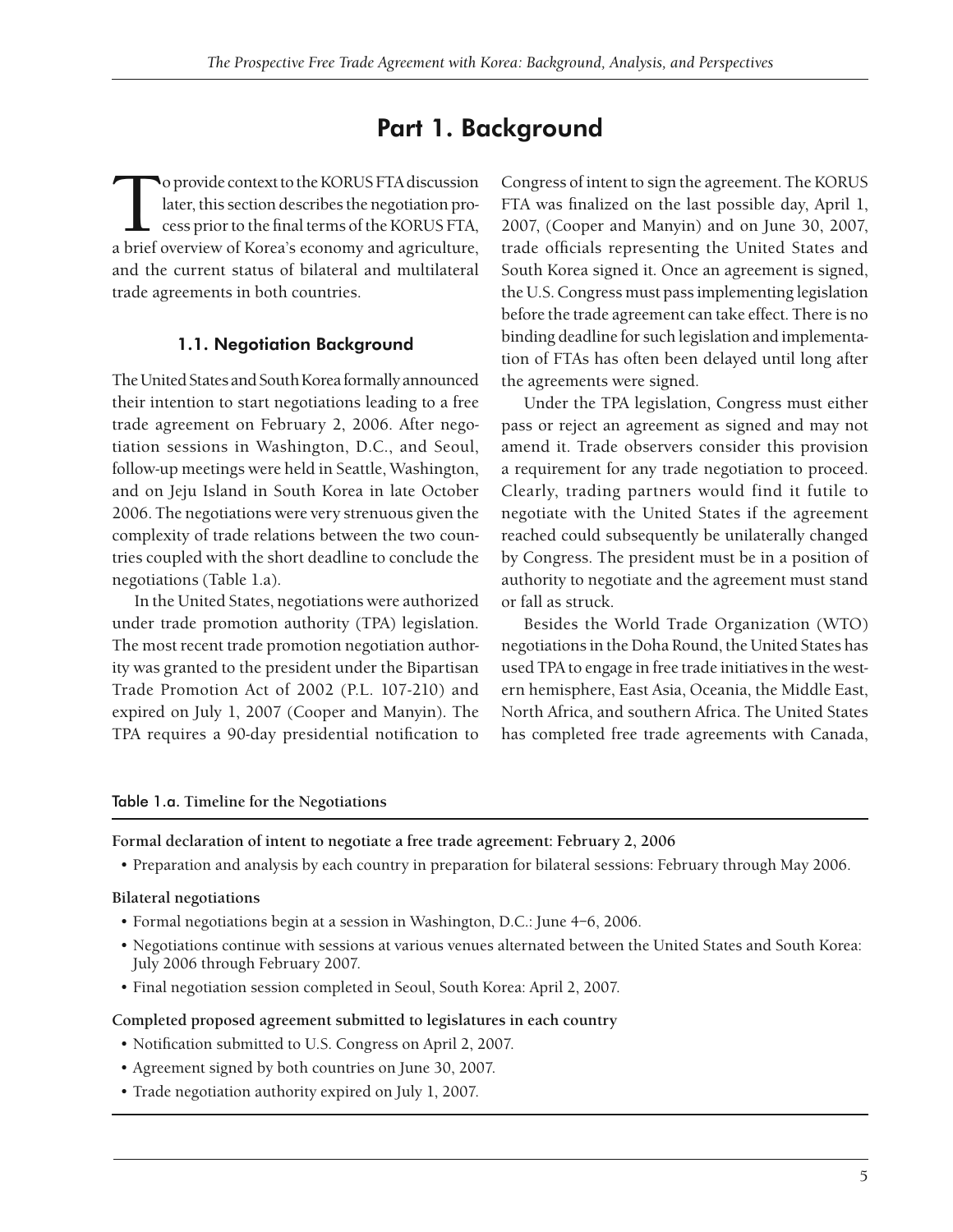Mexico, Singapore, Central America-5 (CAFTA-5), Israel, Australia, Chile, Jordan, and Morocco and has signed an FTA with the Dominican Republic, Peru, Oman, and Bahrain (Schott et al.).2

Under a simple definition, an FTA is a pact between or among two or more countries under which tariffs and similar nontariff border restrictions are eliminated among the parties to the agreement. Many, if not all, FTAs achieve less than full free trade. Even when barriers are removed, the gradual scheduling of liberalization and other rules make the agreements complex (Congressional Research Service).

Korea has FTAs with Chile (since April 1, 2004), Singapore (since March 2, 2006), ASEAN-10 (Association of South East Asian Nations-10) (since June 1, 2007), and EFTA-4 (European Free Trade Association-4) (since September 2006). Korea has negotiations under consideration with Japan, Canada, Mexico, and India (Choi; Schott et al.).3 Korea is also considering FTAs with New Zealand and Australia (Choi).

Korea's existing FTAs allow only limited access for agricultural trade. For example, the Korean FTA with the ASEAN-10, signed in May 2006, excluded a number of agricultural items, including rice (Thailand, a major rice exporter, did not join in the agreement). Previous Korean FTAs also contained provisions intended for gradual market opening, such as schedules for phasing out tariffs and nontariff barriers. Furthermore, those FTAs granted a preferential status (consistent with the rest of South Korea) to the Kaesong Industrial Complex, which houses South Korean companies near the North Korean city of Kaesong. Likewise, previous FTAs signed by the United States have included tariff reduction schedules and provisions for dispute resolution and related issues.

Even though the United States and Korea have been political allies for many decades, they have a history of trade disputes that goes back long before the WTO entered into force in January 1995. Since 1995, the two countries have filed thirteen cases involving bilateral trade problems, seven by the United States and six by Korea. Six of the seven U.S. cases against Korea have involved problems with nontariff protection in agriculture (Schott et al.).

### 1.2. Rapid Changes in Korea's Society, Economy, and Agriculture

South Korea has experienced phenomenal change in the last half century. It has gone from an extremely poor agrarian economy using nineteenth century technology at best to a wealthy modern society at the cutting edge of applied science and with some of the world's most advanced technological firms dominating the economic landscape. In two generations, Korea went through changes that took 100 years or more in the United States and Europe. As GDP doubled and then doubled again and again, annual income went from only a few hundred dollars per capita to more than \$20,000 per capita today. Meanwhile, manufacturing and services expanded and the share of agriculture in the economy declined from about 30% in 1970 to a little more than 3% now.

The changes in dietary patterns in Korea were equally rapid. As recently as 1982, about 32% of monthly food expenditures went to cereal (mostly rice) consumed at home. By 2005, that share had fallen to just 6%. Consumption of all other products at home, except processed products, has also fallen somewhat while food consumed away from home has jumped from just 6% of monthly expenditures to about 46% (Choi). The huge shift in expenditures on food away from home also indicates the nature of Korean society, in which most people live in urban apartments. They spend long hours away from home involved in school, work, commuting, and other activities. Of course, many of the food expenditures away from home are for food preparation and related services that are not included in food costs for home consumption. The same issues are reflected in data for the United States, where expenditures away from home have risen rapidly in recent decades.

The rapid change (and westernization) in the Korean diet may also be gleaned from changes in

<sup>2</sup> CAFTA-5: Costa Rica, El Salvador, Guatemala, Honduras, and Nicaragua.

<sup>3</sup> EFTA-4: Iceland, Lichtenstein, Norway, and Switzerland. ASEAN-10: Brunei, Cambodia, Indonesia, Laos, Malaysia, Myanmar, Philippines, Singapore, Thailand, and Vietnam. However, Thailand is excluded from that FTA.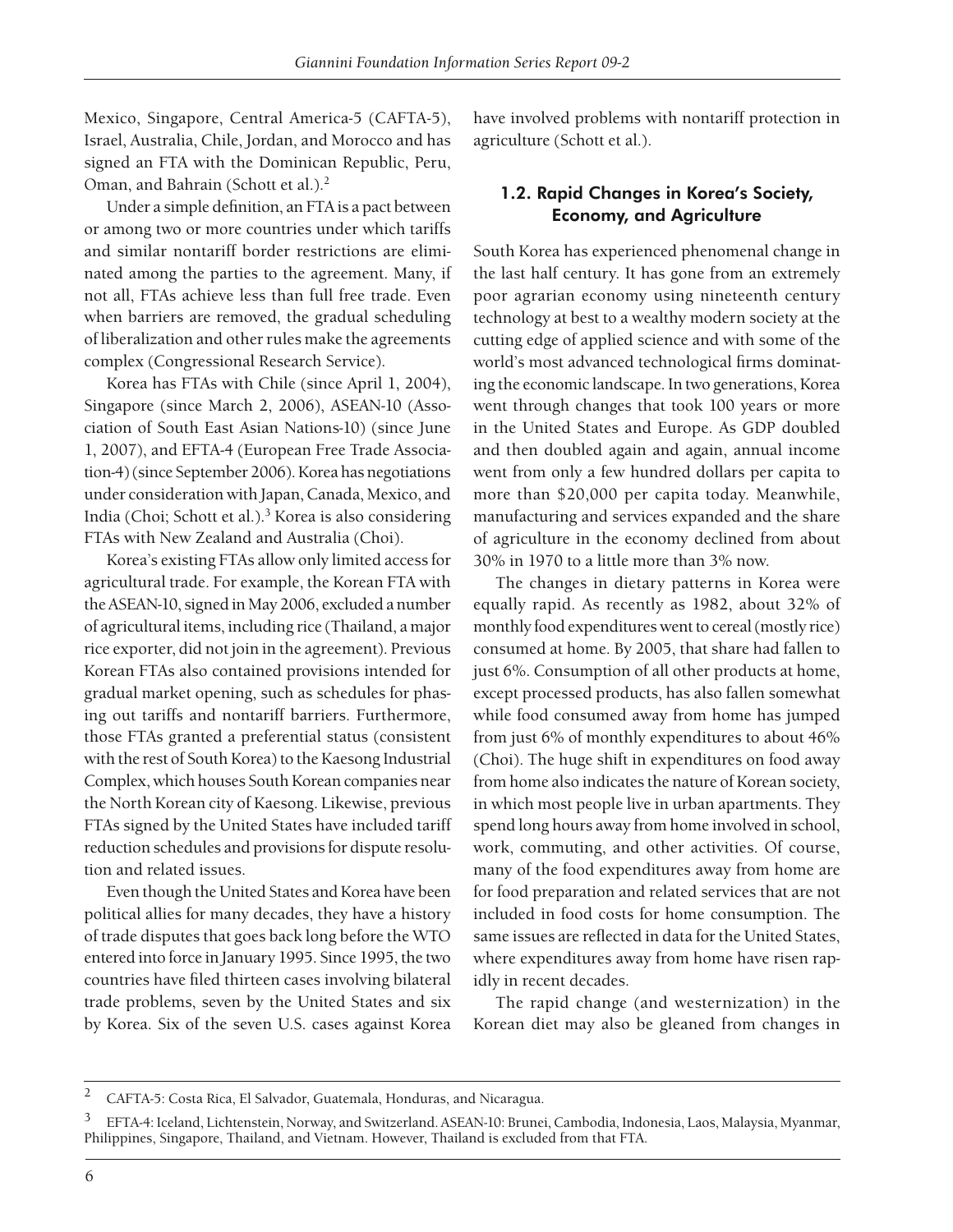nutrient consumption. In 1980, fully 75% of Korean calorie intake came from carbohydrates while 12% came from protein and 13% came from fat. By 2004, carbohydrate intake had fallen to 61% of calories and fat had risen to 26% (Choi). (For comparison, Americans get 47% of their caloric intake from carbohydrates and 37% from fat (Food and Agriculture Organization).) The increased fat intake has been driven by increased consumption of meat and dairy products and the greater role of processed snacks and other processed foods in the diet. It also reflects the different composition of food consumed away from home.

In the context of this economic and social revolution, agriculture has changed but not to the degree that industrial and service economies have. Under tight protection from imports, rice continued and even expanded as the dominant crop with 37% of acreage devoted to rice in 1970 and about 50% currently. Horticultural production has expanded substantially while barley and potato acreages have declined. The arable land devoted to fruit production has expanded from about 2% in 1970 to 8% today and greenhouse production grew from almost nothing to 2% of arable land (Choi). The dairy and beef industries have expanded to meet part of the increased domestic demand. Farm size has grown slowly in Korea but remains far below the average farm size of other industrial economies other than Japan. Korean agriculture has been like Japanese agriculture in another characteristic as

well: protection from imports has kept much of agriculture insulated from competitive pressures from abroad, helped maintain rice as the dominant crop, and relied on high prices rather than farm size increases as the mechanism by which to maintain farm incomes relative to nonfarm incomes.

Per capita farm income in Korea grew along with the national average until the last decade. Since the early 1990s, per capita income of the farm population went from rough parity with the nonfarm population to about 80% of nonfarm incomes today (Choi). At the same time, a demographic transformation has occurred in the age pattern of the farm population (Choi). In 1970, more than 50% of the farm population was less than 20 years of age and only about 5% of the population was older than 65. In 2004, about 30% of the population was older than 65 and only about 15% was under 20 (Figure 1). This huge and rapid shift means that there are few young families with children left among farm families. There will be a huge turnover among farmers and, given the lack of successors available, farm consolidation is inevitable.

### 1.3. Historical Perspective on Overall Trade and Bilateral Trade

This section describes the status of trade situations for Korea and the United States using historical trade data. We provide the overall trade balance for both countries and the bilateral trade balance between the two countries.

#### **1.3.1. All Merchandise Trade**

Table 1.b reports the value of total merchandise trade for the two countries for the period 2000–2007. The United States incurred a significant trade deficit each year, while Korea has produced a trade surplus each year. The United States trades much more than

Figure 1**. Korea's Aging Farm Population, 1970–2004**

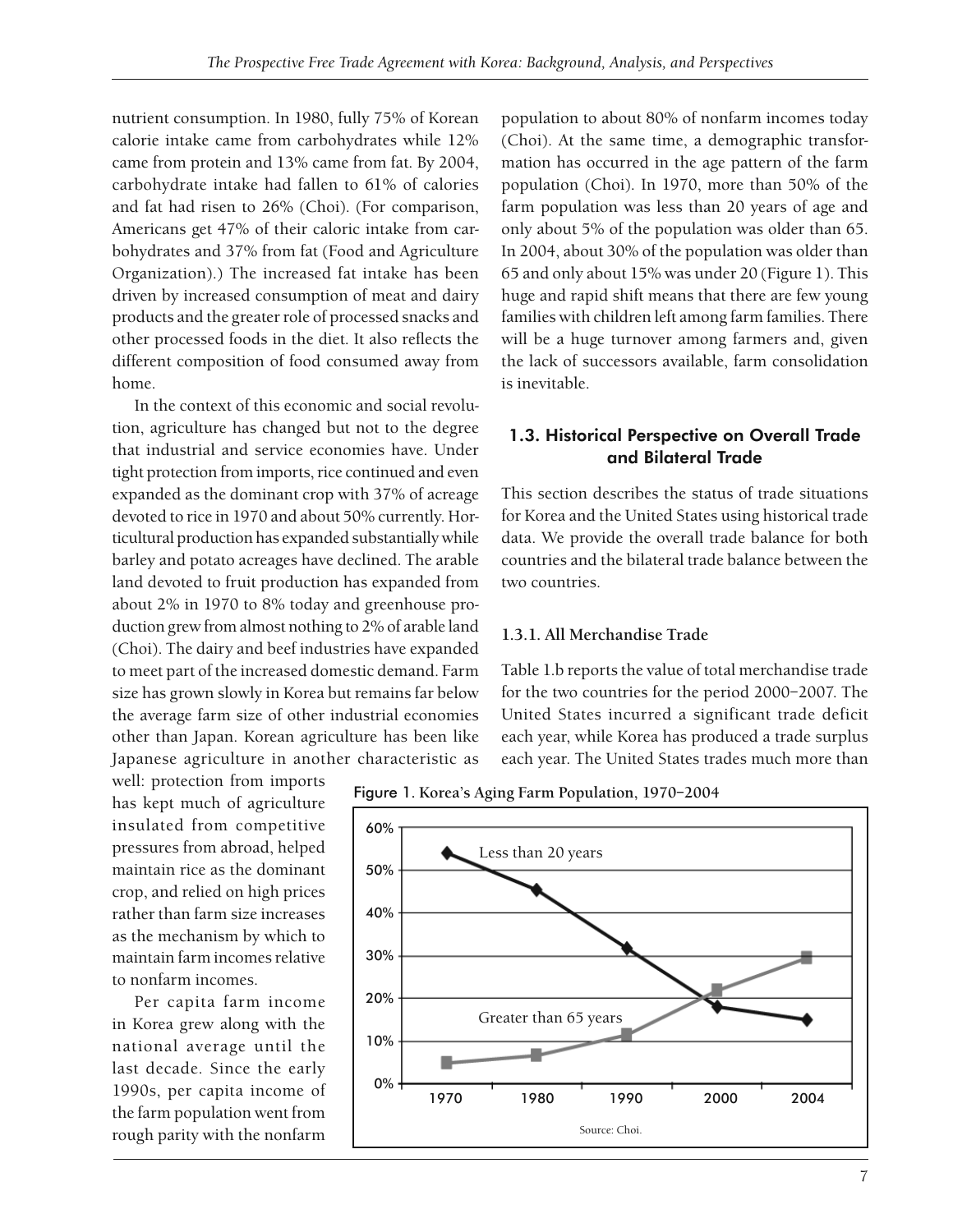Korea; in 2007, U.S. total trade was more than four times Korean trade in value. However, considering the relative size of the economy, it is important to note that trade has a more significant role in the Korean economy. In 2007, annual trade totaled about onequarter of U.S. GDP but about 80% for Korea.

For the period 2000–2007, U.S. exports to Korea averaged close to \$26 billion and about 3% of total U.S. exports go to Korea. U.S. merchandise exports to Korea declined sharply in 2001 but bounced back gradually, reaching the pre-slump level by 2005.

During 2006/07, U.S. exports rose substantially, reaching \$33 billion. In the same year, Korea was the seventh largest export market for the United States. Major export items from the United States to Korea include semiconductor chips, manufacturing equipment, aircraft, and agricultural goods.

Korea is equally important as a source for U.S. imports as it is the seventh largest import source. Consistent with the overall U.S. trade deficit, the United States incurs a deficit in bilateral trade with Korea. The trade deficit was \$14 billion at the beginning of

| Table 1.b. Total Merchandise Trade for the United States and Korea: 2000-2007 |  |
|-------------------------------------------------------------------------------|--|
|-------------------------------------------------------------------------------|--|

|      | Total U.S. Trade              |                               | Total<br>Korean Trade           |                          | <b>Bilateral Trade</b>                 |                                               |                                          |                                         |                                                      |                                                           |
|------|-------------------------------|-------------------------------|---------------------------------|--------------------------|----------------------------------------|-----------------------------------------------|------------------------------------------|-----------------------------------------|------------------------------------------------------|-----------------------------------------------------------|
|      | U.S.<br><b>Exports</b><br>(A) | U.S.<br><b>Imports</b><br>(B) | Korean<br><b>Exports</b><br>(C) | Korean<br>Imports<br>(D) | <b>U.S. Exports</b><br>to Korea<br>(E) | Share<br>of U.S.<br><b>Exports</b><br>(E)/(A) | Share of<br>Korean<br>Imports<br>(E)/(D) | U.S.<br>Imports<br>from<br>Korea<br>(F) | <b>Share</b><br>of U.S.<br><b>Imports</b><br>(F)/(B) | <b>Share</b><br>of<br>Korean<br><b>Exports</b><br>(F)/(C) |
|      | \$Bil                         | \$Bil                         | \$Bil                           | \$Bil                    | \$Bil                                  |                                               |                                          | \$Bil                                   |                                                      |                                                           |
| 2000 | 714                           | 1,207                         | 172                             | 160                      | 26.3                                   | 4%                                            | 16%                                      | 39.8                                    | 3%                                                   | 23%                                                       |
| 2001 | 664                           | 1,132                         | 150                             | 141                      | 20.9                                   | 3%                                            | 15%                                      | 34.9                                    | 3%                                                   | 23%                                                       |
| 2002 | 630                           | 1,155                         | 162                             | 152                      | 21.2                                   | 3%                                            | 14%                                      | 35.3                                    | 3%                                                   | 22%                                                       |
| 2003 | 651                           | 1,248                         | 194                             | 179                      | 22.5                                   | 3%                                            | 13%                                      | 36.9                                    | 3%                                                   | 19%                                                       |
| 2004 | 729                           | 1,446                         | 254                             | 224                      | 25.0                                   | 3%                                            | 11%                                      | 45.1                                    | 3%                                                   | 18%                                                       |
| 2005 | 805                           | 1,646                         | 284                             | 261                      | 26.2                                   | 3%                                            | 10%                                      | 43.2                                    | 3%                                                   | 15%                                                       |
| 2006 | 938                           | 1,832                         | 325                             | 309                      | 30.8                                   | 3%                                            | 10%                                      | 44.7                                    | 2%                                                   | 14%                                                       |
| 2007 | 1.043                         | 1,949                         | 370                             | 357                      | 33.0                                   | 3%                                            | 9%                                       | 45.4                                    | 2%                                                   | 12%                                                       |

Source: U.S. trade data are from the U.S. International Trade Commission (www.dataweb.usitc.gov/scripts/intro.asp); Korean data are from the Korean Customs Service (www.customs.go.kr).

Table 1.c. **Market Shares of Korea's Major Trading Partners: 2000–2006**

|                                           | 2000 | 2001   | 2002   | 2003 | 2004   | 2005 | 2006 |  |  |  |
|-------------------------------------------|------|--------|--------|------|--------|------|------|--|--|--|
| Share of Korean Exports by Destination    |      |        |        |      |        |      |      |  |  |  |
| <b>United States</b>                      | 23%  | 23%    | 22%    | 19%  | 18%    | 15%  | 14%  |  |  |  |
| Japan                                     | 12%  | $11\%$ | 9%     | 9%   | 9%     | 8%   | 8%   |  |  |  |
| China                                     | 11%  | 12%    | 15%    | 18%  | 20%    | 22%  | 21%  |  |  |  |
| Share of Korean Import Market by Exporter |      |        |        |      |        |      |      |  |  |  |
| <b>United States</b>                      | 16%  | 15%    | 14%    | 13%  | $11\%$ | 10%  | 10%  |  |  |  |
| Japan                                     | 20%  | 19%    | 20%    | 20%  | 21%    | 19%  | 17%  |  |  |  |
| China                                     | 8%   | 9%     | $11\%$ | 12%  | 13%    | 15%  | 16%  |  |  |  |
|                                           |      |        |        |      |        |      |      |  |  |  |

Source: Korean Customs Service, www.customs.go.kr.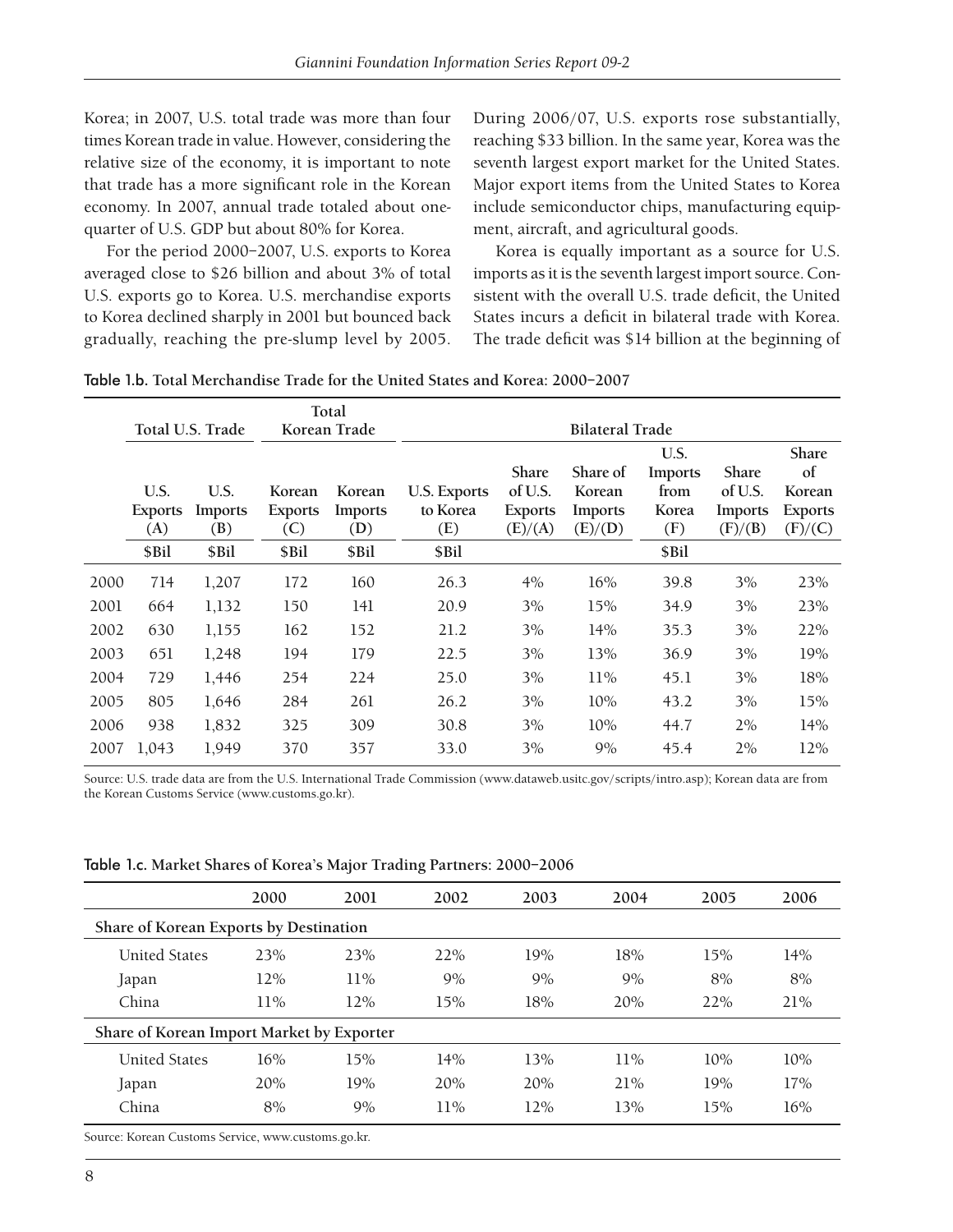the century and has remained in the range of \$12 to \$14 billion in recent years. Even though U.S. exports to Korea grew substantially, U.S. imports from Korea also increased and the trade deficit has changed little. Almost all imports from Korea are manufactured goods (agricultural goods account for \$0.3 billion) (U.S. International Trade Commission (USITC)).

Unlike the United States, which has run a trade deficit overall for decades, Korea has run a trade surplus for many years. However, the trade surplus in general is not large—about 5% of the country's exports—because Korea has to rely on foreign sources for much its raw materials. Over the time period considered, Korea expanded trade rapidly, doubling exports as well as imports. Consistent with the global importance of the U.S. economy, the United States represents a much larger proportion of Korean trade than Korea does of U.S. trade. In 2007 Korea represented, at most, 3% of U.S. trade as a buyer of U.S. goods and as a seller in the U.S. market. During that same year, the United States had about 9% of the Korean market and about 12% of total exports by Korea were destined for the United States.

Korea's trade has been dominated mostly by three countries: the United States, China, and Japan. (Korea trades with the European Union (EU) in a similar magnitude for both imports and exports as the United States but the EU is excluded from the list of individual countries.) Prior to 2000, Japan and the United States traded the position of top source of imports into Korea. However, since 2000, Japanese exports to Korea have surpassed U.S. exports and Japan has remained as the top source of Korean imports. With the emergence of China, the United States' relative position in Korea declined further. As shown in Table 1.c, since 2004 China has replaced the United States as the second source of Korean imports after Japan. China also is the largest market for Korean goods, having replaced the United States in 2003. Major Korean exports to the United States include cellular phones, cars, semiconductor circuits, televisions, flat panel screens, and construction vehicles (USITC).

### **1.3.2. Trade of Agricultural Products**

Agricultural goods are important export commodities in the United States. Table 1.d provides values of agricultural trade for the United States and Korea for recent years. In 2007, agricultural trade occupied about 9% of U.S. merchandise exports and 4% of merchandise imports (for the total trade figures, see Table 1.b). The U.S. agricultural sector consistently produces

|      | U.S. Ag Trade         |                |                       | Korean Ag Trade |                                 | <b>Bilateral Ag Trade</b>                                                              |                                                                                   |  |  |  |
|------|-----------------------|----------------|-----------------------|-----------------|---------------------------------|----------------------------------------------------------------------------------------|-----------------------------------------------------------------------------------|--|--|--|
|      | <b>Exports</b><br>(A) | Imports<br>(B) | <b>Exports</b><br>(C) | Imports<br>(D)  | U.S. Exports to<br>Korea<br>(E) | Share of U.S.<br><b>Exports to</b><br>Korea in Total<br><b>U.S. Exports</b><br>(E)/(A) | Share of U.S.<br><b>Exports</b> to<br>Korea in Total<br>Korean Imports<br>(E)/(D) |  |  |  |
|      | \$Bil                 | \$Bil          | \$Bil                 | \$Bil           | \$Bil                           |                                                                                        |                                                                                   |  |  |  |
| 2000 | 51.3                  | 39.0           | 1.3                   | 6.8             | 2.5                             | $5\%$                                                                                  | 37%                                                                               |  |  |  |
| 2001 | 53.7                  | 39.4           | 1.4                   | 6.8             | 2.6                             | 5%                                                                                     | 38%                                                                               |  |  |  |
| 2002 | 53.1                  | 41.9           | 1.5                   | 7.7             | 2.7                             | $5\%$                                                                                  | 35%                                                                               |  |  |  |
| 2003 | 59.4                  | 47.4           | 1.7                   | 8.3             | 2.9                             | 5%                                                                                     | 35%                                                                               |  |  |  |
| 2004 | 61.4                  | 54.0           | 1.9                   | 9.2             | 2.5                             | 4%                                                                                     | 27%                                                                               |  |  |  |
| 2005 | 63.2                  | 59.3           | 2.1                   | 9.8             | 2.2                             | 4%                                                                                     | 23%                                                                               |  |  |  |
| 2006 | 70.9                  | 65.3           | 2.2                   | 10.9            | 2.9                             | 4%                                                                                     | 26%                                                                               |  |  |  |
| 2007 | 89.9                  | 71.9           | 2.4                   | 13.3            | 3.5                             | 4%                                                                                     | 26%                                                                               |  |  |  |

Table 1.d. **Total Agricultural Trade for the United States and Korea: 2000–2007**

Note: Korean agricultural exports are few and we do not present the Korean export shares.

Source: U.S. data were obtained from the U.S. Department of Agriculture Foreign Agricultural Services' U.S. FATUS data (www.ers.usda.gov/ Data/FATUS/#monthly); Korean data were obtained from Korea Agricultural Trade Information, www.kati.net.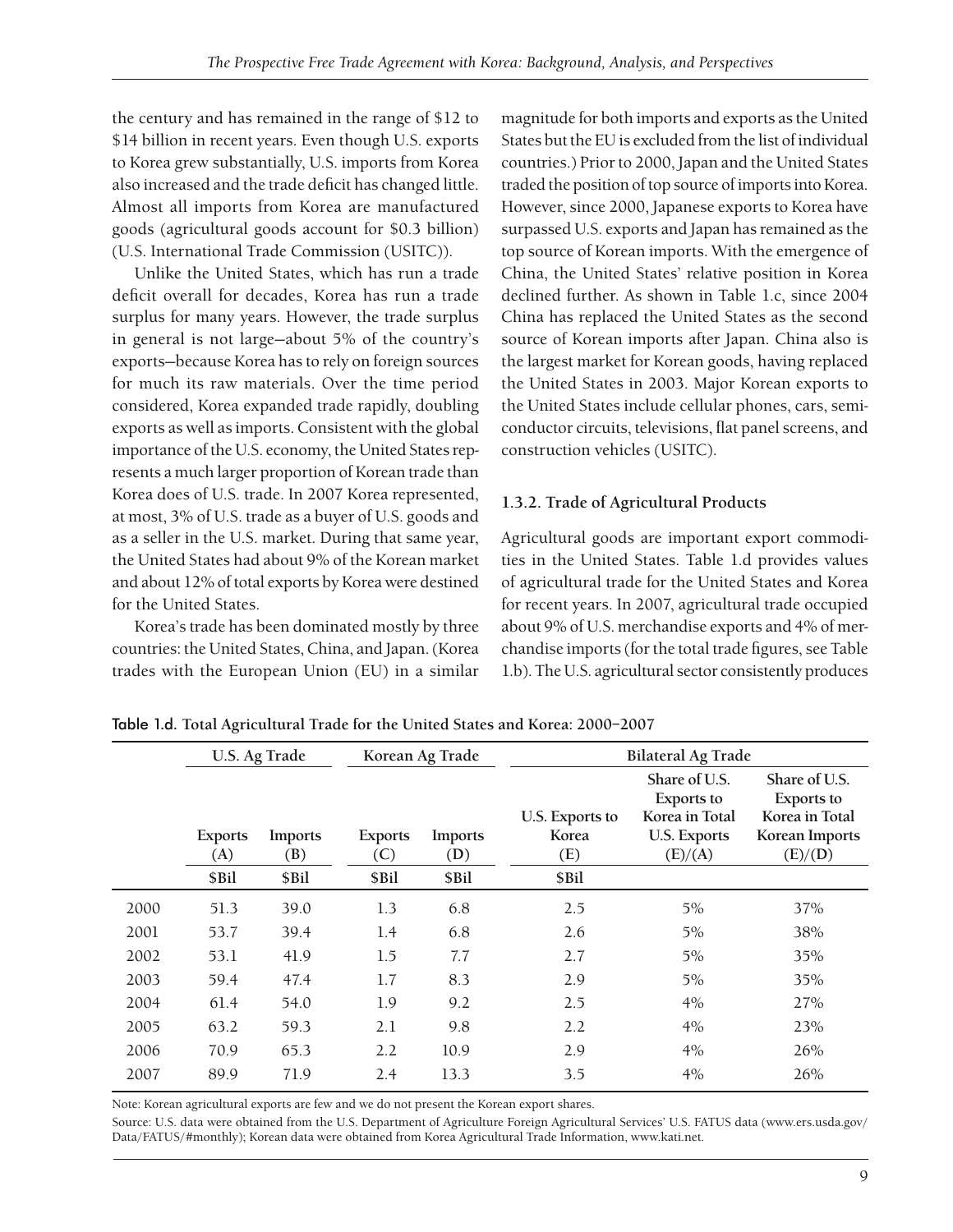a trade surplus and contributes to reducing the trade deficit (Table 1.d). Farm subsidies in the United States have some impact on exports, especially for cotton, but the quantitative impact overall is relatively small because more products (including fruits, tree nuts, livestock products, hay, and vegetables) have not benefited from significant farm subsidies and many of the subsidy programs have relatively little net effect on production.

Korea exports few agricultural goods and the Korean agricultural trade incurs a large trade deficitan amount almost equal to the country's total trade surplus (in 2007, the agricultural trade deficit was \$10.9 billion and the surplus from all merchandise trade was \$13 billion).

U.S. agricultural exports to Korea exceeded \$3 billion in the late 1990s, fell to \$1.7 billion in 1998 during Korea's financial crisis, and then began to recover slowly in subsequent years (not shown in the table). U.S. agricultural exports to Korea began to decline again in 2004 after the discovery of a slaughter cow with bovine spongiform encephalopathy (BSE) in the United States in December 2003. That event caused a collapse in beef exports to Korea and, as a result, agricultural exports fell in 2004 and 2005 (Table 1.d). After 2005, which marked the lowest level of U.S. exports since the financial crisis in 1998, U.S. exports bounced back, reaching \$3.5 billion in 2007.

The United States remains the largest agricultural exporter to Korea and is the chief supplier of many agricultural commodities traded in Korea. Korea is the destination of 4–5% of U.S. agricultural exports but those products constitute a significant share of Korean agricultural imports—23–38% during 2000–2007 (Table 1.d). The trend in the past few years, though, is

a decline in the U.S. market share, mainly due to the emergence of new competitors in the Korean market such as China, Australia, and Chile.

Table 1.e lists shares of total U.S. agricultural exports to Korea for 2003 and 2007 by commodity. Distinct changes in export share during that period are the drop in meat exports and rise in coarse grain exports. With the collapse of meat exports in December 2003, meats' share of total U.S. exports to Korea plummeted from 33% to 11% in 2007 and the share of coarse grains rose from 1% to 24%. The category that includes fruits, nuts, and vegetables changed little, remaining at 11–12%.

Table 1.e. **U.S. Agricultural Exports to Korea by Percent of Total U.S. Value: 2003 and 2007**

|                                                         | 2003  | 2007   |
|---------------------------------------------------------|-------|--------|
| Coarse grains                                           | $1\%$ | 24%    |
| Fruits, nuts, vegetables,<br>and other related products | 12%   | $11\%$ |
| Hides and skins                                         | 15%   | 10%    |
| Meats                                                   | 33%   | $11\%$ |
| Wheat                                                   | 7%    | 9%     |
| Soybeans                                                | 10%   | 5%     |
| Cotton                                                  | 5%    | 3%     |
| Other bulk and<br>intermediate products                 | 11%   | 18%    |
| Other consumer-ready<br>products                        | $4\%$ | 9%     |

Note: Column totals may not be 100% due to rounding.

Source: U.S. Department of Agriculture, Economic Research Service, "Briefing Rooms, South Korea: Trade," www.ers.usda.gov/Briefing/ SouthKorea/trade.htm.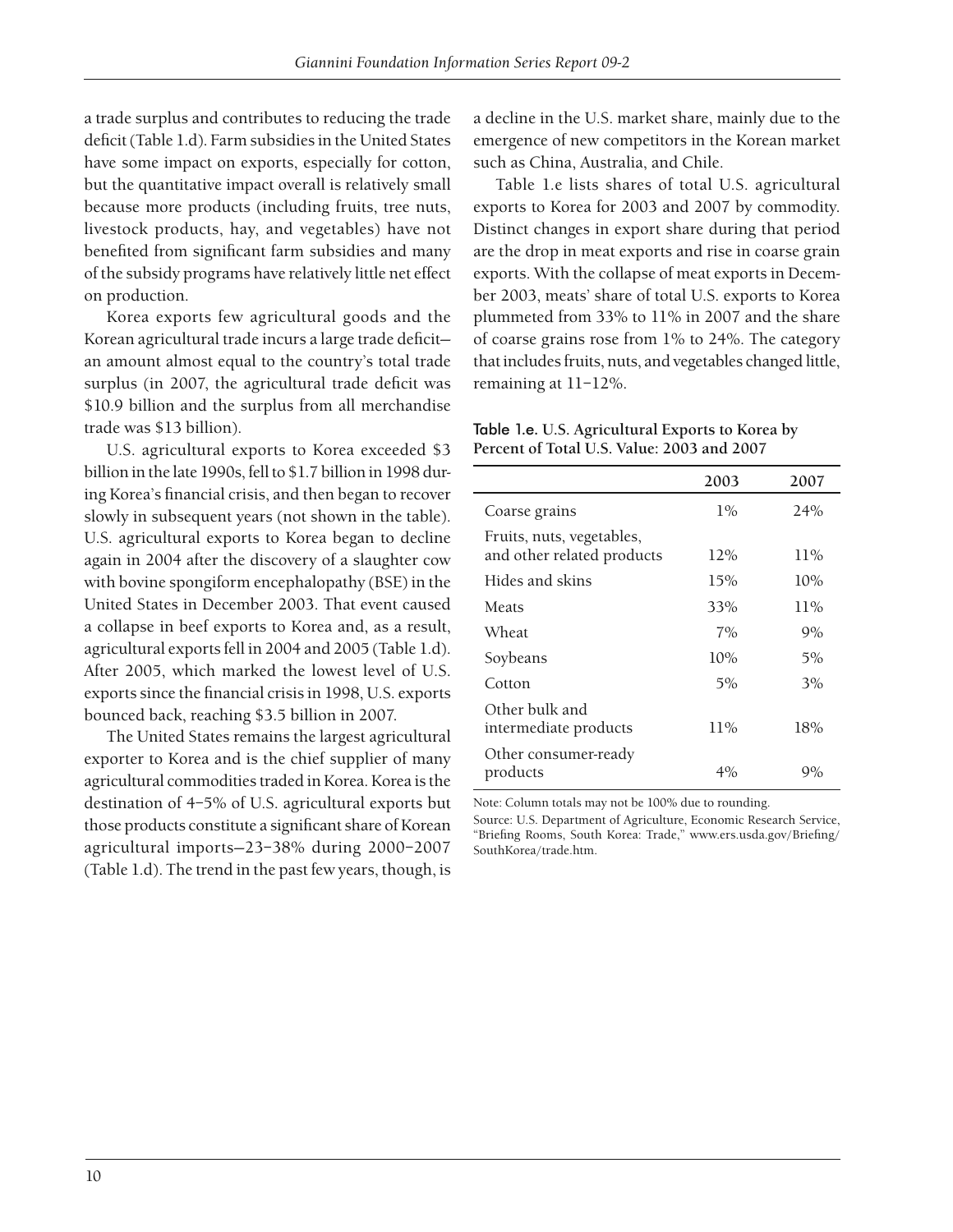## Part 2. California Agricultural Exports to Korea and California's Relative Position

 $\prod_{\text{Cali}}$  $\Gamma$ n order to assess the increased export potential for California products due to the KORUS FTA, it is important to review the current status of California's agricultural exports to Korea and relative position as an exporter. We will first examine the status of California exports to Korea for major export commodities and then the historical trend of Korean imports of agricultural products with a focus on products important to California. We then analyze California's relative position as an exporter to Korea by considering the current competition from other export suppliers, especially Chile and China, and from domestic production in Korea.

## 2.1. Recent Agricultural Exports to Korea from California

Table 2.a on the following page presents University of California Agricultural Issues Center estimates of recent California agricultural exports to Korea.<sup>4</sup> After growing by more than \$100 million or about 75% from 1999 to 2003, exports declined in 2004 and in 2005 rose only back to the level reached in 2001. In 2006, California agricultural exports to Korea rose back to the record of \$312 million reached in 2003. Oranges continue to be the number one export product. In recent years, fresh oranges have replaced cotton and beef as the leading export from California to the Korean market. Beef exports collapsed in 2004 with the discovery of BSE in the United States. Along with declining cotton production in California, the Korean textile processing industry has been shrinking for several years as Korean wages have grown too high relative to those in China and other textile processing countries of Asia. Korean imports of cotton reached a high of about \$100 million in 2001, fell to less than \$40 million, and then collapsed to less than \$10 million in 2006. Tree nuts, especially almonds and walnuts, are also major exports to Korea. Hay, hides and skins, processed tomato products, wine, grapefruit, and rice round out the top exports to Korea in

value. Dairy products declined substantially starting in 2003 but remain a major export category. California is a major provider of U.S. exports for many of the commodities listed in Table 2.a.

Table 2.b arranges the California export data to indicate the importance of the Korean market to California agricultural export products. The ranks in Table 2.b are not evaluated by the magnitude of value but by the size of export share shipped to Korea within the given industry. In 2006, Korea was the top export market for California grapefruit with an export share of 14%. For some commodities, export markets are spread among many countries. With a 2–5% export share, Korea is the second most important market for California grape juice, hay, and hides and skins. For California walnuts, Korea ranked eighth in 2006 with a 10% export share. Korea slipped from the top export market for oranges in 2005 to number four in 2006. Before the collapse of exports in 2004, Korea was the number two export market for California beef, accounting for 34% of California beef exports in 2003. In the more recent years shown in Table 2.b, Korea holds double-digit shares of California exports of almonds, grapefruit, oranges, rice, and walnuts. For many of the export commodities listed in Table 2.b, Korea is a top-ten export market and accounts for a significant share of California's exports.

## 2.2. Scope of Korean Agricultural Imports by Product Category

To evaluate California's relative position and the export potential in the Korean market, we investigate the size and scope of Korean imports. Before we consider individual commodities, let us first review Korean imports of fruits, tree nuts, and vegetables at an aggregate level. There are many individual fruit and vegetable export products. Thus, aggregation of import items and the World Customs Organization's harmonized system (HS) codes provide a natural framework.

No formal trade data are available at the state level.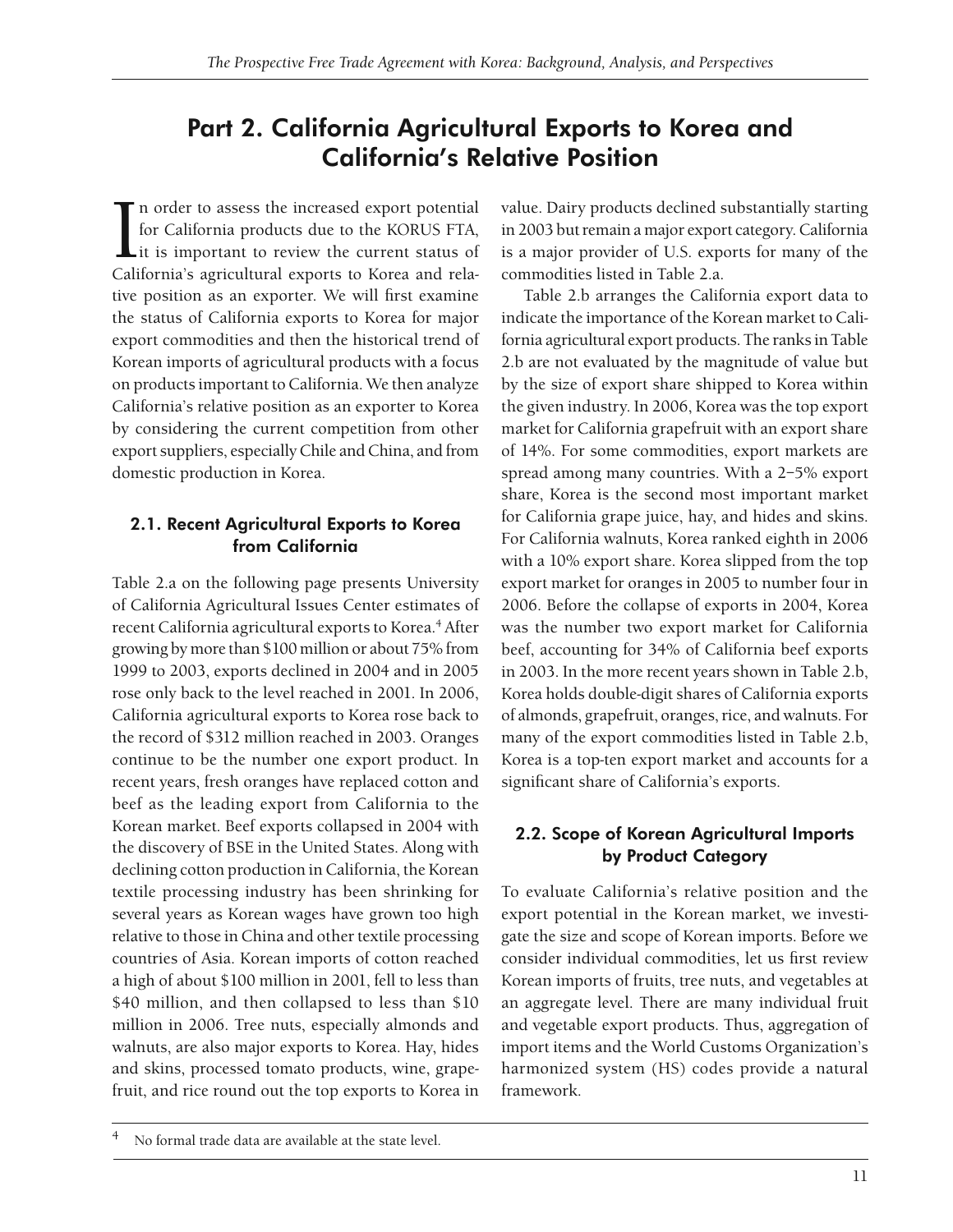The HS codes are recognized and used widely in international trade. An item can be classified with an HS code of up to ten digits with longer codes representing more refined classifications of aggregation. For example, the first two digits of HS code 0706 represent vegetables while the last two digits narrow the category to root-type edible vegetables (thus, the category expressed as 0706 consists of all items with HS codes beginning with 0706).

HS codes 0703 through 0709 cover fresh/chilled vegetables and codes 0710 through 0712 cover vegetables in nonfresh form, which includes frozen,

provisionally preserved (not suited for immediate consumption), and dried products.

Table 2.c presents Korean imports of selected fruits at the aggregation level expressed by four-digit HS codes. Fruits are first differentiated into fresh and nonfresh. In the table, processed items such as fruit juices are excluded because there are so many individual processed items and the HS codes cannot be conveniently aggregated. Table 2.c indicates that Korean imports of fruit products are mainly in fresh form with imports of nonfresh fruit accounting for, at most, 10% of import value. The value of fresh

| Commodity                      | 1999 <sup>1</sup> | 2000 <sup>1</sup> | 2001    | 2002         | 2003    | 2004    | 2005    | 2006    |
|--------------------------------|-------------------|-------------------|---------|--------------|---------|---------|---------|---------|
| Oranges, fresh <sup>2</sup>    | 14,512            | 41,000            | 51,152  | 70,877       | 81,101  | 88,846  | 96,670  | 60,184  |
| Almonds                        | 11,326            | 11,000            | 13,903  | 17,409       | 21,382  | 25,781  | 34,608  | 31,875  |
| Cotton                         | 69,656            | 88,000            | 99,969  | 37,626       | 29,328  | 28,034  | 33,214  | 9,810   |
| Walnuts                        |                   | 4,000             | 4,566   | 6,712        | 7,434   | 13,890  | 17,522  | 33,972  |
| Hay                            | 4,189             | 13,000            | 14,961  | 17,600       | 17,745  | 17,120  | 14,282  | 18,533  |
| Hides and skins                |                   |                   | 17,167  | 16,390       | 18,721  | 15,113  | 13,878  | 14,963  |
| Tomatoes (processed)           | 9,276             | 8,000             | 9,710   | 11,364       | 10,938  | 11,387  | 12,300  | 12,809  |
| Wine                           | 2,358             | 3,000             | 4,915   | 3,347        | 5,927   | 6,992   | 9,535   | 10,124  |
| Grapefruit (incl. juice)       |                   |                   | 1,004   | 2,028        | 4,001   | 5,107   | 8,914   | 44,711  |
| Rice                           |                   |                   | 3,988   | 10,979       | 25,340  | 17,447  | 6,619   | 31,920  |
| Grape juice                    | 6,115             | 3,000             | 6,348   | 7,878        | 8,169   | 5,180   | 5,249   | 4,781   |
| Dairy and products             | 12,096            | 28,000            | 16,816  | 17,938       | 11,419  | 4,200   | 6,279   | 5,933   |
| Raisins                        | 2,444             |                   | 2,568   | 2,669        | 2,631   | 3,653   | 4,159   | 5,201   |
| Table grapes                   |                   |                   | 451     | $\mathbf{0}$ | 2,202   | 2,273   | 2,955   | 3,425   |
| Lemons                         |                   |                   | 2,443   | 3,398        | 2,542   | 2,749   | 2,950   | 5,251   |
| Orange juice                   |                   |                   | 3,295   | 3,779        | 2,976   | 2,955   | 2,392   | 2,586   |
| Cherries                       |                   |                   | 352     | 9            | 1,439   | 1,459   | 1,180   | 2,557   |
| Pistachios                     |                   |                   | 587     | 475          | 434     | 532     | 914     | 2,035   |
| Kiwi fruit                     |                   |                   | 57      | $\theta$     | 1,438   | 1,924   | 859     | 3,266   |
| Lettuce                        |                   |                   | 51      | 45           | 420     | 649     | 777     | 1,088   |
| Flowers                        |                   |                   | 704     | 187          | 308     | 112     | 437     | 436     |
| Beef and products <sup>3</sup> | 37,795            | 51,000            | 21,022  | 39,781       | 52,956  | 114     | 243     | 39      |
| Total CA Exports to Korea      | 178,000           | 262,000           | 279,406 | 273,839      | 311,628 | 258,166 | 278,174 | 311,938 |

Table 2.a. **Exports of California Agricultural Products to Korea for 1999–2006 in \$1,000**

<sup>1</sup> Data provided for commodities with exports of more than \$2 million in 1999 and 2000.

<sup>2</sup> For 1999 and 2000, the category of fresh oranges includes orange juice.

<sup>3</sup> For 1999 and 2000, the category of beef and products includes hides and skins.

Source: University of California Agricultural Issues Center, annual California international agricultural export estimates, 2001–2006 (www.aic.ucdavis.edu/pub/exports.html).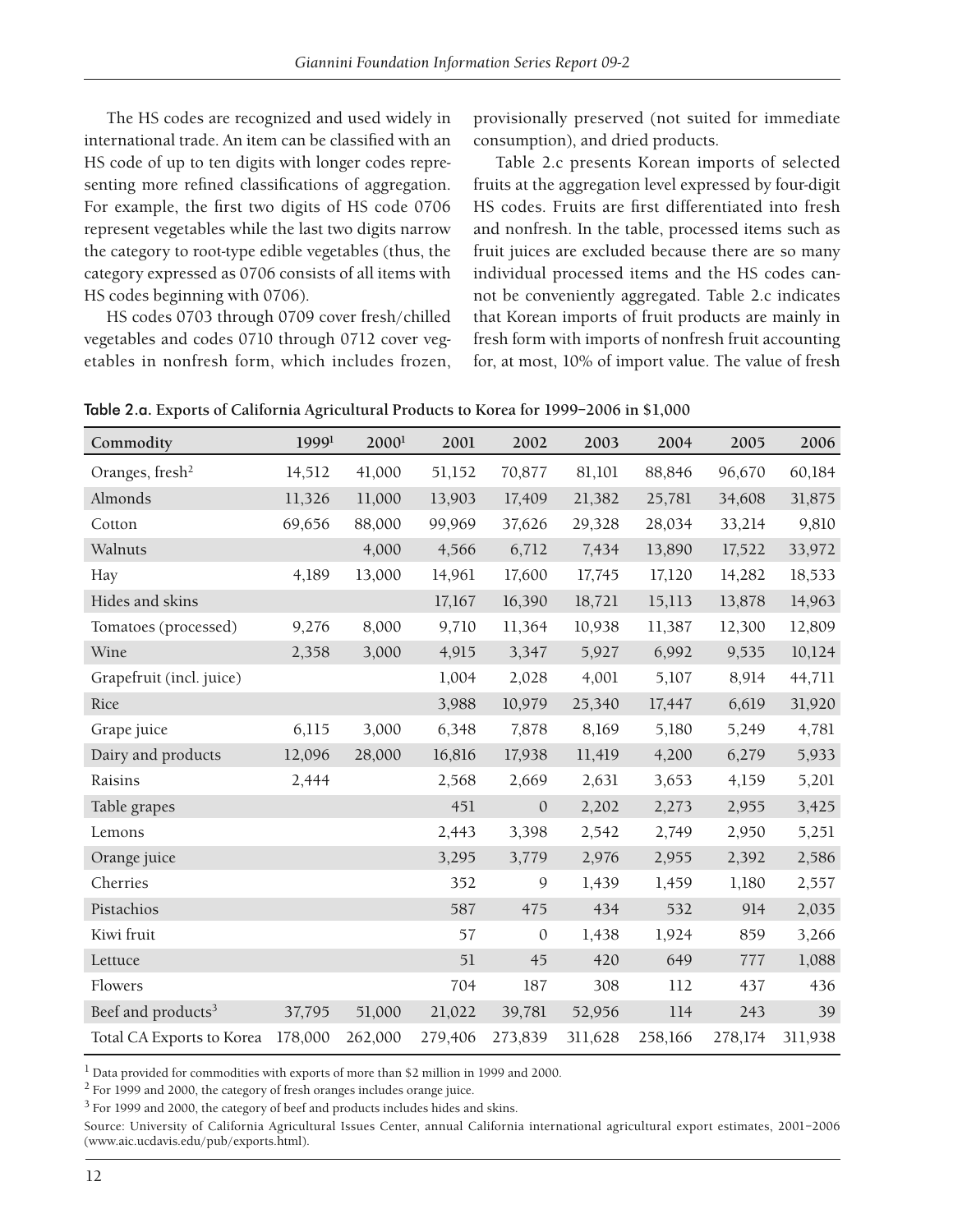fruit imports was close to \$500 million in 2007 with bananas and citrus being the top two fresh fruit import categories. California does not produce bananas but citrus is an important export item for the state. Korea also imports significant amounts of table grapes and cherries. Imports of these two items have grown rapidly and California has been an important supplier.

Tree nut imports are presented in Table 2.d. The major items in tree nut imports are almonds and walnuts, which comprise almost 90% of Korea's tree nut import value. Besides almonds and walnuts, other tree nuts imported include pistachios, pine nuts, and gingko nuts. Among these minor nuts, we report only pistachios, for which California is a major exporter. Table 2.d also reports U.S. tree nut exports to Korea for the last five years. Over this period, California has been supplying about 90% of Korean imports. For almonds, the United States was the only supplier in 2007. Tree nuts are a very important export category for the United States and California in terms of value and market share.

Korea is not a major importer of vegetables. While it is a major importer of agricultural products, the country's vegetable consumption is mostly supplied from domestic sources. Of the total imports of agricultural products worth more than \$10 billion in 2007, vegetables account for less than 5% (\$466 million) (Korean Ministry of Agriculture, Forestry, and Fishery). Table 2.e presents selected vegetable imports aggregated at the four-digit HS code level. The table omits vegetable categories that show few imports or little relevance to California. Unlike fruits, nonfresh items dominate Korean vegetable imports, accounting for about 60%. The table also shows China's import share in the Korean market for the last three years. China dominates Korea's vegetable import market with shares exceeding 90% for all categories except lettuce (0705) and other vegetables (0709). Even in the lettuce market China's share has been steadily growing, accounting for about half of the market in 2007.

|                     | 2003  |                |                   | 2004              |       | 2005           |        | 2006           |  |
|---------------------|-------|----------------|-------------------|-------------------|-------|----------------|--------|----------------|--|
| Commodity           | Share | Rank           | Share             | Rank              | Share | Rank           | Share  | Rank           |  |
| Almonds             | 2%    | 7              | 2%                | 8                 | 2%    | 7              | 10%    | 8              |  |
| Beef                | 34%   | $\overline{2}$ | $\qquad \qquad -$ | $\qquad \qquad -$ |       |                | 0.01%  | 18             |  |
| Cherries            | 2%    | 7              | 2%                | 6                 | 3%    | 6              | 0.8%   | 5              |  |
| Cotton              | 4%    | 8              | 4%                | 9                 | 5%    | 9              | 3%     | 11             |  |
| Grapefruit          | 8%    | 3              | 12%               | 3                 | 18%   | $\overline{2}$ | 14%    | 1              |  |
| Grape juice         | 27%   | $\overline{2}$ | 17%               | $\overline{2}$    | 13%   | $\overline{2}$ | 2%     | $\overline{2}$ |  |
| Hay                 | 17%   | $\overline{2}$ | 16%               | $\overline{2}$    | 13%   | $\overline{2}$ | 6%     | 2              |  |
| Hides and skins     | 32%   | $\mathbf{1}$   | 27%               | $\overline{2}$    | 26%   | $\overline{2}$ | 5%     | $\overline{2}$ |  |
| Kiwi fruit          | 16%   | 3              | 18%               | $\overline{4}$    | 10%   | $\overline{4}$ | $1\%$  | 3              |  |
| Oranges             | 25%   | 1              | 27%               | $\overline{2}$    | 27%   | $\mathbf{1}$   | 19%    | $\overline{4}$ |  |
| Raisins             | 2%    | 11             | 2%                | 11                | 2%    | 11             | 2%     | 6              |  |
| Rice                | 12%   | 3              | 6%                | $\overline{4}$    | 2%    | $\overline{7}$ | 10%    | $\overline{2}$ |  |
| Table grapes        | $1\%$ | 19             | $1\%$             | 18                | $1\%$ | 19             | $1\%$  | 23             |  |
| Tomatoes, processed | 5%    | $\overline{5}$ | 5%                | 5                 | 5%    | $\overline{4}$ | 4%     | $\overline{4}$ |  |
| Walnuts             | 3%    | 5              | 6%                | $\overline{4}$    | 6%    | 5              | $11\%$ | $\overline{4}$ |  |
| Wine                | $1\%$ | 6              | $1\%$             | 6                 | $1\%$ | 6              | 3%     | 6              |  |

Table 2.b. **Share of Total California Exports by Value That Are Shipped to Korea and Rank of Korea in Export Destinations for Major California Agricultural Products: 2003–2006**

Source: University of California Agricultural Issues Center, agricultural export database, www.aic.ucdavis.edu/pub/exports.html.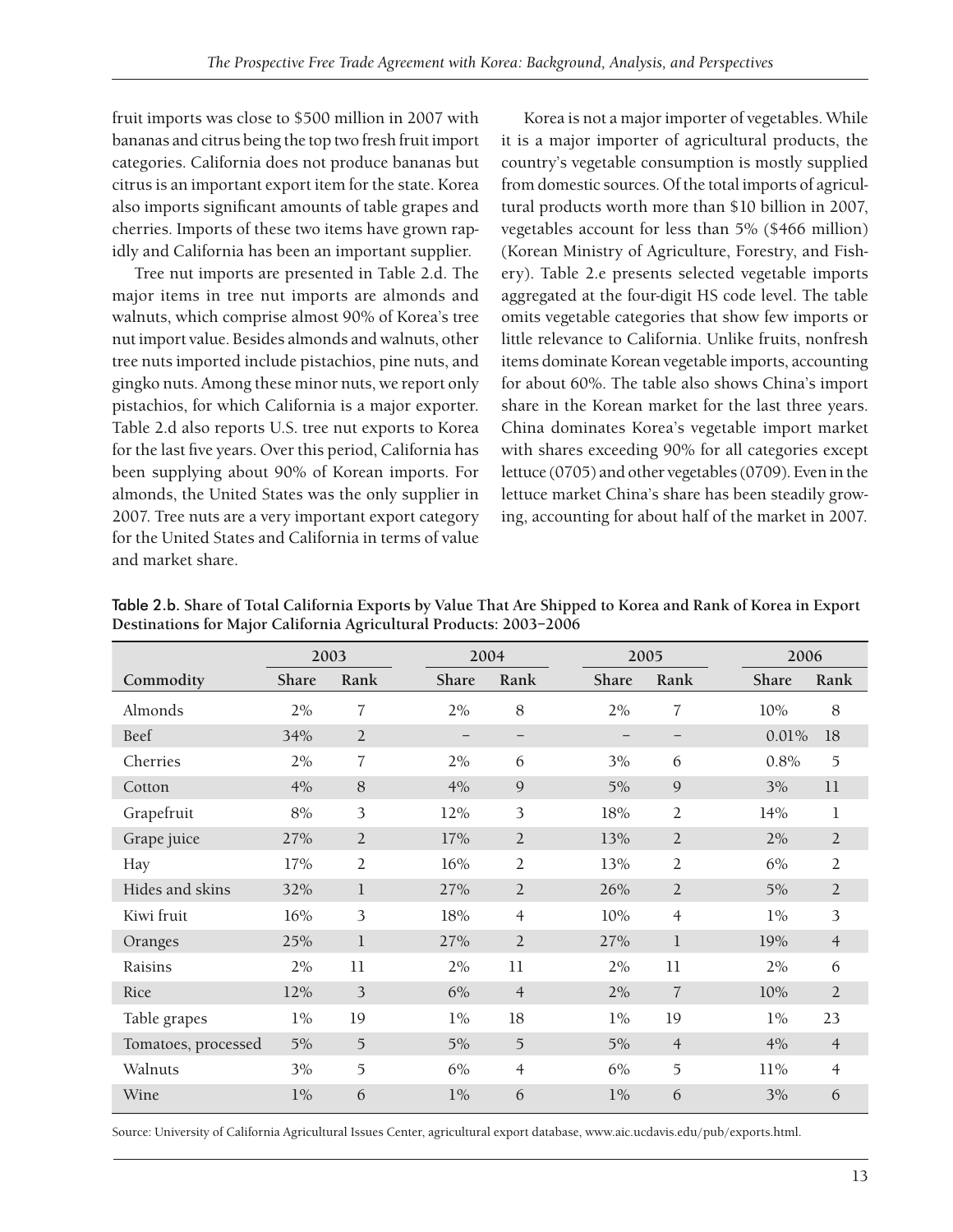|      | Fresh Fruit       |                        |                                           |                      |                                       |                               |  |  |  |  |
|------|-------------------|------------------------|-------------------------------------------|----------------------|---------------------------------------|-------------------------------|--|--|--|--|
|      | Bananas<br>(0803) | Citrus Fruit<br>(0805) | Table Grapes <sup>1</sup><br>(0806100000) | All Melons<br>(0807) | Cherries <sup>2</sup><br>(0809200000) | <b>Other Fruits</b><br>(0810) |  |  |  |  |
| 1998 | 37,800.0          | 33,021.9               | 2,180.0                                   | 15.4                 | 213.9                                 | 5,207.1                       |  |  |  |  |
| 1999 | 73,097.8          | 32,470.3               | 10,241.6                                  | 224.3                | 722.9                                 | 7,626.5                       |  |  |  |  |
| 2000 | 75,250.4          | 69,468.2               | 12,661.8                                  | 188.6                | 1,265.3                               | 8,834.0                       |  |  |  |  |
| 2001 | 70,045.5          | 83,414.3               | 9,545.5                                   | 109.9                | 1,365.3                               | 9,862.0                       |  |  |  |  |
| 2002 | 78,211.3          | 94,878.8               | 10,443.5                                  | 34.3                 | 1,689.3                               | 17,633.2                      |  |  |  |  |
| 2003 | 90,681.8          | 118,414.1              | 17,731.6                                  | 30.3                 | 4,111.4                               | 26,895.6                      |  |  |  |  |
| 2004 | 86,665.4          | 143,099.6              | 16,920.6                                  | 207.1                | 6,053.3                               | 54,052.5                      |  |  |  |  |
| 2005 | 114,836.8         | 127,686.1              | 23,615.6                                  | 458.0                | 8,851.0                               | 67,589.6                      |  |  |  |  |
| 2006 | 144,694.7         | 131,856.1              | 32,600.3                                  | 832.8                | 12,156.4                              | 76,651.8                      |  |  |  |  |
| 2007 | 170,658.7         | 122,766.4              | 58,028.6                                  | 724.3                | 31,744.4                              | 85,826.9                      |  |  |  |  |

#### Table 2.c. Korean Fruit Imports by HS Code in \$1,000 (aggregated in first four digits)

|      |                  | Nonfresh Fruit                           |                        |
|------|------------------|------------------------------------------|------------------------|
|      | Frozen<br>(0811) | <b>Provisionally Preserved</b><br>(0812) | <b>Dried</b><br>(0813) |
| 1998 | 3,732            | 86                                       | 503                    |
| 1999 | 7,700            | 88                                       | 2,034                  |
| 2000 | 9,237            | 79                                       | 2,156                  |
| 2001 | 9,664            | 84                                       | 4,642                  |
| 2002 | 15,505           | 76                                       | 3,287                  |
| 2003 | 18,174           | 309                                      | 6,360                  |
| 2004 | 23,397           | 884                                      | 7,334                  |
| 2005 | 22,660           | 501                                      | 8,344                  |
| 2006 | 27,918           | 1,808                                    | 10,670                 |
| 2007 | 35,845           | 129                                      | 12,659                 |

<sup>1</sup> We present only fresh table grapes out of the 0806 category, which also includes dried grapes (raisins).

<sup>2</sup> The 0809 category includes all fresh stone fruits, including peaches, plums, nectarines, apricots, and cherries. However, imports of other stone fruit other than cherries are zero.

Note: The four-digit HS code (0805 for example) includes all items identified by an HS code that begins with those digits. Some HS categories are not present. HS code 0804 includes jujube and other tropical fruits. Imports in this category are less than \$1 million annually. HS code 0808 includes apples and pears. Korea imports no fresh apples and only a small amount of pears (\$86,000 in 2007).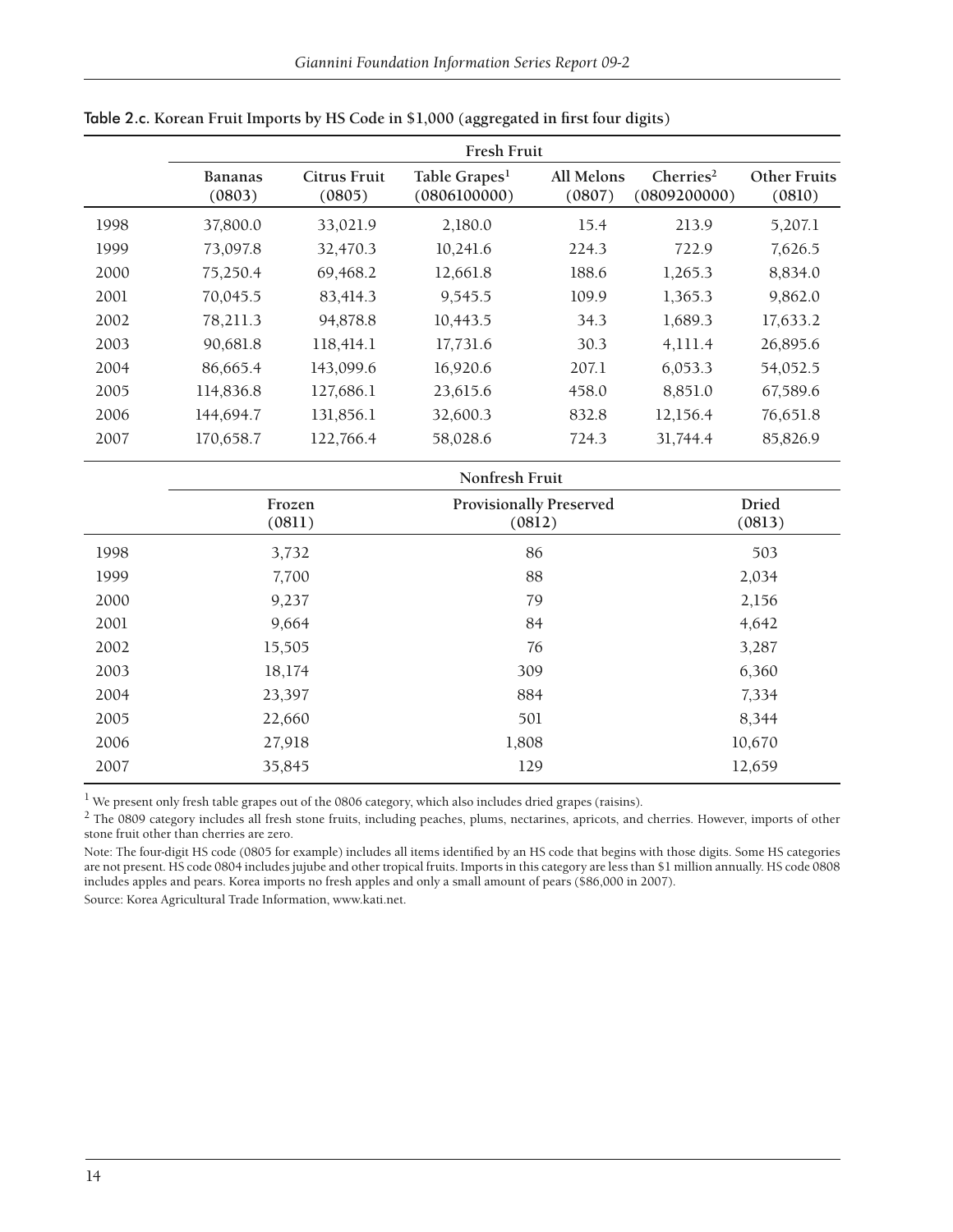|                          | <b>All Tree Nuts</b><br>(080200000) | Almonds<br>(0802100000) | Walnuts<br>(0802300000) | Pistachios<br>(0802500000) |
|--------------------------|-------------------------------------|-------------------------|-------------------------|----------------------------|
| Total Imports in \$1,000 |                                     |                         |                         |                            |
| 1998                     | 16,213                              | 12,619                  | 889                     | 971                        |
| 1999                     | 18,786                              | 13,948                  | 2,211                   | 997                        |
| 2000                     | 20,061                              | 13,012                  | 4,136                   | 1,351                      |
| 2001                     | 26,535                              | 16,571                  | 4,667                   | 1,547                      |
| 2002                     | 27,117                              | 16,881                  | 5,868                   | 1,614                      |
| 2003                     | 35,453                              | 21,955                  | 8,230                   | 2,141                      |
| 2004                     | 47,092                              | 25,861                  | 15,497                  | 1,491                      |
| 2005                     | 61,514                              | 34,938                  | 19,152                  | 2,531                      |
| 2006                     | 87,198                              | 38,531                  | 38,999                  | 2,419                      |
| 2007                     | 81,764                              | 34,594                  | 38,378                  | 2,556                      |
|                          | Imports from the U.S. in \$1,000    |                         |                         |                            |
| 2003                     | 32,099                              | 17,249                  | 7,434                   | 323                        |
| 2004                     | 41,451                              | 24,498                  | 13,976                  | 380                        |
| 2005                     | 54,179                              | 33,752                  | 17,522                  | 601                        |
| 2006                     | 73,759                              | 30,862                  | 33,972                  | 1,878                      |
| 2007                     | 72,280                              | 34,745                  | 35,234                  | 1,851                      |

### Table 2.d. **Korean Imports of Tree Nuts**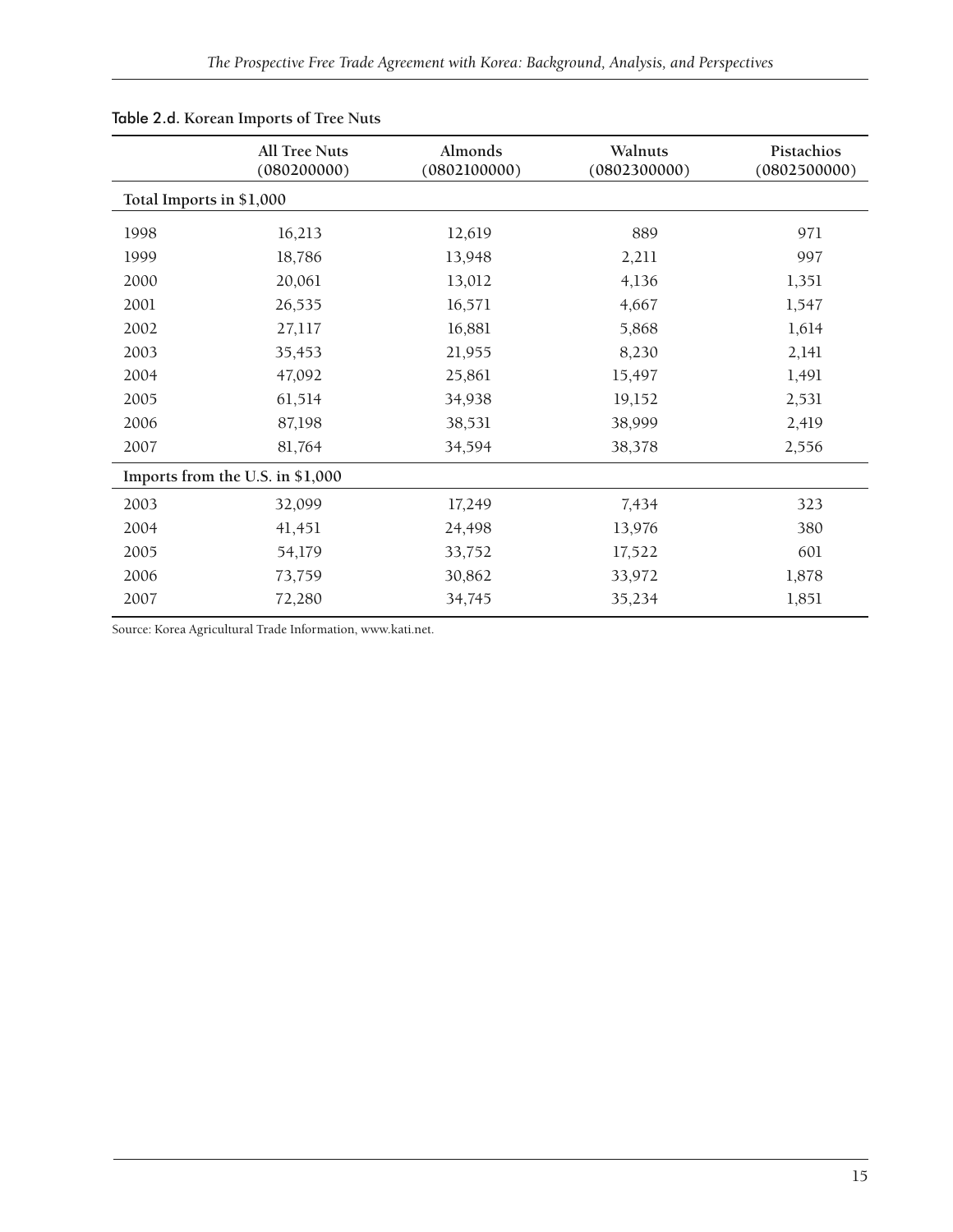We now turn our attention to more disaggregated figures. Table 2.f presents the value of Korean imports for the three most recent years of individual commodities that are of potential importance to California. Among the products listed, the product with the highest value is beef with imports that exceed \$1 billion. Product categories with more than \$100 million in import value include fresh oranges, hides and skins, rice, wine, cotton, hay, cheese, and mixed milk powder. Categories that are greater than \$10 million but less than \$100 million include orange juice, lemons, table grapes, grape juice, cherries, processed tomatoes, olives, kiwis, garlic, almonds, walnuts, flowers, and many dairy products (skim milk powder, butter, whey, formulated butter, infant formula, and casein). Imports of many of these products more than

doubled during these years. Most notably, imports of table grapes, cherries, kiwis, walnuts, prunes, lettuce, butter, and mixed milk powder increased more than three times.

## 2.3. California's Relative Position and Potential in Korean Markets

Even though the United States represents substantial market shares in many Korean markets, U.S. producers also face major competition from other exporters. In this section, we investigate the relative positions of the United States and other export suppliers in the Korean market. First, we investigate country-specific imports.

| Table 2.e. Korean Vegetable Imports |  |  |
|-------------------------------------|--|--|
|                                     |  |  |

|      |                                                                                           |                                                                                    | Fresh/Chilled                       |                                                                                        |                                                                                  |                  | Prepared/Preserved  |                        |
|------|-------------------------------------------------------------------------------------------|------------------------------------------------------------------------------------|-------------------------------------|----------------------------------------------------------------------------------------|----------------------------------------------------------------------------------|------------------|---------------------|------------------------|
|      | Onions,<br>Shallots,<br>Garlic,<br>Leeks,<br>and Other<br>Similar<br>Vegetables<br>(0703) | Cabbage,<br>Broccoli,<br>Cauliflower,<br>and Similar<br><b>Brassicas</b><br>(0704) | Lettuce<br>and<br>Chicory<br>(0705) | Edible<br>Roots:<br>Carrots,<br>Turnips,<br>Celery,<br>Salad<br><b>Beets</b><br>(0706) | Other<br>Vegetables:<br>Artichokes,<br>Asparagus,<br>Eggplant,<br>Etc.<br>(0709) | Frozen<br>(0710) | Preserved<br>(0711) | <b>Dried</b><br>(0712) |
|      | Korean Imports in \$1,000                                                                 |                                                                                    |                                     |                                                                                        |                                                                                  |                  |                     |                        |
| 1998 | 13,901                                                                                    | 50                                                                                 | 252                                 | 7,162                                                                                  | 2,172                                                                            | 6,953            | 4,043               | 26,618                 |
| 1999 | 10,677                                                                                    | 641                                                                                | 340                                 | 11,564                                                                                 | 4,020                                                                            | 12,981           | 8,045               | 35,003                 |
| 2000 | 1,129                                                                                     | 2,191                                                                              | 394                                 | 12,647                                                                                 | 8,441                                                                            | 10,541           | 9,245               | 41,116                 |
| 2001 | 9,775                                                                                     | 99                                                                                 | 363                                 | 14,928                                                                                 | 7,279                                                                            | 17,473           | 6,203               | 34,314                 |
| 2002 | 7,289                                                                                     | 931                                                                                | 425                                 | 17,416                                                                                 | 8,842                                                                            | 20,150           | 7,199               | 38,862                 |
| 2003 | 23,008                                                                                    | 2,827                                                                              | 1,073                               | 29,729                                                                                 | 12,267                                                                           | 42,912           | 9,796               | 45,438                 |
| 2004 | 20,930                                                                                    | 4,041                                                                              | 1,353                               | 37,482                                                                                 | 15,726                                                                           | 61,540           | 11,207              | 72,806                 |
| 2005 | 13,711                                                                                    | 5,342                                                                              | 1,374                               | 42,862                                                                                 | 18,317                                                                           | 59,951           | 8,777               | 53,311                 |
| 2006 | 30,019                                                                                    | 9,731                                                                              | 2,760                               | 54,674                                                                                 | 27,024                                                                           | 81,557           | 11,513              | 47,530                 |
| 2007 | 17,956                                                                                    | 12,969                                                                             | 4,849                               | 54,169                                                                                 | 28,385                                                                           | 106,591          | 11,765              | 58,575                 |
|      |                                                                                           | Chinese Share of Korean Import Markets                                             |                                     |                                                                                        |                                                                                  |                  |                     |                        |
| 2005 | 98%                                                                                       | 93%                                                                                | 20%                                 | 99%                                                                                    | 62%                                                                              | 91%              | 93%                 | 86%                    |
| 2006 | 96%                                                                                       | 97%                                                                                | 40%                                 | 99%                                                                                    | 57%                                                                              | 95%              | 93%                 | 93%                    |
| 2007 | 95%                                                                                       | 99%                                                                                | 47%                                 | 100%                                                                                   | 46%                                                                              | 94%              | 94%                 | 93%                    |

Note: There are other vegetable categories that are not presented in the table. They include fresh potatoes (0701), fresh tomatoes (0702), and all forms of tuber types of vegetables (mostly sweet potatoes and cassava) (0714). Except for fresh tomatoes, these products are of no importance in California agriculture and Korea imports almost no fresh tomatoes.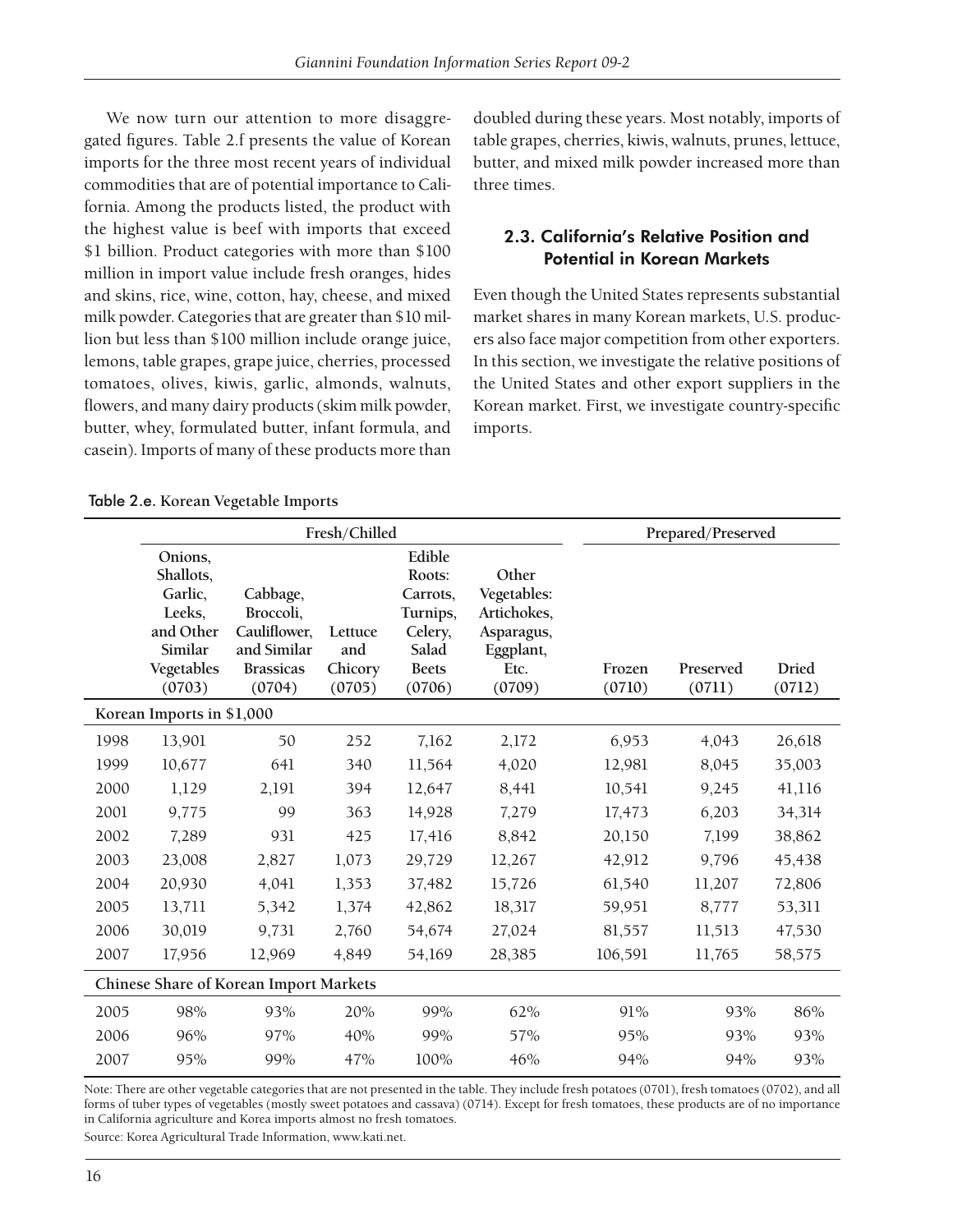| Commodities Important to California | 2005    | 2006    | 2007      |
|-------------------------------------|---------|---------|-----------|
| Oranges, fresh                      | 120,377 | 123,064 | 108,013   |
| Oranges, juice                      | 42,058  | 44,973  | 71,287    |
| Lemons                              | 6,691   | 8,384   | 11,489    |
| Table grapes                        | 23,616  | 32,600  | 58,029    |
| Grapes, juice                       | 23,829  | 21,226  | 21,653    |
| Cherries                            | 13,154  | 15,777  | 36,221    |
| Raisins                             | 5,206   | 5,257   | 5,584     |
| Kiwis                               | 53,313  | 62,736  | 69,831    |
| Grapefruit                          | 3,970   | 4,431   | 8,839     |
| Peaches, processed                  | 6,365   | 7,787   | 9,023     |
| Peaches, juice                      | 1,817   | 1,357   | 1,326     |
| Pears, fresh                        | 111     | 72      | 86        |
| Pears, processed                    | 403     | 368     | 304       |
| Prunes                              | 595     | 2,200   | 2,178     |
| Almonds                             | 34,938  | 38,531  | 34,594    |
| Walnuts                             | 19,152  | 38,999  | 38,378    |
| Pistachios                          | 2,531   | 2,419   | 2,556     |
| Lettuce                             | 1,020   | 2,417   | 4,443     |
| Garlic                              | 21,244  | 32,341  | 31,772    |
| Strawberries                        | 5,128   | 7,540   | 9,838     |
| Tomatoes, processed                 | 29,800  | 31,803  | 36,190    |
| Rice                                | 51,369  | 118,481 | 136,542   |
| Cotton                              | 355,352 | 298,694 | 305,403   |
| Hay                                 | 142,408 | 158,277 | 236,528   |
| Flowers                             | 49,767  | 59,170  | 67,905    |
| Wine                                | 83,877  | 103,758 | 167,286   |
| Beef                                | 735,143 | 878,977 | 1,037,052 |
| Hides and skins                     | 407,524 | 363,759 | 380,571   |
| Dairy products, total               | 320,070 | 330,196 | 438,387   |
| Skim milk powder                    | 14,568  | 15,374  | 17,334    |
| Whole milk powder                   | 4,342   | 4,784   | 3,366     |
| <b>Butter</b>                       | 12,807  | 8,346   | 11,298    |
| Whey                                | 32,786  | 50,449  | 67,083    |
| Cheese                              | 143,572 | 146,262 | 178,992   |
| Formulated butter                   | 47,751  | 44,176  | 49,706    |
| Mixed milk powder                   | 72,656  | 67,602  | 103,782   |
| Infant formula                      | 23,027  | 20,808  | 19,768    |
| Casein                              | 44,641  | 45,947  | 58,236    |

Table 2.f. **Value of Korean Imports by Commodity Category and by Commodity in \$1,000: 2005–2007**

Note: Fishery and forest products are excluded.

Source: Data for all except cotton and hides and skins are from Korea Agricultural Trade Information, www.kati.net. Data for cotton and hides and skins are from Korea Customs Service, www.customs.go.kr.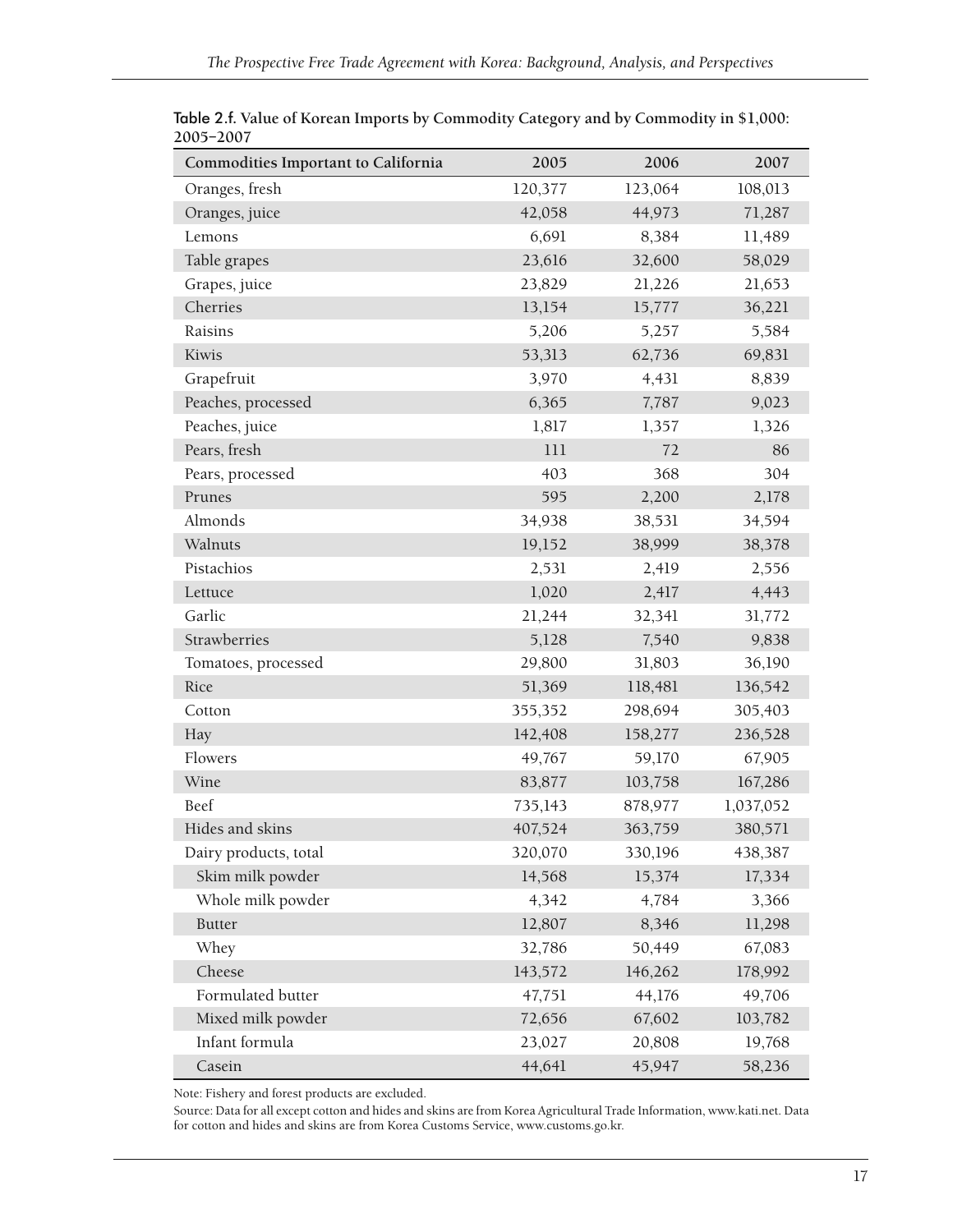Table 2.g lists the United State's share of major Korean import products and the major competitors for each of these products. This table shows that the United States commands a major share of exports to Korea for a number of commodities, including oranges, lemons, grape juice, processed tomato products, raisins, grapefruit, lettuce, almonds, walnuts, pistachios, hides and skins, whey, cotton, hay, and flowers. The major competitors for orange juice include Brazil (orange juice is a minor product for the California orange industry and is shipped to Korea mainly from Florida). Chile is the major competitor for table grapes and wine (next to France). China is the major competitor for many fresh products, including strawberries, lettuce, garlic, red peppers, rice, flowers, and processed tomato products. Spain is the main competitor for grape juice and olives. New Zealand is a major competitor for kiwis, beef, and dairy products and Australia is the major competitor for beef, dairy products, and cotton. Finally, Iran is the major competitor for pistachios and Vietnam for walnuts. An FTA would allow California suppliers either to have a price advantage relative to other suppliers or to keep up with suppliers that have or may soon have FTAs with Korea.

Among the competitors we have listed, Chile is the first country with which Korea has established a bilateral trade agreement. The Korea-Chile FTA was signed in 2002 and came into force on April 1, 2004. Since the FTA was completed, Chile has had an advantage over other competitors and some exports from California compete with Chilean exports in Korean markets. Table 2.h uses Korean import data to examine the relative positions of the United States and Chile as import suppliers to Korea. Among the products of some importance to California, we consider only the markets in which Chile represents some positive market shares in Korea. The table includes data for

2003 as a representation of the pre-FTA period. This table shows that the United States commands a major share of exports to Korea for a number of commodities. Chile also is the main export supplier of table grapes to Korea (which are available in the off-season relative to both Korean and Californian grapes) and a significant supplier of kiwis and wine. Further, our data indicate that, after the FTA, Chilean imports grew substantially for kiwis, grape juice, lemons, processed tomatoes, wine, and whey.

Imports also compete with domestic production. Table 2.i shows import quantities relative to Korean production for each commodity. The blank cells in the table indicate that either data are not available or production is almost zero. For many items, such as olives, pineapples, and bananas, there is no domestic production. Despite having no domestic industry to protect from directly competitive imports, Korea continues to maintain high tariffs, often more than 30%. These tariffs apply to lemons, grape juice, cherries, processed tomato products, raisins, pineapple, bananas, kiwis, grapefruit, almonds, walnuts, pistachios, and wine. Import tariffs for other products are also high, about 45% in most cases. Given the sizable domestic production, import quantities remain very small relative to domestic supplies. This is the case for table grapes, strawberries, apples, lettuce, and rice. Only a few products, such as oranges, beef, some dairy products, and hay, have significant imports when large quantities of domestic production are also available. In those cases, imports are able to compete with domestic supplies despite sizable tariffs because costs of production in the domestic industry are high. Finally, fresh peaches and pears deserve attention. Table 2.i indicates that Korea has a sizable fresh peach and pear market but almost no imports enter the country. Note that the Korea-Chile FTA excludes fresh pears (as well as fresh apples) from preferential tariffs.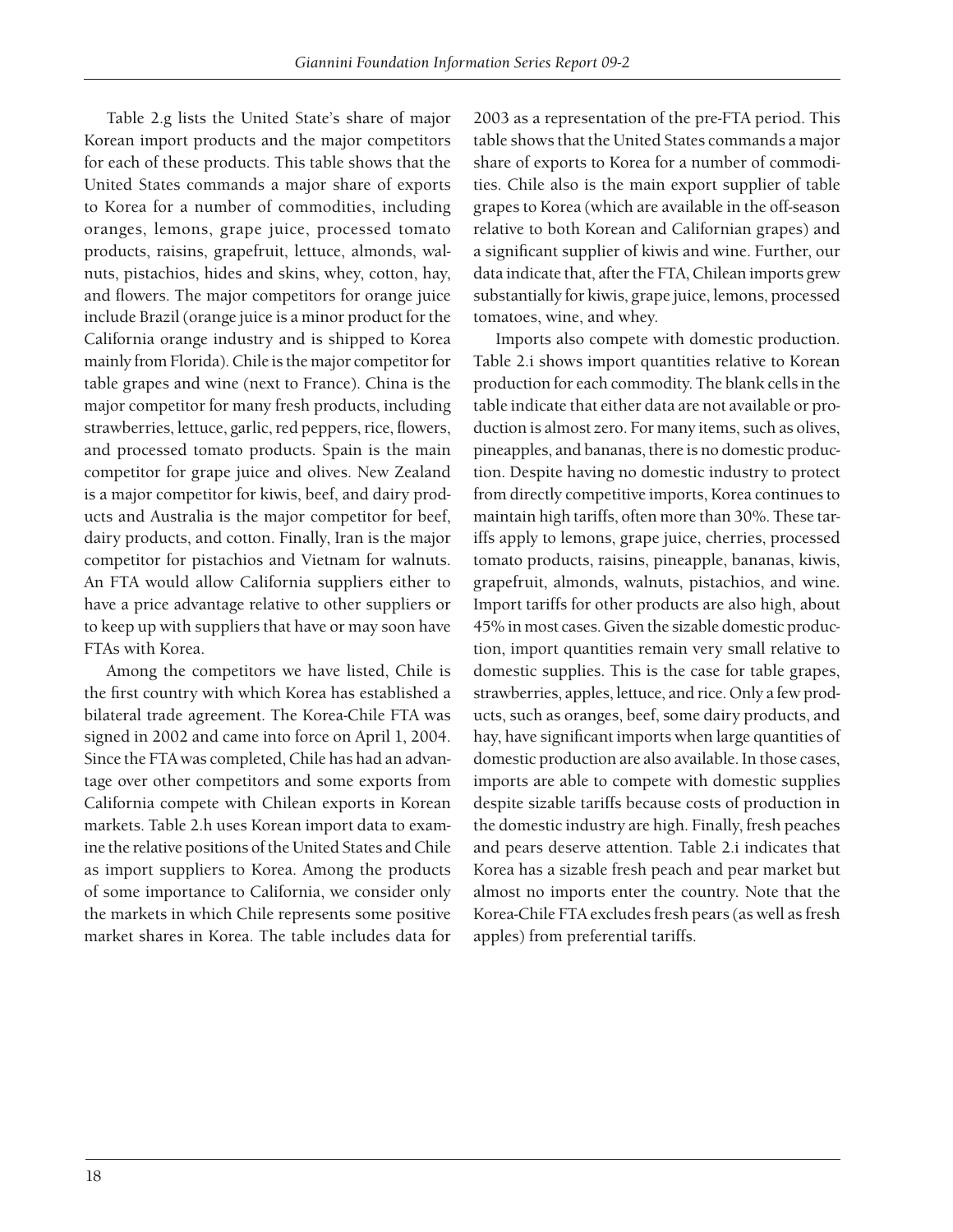|                      |       | Import Value Share of U.S. |       | <b>Share of Competing Countries</b>        |                                            |
|----------------------|-------|----------------------------|-------|--------------------------------------------|--------------------------------------------|
|                      | 2002  | 2005                       | 2007  | 2005                                       | 2007                                       |
| Oranges, fresh       | 97%   | 96%                        | 93%   |                                            |                                            |
| Oranges, juice       | 26%   | 25%                        | 24%   | Brazil 72%                                 | Brazil 60%                                 |
| Lemons               | 86%   | 75%                        | 77%   | Chile 9%, Italy 7%                         | Chile 5%, Italy 10%                        |
| Table grapes         | 17%   | 19%                        | 18%   | Chile 81%                                  | Chile 82%                                  |
| Grapes, juice        | 75%   | 43%                        | 47%   | Spain 36%                                  | Spain 26%                                  |
| Cherries             | 92%   | 80%                        | 91%   |                                            |                                            |
| Strawberries         | 29%   | 31%                        | 26%   | China 50%, Italy 9%                        | China 57%, Italy 3%                        |
| Tomatoes, processed  | 47%   | 46%                        | 41%   | China 25%, Italy 12%                       | China 26%, Italy 15%                       |
| Raisins              | 94%   | 92%                        | 94%   |                                            |                                            |
| Olives               | 3%    | $1\%$                      | $1\%$ | Spain 76%, Italy 14%                       | Spain 75%, Italy 18%                       |
| Apples               | 20%   | $0\%$                      | $0\%$ | China 50%, Chile 2%                        | China 50%, Chile 2%                        |
| Pineapples           | 2%    | $1\%$                      | $0\%$ | Philippines 86%                            | Philippines 98%                            |
| Kiwis                | 3%    | 5%                         | $8%$  | New Zealand 80%,<br>Chile 15%              | New Zealand 77%,<br>Chile 14%              |
| Grapefruit           | 57%   | 59%                        | 74%   | Japan 26%                                  | Japan 12%                                  |
| Peaches, processed   | $0\%$ | $1\%$                      | $0\%$ | South Africa 32%,<br>Greece 28%, China 22% | South Africa 20%,<br>Greece 14%, China 44% |
| Peaches, juice       | 86%   | 80%                        | 83%   | China 16%                                  | China 8%                                   |
| Pears, fresh         | $0\%$ | 66%                        | 83%   | Canada 34%                                 |                                            |
| Pears, processed     | 5%    | 14%                        | $1\%$ | China 35%, Spain 23%,<br>South Africa 22%  | China 48%, Spain 18%,<br>South Africa 12%  |
| Prunes, dried        | 100%  | 100%                       | 98%   |                                            |                                            |
| Lettuce              | 30%   | 73%                        | 48%   | China 22%                                  | China 52%                                  |
| Garlic               | $0\%$ | $0\%$                      | $0\%$ | China 100%                                 | China 100%                                 |
| Red peppers          | $1\%$ | $0\%$                      | $0\%$ | China 96%                                  | China 95%                                  |
| Almonds              | 98%   | 100%                       | 100%  |                                            |                                            |
| Walnuts              | 95%   | 87%                        | 91%   | Vietnam 13%                                | Vietnam 9%                                 |
| Pistachios           | 98%   | 68%                        | 59%   | Iran 32%                                   | Iran 37%                                   |
| Beef                 | 69%   | $1\%$                      | 9%    | Australia 73%,<br>New Zealand 24%          | Australia 73%,<br>New Zealand 16%          |
| Hides and skins      | 88%   | 88%                        | 89%   |                                            |                                            |
| Rice                 | 39%   | 28%                        | 31%   | China 65%, Thailand 7%                     | China 61%, Thailand 8%                     |
| Wine                 | 9%    | 12%                        | 10%   | France 37%, Chile 18%                      | France 45%, Chile 15%                      |
| Cotton               | 31%   | 48%                        | 40%   | Australia 24%                              | Australia 13%                              |
| Hay                  | 78%   | 79%                        | 82%   |                                            |                                            |
| Flowers              | $1\%$ | 2%                         | $1\%$ | China 25%, Taiwan 24%,<br>Netherlands 18%  | China 31%, Taiwan 30%,<br>Netherlands 18%  |
| Total dairy products | 19%   | 18%                        | 19%   | New Zealand 22%,<br>Australia 20%          | New Zealand 4%,<br>Australia 15%           |

Table 2.g. **Import Value Share of the United States and Its Major Competitors in Korea for Selected Years**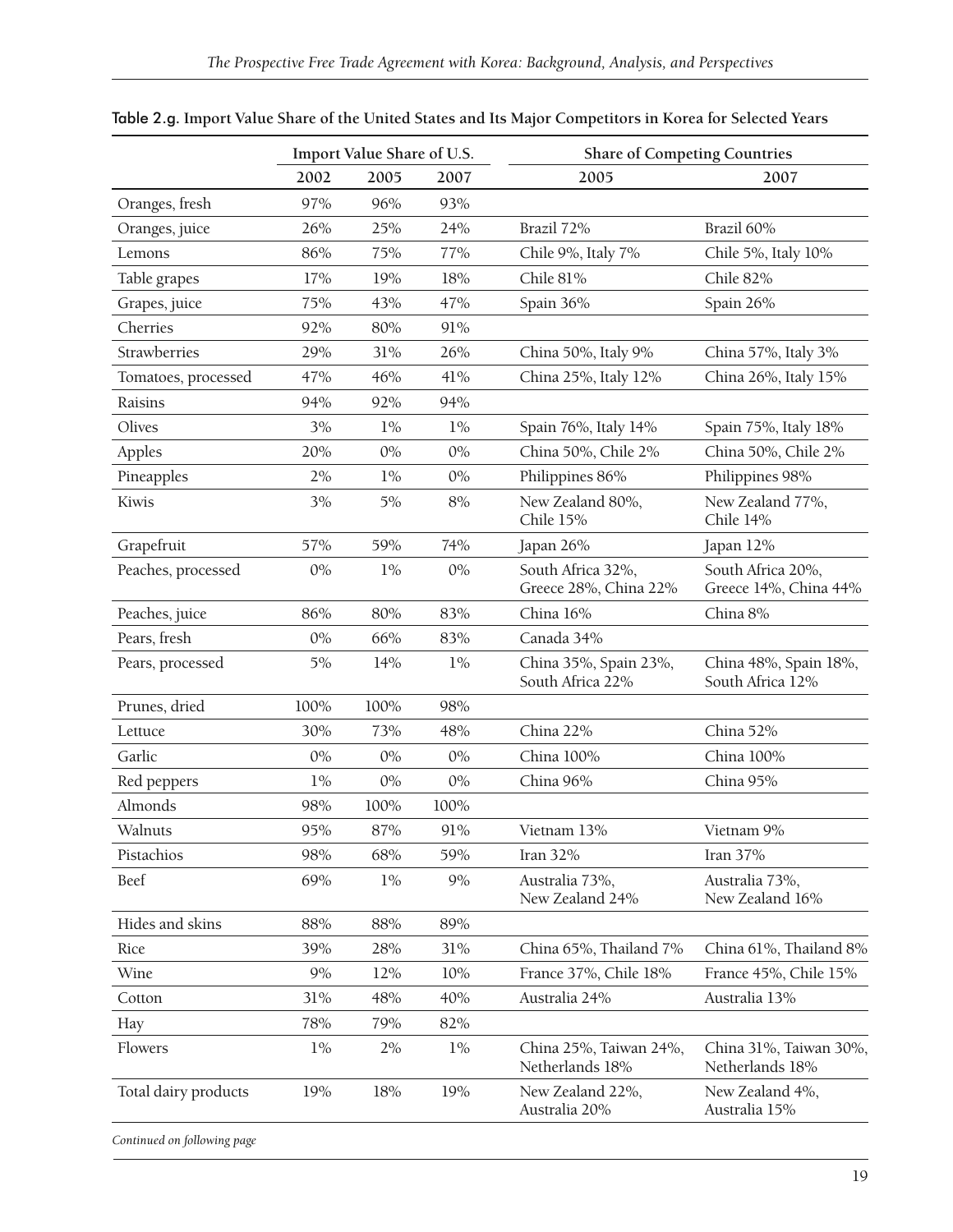|                   |       | Import Value Share of U.S. |       | <b>Share of Competing Countries</b>                                |                                                                    |
|-------------------|-------|----------------------------|-------|--------------------------------------------------------------------|--------------------------------------------------------------------|
|                   | 2002  | 2005                       | 2007  | 2005                                                               | 2007                                                               |
| Skim milk powder  | $0\%$ | $0\%$                      | 3%    | Australia 61%,<br>New Zealand 19%                                  | Australia 61%,<br>New Zealand 17%                                  |
| Whole milk powder | $0\%$ | $0\%$                      | $0\%$ | Australia 85%,<br>New Zealand 6%                                   | Australia 94%,<br>Germany 5%                                       |
| <b>Butter</b>     | 6%    | $1\%$                      | $0\%$ | Australia 60%,<br>New Zealand 29%                                  | Australia 45%,<br>New Zealand 34%                                  |
| Whey              | 39%   | 61%                        | 46%   | France 9%, Australia 9%                                            | France 11%, Chile 7%                                               |
| Cheese            | 17%   | 18%                        | 18%   | New Zealand 27%,<br>Australia 22%                                  | New Zealand 26%,<br>Australia 18%                                  |
| Formulated butter | $0\%$ | $0\%$                      | $0\%$ | Belgium 32%, Australia<br>28%, New Zealand 17%,<br>Netherlands 17% | Belgium 38%, Australia<br>26%, New Zealand 13%,<br>Netherlands 16% |
| Mixed milk powder | 2%    | 7%                         | 3%    | Netherlands 29%,<br>Canada 18%,<br>France 10%                      | Netherlands 42%,<br>Canada 19%,<br>France 11%                      |
| Infant formula    | 35%   | 11%                        | $1\%$ | New Zealand 67%                                                    | New Zealand 57%                                                    |
| Casein            | $1\%$ | $0\%$                      | $0\%$ | New Zealand 49%,<br>France 17%                                     | New Zealand 55%,<br>France 15%                                     |

#### Table 2.g. **Import Value Share of the United States and Its Major Competitors in Korea for Selected Years (cont.)**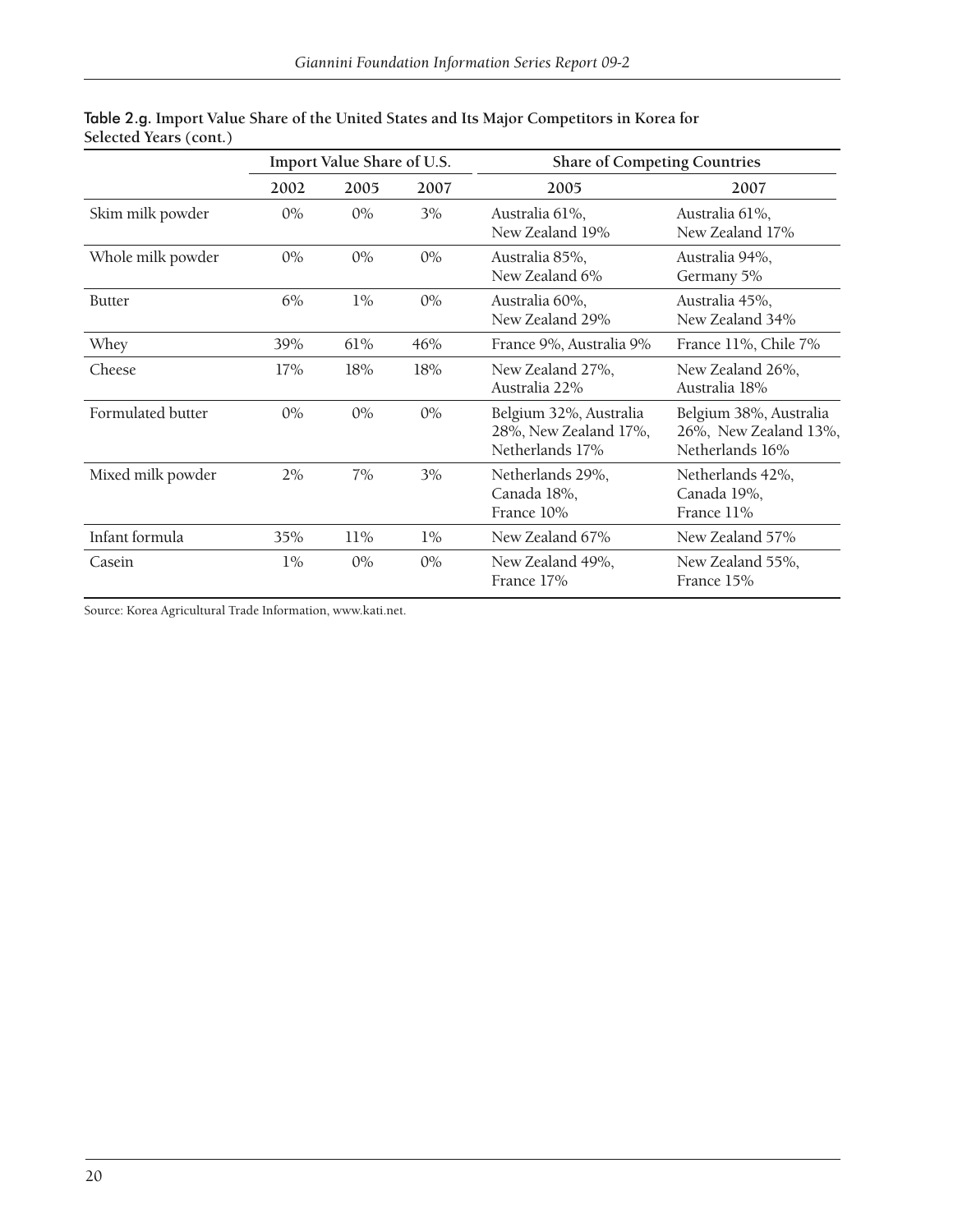|                                                                                                                                                                                                                                                                                                                |                     | 2003           |                         |                     | 2005               |                         |                     | 2006                 |                         |                     | 2007                 |                         |
|----------------------------------------------------------------------------------------------------------------------------------------------------------------------------------------------------------------------------------------------------------------------------------------------------------------|---------------------|----------------|-------------------------|---------------------|--------------------|-------------------------|---------------------|----------------------|-------------------------|---------------------|----------------------|-------------------------|
|                                                                                                                                                                                                                                                                                                                | Lotal in<br>\$1,000 | Share<br>U.S.  | Chilean<br><b>Share</b> | \$1,000<br>Lotal in | <b>Share</b><br>US | Chilean<br><b>Share</b> | \$1,000<br>Lotal in | <b>Share</b><br>U.S. | Chilean<br><b>Share</b> | \$1,000<br>Total in | <b>Share</b><br>U.S. | Chilean<br><b>Share</b> |
| Oranges, fresh                                                                                                                                                                                                                                                                                                 | 112,631             | 9/2%           | 0 <sub>6</sub>          | 120,377             | 96%                | $\%$                    | 123,064             | $92\%$               | $\frac{1}{8}$           | 108013              | 93%                  | 2%                      |
| Lemons                                                                                                                                                                                                                                                                                                         | 5,096               | 86%            | 0 <sub>6</sub>          | 6,691               | 2900               | $\frac{966}{6}$         | 8,384               | $75\%$               | %8                      | 11,489              | 1700                 | $5\%$                   |
| <b><i><u>Fable</u></i></b> grapes                                                                                                                                                                                                                                                                              | 17,732              | 23%            | 2622                    | 23,616              | $0\%$              | %18                     | 32,600              | $15\%$               | %58                     | 58,029              | 18%                  | 82%                     |
| <b>Kiwis</b>                                                                                                                                                                                                                                                                                                   | 22,528              | $12\%$         | %8                      | 53,313              | $5\%$              | $15\%$                  | 62,736              | %8                   | $20\%$                  | 69,831              | 8%                   | 14%                     |
| Grape juice                                                                                                                                                                                                                                                                                                    | 17,628              | 9609           | $\%$ <sup>O</sup>       | 23,829              | $43\%$             | 3%                      | 21,226              | 42%                  | $\sqrt{6/2}$            | 21,653              | 47%                  | $6\%$                   |
| Strawberries                                                                                                                                                                                                                                                                                                   | 3,565               | $38\%$         | $1\%$                   | 5,128               | 31%                | $1\%$                   | 7,540               | 32%                  | $\frac{5}{6}$           | 9,838               | 26%                  | $1\%$                   |
| Tomatoes, processed                                                                                                                                                                                                                                                                                            | 24,772              | 52%            | $\frac{5}{6}$           | 29,800              | 46%                | 4%                      | 31,803              | 46%                  | $6\%$                   | 36,190              | 41%                  | $6\%$                   |
| Peaches, processed                                                                                                                                                                                                                                                                                             | 6,542               | 0 <sub>6</sub> | $\%$ <sup>O</sup>       | 6,365               | $1\%$              | 0 <sub>6</sub>          | 7,787               | $1\degree$           | 3%                      | 9,023               | 0 <sub>6</sub>       | 2%                      |
| Wine                                                                                                                                                                                                                                                                                                           | 67,150              | $11\%$         | 400                     | 83,877              | $12\%$             | 14%                     | 103,758             | $12\%$               | $15\%$                  | l67,286             | 50%                  | ng<br>So                |
| <b>Flowers</b>                                                                                                                                                                                                                                                                                                 | 31,082              | $1\%$          | 2%                      | 49,767              | 2%                 | $\frac{5}{6}$           | 59,170              | $2\%$                | $\frac{1}{8}$           | 67,905              | $1\%$                |                         |
| Dairy products, total                                                                                                                                                                                                                                                                                          | 182,941             | 21%            | $\%$                    | 320,070             | $18\%$             | $\%$ <sup>O</sup>       | 330,196             | $20\%$               | $\delta$ %              | 438,387             | 19%                  |                         |
| Whey                                                                                                                                                                                                                                                                                                           | 25,035              | 43%            | $\%$                    | 32,786              | 9619               | 0 <sub>6</sub>          | 50,449              | 56%                  | $\frac{5}{6}$           | 67,083              | 46%                  |                         |
| Source: All data are from Korea Agricultural Trade Information, www.kati.net.<br>Note: We include only the commodities that are imported from Chile in some significant amount. For example, Chile does not export tree using the does not export tree using the docal of the significant amount. For example, |                     |                |                         |                     |                    |                         |                     |                      |                         |                     |                      |                         |

Table 2.h. **Total Korean Imports and Import Shares of the United States and Chile by Commodity before and after the Korea-Chile FTA in 200** Table 2.h. Total Korean Imports and Import Shares of the United States and Chile by Commodity before and after the Korea-Chile FTA in 2004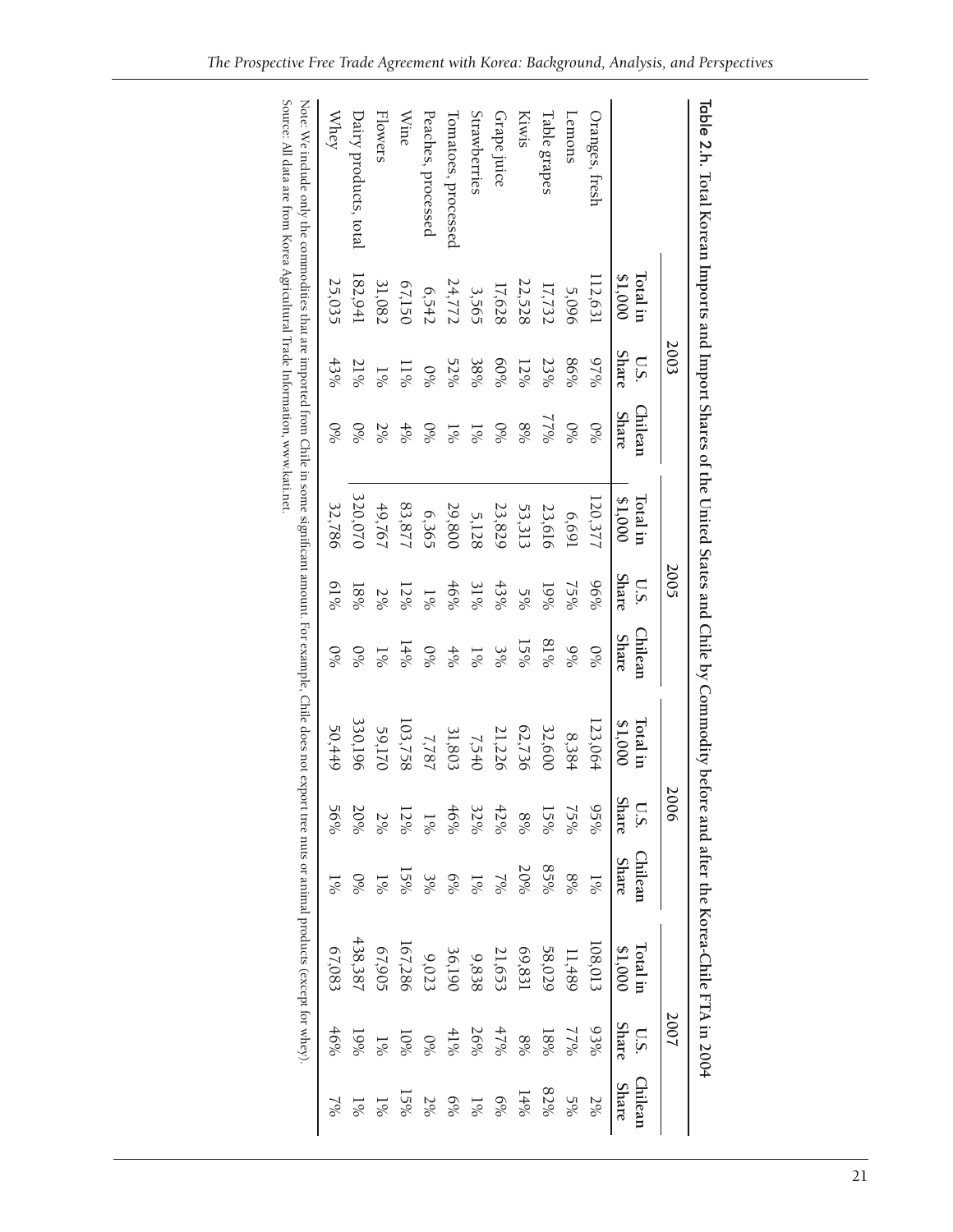|                           |              | 2005       |              | 2006       |                | 2007       |
|---------------------------|--------------|------------|--------------|------------|----------------|------------|
|                           | Imports      | Production | Imports      | Production | <b>Imports</b> | Production |
| Fruits and Vegetables     |              |            |              |            |                |            |
| Oranges, fresh            | 123,048      | 638,000    | 124,495      | 620,000    | 77,671         | 706,000    |
| Oranges, juice            | 38,446       |            | 34,158       |            | 32,872         |            |
| Lemons                    | 5,171        |            | 5,998        |            | 6,249          |            |
| Table grapes              | 13,353       | 381,436    | 17,291       | 330,000    | 27,802         | 307,000    |
| Grapes, juice             | 16,625       |            | 14,643       |            | 14,172         |            |
| Cherries                  | 2,845        |            | 2,782        |            | 5,745          |            |
| Strawberries              | 4,585        |            | 5,580        |            | 7,375          | 190,000    |
| Tomatoes, processed       | 39,850       |            | 41,899       |            | 43,157         |            |
| Raisins                   | 3,208        |            | 3,470        |            | 3,561          |            |
| Apples                    | 6,624        | 368,000    | 6,571        | 408,000    | 7,743          | 436,000    |
| Pineapple                 | 65,678       |            | 69,628       |            | 86,570         |            |
| Bananas                   | 253,974      |            | 280,245      |            | 308,252        |            |
| Kiwis                     | 26,751       |            | 32,112       |            | 34,658         |            |
| Grapefruit                | 2,045        |            | 2,745        |            | 6,834          |            |
| Peaches, fresh            | $\mathbf{0}$ | 223,701    | $\mathbf{0}$ | 194,000    | $\mathbf{0}$   | 209,000    |
| Peaches, processed        | 7,196        |            | 8,561        |            | 9,363          |            |
| Peaches, juice            | 894          |            | 591          |            | 590            |            |
| Pears, fresh              | 44           | 443,000    | 33           | 432,000    | 38             | 467,000    |
| Pears, processed          | 437          |            | 415          |            | 353            |            |
| Plums, fresh              | $\mathbf{0}$ | 75,963     | $\mathbf{0}$ | 64,419     | $\mathbf{0}$   |            |
| Prunes, dried             | 171          |            | 542          |            | 610            |            |
| Lettuce                   | 1,262        | 204,786    | 3,357        |            | 5,667          |            |
| Garlic                    | 42,152       | 374,980    | 43,990       | 331,379    | 51,013         | 348,000    |
| Red peppers               | 61,000       | 161,000    | 73,000       | 117,000    | 28,000         | 160,000    |
| Onions                    | 41,000       | 1,023,000  | 61,000       | 890,000    | 26,000         | 1,213,000  |
| <b>Tree Nuts</b>          |              |            |              |            |                |            |
| Almonds                   | 5,011        |            | 5,262        |            | 6,071          |            |
| Walnuts                   | 4,483        |            | 8,113        |            | 6,935          |            |
| Pistachios                | 473          |            | 430          |            | 435            |            |
| <b>Livestock Products</b> |              |            |              |            |                |            |
| Beef                      | 196,363      | 152,400    | 236,338      | 158,200    | 244,602        | 171,600    |
| Hides and skins           | 181,017      |            | 157,606      |            | 149,410        |            |

Table 2.i. **Korean Agricultural Imports and Domestic Production by Commodity in Metric Tons: 2005–2007**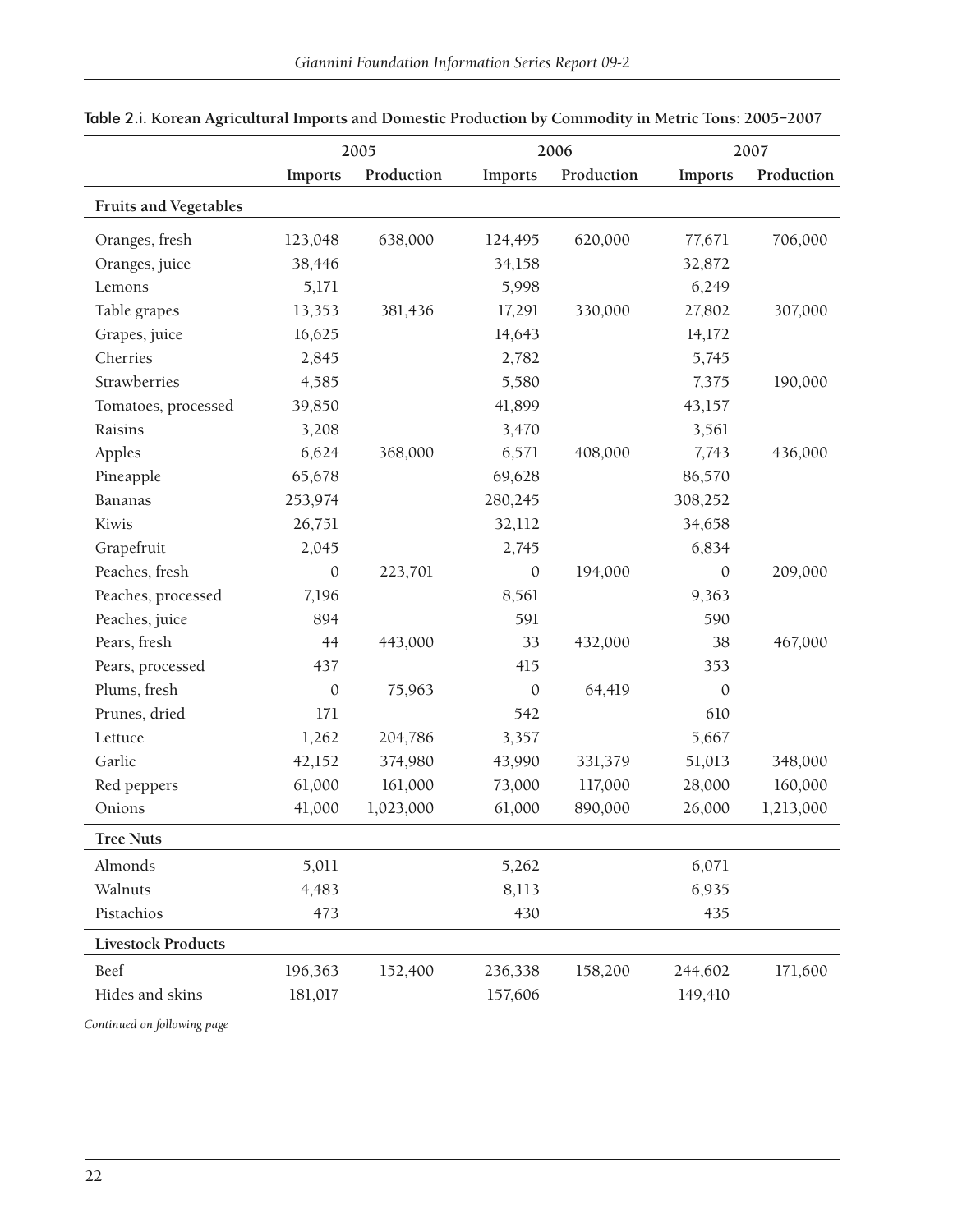|                       |         | 2005       |         | 2006       |         | 2007       |
|-----------------------|---------|------------|---------|------------|---------|------------|
|                       | Imports | Production | Imports | Production | Imports | Production |
| <b>Dairy Products</b> |         |            |         |            |         |            |
| <b>TOTAL</b>          | 149,045 |            | 154,503 |            | 157,515 |            |
| Skim milk powder      | 6,147   | 23,677     | 6,711   | 18,318     | 4,928   |            |
| Whole milk powder     | 1,743   | 4,762      | 1,992   | 4,020      | 1,136   |            |
| <b>Butter</b>         | 5,047   | 4,013      | 3,206   | 3,891      | 4,096   |            |
| Whey                  | 40,319  |            | 52,511  |            | 46,792  |            |
| Cheese                | 44,032  | 23,724     | 44,032  | 27,929     | 49,471  |            |
| Formulated butter     | 19,371  |            | 19,397  |            | 21,393  |            |
| Mixed milk powder     | 28,708  |            | 26,527  |            | 31,723  |            |
| Infant formula        | 3,179   | 15,204     | 2,684   | 12,766     | 2,372   |            |
| Casein                | 6,089   |            | 6,418   |            | 7,226   |            |
| Other                 |         |            |         |            |         |            |
| Rice                  | 133,486 | 5,000,000  | 255,042 | 4,768,000  | 264,739 | 4,680,000  |
| Wine                  | 21,046  |            | 23,715  |            | 33,389  |            |
| Cotton                | 278,288 |            | 216,268 |            | 226,409 |            |
| Hay                   | 700,996 | 3,432,000  | 699,431 |            | 906,104 |            |
| Flowers               | 36,053  | 7,522 ha   | 39,617  |            | 40,695  |            |

| Table 2.i. Korean Agricultural Imports and Domestic Production by Commodity in Metric Tons: |  |
|---------------------------------------------------------------------------------------------|--|
| 2005–2007 (cont.)                                                                           |  |

Sources: All import data except for cotton and hides and skins are from Korea Agricultural Trade Information, www.kati.net. Data for cotton and hides and skins are from Korea Customs Service, www.customs.go.kr. Production data are from a variety of sources. Hay production is from Korea Dairy Committee, www.dairy.or.kr. Production data for table grapes, strawberries, apples, garlic, and red peppers are from National Agricultural Products Quality Management Service, www.naqs.go.kr. Data for dairy production is from various issues of the *Dairy Year Book* published by the Korean Ministry of Agriculture, Forestry, and Fishery. All other production data are from Korea Rural Economic Institute, www.krei.re.kr.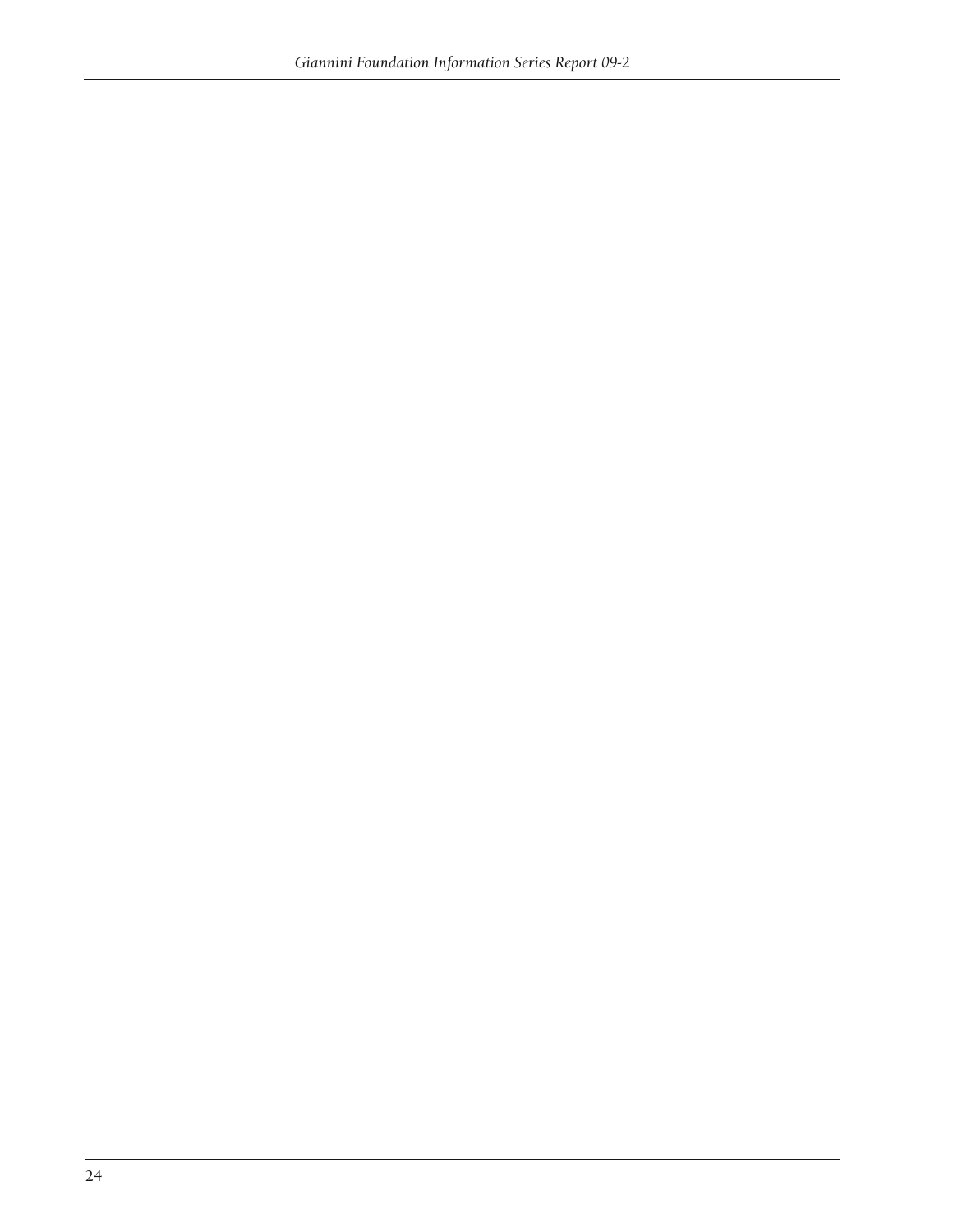## Part 3. The KORUS FTA and Broad Agricultural Access Improvements

This section considers the pre-existing pattern<br>of agricultural tariffs and then summarizes<br>the changes in market access proposed in the<br>KORUS FTA on a commodity-by-commodity basis of agricultural tariffs and then summarizes the changes in market access proposed in the KORUS FTA on a commodity-by-commodity basis. We cannot list the full set of access changes given the thousands of tariff lines that are affected.

### 3.1. Pre-existing Agricultural Access Barriers

Korea maintains high tariffs on agricultural goods. The average agricultural tariff in Korea is 62% (Choi), which is considerably higher than the average applied tariff of 11.2% on manufactured goods (this is still high compared to an average U.S. applied tariff of 7%). Of all Korea's agricultural tariffs, only about 2% are zero and only about 15% are less than 10% (Figure 2). At the other end of the spectrum, about 10% of the tariffs exceed 100% and about 4% exceed 400%. The bulk of the tariffs—more than 80% of all tariff lines—fall between 11% and 60% (Figure 2). For comparison, the average agricultural tariff applied by the United States is 12% with many tariff lines already set at zero. Even with low or zero U.S. tariffs for most agricultural products, imports from Korea have been negligible.

Some of the highest Korean tariffs are for specialty agricultural products that are important in Korean food. For example, the sesame tariff is 630%, the pepper tariff is 270%, and the garlic tariff is 360%. These products are important for preparation of Korean specialty foods and face potential import competition, especially from China. Tariffs for meat products, although still very high by international standards, are much lower. The tariff for beef is 40% and the tariff for chicken is 18% (Choi). In many cases, major import commodities from California face tariffs of more than

Figure 2. **Percentage Share of Korean Agricultural Tariff Lines by Tariff Rate Bracket**

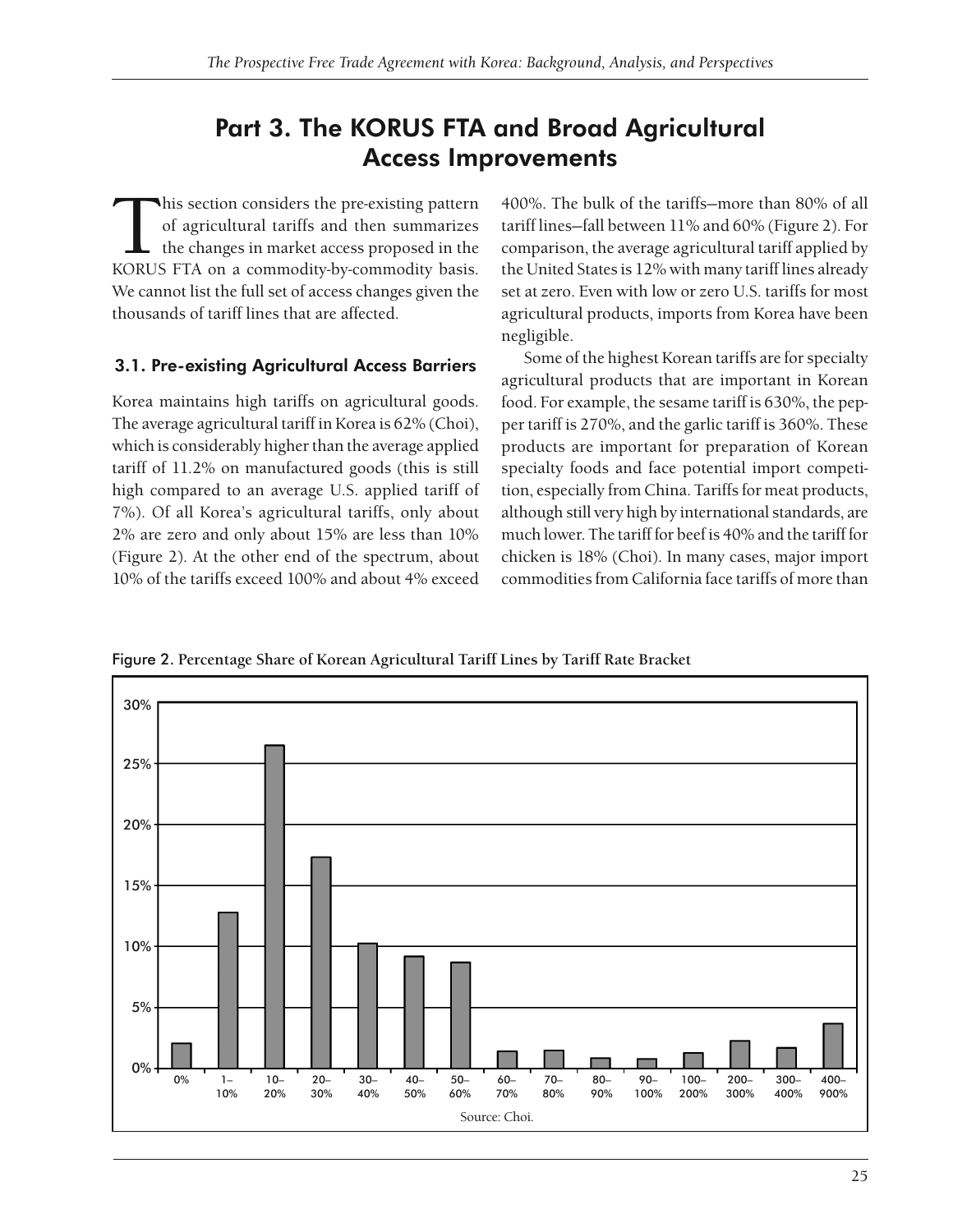30%. In a number of cases, such as beef, citrus, tree nuts, and others, significant exports are able to penetrate the Korean market despite high tariffs.

In addition to high tariffs, imports of products important for Korean agriculture are often restricted by imposition of quotas. Table 3.a shows tariff rate quota (TRQ) quantities (absolute quotas for rice) for selected commodities for each year since the beginning of implementation of the Uruguay Round WTO agreement in 1995. (For tariff rates for these commodities, see Table A-1 in the Appendix.) We will discuss the dairy quotas in more detail. Here we only note that orange imports far exceeded the access available at the within-quota tariff rate and, according to Korean data, all imports pay the duty of 50%. Expanding or removing these quotas and lowering the tariffs, especially on a bilateral basis, would create substantial opportunities for California exports to Korea. For example, a lower tariff for California garlic while China continues to face a 360% tariff would create a substantial advantage for California. We consider such cases in more detail in Part 4.

Lower tariffs and fewer other barriers would allow important export expansions for citrus products, tree nuts, dairy products, beef, grapes and grape products, stone fruits, strawberries, fresh and processed vegetables, flowers and ornamental horticulture, processed tomato products, olives, hides and skins, cotton, and hay.

## 3.2. Overview of the Market Access Schedule under the KORUS FTA

Korea already has, in practice, an almost open border for many field crops other than rice. But it has erected high trade barriers for many specialty crops, including vegetables, fruits, and animal products, that are important in California agriculture. (Detailed commodity-specific tariff rates are provided in Table A-1 in the Appendix.) The KORUS FTA would reduce tariffs rapidly and create access opportunities for many specialty products currently exported to Korea under relatively high tariffs. For other products, tariffs are reduced only gradually and TRQs are used to expand access quantitatively. For some politically

sensitive commodities, the agreement establishes safeguards to protect Korean industries during the transition.

Table 3.b shows the major market access categories, each of which includes important California agricultural products and commodities. The table indicates that, with the exception of rice, there is substantial potential for new market access for many California agricultural products in the Korean market. Market access is improved through four broadly defined mechanisms: immediate opening, simple tariff phase-outs, safeguard quantities or duty phase-outs, and expansion of duty-free tariff rate quantities. For some sensitive products, Korea uses safeguard and TRQ approaches. While both of these approaches use quantity restrictions, they differ in the treatment of over-quota quantity (or the safeguard quantity). Furthermore, how the quantity restrictions change over time differs by product. In the next section, we provide more detailed information on this. In Table A-2 in the Appendix we provide the tariff schedules that are effective under the Korea-Chile FTA, which can be compared with the schedules under the KORUS FTA.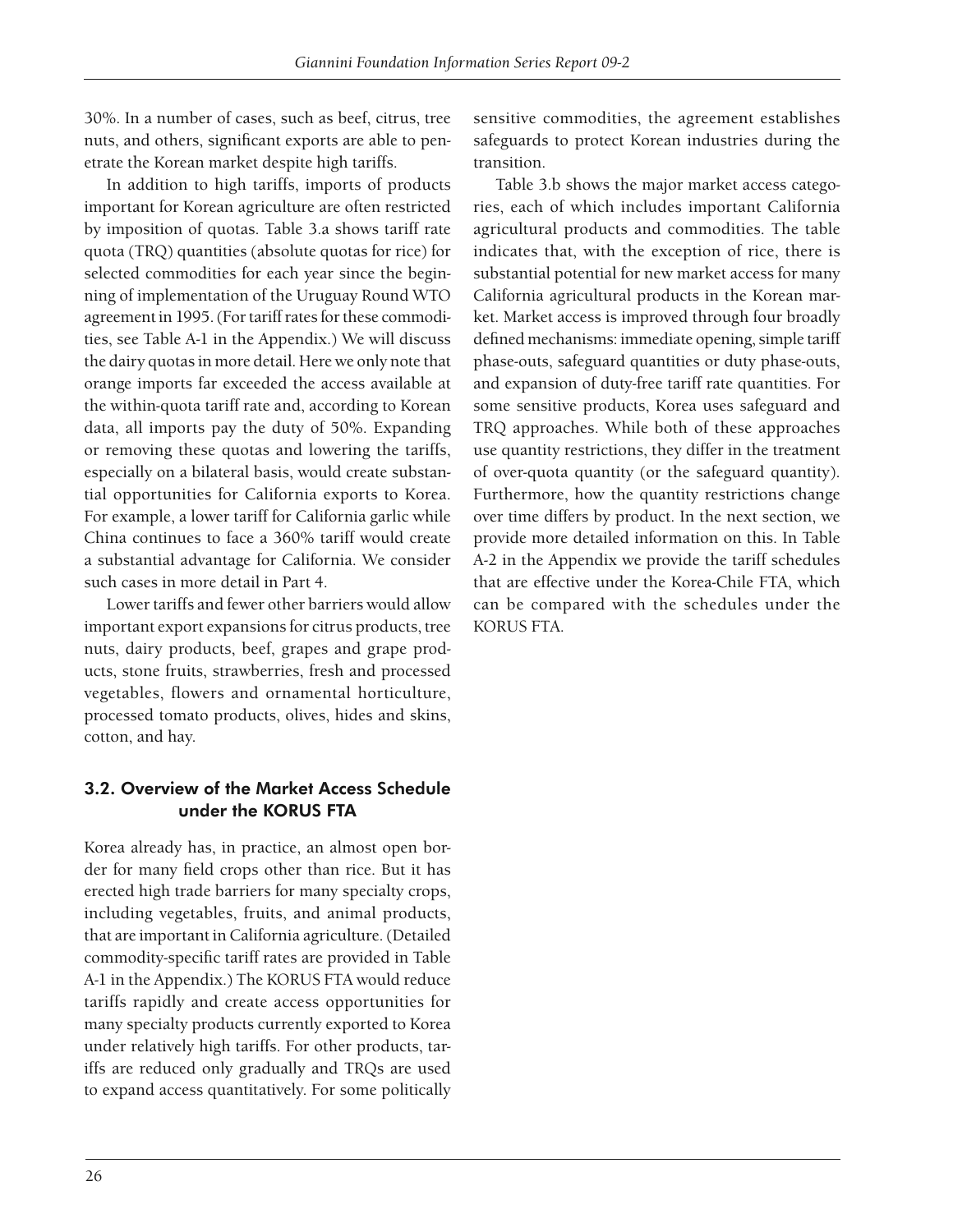| <b>Minimum Market Access</b><br>(tons) |                        |                          |         | <b>Actual Imports by Tariff Rate</b><br>(tons) |                  |                          |                  |
|----------------------------------------|------------------------|--------------------------|---------|------------------------------------------------|------------------|--------------------------|------------------|
| Year                                   | Initial                | Increase                 | Total   | Lower<br>Tariff                                | Higher<br>Tariff | Other                    | Total            |
|                                        | Skim Milk Powder       |                          |         |                                                |                  |                          |                  |
| 2004                                   | 1,034                  | -                        | 1,034   | 710                                            | 3,680            |                          | 4,389            |
| 2003                                   | 988                    |                          | 988     | 888                                            | 3,664            | 8                        | 4,560            |
| 2002                                   | 942                    | $\overline{\phantom{m}}$ | 942     | 118                                            | 4,043            | $\mathbf{0}$             | 4,160            |
| 2001                                   | 896                    | $\overline{\phantom{0}}$ | 896     | 1,515                                          | 3,734            | 12                       | 5,260            |
| 2000                                   | 806                    | 1,195                    | 2,000   | 143                                            | 2,859            | $\overline{2}$           | 3,004            |
| 1999                                   | 805                    | $\overline{\phantom{0}}$ | 805     | 805                                            | 2,037            | $\mathbf{0}$             | 2,842            |
| 1998                                   | 759                    | -                        | 759     | 916                                            | 1,732            | -                        | 2,648            |
| 1997                                   | 713                    |                          | 713     | 603                                            | 1,327            | $\theta$                 | 1,930            |
| 1996                                   | 667                    |                          | 667     | 649                                            |                  |                          | 649              |
| 1995                                   | 621                    | $\overline{\phantom{0}}$ | 621     | 621                                            |                  |                          | 621              |
|                                        | Whole Milk Powder      |                          |         |                                                |                  |                          |                  |
| 2004                                   | 573                    | -                        | 573     | 99                                             | 1,412            |                          | 1,512            |
| 2003                                   | 548                    | —                        | 548     | 447                                            | 1,212            | 1                        | 1,660            |
| 2002                                   | 522                    |                          | 522     |                                                | 1,074            |                          | 1,074            |
| 2001                                   | 497                    | —                        | 497     | 407                                            | 1,092            | 40                       | 1,539            |
| 2000                                   | 471                    | $\overline{\phantom{0}}$ | 471     | 180                                            | 512              | $\overline{\phantom{0}}$ | 692              |
| 1999                                   | 446                    | $\overline{\phantom{0}}$ | 446     | 326                                            | 135              |                          | 461              |
| 1998                                   | 420                    |                          | 420     | 75                                             | 119              |                          | 194              |
| 1997                                   | 395                    | -                        | 395     | 320                                            | 121              |                          | 441              |
| 1996                                   | 369                    | -                        | 369     | 16                                             |                  |                          | 16               |
| 1995                                   | 344                    |                          | 344     | 344                                            |                  |                          | 344              |
|                                        | <b>Evaporated Milk</b> |                          |         |                                                |                  |                          |                  |
| 2004                                   | 130                    |                          | 130     |                                                | 190              |                          | 190              |
| 2003                                   | 124                    | -                        | 124     |                                                | 53               | -                        | 53               |
| 2002                                   | 118                    |                          | 118     |                                                | $11\,$           | $\mathbf{0}$             | $11\,$           |
| 2001                                   | 113                    |                          | 113     |                                                | 48               | $\mathbf{0}$             | 49               |
| 2000                                   | $107\,$                |                          | $107\,$ | 19                                             | 17               | $\mathbf 1$              | 37               |
| 1999                                   | $101\,$                |                          | $101\,$ |                                                |                  | $\mathbf{0}$             | $\boldsymbol{0}$ |
| 1998                                   | 95                     |                          | 95      |                                                |                  |                          |                  |
| 1997                                   | 90                     |                          | 90      |                                                | 2                |                          | $\overline{2}$   |
| 1996                                   | 84                     |                          | 84      | 50                                             |                  |                          | $50\,$           |
| 1995                                   | 78                     |                          | 78      | 78                                             |                  |                          | $78\,$           |

#### Table 3.a. **Korean Quotas or Tariff Rate Quotas and Actual Imports by Tariff Tier: Dairy Products, Oranges, and Rice for 1995–2004**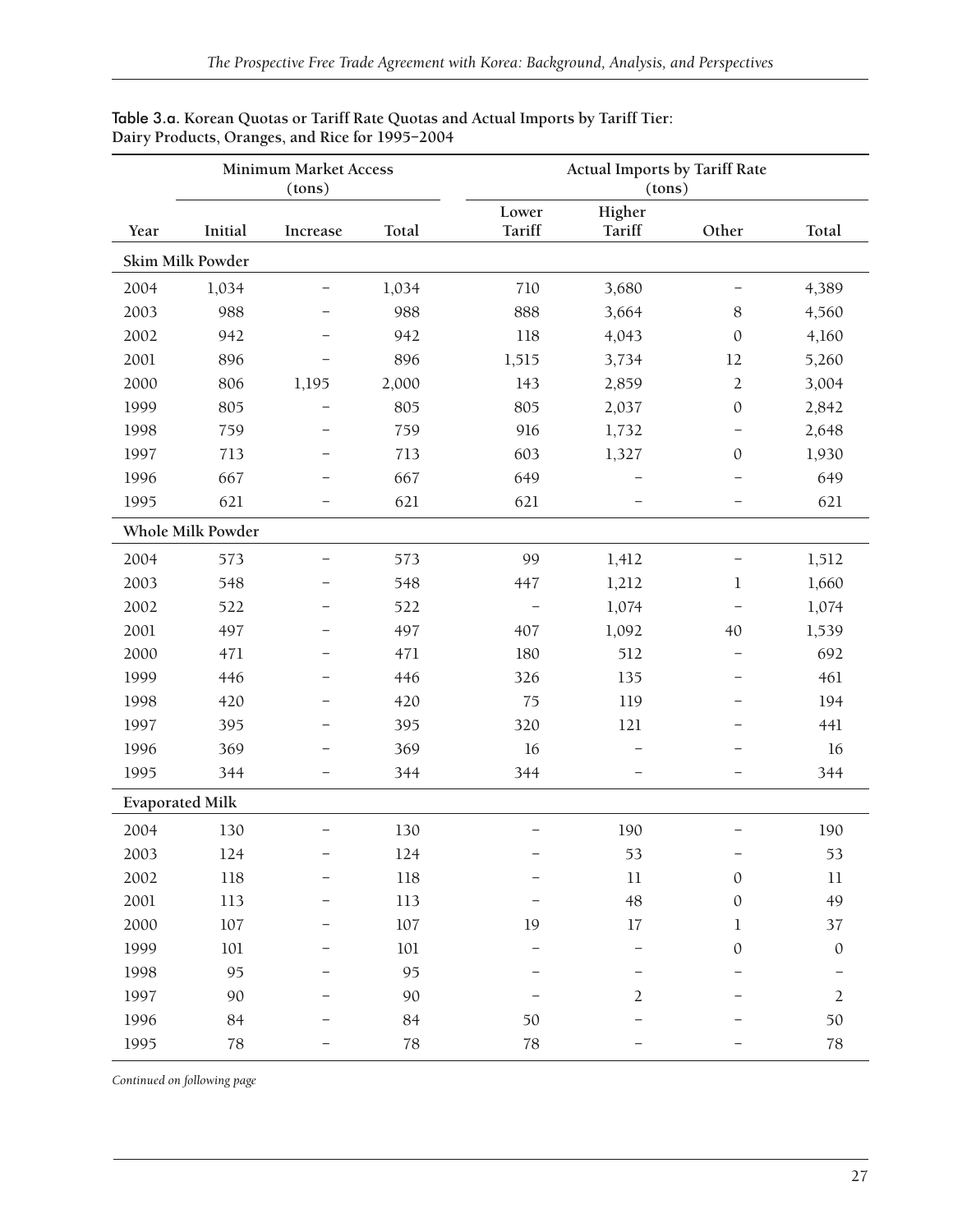|               | <b>Minimum Market Access</b><br>(tons) |          |        |                 | <b>Actual Imports by Tariff Rate</b><br>(tons) |                          |        |  |  |
|---------------|----------------------------------------|----------|--------|-----------------|------------------------------------------------|--------------------------|--------|--|--|
| Year          | Initial                                | Increase | Total  | Lower<br>Tariff | Higher<br>Tariff                               | Other                    | Total  |  |  |
| Whey          |                                        |          |        |                 |                                                |                          |        |  |  |
| 2004          | 54,233                                 | -        | 54,233 | 35,740          | 121                                            |                          | 35,861 |  |  |
| 2003          | 50,763                                 |          | 50,763 | 39,202          | 320                                            | 61                       | 39,582 |  |  |
| 2002          | 47,292                                 |          | 47,292 | 35,199          | 153                                            | $\mathbf{1}$             | 35,353 |  |  |
| 2001          | 43,822                                 |          | 43,822 | 38,457          | 142                                            | 6                        | 38,604 |  |  |
| 2000          | 40,351                                 |          | 40,351 | 38,796          | 86                                             | $\sqrt{2}$               | 38,884 |  |  |
| 1999          | 36,881                                 |          | 36,881 | 30,544          | 40                                             | 35                       | 30,619 |  |  |
| 1998          | 33,411                                 | -        | 33,411 | 23,976          | 30                                             | 9                        | 24,015 |  |  |
| 1997          | 29,941                                 | -        | 29,941 | 21,256          | 11                                             | 1,713                    | 22,981 |  |  |
| 1996          | 26,470                                 |          | 26,470 | 22,973          |                                                |                          | 22,973 |  |  |
| 1995          | 23,000                                 |          | 23,000 | 22,250          |                                                |                          | 22,250 |  |  |
| <b>Butter</b> |                                        |          |        |                 |                                                |                          |        |  |  |
| 2004          | 420                                    |          | 420    | 420             | 1,272                                          | 193                      | 1,885  |  |  |
| 2003          | 401                                    |          | 401    | 401             | 725                                            | 171                      | 1,296  |  |  |
| 2002          | 382                                    |          | 382    | 382             | 486                                            | 178                      | 1,046  |  |  |
| 2001          | 363                                    |          | 363    | 363             | 554                                            | 154                      | 1,071  |  |  |
| 2000          | 345                                    |          | 345    | 345             | 431                                            | 156                      | 931    |  |  |
| 1999          | 326                                    |          | 326    | 326             | 443                                            | 127                      | 896    |  |  |
| 1998          | 307                                    |          | 307    | 307             | 131                                            | 61                       | 499    |  |  |
| 1997          | 288                                    |          | 288    | 288             | 862                                            | $\overline{2}$           | 1,152  |  |  |
| 1996          | 269                                    |          | 269    | 268             |                                                |                          | 268    |  |  |
| 1995          | 250                                    |          | 250    | 250             |                                                | $\overline{\phantom{0}}$ | 250    |  |  |
| Lactose       |                                        |          |        |                 |                                                |                          |        |  |  |
| 2004          | 9,400                                  | 10,600   | 20,000 | 14,509          | 25                                             | 138                      | 14,672 |  |  |
| 2003          | 8,982                                  | 8,018    | 17,000 | 15,647          | $\boldsymbol{9}$                               | 115                      | 15,770 |  |  |
| 2002          | 8,565                                  | 8,436    | 17,000 | 15,395          | 10                                             | 211                      | 15,615 |  |  |
| 2001          | 8,147                                  | 9,453    | 17,600 | 14,104          | 374                                            | 247                      | 14,725 |  |  |
| 2000          | 7,729                                  | 8,471    | 16,200 | 14,755          | 68                                             | 285                      | 15,108 |  |  |
| 1999          | 7,311                                  | 4,689    | 12,000 | 12,062          | 136                                            | 265                      | 12,463 |  |  |
| 1998          | 6,893                                  | 5,107    | 12,000 | 10,641          | 100                                            |                          | 10,740 |  |  |
| 1997          | 6,476                                  | 7,524    | 14,000 | 11,332          | $\overline{7}$                                 | 425                      | 11,763 |  |  |
| 1996          | 6,058                                  | 7,942    | 14,000 | 11,194          |                                                |                          | 11,194 |  |  |
| 1995          | 5,640                                  | 9,360    | 15,000 | 9,918           |                                                |                          | 9,918  |  |  |

#### Table 3.a. **Korean Quotas or Tariff Rate Quotas and Actual Imports by Tariff Tier: Dairy Products, Oranges, and Rice for 1995–2004 (cont.)**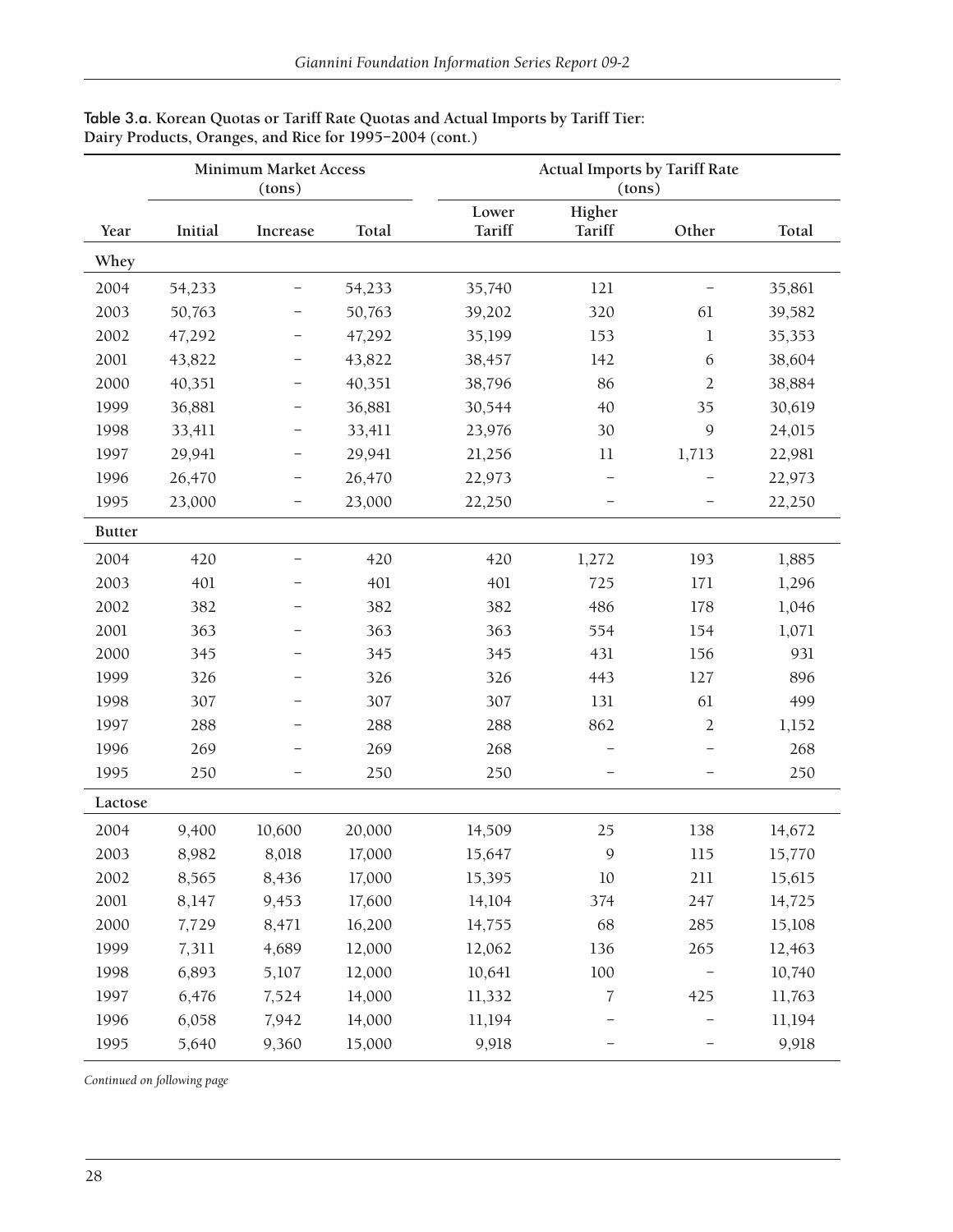|         |                     | <b>Minimum Market Access</b><br>(tons) |         |                        | <b>Actual Imports by Tariff Rate</b><br>(tons) |                |         |  |  |
|---------|---------------------|----------------------------------------|---------|------------------------|------------------------------------------------|----------------|---------|--|--|
| Year    | Initial             | Increase                               | Total   | Lower<br><b>Tariff</b> | Higher<br>Tariff                               | Other          | Total   |  |  |
| Oranges |                     |                                        |         |                        |                                                |                |         |  |  |
| 2004    | 57,017              | $\overline{\phantom{0}}$               | 57,017  | 247                    | 102,557                                        | 51,641         | 154,444 |  |  |
| 2003    | 50,682              | -                                      | 50,682  | 50,497                 | 94,151                                         | 233            | 144,881 |  |  |
| 2002    | 45,051              | $\overline{\phantom{0}}$               | 45,051  | 44,059                 | 58,404                                         | 191            | 102,654 |  |  |
| 2001    | 40,045              | -                                      | 40,045  | 31,993                 | 58,807                                         | 179            | 90,980  |  |  |
| 2000    | 38,343              | -                                      | 38,343  | 31,215                 | 67,504                                         | 297            | 99,017  |  |  |
| 1999    | 33,674              | -                                      | 33,674  | 22,269                 | 6,811                                          | 1,773          | 30,853  |  |  |
| 1998    | 29,006              | -                                      | 29,006  | 27,177                 | 9,388                                          | 94             | 36,659  |  |  |
| 1997    | 24,337              | -                                      | 24,337  | 24,681                 | 13,671                                         | $\overline{2}$ | 38,354  |  |  |
| 1996    | 19,669              | -                                      | 19,669  | 19,669                 |                                                |                | 19,669  |  |  |
| 1995    | 15,000              | -                                      | 15,000  | 14,986                 |                                                |                | 14,986  |  |  |
|         | Rice (nonglutinous) |                                        |         |                        |                                                |                |         |  |  |
| 2004    | 205,228             |                                        | 205,228 | 199,004                |                                                | 39,065         | 238,070 |  |  |
| 2003    | 179,575             | -                                      | 179,575 | 143,154                |                                                | 24,523         | 167,677 |  |  |
| 2002    | 153,921             | $\qquad \qquad -$                      | 153,921 | 151,139                |                                                | 21,869         | 173,008 |  |  |
| 2001    | 128,268             | -                                      | 128,268 | 93,113                 |                                                | 22,740         | 115,853 |  |  |
| 2000    | 102,614             | $\qquad \qquad -$                      | 102,614 | 172,044                |                                                | 16,487         | 188,532 |  |  |
| 1999    | 102,614             | -                                      | 102,614 | 155,659                |                                                | 10,803         | 166,462 |  |  |
| 1998    | 89,787              | -                                      | 89,787  | 43,969                 |                                                | 22,882         | 66,850  |  |  |
| 1997    | 76,961              | -                                      | 76,961  | 8,000                  |                                                | 21,181         | 29,181  |  |  |
| 1996    | 64,134              | -                                      | 64,134  | 64,134                 |                                                |                | 64,134  |  |  |
| 1995    | 51,307              | -                                      | 51,307  | 51,307                 |                                                |                | 51,307  |  |  |

#### Table 3.a. **Korean Quotas or Tariff Rate Quotas and Actual Imports by Tariff Tier: Dairy Products, Oranges, and Rice for 1995–2004 (cont.)**

Note: Dash means not applicable.

Source: Korea Rural Economic Institute, www.krei.re.kr.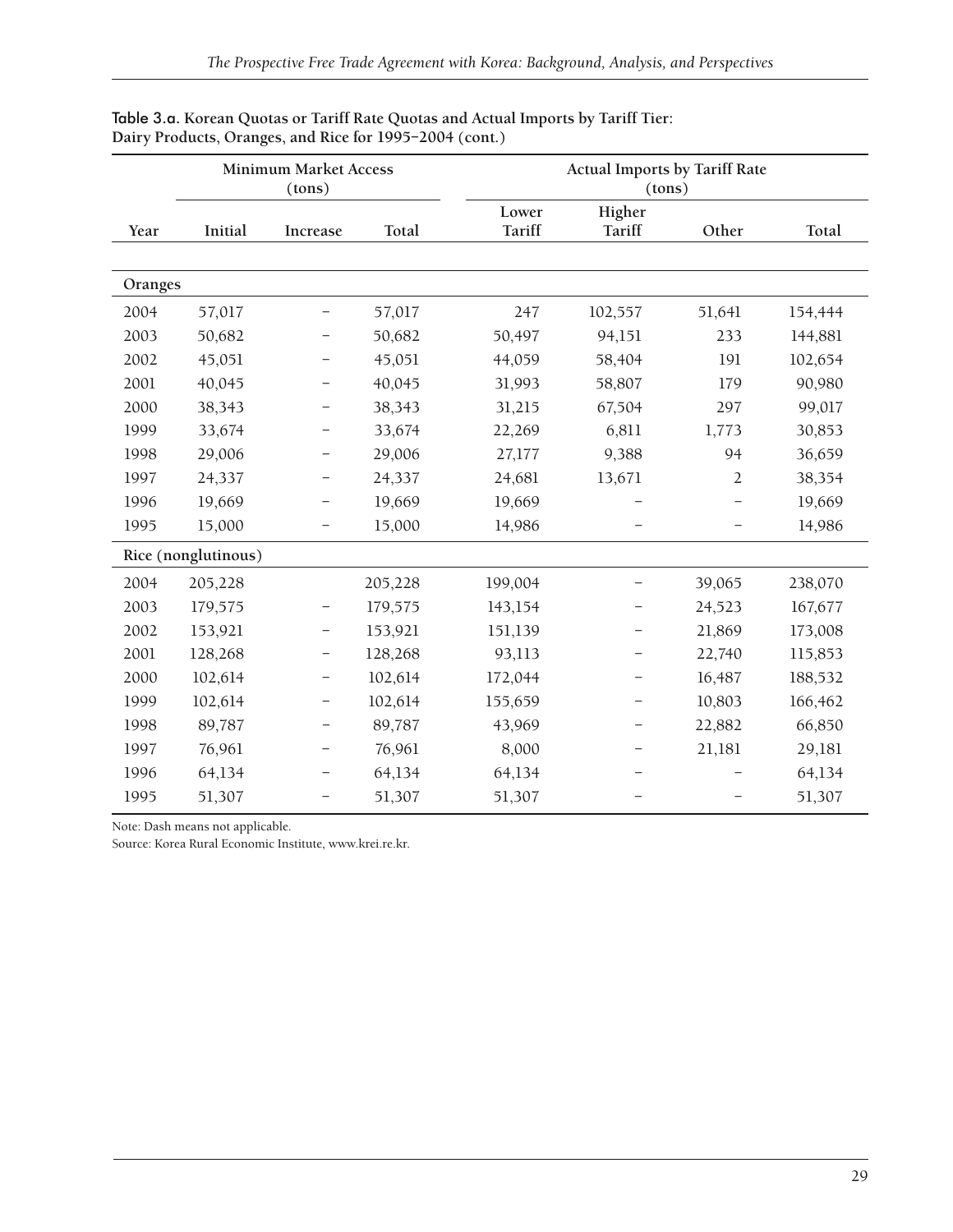| Market access schedule                                                            | Commodities                                                                                                                                                                                                                                                                             |
|-----------------------------------------------------------------------------------|-----------------------------------------------------------------------------------------------------------------------------------------------------------------------------------------------------------------------------------------------------------------------------------------|
| Excluded from the agreement                                                       | Rice                                                                                                                                                                                                                                                                                    |
| Immediate unrestricted opening                                                    | Fresh asparagus, cabbage, celery, fresh cucumbers, eggplant, fresh<br>shallots, spinach (fresh and frozen), tomato paste, cherries, olives,<br>raisins, frozen orange concentrate, grape juice, almonds, pistachios,<br>coffee, wine, cattle hides and skins, live livestock, feed whey |
| Tariff phase-out                                                                  |                                                                                                                                                                                                                                                                                         |
| Two years                                                                         | Avocados, lemons, dried plums                                                                                                                                                                                                                                                           |
| Four years                                                                        | Off-season table grapes                                                                                                                                                                                                                                                                 |
| Five years                                                                        | Chinese cabbage, carrots (fresh and frozen), cauliflower, broccoli, peas,<br>beans (excluding selected varieties), dried mushrooms (excluding<br>selected varieties), frozen potatoes, tomato juice, grapefruit, frozen<br>strawberries, orange juice, various fruit juices             |
| Six years                                                                         | Walnuts (shelled), off-season fresh oranges                                                                                                                                                                                                                                             |
| Seven years                                                                       | Fresh tomatoes, ice cream, apricots                                                                                                                                                                                                                                                     |
| Nine years                                                                        | Fresh strawberries                                                                                                                                                                                                                                                                      |
| Ten years                                                                         | Artichokes, brussels sprouts, preserved cucumbers, lettuce, fresh<br>mushrooms (excluding selected varieties), peaches, pears (excluding<br>Asian pears), dates, persimmons, tangerine juice                                                                                            |
| Twelve years                                                                      | Chicken meat, frozen onions, watermelon, various berries                                                                                                                                                                                                                                |
| Fifteen years                                                                     | Korean citrus, kiwi fruit, walnuts (in-shell), chestnuts, pine nuts, oak<br>mushrooms (fresh and dried), beef offal                                                                                                                                                                     |
| Seventeen years                                                                   | In-season table grapes                                                                                                                                                                                                                                                                  |
| Twenty years                                                                      | Asian pears                                                                                                                                                                                                                                                                             |
| Safeguard quantity<br>and duty applied                                            | Garlic, onions, peppers, beans (Urd, Adzudi, Mung), sweet potatoes,<br>ginger, apples, beef, pork                                                                                                                                                                                       |
| Duty-free TRQ expands over<br>time with or without over-quota<br>tariff phase-out | In-season fresh oranges, skim milk powder, cheese, whole milk powder,<br>condensed and evaporated milk, food whey, butter                                                                                                                                                               |

#### Table 3.b. **Summary of Access Improvements for Important Agricultural Products by General Market Access Category**

Source: Office of the United States Trade Representative, "KORUS Agricultural Tariff Schedule for the Republic of Korea," www.ustr.gov/assets/Trade\_Agreements/Bilateral/Republic\_of\_Korea\_FTA/Draft\_Text/asset\_upload\_fi le1\_12756.pdf.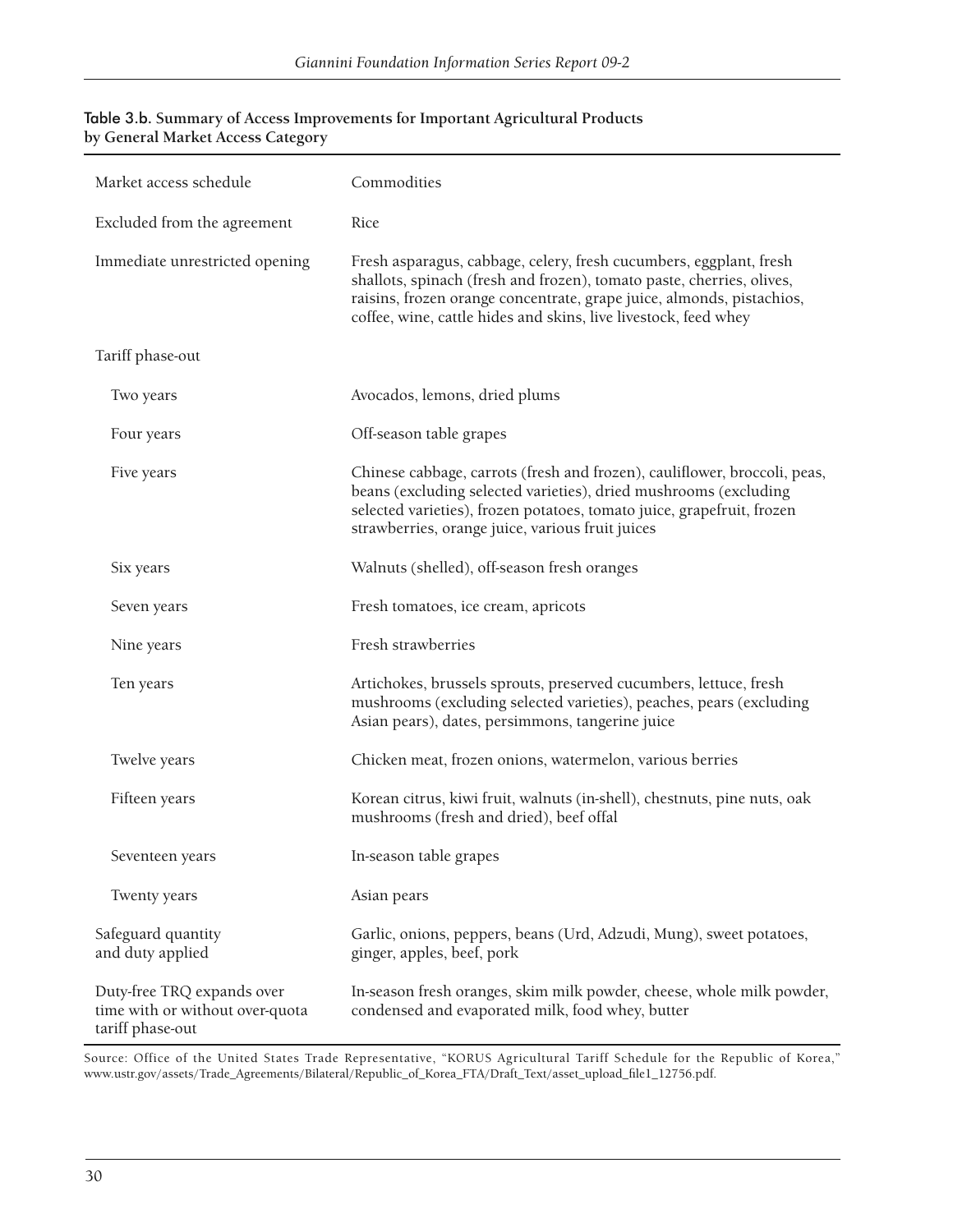## Part 4. Commodity-specific Analysis of Market Access **Improvements**

alifornia is an important supplier of many<br>agricultural products, including fruits, tree<br>nuts, vegetables, rice, cotton, beef and beef<br>related products, and dairy products. In previous agricultural products, including fruits, tree nuts, vegetables, rice, cotton, beef and beef related products, and dairy products. In previous parts of this report, we have provided an overview of changes in trade barriers that would be achieved under the KORUS FTA for California export commodities. However, some details were necessarily deferred given that import access, even for seemingly similar products, is often differentiated depending on the commodity classification used in trade. Our purpose here is to supplement the information previously provided by adding more detail on a product-byproduct basis. We identify the products with their

ten-digit HS codes and provide information on access improvements specified in the KORUS FTA, recent imports, and major exporters.

### 4.1. Citrus Fruit

Korea has been a major market for fresh oranges and other citrus fruit from California despite a current duty of 50%. Table 4.a provides detailed information on how various citrus imports will enter the country under the KORUS FTA. Off-season oranges (March 1 through August 31) will receive an immediate tariff cut to 30%, which will then decline to zero over six years. In-season imports (September 1 through February 28)

| <b>Citrus Product</b>                             | <b>Base Tariff</b> | <b>Market Opening Schedule</b>                                                                                                                                                                                                              |
|---------------------------------------------------|--------------------|---------------------------------------------------------------------------------------------------------------------------------------------------------------------------------------------------------------------------------------------|
| Oranges, fresh <sup>1</sup>                       | 50%                | Off season (March 1 through August 31): immediate tariff reduction to<br>30% and then phased out in six years.                                                                                                                              |
|                                                   |                    | In season (September 1 through February 28): An immediate duty-free<br>TRQ of 2,500 metric tons applies. From year two, the duty-free TRQ<br>grows at a compounded 3% rate in perpetuity. Above the TRQ amount, a<br>tariff of 50% applies. |
| Korean citrus and<br>other mandarins <sup>2</sup> | 144%               | Fifteen years                                                                                                                                                                                                                               |
| Lemons and limes                                  | 30%                | Two years                                                                                                                                                                                                                                   |
| Grapefruit                                        | 30%                | Five years                                                                                                                                                                                                                                  |
| Orange juice,<br>frozen concentrated              | 54%                | Immediate                                                                                                                                                                                                                                   |
| Grapefruit juice                                  | 30%                | Ten years                                                                                                                                                                                                                                   |
| Lemon juice                                       | 50%                | Ten years <sup>3</sup>                                                                                                                                                                                                                      |
| Lime juice                                        | 50%                | Five years                                                                                                                                                                                                                                  |

Table 4.a. **Market Access Improvements for Citrus Fruit under the KORUS FTA**

1 The HSK (Harmonized Schedule of Korea*)* provision for this category is 0805100000 and excludes temple oranges, mandarins (including tangerines and Satsuma oranges), clementines, Wilkings, and similar citrus hybrids.

2 The Korean citrus (0805201000) is similar to the Satsuma variety of oranges.

<sup>3</sup> This schedule applies to lemon juice with HS code 2009391000. Lemon juice with a brix level of less than twenty (HS code of 2009311000) has a five-year phase-out. However, Korea imports mostly (more than 90%) the former type.

Source: Office of the United States Trade Representative, "KORUS Agricultural Tariff Schedule for the Republic of Korea," www.ustr.gov/assets/ Trade\_Agreements/Bilateral/Republic\_of\_Korea\_FTA/Draft\_Text/asset\_upload\_fi le1\_12756.pdf.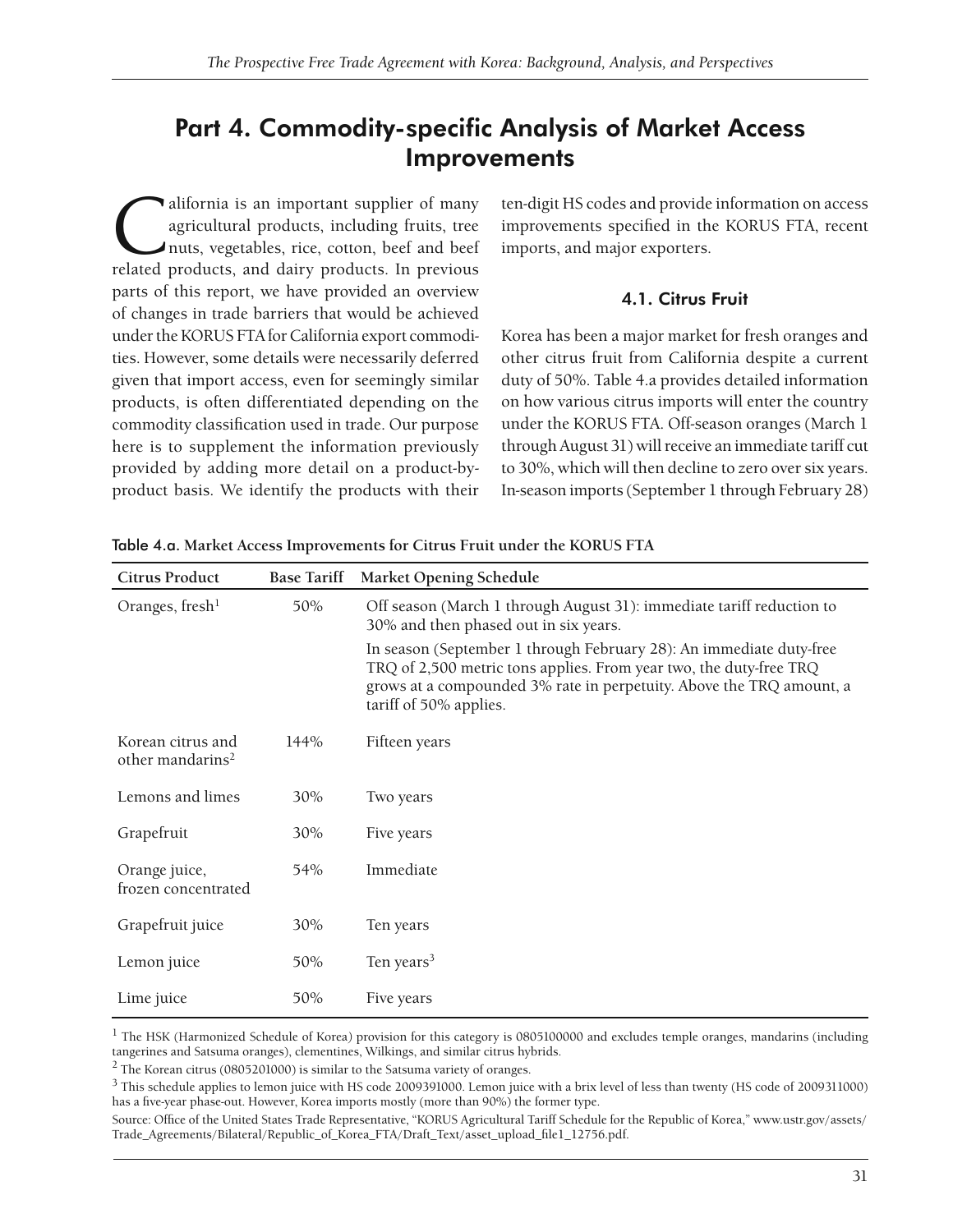will be subject to tight TRQs. Beginning with a dutyfree TRQ of  $2,500$  metric tons (MT) in the first year, the TRQ grows each year at a 3% compounded rate in perpetuity. An over-quota tariff of 50% applies to any imports in excess of the TRQ amount. The schedule for in-season imports specified under the KORUS FTA is indeed very restrictive given that the first-year TRQ of 2,500 MT is equivalent to only 0.4% of the citrus fruit produced in Korea in 2007.

The limited access improvement for in-season oranges is designed to protect a domestic industry that produces a citrus fruit that is similar to the mandarin orange and almost identical to a Satsuma variety (this kind is referred to as Korean citrus in the agreement). This Korean citrus fruit is easy to peel, often quite sweet, and nearly seedless. Korea produces more than 600,000 MT of this Korean citrus fruit on Jeju Island, which is located just off the southern tip of the peninsula. During the marketing season, imported oranges are clear substitutes for Korean citrus. In addition to limits on imports of fresh oranges, the Korean citrus industry is protected by the 144% tariff imposed on foreign supplies of close substitutes for Korean citrus and mandarins. Under the KORUS FTA, the tariff on Korean citrus is scheduled to phase out over fifteen years.

Currently, about 70% of fresh orange exports to Korea are shipped during the off-season (U.S. Department of Agriculture, Foreign Agricultural Service). Korea was the second largest market for California oranges in 2004 and 2005 before slipping to fourth in 2006. California shipped oranges to Korea valued at about \$75 million per year from 2003 to 2006 with only very limited competition from South Africa, Australia, and Spain. Given the 50% base tariff, the KORUS FTA would provide considerable access improvement for California exporters. Table 4.b shows that fresh citrus and juice are the two major citrus product imports. For orange products, frozen orange juice imports are especially substantial, comprising almost 40% of all combined orange products. More than 60% of Korea's frozen orange juice imports come from Brazil. The United States follows Brazil with about 23% of market share. However, Korea's 54% WTO tariff on frozen orange juice concentrate will be eliminated immediately, and this will substantially enhance the competitiveness of U.S. frozen orange juice producers.

The 30% tariff on fresh lemons and limes will be eliminated in two years and the 50% tariff on juice will be eliminated in ten years for lemon juice and five years for lime juice. Korea is a major export market for California lemons. In 2006, Korea imported \$8.4 million worth of fresh lemons and limes; of this, California lemons and limes accounted for \$5.3 million. The KORUS FTA would contain fresh lemon exports from Chile, which have increased since the Chilean FTA with Korea reduced the tariff faced by Chile. Lemon and lime juice imports are about 25% of the lemon and lime product market and the United States is the second largest exporter, following Italy very closely (Table 4.c).

The current 30% tariff on fresh grapefruit will be eliminated in five years in equal annual installments. In 2007, Korean imports of fresh grapefruit

#### Table 4.b. **Imports of Citrus Products by HS Code in \$1,000**

|                                              | 2006    | 2007    |
|----------------------------------------------|---------|---------|
| <b>Orange Products</b>                       | 168,038 | 179,301 |
| Fresh (0805100000)                           | 123,064 | 108,014 |
| Frozen juice (2009110000)                    | 43,443  | 68,838  |
| Other (2009190000)                           | 861     | 1,467   |
| Orange juice, $brix \leq 20$<br>(2009120000) | 669     | 982     |
| Lemon and Lime Products                      | 7,912   | 10,961  |
| Fresh (0805501000)                           | 6,046   | 8,326   |
| Lemon juice (2009391000)                     | 1,728   | 2,495   |
| Lime juice, $brix \leq 20$<br>(2009312000)   | 17      | 12      |
| Lemon juice, brix $\leq 20$<br>(2009311000)  | 59      | 27      |
| Lime juice (2009392000)                      | 31      | 70      |
| Citrus aurantifolia (0805502010)             | 31      | 30      |
| <b>Grapefruit Products</b>                   | 4,431   | 8,839   |
| Fresh (0805400000)                           | 2,715   | 6,396   |
| Grapefruit juice (2009290000)                | 1,662   | 2,420   |
| Grapefruit juice, brix ≤20<br>(2009210000)   | 54      | 24      |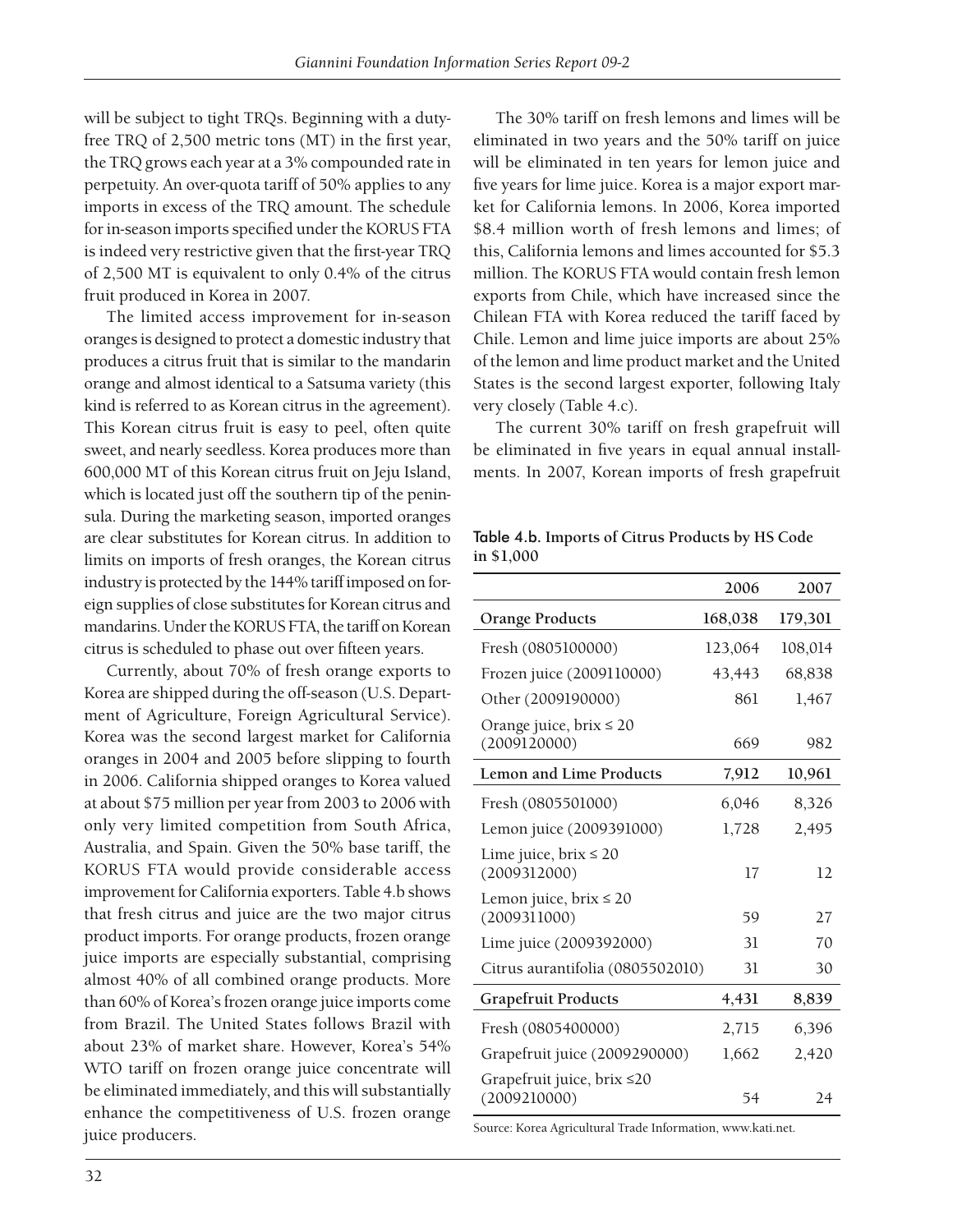|                     |               | 2006    | 2007    |
|---------------------|---------------|---------|---------|
| Fresh oranges       | U.S.          | 116,611 | 100,990 |
| Frozen orange juice | Brazil        | 31,264  | 42,818  |
|                     | U.S.          | 11,231  | 16,058  |
| Fresh lemons        | U.S.          | 5,393   | 7,755   |
|                     | Chile         | 654     | 571     |
| Lemon juice         | Italy         | 804     | 1,035   |
|                     | U.S.          | 751     | 999     |
|                     | <b>Israel</b> | 68      | 288     |
| Fresh grapefruit    | U.S.          | 2,715   | 6,396   |
| Grapefruit juice    | Japan         | 1,024   | 1,068   |
|                     | Israel        | 350     | 1,101   |
|                     | U.S.          | 49      | 157     |

| Table 4.c. Imports of Citrus Products by Major |  |
|------------------------------------------------|--|
| Import Source in \$1,000                       |  |

Source: Korea Agricultural Trade Information, www.kati.net.

and grapefruit juice products combined approached \$9 million (Table 4.b). The United States exports mostly fresh grapefruit and not much grapefruit juice (Table 4.c). Korea produces no grapefruit so lower prices will increase demand.

### 4.2 Noncitrus Fruit

The KORUS FTA promises the complete opening of fruit markets in Korea to U.S. exports with some markets opening immediately and others opening within specified time schedules. Table 4.d provides the detailed schedule of market openings for noncitrus fruit products. Immediate complete opening of the markets is allowed for cherries, olives, raisins, and grape juice concentrate. For most of the remaining products, the tariffs will be reduced to zero in two to fifteen years. The market opening schedules for apples, Asian pears, and table grapes are more restrictive. These are fruits consumed widely in Korea and Korean fruit farmers are particularly threatened by rapid opening of these markets. For these items, the KORUS FTA includes safeguard quantities/duties and seasonal restrictions in addition to the simple tariff phase-out. Note that apples and pears were excluded from the FTA that Korea recently concluded with Chile. However, there currently is no market access

for apples and pears due to sanitary and phytosanitary issues.

The market opening for apples has been delayed with safeguard quantities and duties. The safeguard quantity, starting with 9,000 MT, increases to 20,429 MT by year 23. Given annual apple production of more than 400,000 MT in Korea, the safeguard quantity starts at less than 2.5% and ends at about 50% of domestic production. The tariff phases out in ten years. The safeguard duty decreases over the same period, ending after year ten for all apples but the Fuji variety. Fujis, which are favored by Koreans, have a long period of market opening with the safeguard duty lasting 23 years. As shown in Table 4.e, under the currently restrictive import policy, no fresh apples enter the country. Imports of apple juice are substantial close to \$10 million in 2007. Table 4.f shows that these apple juice imports are mostly supplied from China. The United States is a distant second and California is not a significant exporter of apple juice.

Table grapes do not face quantity restrictions but seasonal import restrictions apply (Table 4.d). The Korean tariff on U.S. table grapes is now 45% and, under the KORUS FTA, it will fall to 24% immediately and then be phased out. For off-season imports (October 16 through April 30), the tariff will be eliminated in four years; for in-season imports (May 1 through October 15), the tariff phases out in seventeen years. Currently, about 70% of U.S. table grape exports to Korea are shipped during the off-season period. Chile currently accounts for 85% of Korea's grape imports, in part because Chile's exports are counter-seasonal to Korean production (Table 4.f). The Korean market for table grapes is substantial at close to \$60 million in 2007. The import markets are dominated by only two countries, Chile and the United States (mostly from California). The immediate tariff reduction from 45% to 24% will provide access improvement for U.S. producers.

The market for grape juice is also large, exceeding \$25 million in 2007 (Table 4.e). The Korean import tariff of 45% on grape juice will be eliminated immediately. As shown in Table 4.f, U.S. suppliers in 2007 shipped grape juice valued at \$10 million to Korea, which is the United States' third largest market for this product. Spain is the number two exporter of grape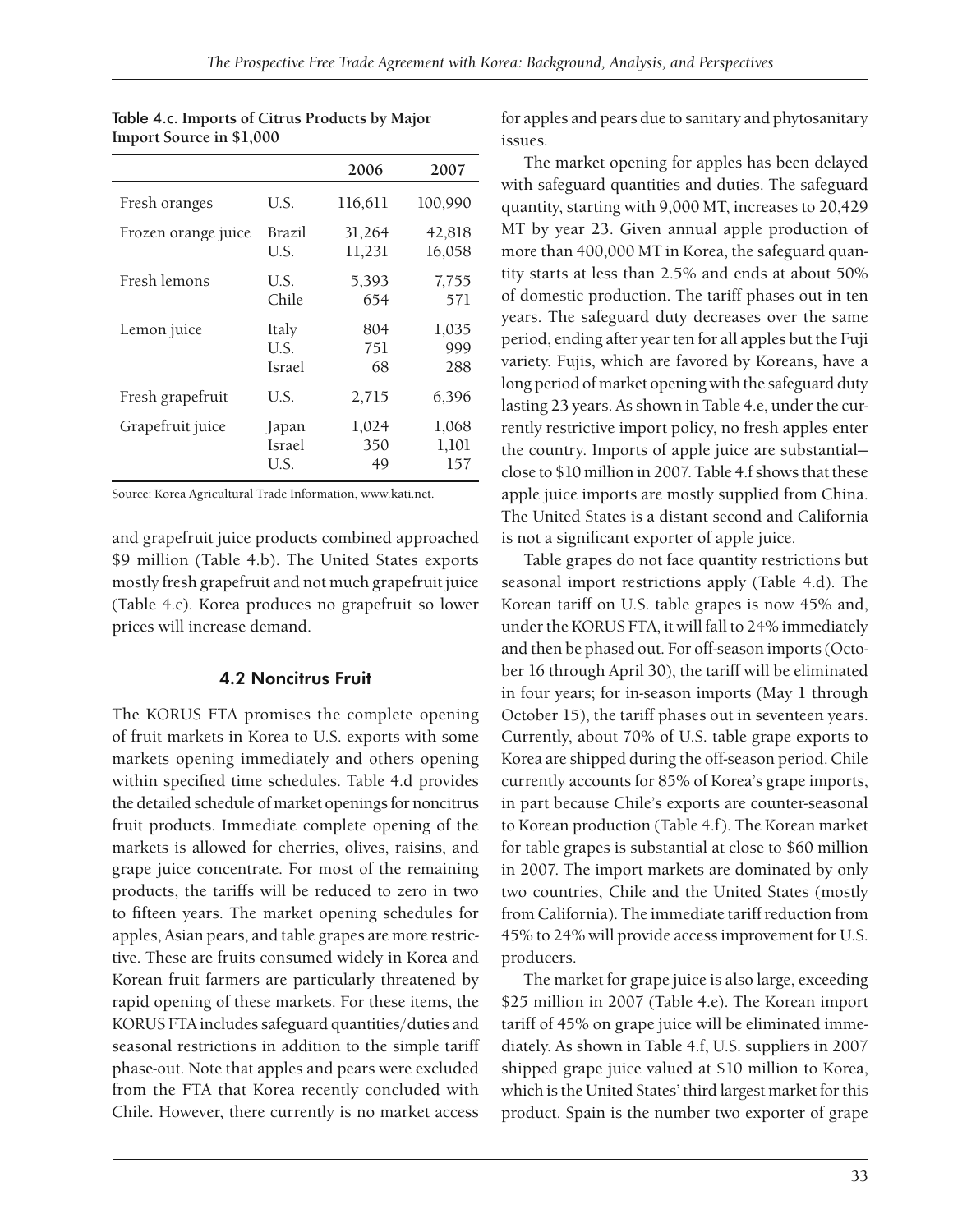| Noncitrus<br>Product | <b>Base</b><br>Tariff | <b>Market Opening Schedule</b>                                                                                                                                                                                             | Noncitrus<br>Product                                         | Base<br>Tariff | <b>Market Opening Schedule</b>                                                                                                       |
|----------------------|-----------------------|----------------------------------------------------------------------------------------------------------------------------------------------------------------------------------------------------------------------------|--------------------------------------------------------------|----------------|--------------------------------------------------------------------------------------------------------------------------------------|
| Apples,              | 45%                   | An initial safeguard trigger lev-                                                                                                                                                                                          | Kiwi fruit                                                   | 45%            | Fifteen years                                                                                                                        |
| fresh                |                       | el of 9,000 MT is established.<br>This level remains unchanged                                                                                                                                                             | Olives                                                       | 20%            | Fifteen years                                                                                                                        |
|                      |                       | until the end of year four. In<br>year five, it increases to 12,000                                                                                                                                                        | Peaches                                                      | 45%            | Ten years                                                                                                                            |
|                      |                       | MT and grows at a 3% com-<br>pounded rate each year until<br>it reaches 20,429 MT in year<br>twenty-three. The safeguard<br>quantity includes all varieties                                                                | Pears, fresh                                                 | 45%            | The tariff for all pears except<br>Asian pears goes to zero in ten<br>equal reductions. Asian pears<br>have a twenty-year phase-out. |
|                      |                       | of apples.<br>The tariff goes to zero in ten<br>equal reductions. The safe-<br>guard duty has a schedule of                                                                                                                | Peaches,<br>prepared and<br>preserved <sup>1</sup>           | 50%            | Ten years                                                                                                                            |
|                      |                       | 45% for years one through five,<br>33.8% for years six through                                                                                                                                                             | Plums, dried                                                 | 18%            | Two years                                                                                                                            |
|                      |                       | ten, 27% for years eleven<br>through fifteen, and 22.5% for                                                                                                                                                                | Raisins                                                      | 21%            | Immediate                                                                                                                            |
|                      |                       | years sixteen through twenty-<br>three. Beginning with year<br>eleven, the safeguard duty<br>applies only to Fuji apples.                                                                                                  | Raspberries,<br>blackberries,<br>mulberries,<br>loganberries | 45%            | Twelve years                                                                                                                         |
| Apple<br>juice       | 45%                   | Seven years                                                                                                                                                                                                                | Strawberries,<br>fresh                                       | 45%            | Nine years                                                                                                                           |
| Apricots             | 45%                   | Seven years                                                                                                                                                                                                                | Strawberries,                                                | 30%            | Five years                                                                                                                           |
| Avocados             | 30%                   | Two years                                                                                                                                                                                                                  | frozen                                                       |                |                                                                                                                                      |
| Dates                | 30%                   | Ten years                                                                                                                                                                                                                  | Grape juice                                                  | 45%            | Immediate                                                                                                                            |
| Cherries,<br>fresh   | 24%                   | Immediate                                                                                                                                                                                                                  | Peach juice,<br>strawberry<br>juice                          | 50%            | Ten years                                                                                                                            |
| Cherries,<br>canned  | 45%                   | Immediate                                                                                                                                                                                                                  |                                                              |                |                                                                                                                                      |
| Grapes, table 45%    |                       | The tariff is immediately<br>reduced to 24% and then<br>phases out in four years for<br>off-season imports (October<br>16 through April 30) and<br>seventeen years for in-season<br>imports (May 1 through<br>October 15). |                                                              |                |                                                                                                                                      |

| Table 4.d. Market Access Improvements under the KORUS FTA: Selected Noncitrus Fruit |
|-------------------------------------------------------------------------------------|
|-------------------------------------------------------------------------------------|

 $^{\rm 1}$  This category includes the items under HS code 2008701000.

Source: Office of the United States Trade Representative, "KORUS Agricultural Tariff Schedule for the Republic of Korea," www.ustr.gov/assets/ Trade\_Agreements/Bilateral/Republic\_of\_Korea\_FTA/Draft\_Text/asset\_upload\_fi le1\_12756.pdf.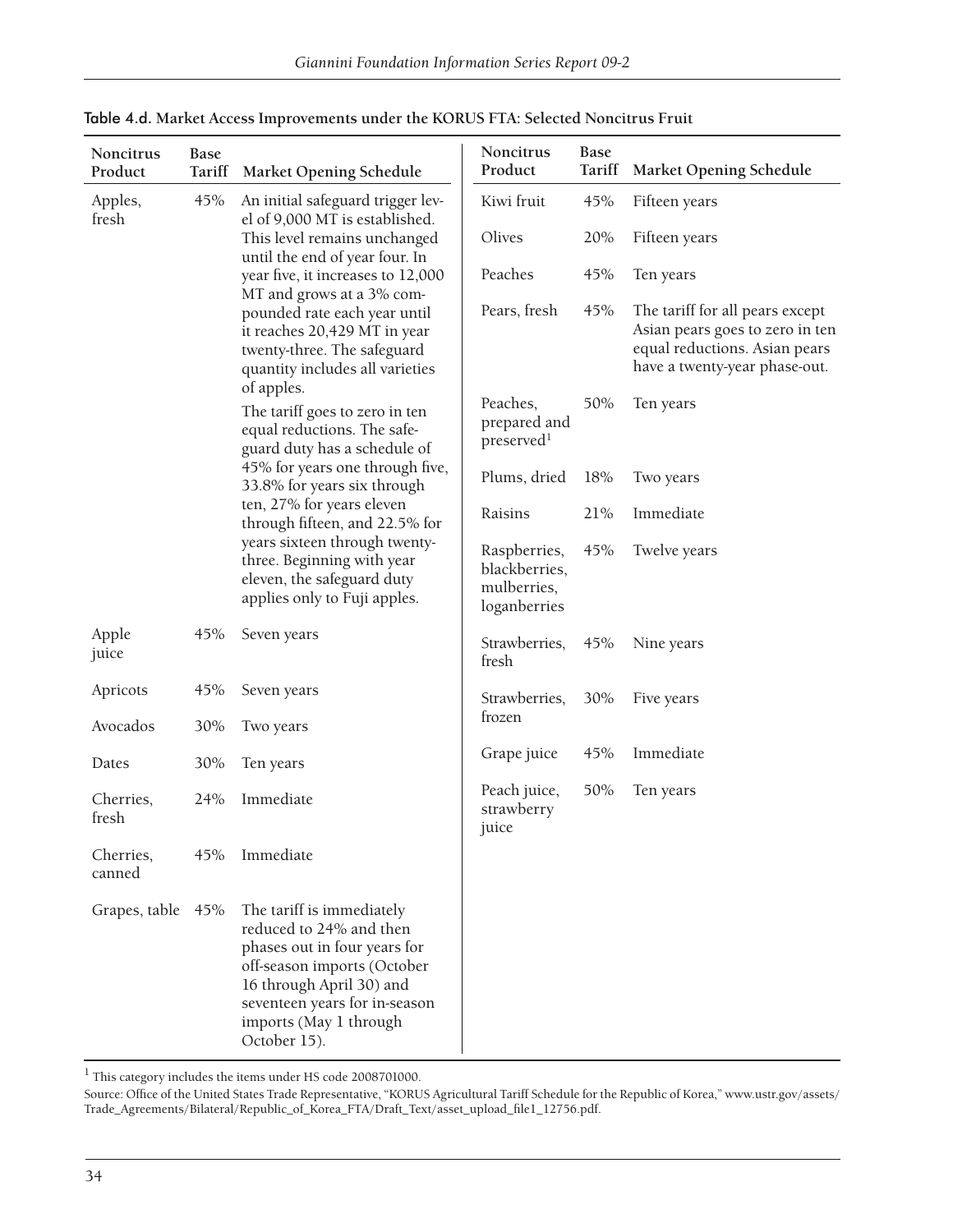#### Table 4.e. **Korean Imports of Noncitrus Fruit Products in \$1,000**

Table 4.f. **Korean Imports of Selected Noncitrus Fruit Products by Major Import Source in \$1,000**

|                                                 | 2006   | 2007   |
|-------------------------------------------------|--------|--------|
| <b>Total Grape Products</b>                     | 59,438 | 85,695 |
| Table grapes (0806100000)                       | 32,600 | 58,029 |
| Grape juice (2009690000)                        | 28,049 | 25,448 |
| Raisins (0806200000)                            | 5,257  | 5,584  |
| Grapes, prepared or<br>preserved (2008991000)   | 355    | 430    |
| Grape juice, $brix \leq 20$<br>(2009610000)     | 236    | 324    |
| <b>Total Cherry Products</b>                    | 15,777 | 36,221 |
| Fresh cherries (0809200000)                     | 12,156 | 31,744 |
| Cherries, prepared or cooked<br>(2008600000)    | 3,604  | 4,476  |
| Cherries, temporarily preserved<br>(0812100000) | 17     | 0      |
| <b>Total Peach/Nectarine Products</b>           | 9,145  | 10,349 |
| Prepared and preserved<br>$(2008701000)^1$      | 7,617  | 8,538  |
| Peach juice (2009801010)                        | 1,357  | 1,326  |
| Prepared (2008709000)                           | 171    | 485    |
| <b>Total Apple Products</b>                     | 8,535  | 10,606 |
| Apple juice (2009790000)                        | 6,834  | 8,508  |
| Apple juice, $brix \le 20$<br>(2009710000)      | 513    | 1,467  |
| Prepared or preserved<br>(2008992000)           | 870    | 567    |
| Dried apples (0813300000)                       | 319    | 64     |
| <b>Total Strawberry Products</b>                | 7,540  | 9,838  |
| Prepared or cooked<br>(2008800000)              | 1,550  | 1,966  |
| Frozen strawberries<br>(0811100000)             | 4,951  | 7,035  |
| Strawberry juice<br>(2009801020)                | 1,040  | 837    |
| <b>Total Kiwi Products</b>                      | 62,736 | 69,831 |
| Fresh kiwis (0810500000)                        | 62,736 | 69,831 |

|                               | 2006   | 2007   |
|-------------------------------|--------|--------|
| <b>Table Grapes</b>           |        |        |
| Chile                         | 27,835 | 47,431 |
| U.S.                          | 4,765  | 10,509 |
| Raisins                       |        |        |
| U.S.                          | 4,926  | 5,239  |
| Turkey                        | 225    | 219    |
| Grape Juice                   |        |        |
| U.S.                          | 8,861  | 10,059 |
| Spain                         | 6,276  | 5,574  |
| Argentina                     | 2,375  | 1,834  |
| Chile                         | 1,516  | 1,384  |
| <b>Fresh Cherries</b>         |        |        |
| U.S.                          | 11,041 | 29,908 |
| <b>Frozen Strawberries</b>    |        |        |
| China                         | 4,043  | 5,565  |
| U.S.                          | 813    | 813    |
| Mexico                        | 0      | 500    |
| Peaches/Nectarines, Preserved |        |        |
| China                         | 2,736  | 3,766  |
| Greece                        | 1,618  | 1,229  |
| South Africa                  | 1,994  | 1,772  |
| U.S.                          | 67     | 0.1    |
| <b>Apple Juice</b>            |        |        |
| China                         | 4,034  | 4,688  |
| U.S.                          | 1,220  | 985    |
| New Zealand                   | 562    | 1,455  |
| <b>Fresh Kiwis</b>            |        |        |
| New Zealand                   | 45,710 | 54,108 |
| Chile                         | 12,255 | 9,946  |
| U.S.                          | 4,749  | 5,742  |

Source: Korea Agricultural Trade Information, www.kati.net.

 $^{\rm l}$  Preserved in airtight containers with sugar added.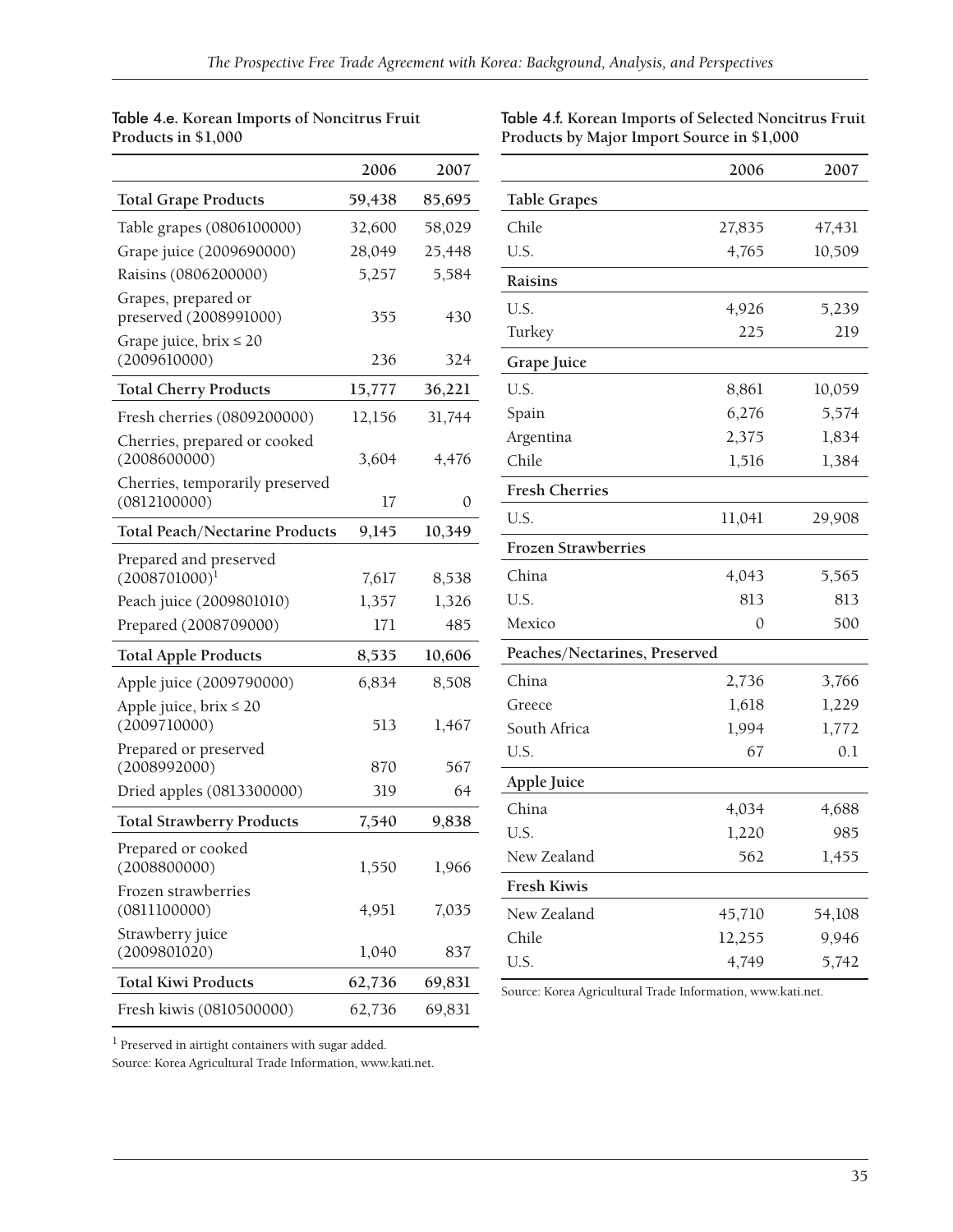juice to Korea and Chile and Argentina have rapidly increased their presence in the market (Table 4.f does not show this time trend). The 21% raisin tariff will be eliminated immediately, allowing a substantial reduction in the domestic price in Korea. Raisin imports have exceeded \$5 million a year (Table 4.e) and more than 95% of these imports are shipped from California. Korea produces no raisins and there are only very limited imports from Turkey. Elimination of the tariffs for grape juice and raisins means that the Korean prices of these products will decline substantially and the markets for these products will expand.

Table grapes present one of the largest potentials for U.S. expansion in the Korean market. Korean grapes are available seasonally but the California season is longer. Elimination of the 45% tariff would allow the California grape industry to replace some Korean product and supply grapes during months when Korean grapes are unavailable or extremely costly and the Chilean product is not yet in the market. Under the Korean FTA with Chile, the tariff rate for table grapes is set at 28.9% in 2007 and scheduled to go to zero in 2014.

The 45% tariff for all pears except Asian pears will phase out over ten years, but Asian pears are subject to the twenty-year tariff phase-out. Fresh pears are not allowed to enter the country and the market for processed pears (45% tariff) is presently very small. Most California stone fruits other than cherries are not in the Korean market in a significant way. As shown in Table 4.e, imports of peach products (including nectarines) are all in nonfresh form. Among these, the largest imports are identified with HS code 2008701000, which is fruit preserved in airtight containers with sugar added (mostly canned). As shown in Table 4.d, the base tariff of 50% for this product will phase out in ten years. Table 4.f indicates that the largest exporter of this product to Korea is China, followed by South Africa and Greece. Gradual elimination of the 50% tariff for canned peaches from the United States will allow a modest price advantage for California products. The prune market (18% tariff), which is also small, will be completely open in two years.

Under the KORUS FTA, the 24% tariff on fresh cherries will be eliminated immediately. Fresh cherry exports to Korea rank as the United States' second largest fresh fruit export. These fresh cherry exports to Korea reached about \$30 million in 2007 and were supplied mostly by California. Korea produces almost no cherries and elimination of the 24% tariff is expected to expand the fresh cherry market even further. The immediate elimination of the 45% tariff on preserved (or canned) cherries will also expand the market for canned cherries substantially.

Strawberries are another favored fruit in Korea. The 45% tariff on fresh strawberries will be eliminated in nine years. Currently, no fresh strawberries enter the country (Table 4.e) and more than 70% of Korea's imported strawberries are frozen. Strawberries are probably the largest greenhouse crop in value (no data are available for greenhouse crops) in Korea. Under the KORUS FTA, the 30% tariff on frozen strawberries will be reduced to zero over five years. Korea imported more than \$7 million worth of frozen strawberries in 2007 and about 80% of those imports originated from China with the rest supplied by the United States and Mexico. Preserved strawberries also add to strawberry imports (close to \$2 million in 2007). The 45% tariff on preserved strawberries will be eliminated over fifteen years.

Kiwis are relatively new to Korean consumers. Though kiwis were introduced in Korea only about a decade ago, the import market in Korea has grown rapidly, reaching \$70 million in 2007 (Table 4.e). Kiwi imports consist of fresh kiwis only and the 45% tariff currently imposed will be eliminated over fifteen years under the KORUS FTA. Kiwi exports to Korea are dominated by New Zealand, which has 78% of the import market in Korea. The rest of the market is distributed between Chile (14%) and the United States (8%).

Currently, Korean markets for avocado and olive exports are small at less than \$3 million in combined value. Under the KORUS FTA, Korea's 30% tariff on avocados will be phased out over two years and the 20% tariff on olives will be eliminated over five years. Even though the current markets are small, with no Korean production and no major competitors for the United States, these markets have growth potential under free trade.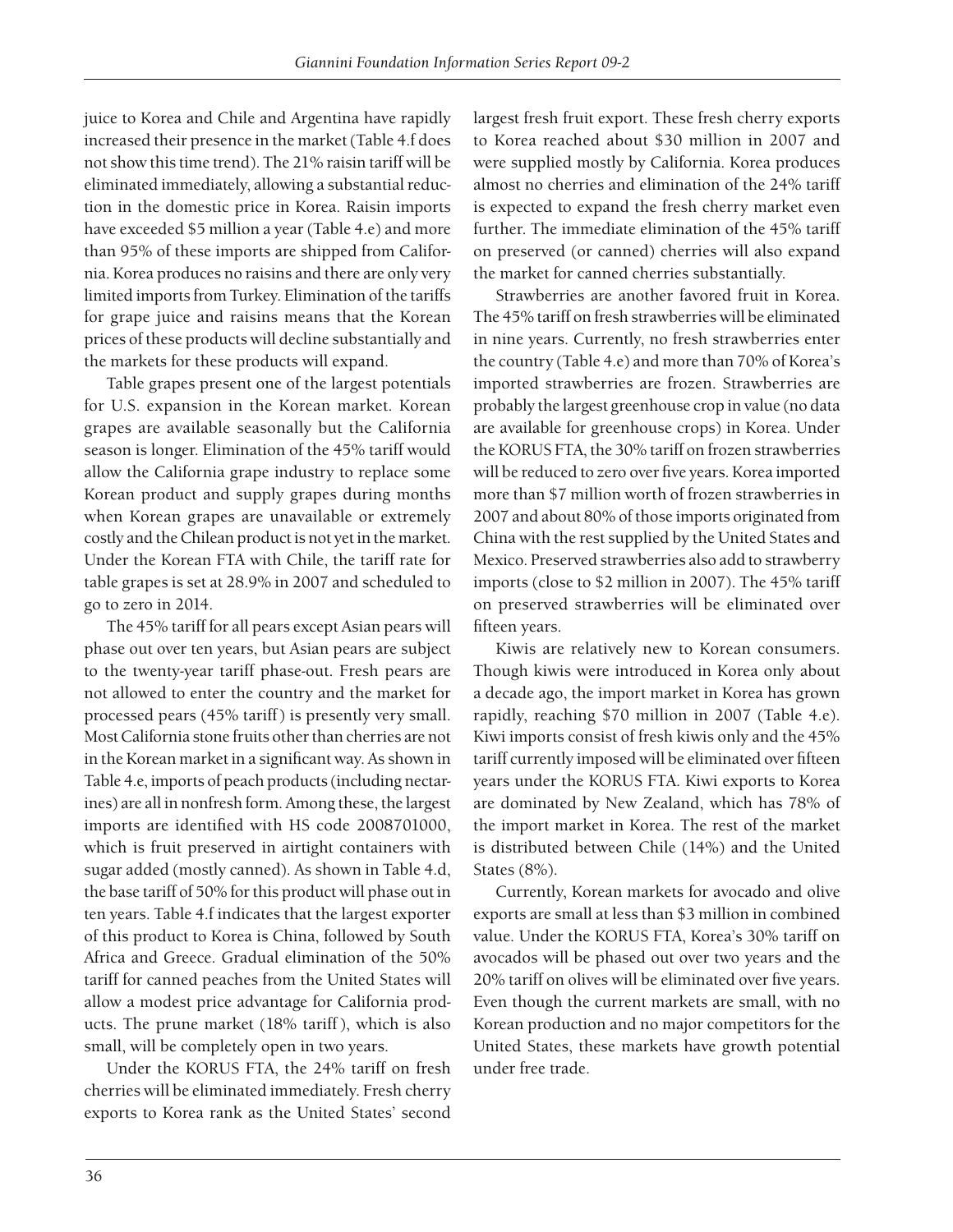#### 4.3. Wine

We consider wine separately because it is a large import product in value among all food and beverage items in Korea and is one of the most important agricultural products that California produces. Table 4.g provides data on Korean wine imports for the most recent decade. Korean wine imports have grown more than twentyfold over the last ten years and evolved into a major market with wine imports reaching more than \$150 million in 2007. In Korea, traditional wines are made from sources other than grapes and consumption of wine made from grapes is mostly due to Western influences. Until very recently, there was no commercial grape wine industry in Korea.

Under the KORUS FTA, the 30% tariff on wine will be eliminated immediately. France has been the largest wine exporter in the Korean market. Chile has come in second in recent years. But note that Chilean wine exports jumped after the FTA with Korea was completed. Elimination of the tariff on U.S. wine would allow the California industry to compete effectively with other import suppliers and match the zero tariff now enjoyed by Chile. In 2007, the United States exported \$17 million worth of wine to Korea, almost all from California. The unit export prices implied in Table 4.g indicate that California exports mainly relatively inexpensive wines to Korea as Spain is the only exporter of the six that has a lower unit price.

|                                     | 1998  | 1999   | 2000   | 2001   | 2002   | 2003   | 2004   | 2005   | 2006   | 2007    |
|-------------------------------------|-------|--------|--------|--------|--------|--------|--------|--------|--------|---------|
| Total Korean Imports of Wine (2204) |       |        |        |        |        |        |        |        |        |         |
| Tons                                | 2,559 | 5,766  | 8,053  | 8,862  | 11,510 | 13,980 | 15,898 | 18,984 | 22,195 | 31,810  |
| \$1,000                             | 6,491 | 15,122 | 19,802 | 23,109 | 29,417 | 45,783 | 57,979 | 67,655 | 88,607 | 150,364 |
| <b>Imported from France</b>         |       |        |        |        |        |        |        |        |        |         |
| Tons                                | 962   | 2,597  | 3,405  | 3,450  | 4,378  | 4,511  | 4,513  | 4,217  | 4,660  | 7,091   |
| \$1,000                             | 3,108 | 8,380  | 10,230 | 10,924 | 16,325 | 22,684 | 26,350 | 24,967 | 32,705 | 59,141  |
| <b>Imported from Chile</b>          |       |        |        |        |        |        |        |        |        |         |
| Tons                                | 20    | 104    | 193    | 156    | 322    | 848    | 2,281  | 3,247  | 3,843  | 6,104   |
| \$1,000                             | 89    | 360    | 483    | 652    | 1,205  | 2,990  | 8,008  | 11,884 | 15,376 | 25,496  |
| <b>Imported from Italy</b>          |       |        |        |        |        |        |        |        |        |         |
| Tons                                | 292   | 576    | 712    | 668    | 768    | 1,061  | 1,053  | 1,371  | 1,861  | 3,257   |
| \$1,000                             | 759   | 1,337  | 1,457  | 1,599  | 2,257  | 4,187  | 4,708  | 6,747  | 8,989  | 19,608  |
| <b>Imported from United States</b>  |       |        |        |        |        |        |        |        |        |         |
| Tons                                | 375   | 930    | 1,280  | 1,320  | 1,525  | 3,001  | 3,466  | 3,589  | 4,192  | 4,834   |
| \$1,000                             | 907   | 2,256  | 3,394  | 5,672  | 4,358  | 7,192  | 8,136  | 9,471  | 12,482 | 16,756  |
| <b>Imported from Australia</b>      |       |        |        |        |        |        |        |        |        |         |
| Tons                                | 150   | 396    | 513    | 361    | 556    | 990    | 1,279  | 1,301  | 1,595  | 2,430   |
| \$1,000                             | 277   | 901    | 1,199  | 897    | 1,430  | 3,234  | 4,037  | 5,133  | 6,654  | 11,166  |
| <b>Imported from Spain</b>          |       |        |        |        |        |        |        |        |        |         |
| Tons                                | 201   | 353    | 814    | 1,530  | 2,918  | 2,273  | 2,081  | 3,012  | 3,653  | 5,325   |
| \$1,000                             | 284   | 379    | 815    | 1,050  | 1,781  | 2,111  | 2,325  | 2,928  | 4,506  | 7,520   |

#### Table 4.g. **Korean Wine Imports**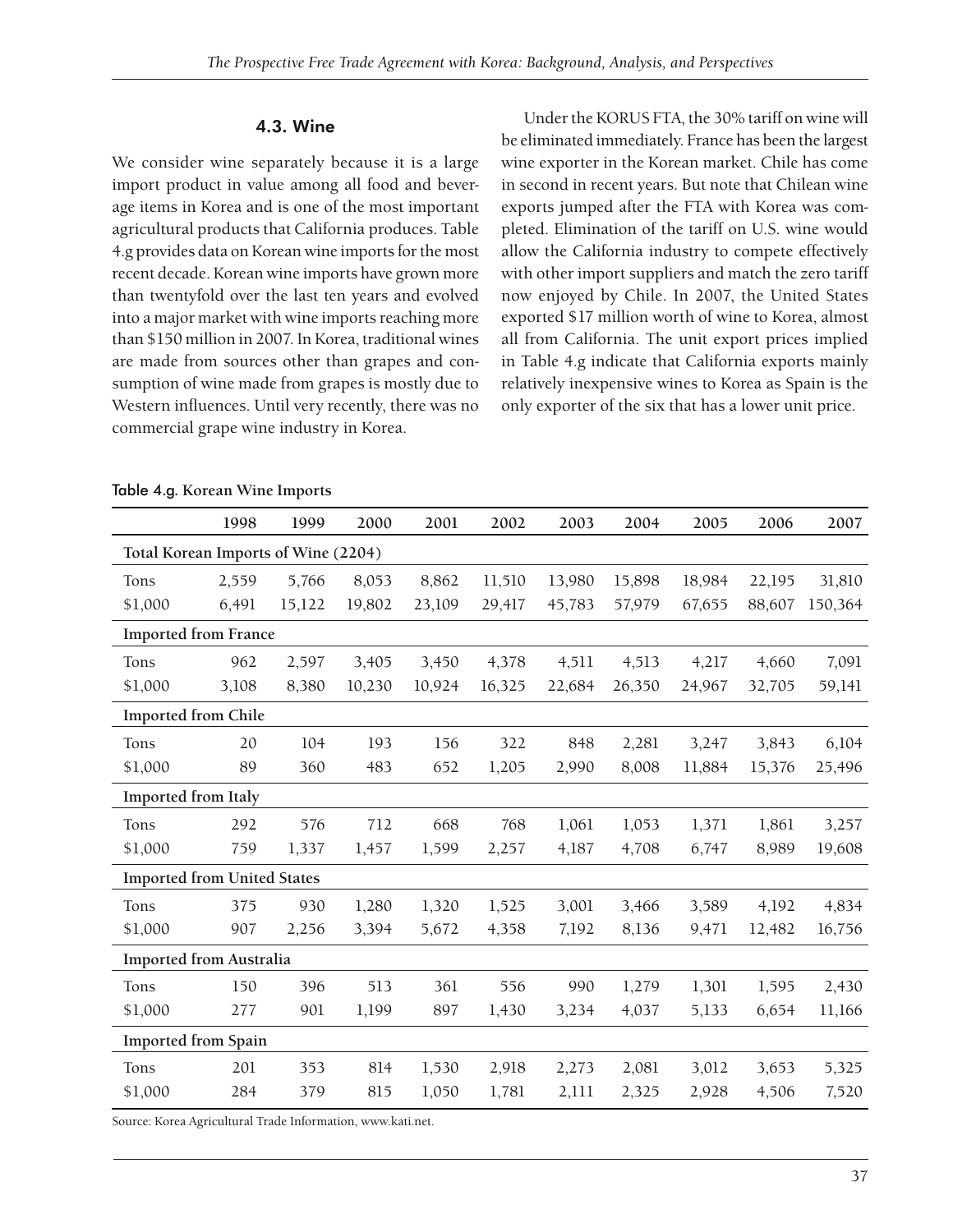The historical import data indicate that the trend of an expanding Korean wine market is likely to continue, and California's share of that growth would be much enhanced by a tariff advantage relative to European and Australian wines. Further, improving the access of California wine to an up-scaled premium wine market in Korea would also increase the total value of California exports.

#### 4.4 Tree Nuts

Table 4.h documents access improvements for three major tree nut exports under the KORUS FTA. These three nuts constitute a major share of Korean tree nut imports and are the major tree nuts produced in California. Since Korea does not import tree nut products other than shelled and in-shell nuts, we do not provide a product-specific import table for tree nuts. We also do not provide imports by source because California is the major exporter of these nuts and those import figures are provided in the preceding tables.

Both shelled and in-shell almonds are currently subject to an applied tariff of 8%. In 2006 and 2007, Korea established a TRQ for almonds of 5,300 MT. The in-quota rate was lowered to 5% while the out-ofquota rate remained at 8%. While the applied rate for almonds has been 8% for a number of years, Korea's WTO-bound duties are 21% for shelled almonds and 45% for in-shell almonds. The FTA will prevent arbitrary imposition of the higher tariffs should Korea decide to protect domestic nut industries (such as walnuts). With elimination of the tariff on almonds under the KORUS FTA, all export expansion would be new demand because Korea produces no almonds and no other supplier is in the market.

U.S. pistachios are currently subject to applied tariffs of 30%. However, Korea's WTO-bound duty is 45%. As with almonds, without the FTA Korea could impose the higher tariff should it decide to protect domestic nut industries. Exports are currently small but a price cut could create new demand as incomes in Korea rise and the diet continues to diversify. In addition, imports from Iran now account for about half of the market.

Shelled walnuts face a tariff (both bound and applied) of 30% and in-shell walnuts face a tariff of 45%. Until 2006, phytosanitary restrictions kept in-shell walnuts out of Korea. Since lifting of those restrictions, imports have grown. Under the KORUS FTA, the tariff for shelled walnuts will be eliminated in six years and the tariff for in-shell walnuts will be eliminated in fifteen years. Walnut exports to Korea are already substantial and lower tariffs will allow the market to grow while insuring California products an advantage relative to imports from Vietnam and potential imports from China.

The California tree nut industry successfully exports globally and Korea has begun to increase imports despite tariffs as high as 45%. California has a strong presence in the Korean market for tree nuts. Tariff elimination would allow the industries to build on recent momentum. Tree nuts fit well with the Korean diet and there is no domestic industry to offer competition. Current imports are ready to expand rapidly with tariff elimination, generating lower prices for Korean customers.

#### 4.5. Vegetables

Table 4.i presents the detailed schedule for tariff elimination or phase-out for vegetables. The KORUS FTA allows Korean tariffs on vegetables to be either eliminated immediately or phased out over time for all but a few sensitive products for which safeguard restrictions are applied. Many fresh vegetables (including asparagus, cabbage, celery, cucumbers, and spinach) and tomato paste will be free of duties immediately. Products such as carrots, cauliflower, and broccoli have a five-year phase-out. Fresh tomatoes have a

|           | Table 4.h. Market Access Improvements under the KORUS FTA: |  |  |
|-----------|------------------------------------------------------------|--|--|
| Tree Nuts |                                                            |  |  |

| Product                                                    | Base<br>Tariff | <b>Market Opening</b><br>Schedule |
|------------------------------------------------------------|----------------|-----------------------------------|
| Almonds, in-shell (0802110000)<br>and shelled (0802120000) | 8%             | Immediate                         |
| Pistachios (0802500000)                                    | 30%            | Immediate                         |
| Walnuts, shelled (0802320000)                              | 30%            | Six years                         |
| Walnuts, in-shell (0802310000)                             | 45%            | Fifteen years                     |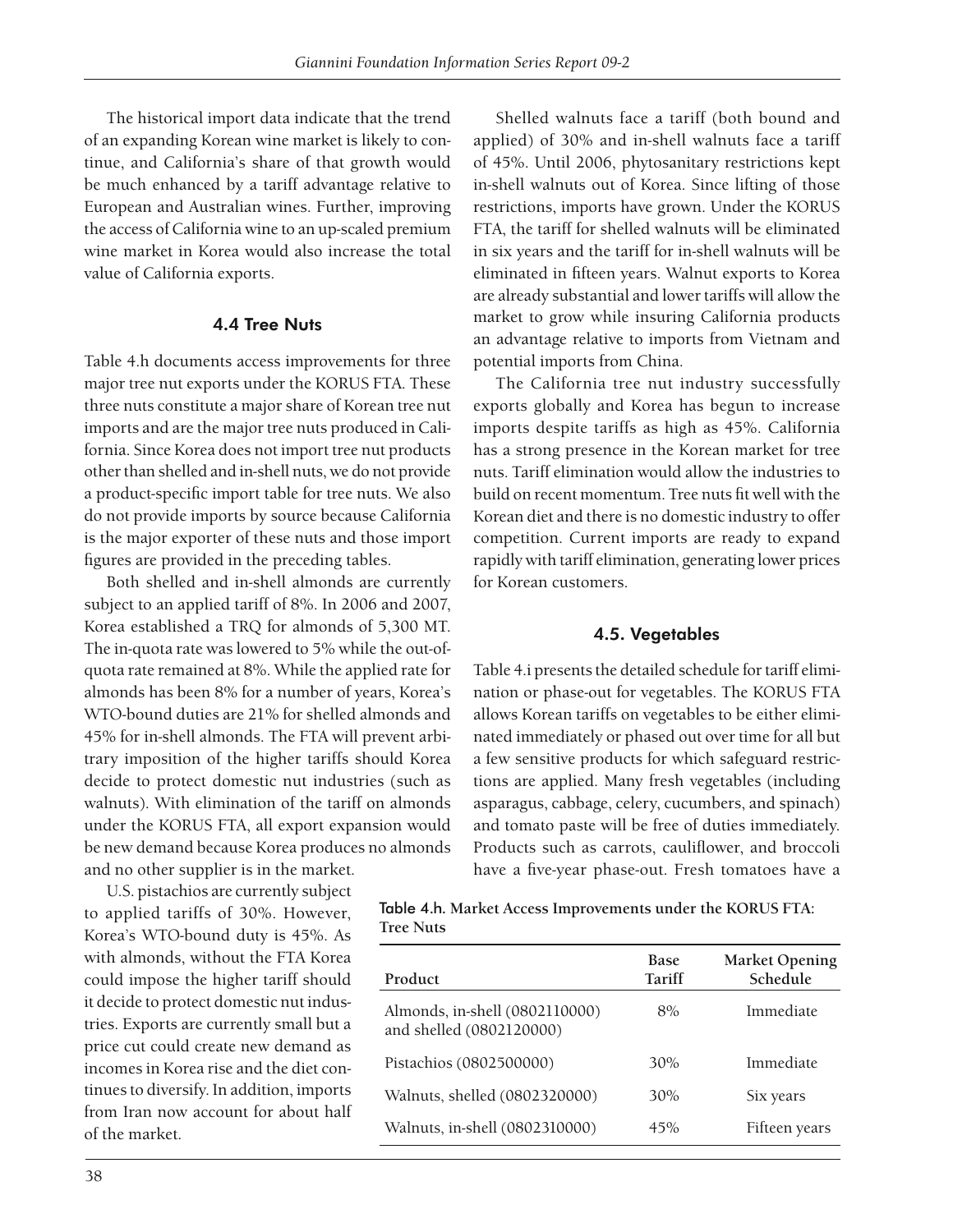| Product <sup>1</sup>                                                                                                                   | <b>Base</b><br><b>Tariff</b> | Phase-out     | Product                                                  | <b>Base</b><br>Tariff | <b>Safeguard Restrictions</b>                                                                                                                                                               |
|----------------------------------------------------------------------------------------------------------------------------------------|------------------------------|---------------|----------------------------------------------------------|-----------------------|---------------------------------------------------------------------------------------------------------------------------------------------------------------------------------------------|
| <b>Tariff Phase-out</b>                                                                                                                |                              |               | Safeguard                                                |                       |                                                                                                                                                                                             |
| Asparagus, eggplant,<br>shallots, cucumbers,<br>celery, pumpkins,<br>green onions or chives,<br>cabbage, spinach<br>(fresh and frozen) | 27%                          | Immediate     | Garlic, fresh<br>peeled, fresh<br>unpeeled, and<br>dried | 360%                  | An initial safeguard trigger level<br>of 1,148 MT is established and<br>the level grows to 2,297 MT in<br>year fifteen and then remains<br>unchanged for years sixteen<br>through eighteen. |
| Artichokes                                                                                                                             | 27%                          | Ten years     |                                                          |                       | A safeguard duty of 360%                                                                                                                                                                    |
| Chinese cabbage                                                                                                                        | 27%                          | Five years    |                                                          |                       | remains until year fifteen and                                                                                                                                                              |
| Cauliflower and<br>broccoli                                                                                                            | 27%                          | Five years    |                                                          |                       | then declines to 270% over years<br>sixteen through eighteen. In year<br>nineteen, safeguard restrictions                                                                                   |
| Lettuce                                                                                                                                | 45%                          | Ten years     |                                                          |                       | no longer apply.                                                                                                                                                                            |
| Brussels sprouts                                                                                                                       | 27%                          | Ten years     | Onions, fresh                                            | 135%                  | An initial safeguard trigger level                                                                                                                                                          |
| Carrots, fresh                                                                                                                         | 30%                          | Five years    | and dried                                                |                       | of 2,904 MT is established,<br>grows to 5,808 MT in year                                                                                                                                    |
| Carrots, frozen                                                                                                                        | 27%                          | Five years    |                                                          |                       | fifteen, and remains unchanged                                                                                                                                                              |
| Carrots, preserved                                                                                                                     | 30%                          | Ten years     |                                                          |                       | for years sixteen through                                                                                                                                                                   |
| Carrots, dried                                                                                                                         | 30%                          | Ten years     |                                                          |                       | eighteen. The initial safeguard<br>duty of 135% remains until                                                                                                                               |
| Cucumbers,<br>provisionally<br>preserved                                                                                               | 30%                          | Ten years     |                                                          |                       | year fifteen, declines to 101%<br>in year sixteen, and then<br>remains unchanged through                                                                                                    |
| Cucumbers, preserved<br>in vinegar or pickled                                                                                          | 30%                          | Five years    |                                                          |                       | year eighteen. In year nineteen,<br>safeguard restrictions no longer                                                                                                                        |
| Tomatoes                                                                                                                               | 45%                          | Seven years   | Peppers, fresh                                           | 270%                  | apply.<br>An initial safeguard trigger                                                                                                                                                      |
| Tomatoes, prepared<br>or preserved <sup>2</sup>                                                                                        | $8\%$                        | Immediate     | and dried<br>(including all                              |                       | level of 827 MT is established<br>and increases by 59 MT each                                                                                                                               |
| Garlic, frozen                                                                                                                         | 27%                          | Fifteen years | dried-whole,                                             |                       | year, reaching 1,655 MT in                                                                                                                                                                  |
| Garlic, preserved<br>in vinegar                                                                                                        | 30%                          | Ten years     | cut, or<br>crushed)                                      |                       | year fifteen. This level remains<br>unchanged for years sixteen                                                                                                                             |
| Peppers, frozen                                                                                                                        | 27%                          | Fifteen years |                                                          |                       | through eighteen. The initial<br>safeguard duty of 270%                                                                                                                                     |
| Onions, frozen                                                                                                                         | 27%                          | Twelve years  |                                                          |                       | remains unchanged until year                                                                                                                                                                |
| Kidney beans, dried                                                                                                                    | 27%                          | Ten years     |                                                          |                       | fifteen, declines to 203% in year<br>sixteen, and remains unchanged                                                                                                                         |
| Red beans, dried                                                                                                                       | 420.8%                       | Fifteen years |                                                          |                       | until the end of year eighteen.<br>In year nineteen, safeguard<br>rules no longer apply.                                                                                                    |

| Table 4.i. Market Access Improvements under the KORUS FTA: Selected Vegetable Products |  |
|----------------------------------------------------------------------------------------|--|
|----------------------------------------------------------------------------------------|--|

 $^{\rm l}$  Unless mentioned, all of these products are for fresh use.

2 Preserved tomatoes consist mostly of tomato paste.

Source: Office of the United States Trade Representative, "KORUS Agricultural Tariff Schedule for the Republic of Korea," www.ustr.gov/assets/ Trade\_Agreements/Bilateral/Republic\_of\_Korea\_FTA/Draft\_Text/asset\_upload\_fi le1\_12756.pdf.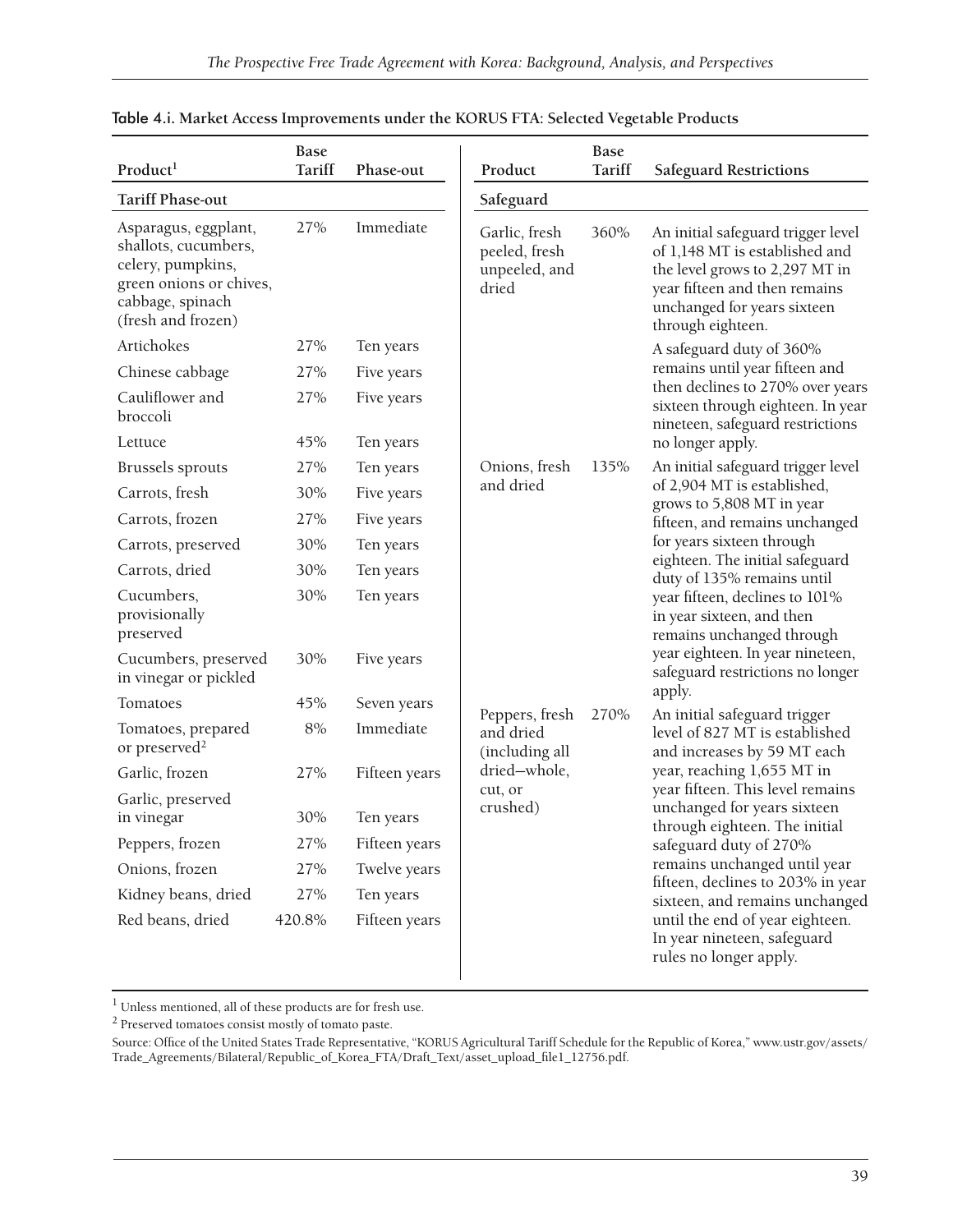seven-year phase-out while products that include artichokes, brussels sprouts, and fresh lettuce have a ten-year phase-out. We hereafter highlight only selected vegetables that are significant in import value or promise potential for exports from California.

Even with the 45% tariff, Korea's imports of lettuce have grown rapidly to more than \$4 million in 2007 from \$1 million in 2005 (Table 2.f).The \$4.4 million in imports in 2007 are, however, a small share of Korea's 2007 lettuce sales, which exceeded \$200 million. Nevertheless, the fact that California lettuce competes mostly with off-season, high-cost greenhouse lettuce in Korea and that California producers were able to penetrate the Korean market over the relatively high tariff suggest the potential for additional exports. China also ships lettuce to Korea, but elimination of the duty for U.S. lettuce will reduce China's price in the Korean market.

The domestic industry also incurs high costs for other fresh leafy vegetables (such as spinach) that are favored by Korean consumers so there is potential for a large export expansion. Producers of other fresh vegetables that are not part of the traditional Korean diet, such as asparagus and artichokes, could also take advantage of the health-conscious and more globalized Korean consumers as prices fall.

For a few sensitive products (namely garlic, onions, and peppers), the agreement allows for gradual access through eighteen-year phase-out periods with imposition of safeguard restrictions. Garlic, onions, and red peppers are important ingredients in the Korean diet and important domestic crops. Their economic importance in agriculture is substantial. Red peppers, for example, rank ninth in terms of economic value among all individual crops in Korea. The market opening process for these crops is very restrictive. The initial safeguard quantities for these products, which are currently tiny, double only after fifteen years and the safeguard duties remain strongly prohibitive. Even though free access eventually will be allowed (after eighteen years), the agreement calls for tightly controlling access for these products.

Base tariffs for some products differ significantly according to how the product is prepared.

For example, while fresh and dried garlic have base tariffs of 360%, frozen garlic has a tariff of only 27%. Red peppers are another example: a 270% tariff for fresh and dried products and 27% for frozen. The consequences of these differences are indicated by patterns in importation of these products. The most recent import data, shown in Table 4.j, indicate that about two-thirds of garlic imports were frozen garlic and more than 70% of red pepper imports were frozen. Table 4.j shows that there are other vegetables for which nonfresh use is the major form of imports. Tomato imports are mainly puree, bean imports are exclusively dry products, and cucumber imports are all preserved products.5

As indicated in Table 4.k, vegetable trading for all but a few products is dominated by China. Exceptions are fresh pumpkins, for which more than 90% of the export share is held by New Zealand; pickled cucumbers, for which the United States is almost the sole supplier; and fresh lettuce, for which the United States holds about 50% of market share.

#### 4.6. Beef and Related Products

Under the KORUS FTA, beef imports from the United States are subject to a 40% base tariff that phases out in equal reductions each year over fifteen years. However, imports exceeding the safeguard quantity are subject to an over-quota tariff (Table 4.l). The safeguard quantities, accompanied by gradually declining safeguard duties, are scheduled to increase over fifteen years from the initial 270,000 MT. At the end of year fifteen, safeguard restrictions no longer apply. However, as detailed in Table 4.l, reductions in the safeguard duties over time occur more slowly than the ones for general tariff reductions, indicating that the safeguard restrictions are aimed at providing more control over the access of foreign products, which allows the domestic beef industry to adjust to the open market.

By value, beef products are the number one agricultural commodity imported into Korea. In 2007, beef imports in Korea exceeded \$1 billion. Korea was an important market for U.S. beef after opening its market

<sup>5 &</sup>quot;Provisionally preserved" means that the product is preserved by sulfur dioxide gas or in brine, sulfur water, or another preservative solution and is unsuitable in that state for immediate consumption. Thus, it is different from preservation in vinegar.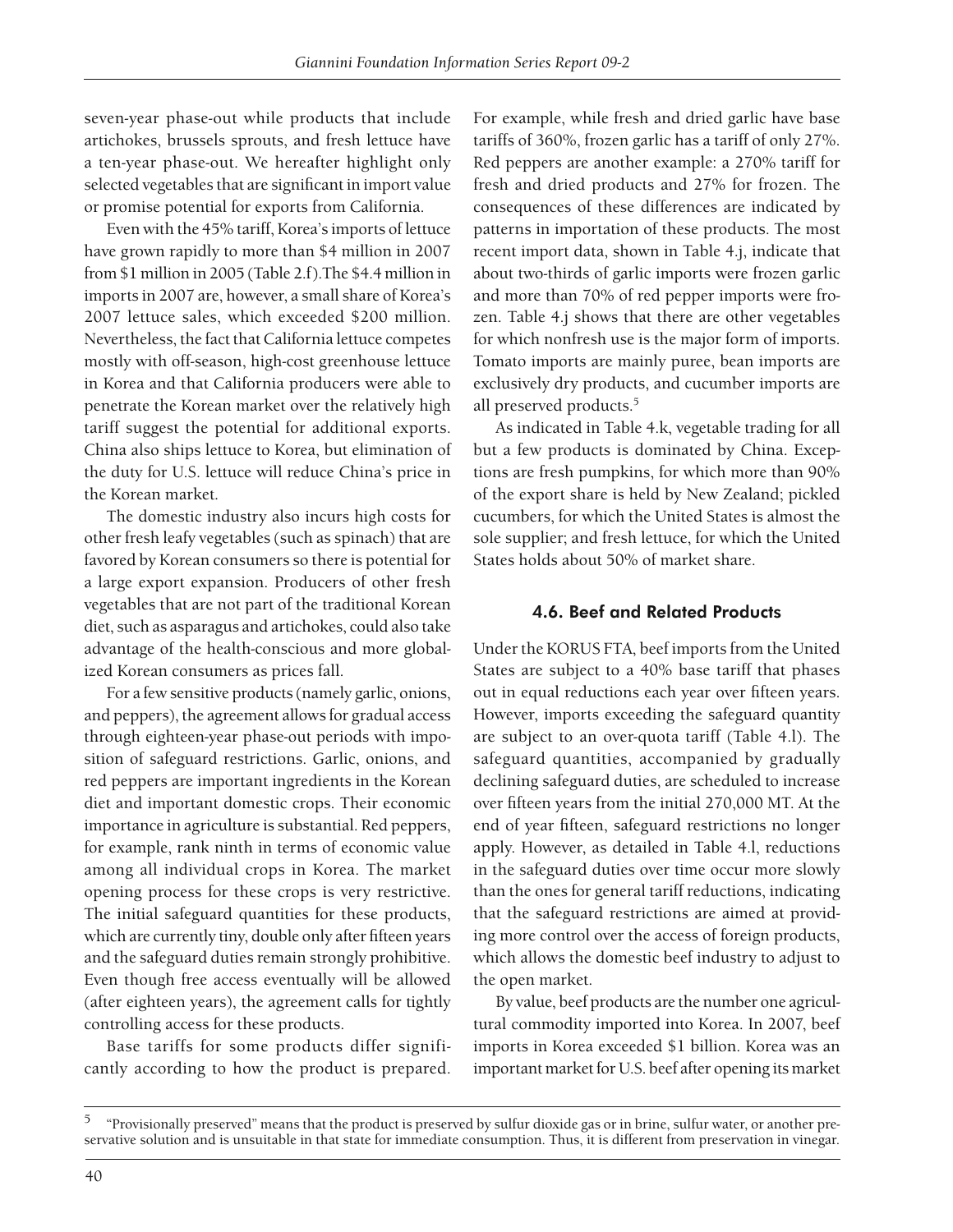|                                               | 2006           | 2007           |                                                | 2006   |
|-----------------------------------------------|----------------|----------------|------------------------------------------------|--------|
| <b>Red Pepper Products</b>                    | 60,035         | 84,732         | <b>Pumpkin Products</b>                        | 10,722 |
| Frozen (0710807000)                           | 43,119         | 63,303         | Fresh (0709903000)                             | 10,109 |
| Dried whole                                   |                |                | Dried (0712902050)                             | 613    |
| (0904201000)                                  | 15,369         | 19,799         | <b>Red Beans</b>                               | 13,791 |
| Dried, cut or crushed<br>(0904202000)         | 1,540          | 1,627          | Dried (0713329000)                             | 8,724  |
| Other pimenta family<br>(0709609000)          | 7              | 3              | Shelled and prepared<br>(2005512000)           | 1,254  |
| <b>Tomato Products</b>                        | 31,803         | 36,191         | Not shelled and prepared<br>(2005592000)       |        |
| Paste (2002901000)                            | 20,447         | 22,271         |                                                | 3,814  |
| Whole or in pieces,                           |                |                | <b>Cucumber Products</b>                       | 9,034  |
| prepared or preserved except                  |                |                | Pickled (2001100000)                           | 4,733  |
| by vinegar (2002100000)<br>Sauce (2103202000) | 3,809<br>4,376 | 5,217<br>4,688 | Provisionally preserved<br>(0711400000)        | 4,302  |
| Other, prepared or preserved                  |                |                | Fresh (0707000000)                             | 0      |
| (other than by vinegar or                     |                |                | Cauliflower and Broccoli                       | 8,631  |
| acetic acid) 2002909000                       | 1,941          | 2,321          |                                                |        |
| Ketchup<br>(2103201000)                       |                |                | Fresh (0704100000)                             | 8,631  |
|                                               | 961<br>270     | 1,492<br>201   | <b>Kidney Beans</b>                            | 5,094  |
| Juice (2009500000)<br>Prepared in vinegar     |                |                | Dried (0713339000)                             | 5,084  |
| (2001909020)                                  | $\mathbf{0}$   | 1              | Dried for seeds (0713331000)                   | 10     |
| Fresh (0702000000)                            | $\mathbf{0}$   | 0.1            | <b>Green Onions or</b><br>Chinese Chives, Etc. | 4,415  |
| <b>Carrot Products</b>                        | 36,643         | 37,467         | Fresh (0703909000)                             | 4,415  |
| Fresh (0706101000)                            | 33,546         | 33,831         |                                                |        |
| Dried (0712902040)                            | 2,226          | 2,729          | <b>Onion Products</b>                          | 15,756 |
| Frozen (0710804000)                           | 869            | 906            | Fresh (0703101000)                             | 14,162 |
| Temporarily preserved                         |                |                | Dried (0712200000)                             | 1,092  |
| (0711904000)                                  | $\overline{2}$ | $\mathbf 1$    | Frozen (0710801000)                            | 366    |
| <b>Garlic Products</b>                        | 32,341         | 31,772         | Prepared or preserved<br>(2001909070)          | 136    |
| Frozen (0710802000)                           | 17,084         | 19,226         |                                                |        |
| Preserved in vinegar<br>(2001909060)          | 3,732          | 4,834          |                                                |        |
| Fresh unpeeled (0703209000)                   | 9,954          | 5,951          |                                                |        |
| Fresh peeled (0703201000)                     | 319            | 877            |                                                |        |
| Dried (0712901000)                            | 1,253          | 852            |                                                |        |
| Provisionally preserved (0711901000) 0        |                | 33             |                                                |        |

### Table 4.j. **Korean Imports of Vegetable Products by HS Code in \$1,000**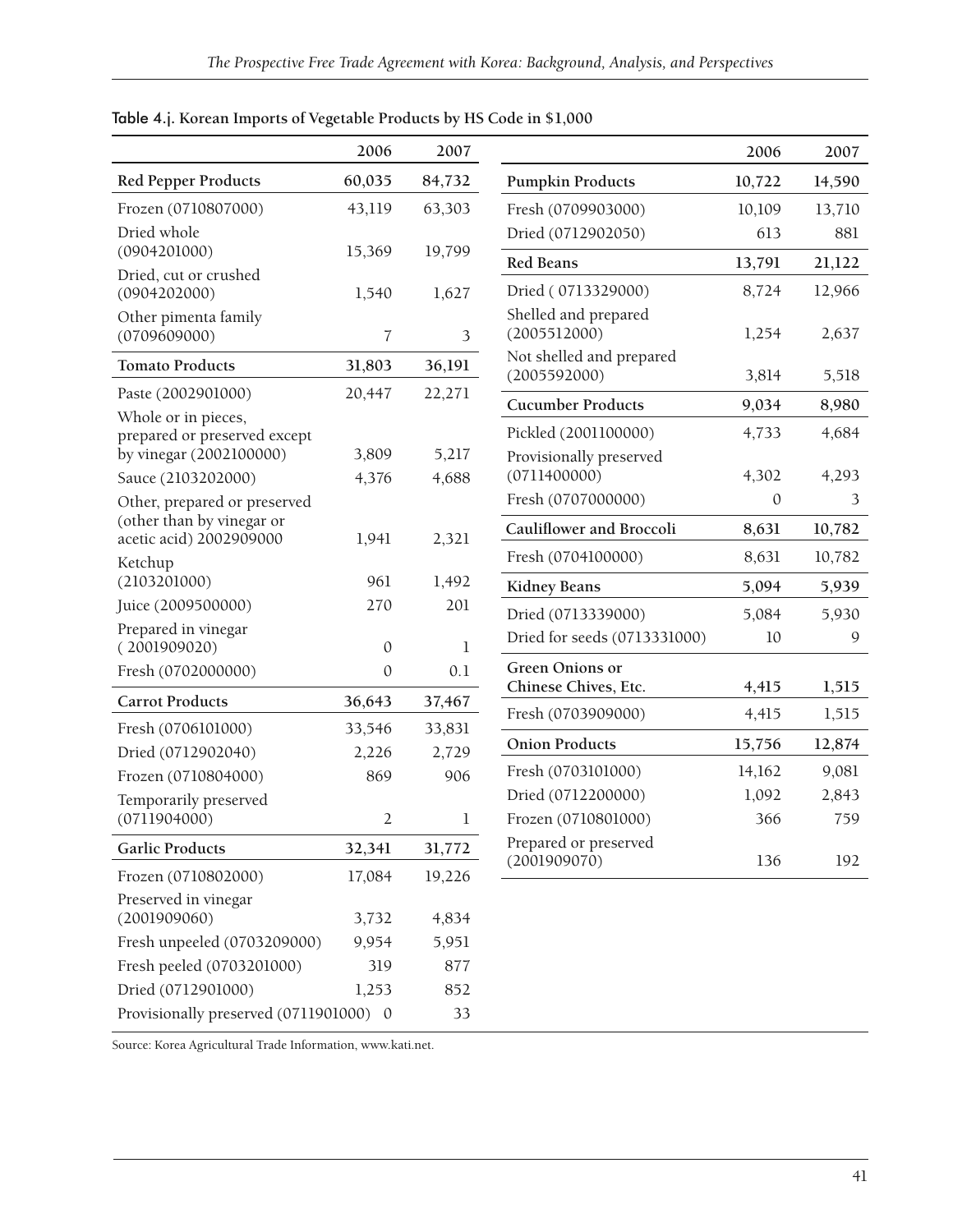in 2001 (Table 4.m). The United States had the largest share of the import market when Korea banned U.S. beef imports in December 2003 following detection of the first BSE case in the United States. Since then, Australia and New Zealand have replaced the United States, together supplying more than 90% of Korean imports. Table 4.m also provides the unit value of imported beef. The data indicate that the U.S. unit value has exceeded that of other countries (except in

| Table 4.k. Korean Imports of Vegetable Products by |  |
|----------------------------------------------------|--|
| Major Source in \$1,000                            |  |

|                                                 | 2006   | 2007   |  |  |  |  |
|-------------------------------------------------|--------|--------|--|--|--|--|
| Fresh Pumpkins (0709903000)                     |        |        |  |  |  |  |
| <b>TOTAL</b>                                    | 10,109 | 13,710 |  |  |  |  |
| New Zealand                                     | 8,124  | 12,797 |  |  |  |  |
| Tonga                                           | 1,856  | 663    |  |  |  |  |
| Onions, Fresh/Chilled (0703101000)              |        |        |  |  |  |  |
| <b>TOTAL</b>                                    | 14,161 | 9,081  |  |  |  |  |
| China                                           | 12,961 | 8,332  |  |  |  |  |
| U.S.                                            | 1,179  | 582    |  |  |  |  |
| Vietnam                                         | 20     | 135    |  |  |  |  |
| Cauliflower and Broccoli, Fresh (0704100000)    |        |        |  |  |  |  |
| <b>TOTAL</b>                                    | 8,631  | 10,782 |  |  |  |  |
| China                                           | 8,356  | 10,695 |  |  |  |  |
| U.S.                                            | 273    | 73     |  |  |  |  |
| Pickled Cucumbers (2001100000)                  |        |        |  |  |  |  |
| <b>TOTAL</b>                                    | 4,733  | 4,684  |  |  |  |  |
| U.S.                                            | 4,192  | 4,219  |  |  |  |  |
| China                                           | 68     | 33     |  |  |  |  |
| Cucumbers, Provisionally Preserved (0711400000) |        |        |  |  |  |  |
| <b>TOTAL</b>                                    | 4,302  | 4,293  |  |  |  |  |
| China                                           | 3,561  | 3,643  |  |  |  |  |
| Tomato Paste (2002901000)                       |        |        |  |  |  |  |
| <b>TOTAL</b>                                    | 20,446 | 22,271 |  |  |  |  |
| U.S.                                            | 7,948  | 7,085  |  |  |  |  |
| China                                           | 7,895  | 9,378  |  |  |  |  |
| Chile                                           | 1,895  | 2,245  |  |  |  |  |
| Italy                                           | 1,202  | 2,102  |  |  |  |  |

2006), suggesting that U.S. producers supply higher quality beef.

The United States resumed supplying beef to Korea in 2007. However, recapturing the market depends on how effectively the United States competes with Australia and New Zealand. Australia traditionally produces grass-fed beef but expanded its production of grain-fed beef for export to Korea. The initial safeguard quantity is sizable, amounting to about 60% of domestic consumption. The within-quota tariff is scheduled to fall 2.7% each year, which will provide a price advantage to U.S. producers over those in Australia and New Zealand.

Korea also imports a substantial amount of offal and cattle hides and skins. Korea imported almost \$9 million worth of bovine offal and \$381 million worth of hides and skins in 2007. The base tariff of 27% on beef offal is scheduled to phase out in fifteen years and the base tariff of 1% on hides and skins will be eliminated immediately.

Table 4.l. **Market Access Improvements under the KORUS FTA: Selected Beef Products**

| Product                   | <b>Base</b><br>Tariff | <b>Market Opening Schedule</b>                                                                                                                                                                                                                                                                                                                                   |
|---------------------------|-----------------------|------------------------------------------------------------------------------------------------------------------------------------------------------------------------------------------------------------------------------------------------------------------------------------------------------------------------------------------------------------------|
| Beef,<br>muscle cuts      | 40%                   | Fifteen-year straight-line<br>tariff phase-out.                                                                                                                                                                                                                                                                                                                  |
|                           |                       | An initial safeguard trigger<br>level of 270,000 MT is<br>established and this level<br>grows at a compound 2%<br>rate yearly until year fifteen.<br>The safeguard duty is 40%<br>for years one through five,<br>30% for years six through<br>ten, 24% for years eleven<br>through fifteen, and zero<br>thereafter. In year sixteen<br>no safeguard rules apply. |
| Beef, offal               | 27%                   | Tariffs phase out in<br>fifteen years. There are<br>no safeguards.                                                                                                                                                                                                                                                                                               |
| Cattle hides<br>and skins | $1\%$                 | Immediate complete<br>opening.                                                                                                                                                                                                                                                                                                                                   |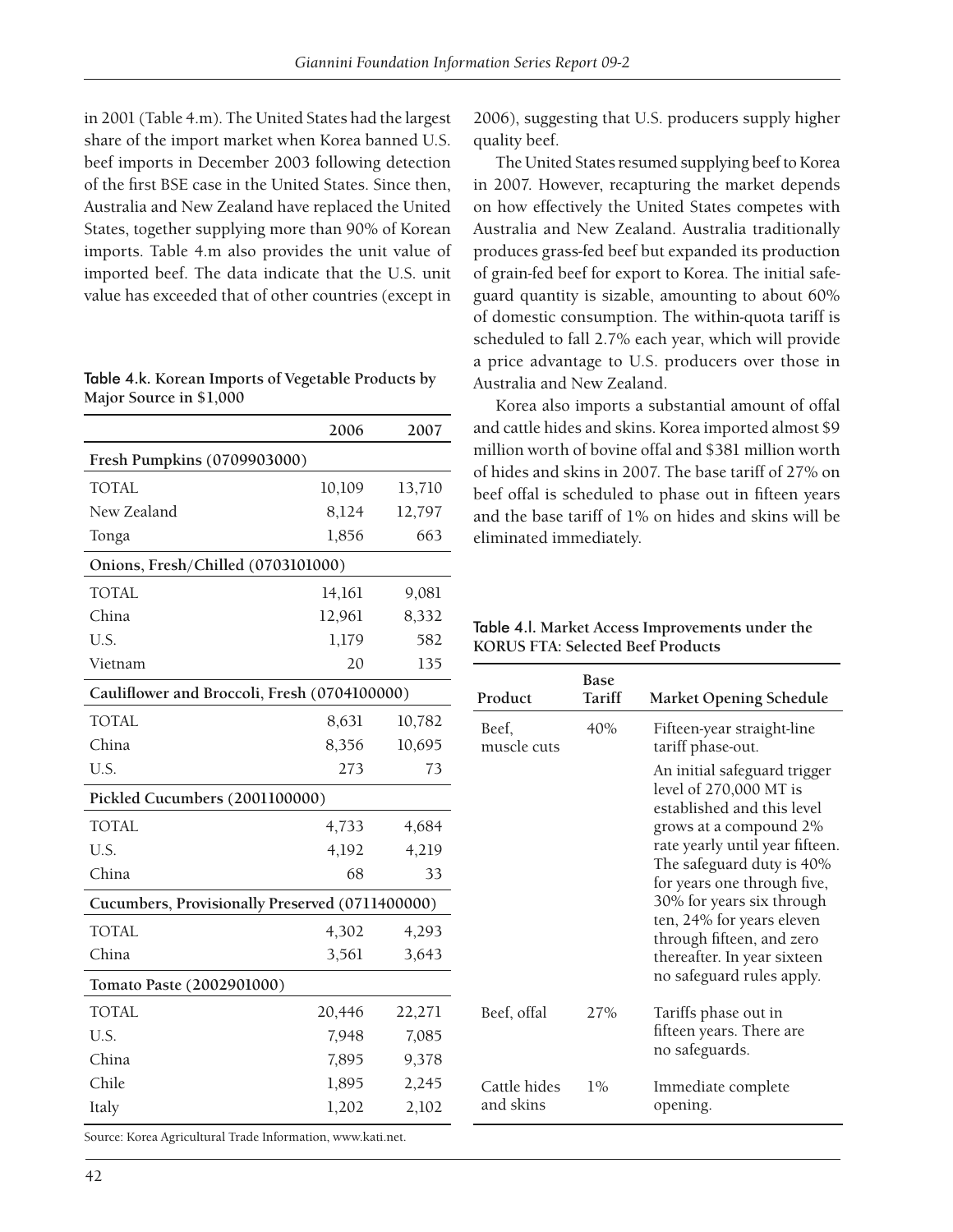### 4.7. Dairy Products

Under the KORUS FTA, dairy product import-access barriers are reduced gradually as tariffs are reduced and TRQ quantities increase gradually (Table 4.n). For skim milk powder, whole milk powder, and evaporated milk (condensed milk), a combined duty-free quota of 5,000 MT is established and this amount grows at a 3% annual compounded rate in perpetuity. As shown in Table 4.o, the United States does not export milk powder to Korea. The major exporter of milk powder is Australia. However, the

|      | Total                       | <b>United States</b>               | Canada           | Australia | New Zealand | Mexico                   | Uruguay                  | Other |  |
|------|-----------------------------|------------------------------------|------------------|-----------|-------------|--------------------------|--------------------------|-------|--|
|      | Quantity in 1,000 Kilograms |                                    |                  |           |             |                          |                          |       |  |
| 1999 | 197,627                     | 96,832                             | 10,496           | 80,462    | 9,128       | $\mathbf{0}$             | $\mathbf{0}$             | 710   |  |
| 2000 | 263,781                     | 146,343                            | 20,877           | 78,045    | 12,479      | $\mathbf{0}$             | 5,520                    | 516   |  |
| 2001 | 208,017                     | 118,265                            | 9,962            | 65,684    | 11,678      | $\theta$                 | 1,713                    | 715   |  |
| 2002 | 358,032                     | 227,642                            | 16,441           | 93,877    | 19,804      | $\mathbf{0}$             | $\mathbf{0}$             | 269   |  |
| 2003 | 363,952                     | 248,654                            | 8,066            | 78,018    | 28,962      | $\boldsymbol{0}$         | $\boldsymbol{0}$         | 253   |  |
| 2004 | 175,949                     | 27,790                             | 348              | 99,071    | 47,736      | 852                      | $\mathbf{0}$             | 153   |  |
| 2005 | 196,363                     | 760                                | 33               | 139,808   | 51,831      | 3,585                    | $\mathbf{0}$             | 346   |  |
| 2006 | 236,338                     | 8                                  | $\boldsymbol{0}$ | 180,386   | 49,038      | 6,791                    | 70                       | 45    |  |
| 2007 | 244,602                     | 14,112                             | $\mathbf{0}$     | 179,942   | 44,891      | 5,366                    | 255                      | 37    |  |
|      | Value in \$1,000            |                                    |                  |           |             |                          |                          |       |  |
| 1999 | 505,421                     | 307,466                            | 32,204           | 145,284   | 18,825      | $\mathbf{0}$             | $\mathbf{0}$             | 1,642 |  |
| 2000 | 795,016                     | 533,501                            | 67,224           | 153,832   | 29,691      | $\mathbf{0}$             | 9,735                    | 1,033 |  |
| 2001 | 555,392                     | 361,689                            | 25,554           | 139,429   | 24,512      | $\mathbf{0}$             | 3,102                    | 1,106 |  |
| 2002 | 946,808                     | 655,876                            | 37,358           | 209,707   | 43,348      | $\mathbf{0}$             | $\mathbf{0}$             | 517   |  |
| 2003 | 1,177,005                   | 886,778                            | 20,627           | 197,438   | 71,718      | $\mathbf{0}$             | $\mathbf{0}$             | 444   |  |
| 2004 | 600,384                     | 103,233                            | 362              | 355,378   | 138,691     | 2,207                    | $\mathbf{0}$             | 512   |  |
| 2005 | 735,143                     | 3,996                              | 92               | 539,803   | 178,653     | 11,790                   | $\mathbf{0}$             | 810   |  |
| 2006 | 878,977                     | 30                                 | $\mathbf{0}$     | 693,673   | 163,458     | 21,477                   | 241                      | 98    |  |
| 2007 | 1,037,052                   | 94,025                             | $\mathbf{0}$     | 761,560   | 161,908     | 19,001                   | 444                      | 114   |  |
|      |                             | Unit Value in Dollars per Kilogram |                  |           |             |                          |                          |       |  |
| 1999 | 2.56                        | 3.18                               | 3.07             | 1.81      | 2.06        | $-1$                     | $\overline{\phantom{0}}$ | 2.31  |  |
| 2000 | 3.01                        | 3.65                               | 3.22             | 1.97      | 2.38        | $\qquad \qquad -$        | 1.76                     | 2.00  |  |
| 2001 | 2.67                        | 3.06                               | 2.57             | 2.12      | 2.10        | $\overline{\phantom{m}}$ | $1.81\,$                 | 1.55  |  |
| 2002 | 2.64                        | 2.88                               | 2.27             | 2.23      | 2.19        | $\overline{\phantom{0}}$ | -                        | 1.92  |  |
| 2003 | 3.23                        | 3.57                               | 2.56             | 2.53      | 2.48        | 2.75                     | -                        | 1.76  |  |
| 2004 | 3.41                        | 3.71                               | 1.04             | 3.59      | 2.91        | 2.59                     | -                        | 3.35  |  |
| 2005 | 3.74                        | 5.25                               | 2.79             | 3.86      | 3.45        | 3.29                     | $\overline{\phantom{0}}$ | 2.34  |  |
| 2006 | 3.72                        | 3.81                               |                  | 3.85      | 3.33        | 3.16                     | 3.44                     | 2.17  |  |
| 2007 | 4.24                        | 6.66                               |                  | 4.23      | 3.61        | 3.54                     | 1.74                     | 3.12  |  |

Table 4.m. **Korean Imports of Beef by Major Source**

 $<sup>1</sup>$  These values are not defined.</sup>

Note: The category of beef products includes all products (boned, boneless, chilled, frozen, and packaged) except for intestines and hides and skins.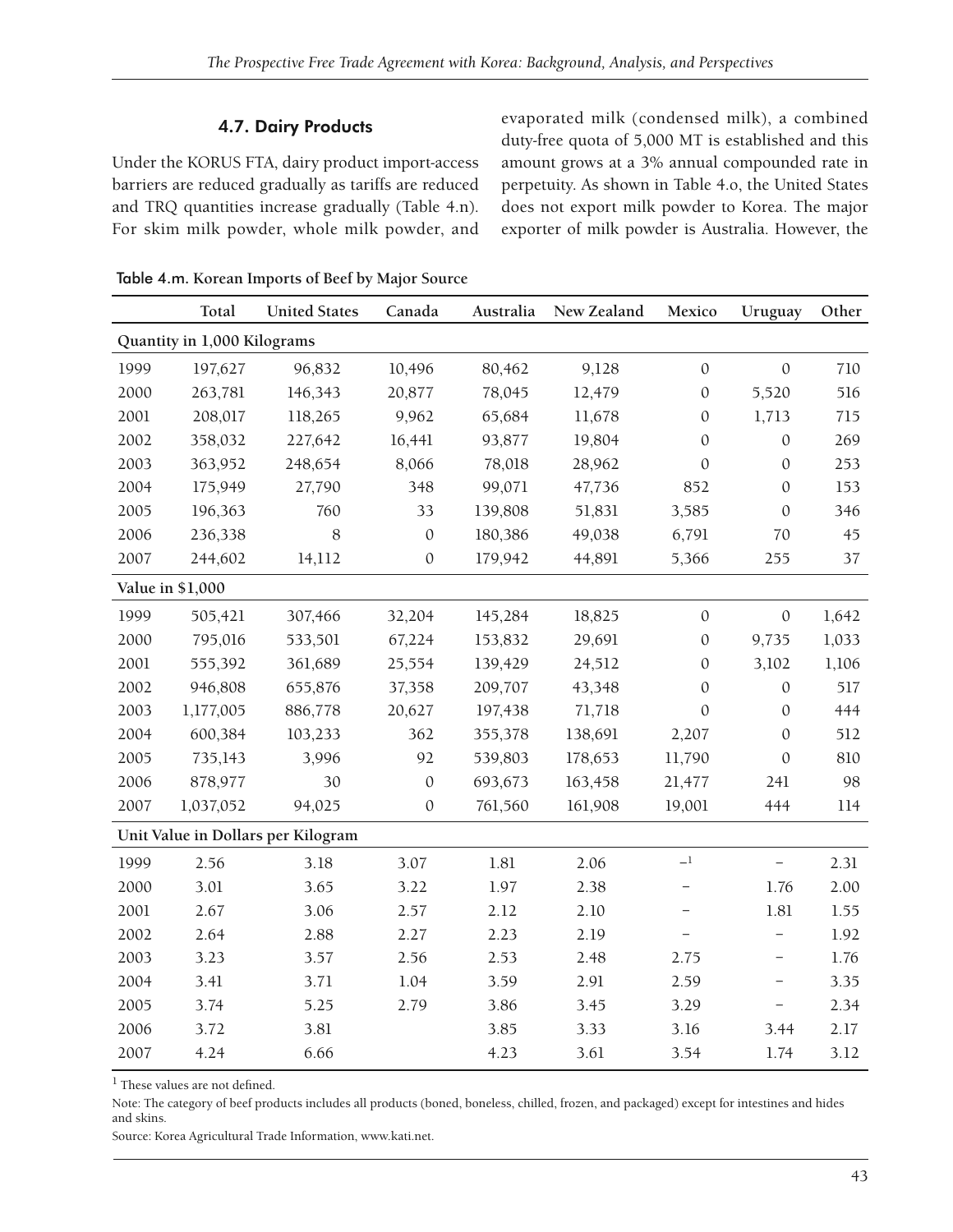duty-free quota provided under the KORUS FTA will provide substantial new access given that recent exports of these products to Korea have been near zero. The current tariffs of 176% for skim and whole milk powder and 89% for evaporated milk remain as over-quota tariffs. While significant relative to Korea's current market, the quota of 5,000 MT is small relative to recent global exports of milk powder from the United States, which reached more than 270,000 MT in 2007.

Cheese has a duty-free TRQ set at 7,000 MT that expands annually at a 3% compounded rate. The tariff is phased out in equal installments over ten years for cheddar cheese and fifteen years for other cheeses. In the case of cheese, the duty-free TRQ represents about 10% of Korean consumption (in 2006) and is slightly less than total U.S. exports of cheese to Korea in 2007. The United States is already the number two exporter of cheese in the Korean market, following New Zealand. Thus, in addition to duty-free exports, even more new access will be created by reductions of the current 36% tariff. The Korean cheese market has been growing rapidly and duty-free access and low tariffs will expand exports to Korea substantially.

The United States is the number one lactose exporter to the Korean market (Table 4.o) and competes with the Netherlands and Germany. Under the KORUS FTA, the base tariff of 49.5% on lactose is scheduled to go to zero in five years. The lower tariff will expand the U.S. share in the Korean lactose market.

The Korean market for casein imports is also sizable, amounting to more than \$58 million. The United

| Product                                                                                                                         | <b>Base Tariff</b>                                                      | <b>Market Opening Schedule</b>                                                                                                                                                                                                                                                                                                   |
|---------------------------------------------------------------------------------------------------------------------------------|-------------------------------------------------------------------------|----------------------------------------------------------------------------------------------------------------------------------------------------------------------------------------------------------------------------------------------------------------------------------------------------------------------------------|
| Skim milk pow-<br>der, whole milk<br>powder, and<br>condensed<br>(or evaporated)<br>milk (both<br>sweetened and<br>unsweetened) | 176% for skim<br>and whole milk<br>powder; 89%<br>for condensed<br>milk | An initial duty-free TRQ of 5,000<br>MT for the aggregate quantity<br>grows at a compounded rate of 3%<br>in perpetuity. Over-quota tariffs<br>remain at base rates.                                                                                                                                                             |
| Cheese, fresh,<br>grated, and<br>powdered                                                                                       | 36%                                                                     | An initial duty-free TRQ of 7,000<br>MT grows annually at a com-<br>pounded rate of 3% to 10,280 MT<br>in year fourteen. In year fifteen,<br>no quantity restrictions apply. The<br>over-quota tariff is phased out in<br>fifteen years in equal installments<br>(except for cheddar cheese, which<br>has a ten-year phase-out). |
| Lactose                                                                                                                         | 49.5%                                                                   | Five years                                                                                                                                                                                                                                                                                                                       |
| Casein and<br>casein-derived<br>products                                                                                        | 20%                                                                     | Seven years                                                                                                                                                                                                                                                                                                                      |
| Whey                                                                                                                            | $49.5\%$ <sup>1</sup>                                                   | Feed whey: Immediate duty-free<br>access.<br>Food whey: An initial duty-free<br>TRQ of 3,000 MT grows annually<br>at a compounded rate of 3% to<br>3,800 MT in year nine. The over-<br>quota tariff is reduced from 49.5%<br>to 20% immediately and phased<br>out over ten years.                                                |
| <b>Butter</b>                                                                                                                   | 89% <sup>2</sup>                                                        | An initial duty-free TRQ of 200 MT<br>grows annually at a compounded<br>rate of 3% to 253 MT in year nine.<br>Over-quota tariffs phase out in ten<br>years in equal installments. In year<br>ten, unlimited duty-free access<br>applies.                                                                                         |

Table 4.n. **Market Access Improvements under the KORUS FTA: Selected Dairy Products**

1 Currently, when exports fall within the TRQ amount set by the WTO, a 20% tariff applies.

 $^2\,$  When exports fall within the TRQ (420 MT) set by the WTO, a 40% tariff applies. Source: Office of the United States Trade Representative, "KORUS Agricultural Tariff Schedule for the Republic of Korea," www.ustr.gov/assets/Trade\_Agreements/Bilateral/ Republic\_of\_Korea\_FTA/Draft\_Text/asset\_upload\_file1\_12756.pdf.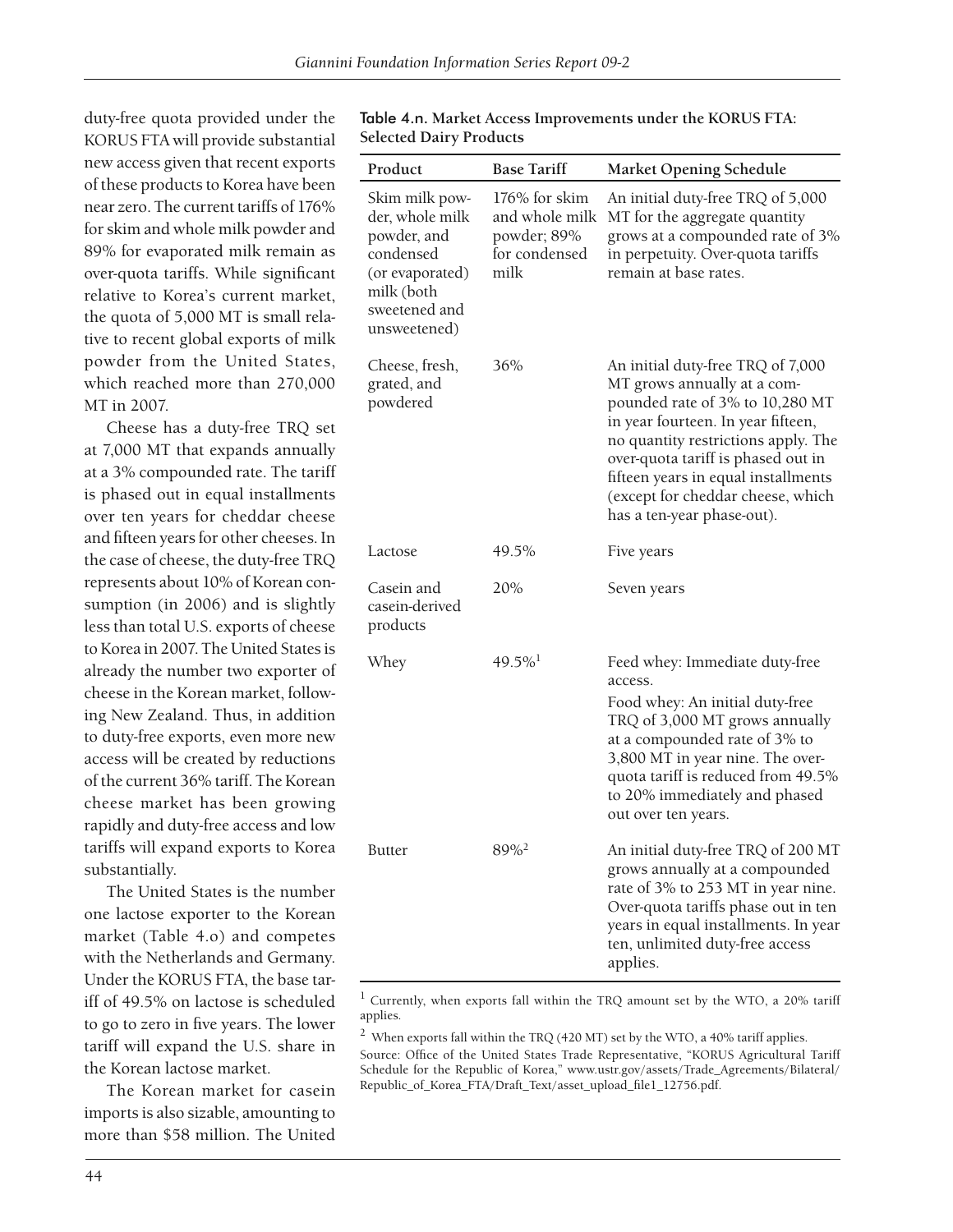|                           |          | 2006    |          | 2007    |
|---------------------------|----------|---------|----------|---------|
|                           | 1,000 MT | \$1,000 | 1,000 MT | \$1,000 |
| Skim Milk Powder (040210) |          |         |          |         |
| <b>TOTAL</b>              | 6,711    | 15,374  | 4,928    | 17,334  |
| Australia                 | 4,426    | 9,930   | 3,127    | 10,492  |
| New Zealand               | 1,377    | 3,168   | 934      | 3,022   |
| Whole Milk Powder (04022) |          |         |          |         |
| <b>TOTAL</b>              | 1,992    | 4,784   | 1,136    | 3,366   |
| Australia                 | 1,523    | 3,670   | 1,075    | 3,165   |
| Cheese (0406)             |          |         |          |         |
| <b>TOTAL</b>              | 44,032   | 146,262 | 49,471   | 178,992 |
| New Zealand               | 11,344   | 34,217  | 15,254   | 47,314  |
| <b>United States</b>      | 6,859    | 24,899  | 7,852    | 32,267  |
| Australia                 | 7,554    | 24,580  | 9,073    | 31,863  |
| Uruguay                   | 5,922    | 16,517  | 5,323    | 16,229  |
| Argentina                 | 5,461    | 15,136  | 5,164    | 14,246  |
| Germany                   | 1,390    | 5,635   | 1,816    | 8,514   |
| France                    | 720      | 5,973   | 876      | 8,464   |
| Netherlands               | 1,360    | 4,831   | 1,657    | 6,022   |
| Italy                     | 361      | 3,426   | 390      | 4,667   |
| Denmark                   | 545      | 3,111   | 554      | 3,408   |
| Brazil                    | 2,259    | 6,336   | 972      | 3,021   |
| Lactose (170210)          |          |         |          |         |
| <b>TOTAL</b>              | 14,296   | 12,156  | 13,857   | 31,008  |
| <b>United States</b>      | 8,854    | 6,906   | 8,479    | 15,699  |
| Netherlands               | 1,875    | 2,043   | 1,821    | 5,873   |
| Germany                   | 543      | 799     | 1,174    | 3,521   |
| Casein (3501)             |          |         |          |         |
| <b>TOTAL</b>              | 6,418    | 45,947  | 7,226    | 58,236  |
| New Zealand               | 3,220    | 23,776  | 4,087    | 32,207  |
| France                    | 994      | 6,905   | 1,110    | 8,784   |
| Germany                   | 780      | 5,327   | 780      | 6,644   |
| Australia                 | 168      | 1,334   | 288      | 2,269   |
| India                     |          |         | 222      | 2,238   |
| Poland                    | 266      | 1,658   | 268      | 2,332   |

### Table 4.o. **Korean Imports of Dairy Products**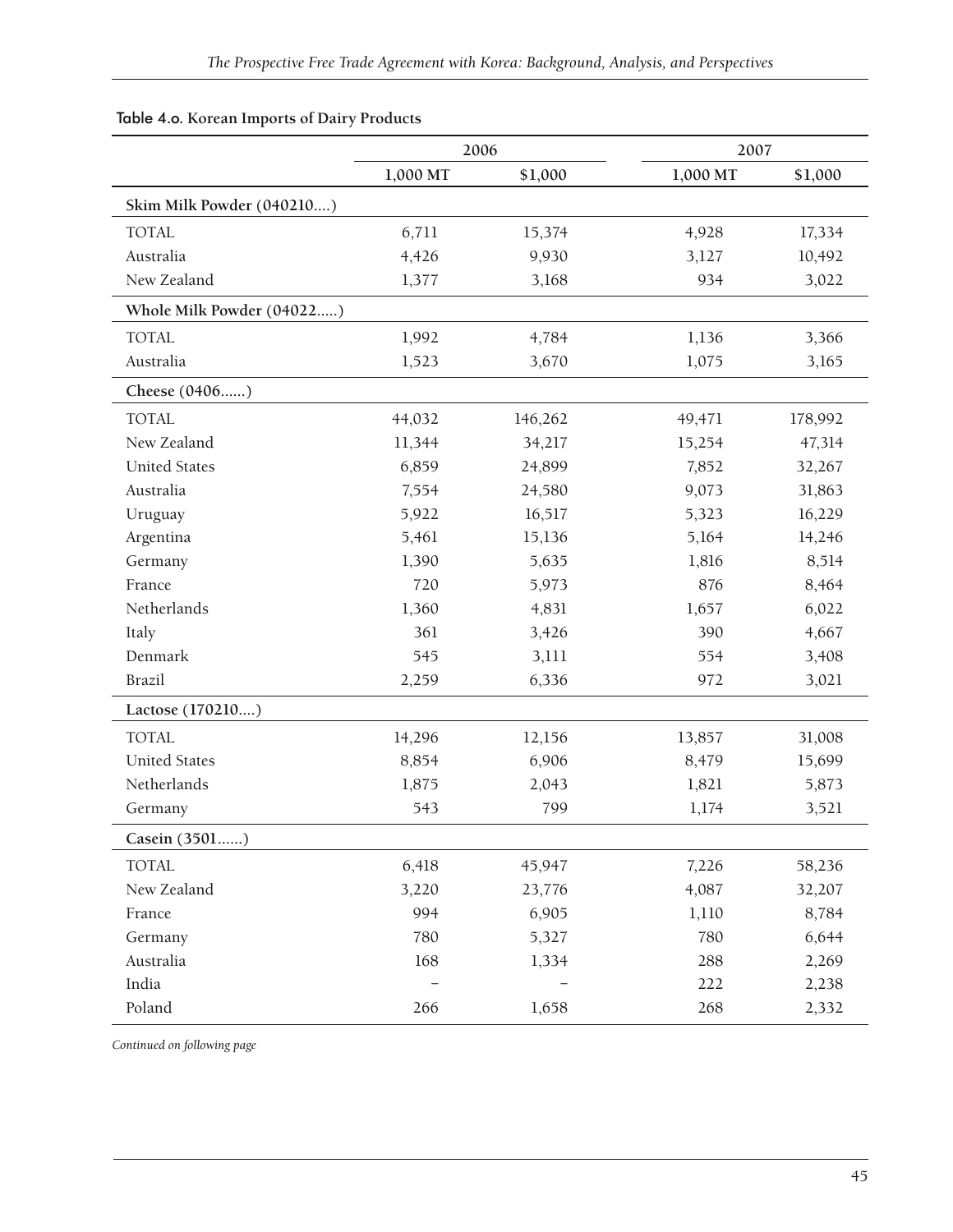|                                       | 2006     |         | 2007     |         |
|---------------------------------------|----------|---------|----------|---------|
|                                       | 1,000 MT | \$1,000 | 1,000 MT | \$1,000 |
| Whey (including modified whey) (0404) |          |         |          |         |
| <b>TOTAL</b>                          | 71,730   | 98,483  | 70,420   | 143,954 |
| Netherlands                           | 10,731   | 23,916  | 14,363   | 47,374  |
| <b>United States</b>                  | 35,224   | 30,602  | 23,653   | 32,243  |
| Canada                                | 8,169    | 15,990  | 9,447    | 21,389  |
| France                                | 3,090    | 4,145   | 5,329    | 8,504   |
| New Zealand                           | 296      | 2,183   | 1,131    | 5,224   |
| Chile                                 | 453      | 532     | 4,308    | 4,908   |
| Australia                             | 5,229    | 7,656   | 1,289    | 3,619   |
| Germany                               | 1,708    | 3,157   | 1,304    | 3,514   |
| Finland                               | 2,454    | 3,375   | 2,071    | 3,493   |
| Poland                                | 126      | 145     | 1,224    | 2,105   |
| Ukraine                               | 92       | 91      | 1,657    | 2,063   |
| Turkey                                | 887      | 754     | 1,570    | 1,939   |
| Belgium                               | 552      | 1,067   | 391      | 1,505   |
| Argentina                             | 549      | 730     | 908      | 1,241   |
| Butter (0405)                         |          |         |          |         |
| <b>TOTAL</b>                          | 3,206    | 8,346   | 4,096    | 11,298  |
| Australia                             | 1,315    | 3,263   | 2,105    | 5,137   |
| New Zealand                           | 1,281    | 3,542   | 1,301    | 3,856   |

## Table 4.o. **Korean Imports of Dairy Products (cont.)**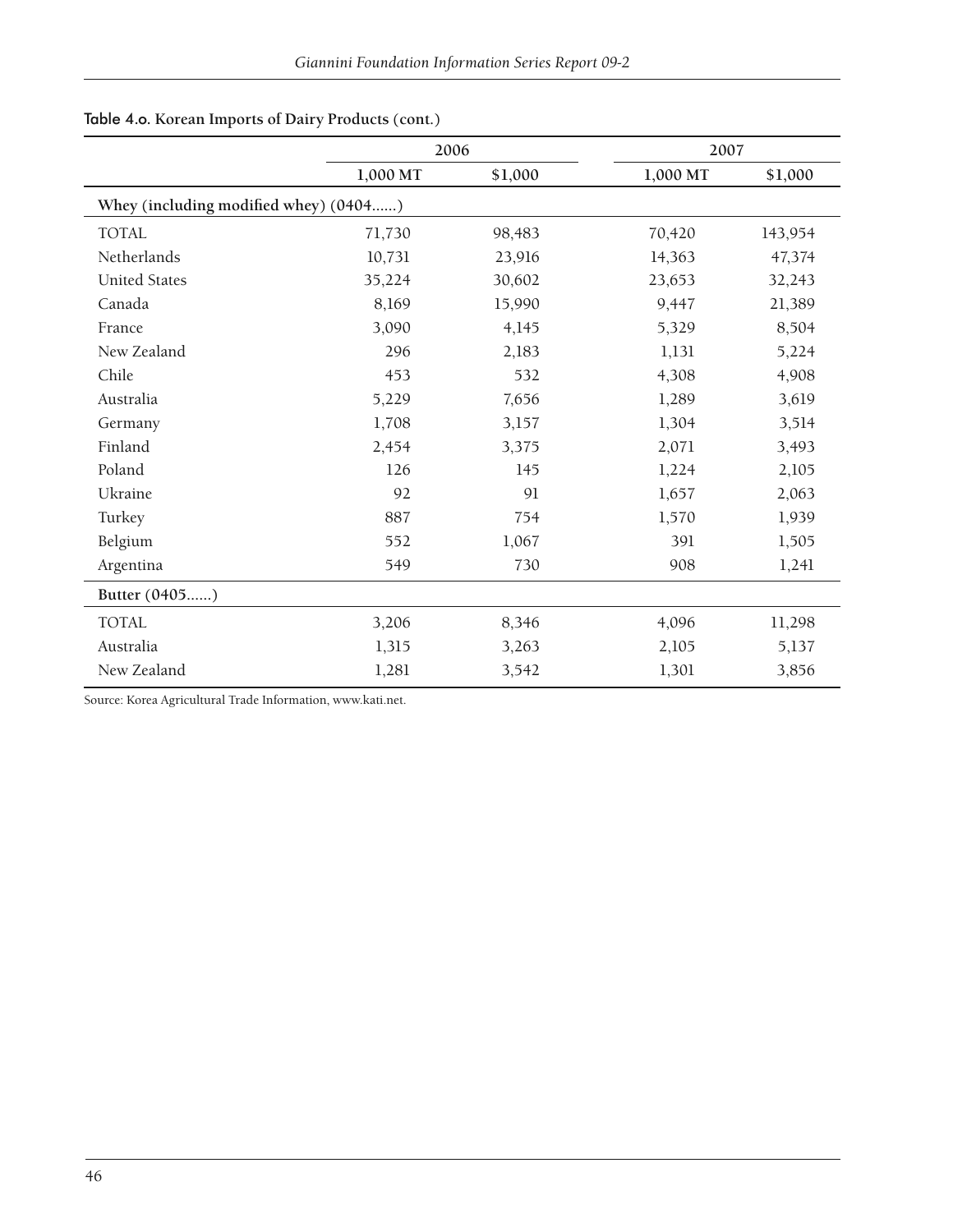States does not have a presence in the Korean casein market, which is dominated by New Zealand. The 20% base tariff is scheduled to phase out in seven years under the KORUS FTA.

Korea has a sizable whey market. In 2007, total imports of whey powder were \$144 million in value. Major exporters are the Netherlands, the United States, and Canada, which have a combined market share of close to 80%. Under the KORUS FTA, feed whey receives immediate duty-free access and the initial quota for food whey is set at 3,000 MT. That quota will grow annually at a compounded 3% rate until year nine. The over-quota tariff will be reduced immediately from 49.5% to 20% and will phase out over ten years. The initial quota set for U.S. exports far exceeds current export levels. However, immediate tariff elimination for feed whey and reduction of the food whey tariff to 20% will expand access. This will give California suppliers preferential access relative to competitors from the Netherlands and Canada. Korea's current imports of butter are not substantial due to the high tariff and there are very few imports from the United States. The KORUS FTA establishes a TRQ for butter with duty-free access for 200 MT and that amount grows at a compounded rate of 3% per year until unlimited duty-free access is allowed in year ten.

Dairy products are the number one agricultural product in California when measured by total revenue and the California industry has expanded substantially. California dairy exports have also expanded rapidly in recent years. Dairy exports from California to Korea were about \$6 million in 2006, but U.S. exports of dairy products to Korea tripled from 2004 to 2007, reaching more than \$70 million. The potential for dairy exports is important to consider in some detail for two additional reasons. First, the dairy product market in Korea is large in value and Korea is already an established market for major exporters of dairy products. Second, although Korea clearly has a cost disadvantage in dairy production, the domestic industry is sustained by trade barriers and government price subsidies (Lee, Sumner, and Ahn). This suggests that any changes in government dairy policy may offer an additional market potential for exporters, especially for processed products that do not entail high shipping costs.

### 4.8. Rice

California is a major competitive producer of japonica, the type of rice favored by Korean consumers, and rice was a major focus of the agricultural negotiations. In recent years under WTO agreements, Korea has emerged as a significant market for California rice. In the WTO agreements, Korea was able to maintain strict quota import controls that limited imports to 4% of domestic consumption by 2005. Korea then agreed to a second round of gradual quota expansions that will result in access for all WTO members to export about 8% of domestic consumption to Korea by 2015 (Lee and Sumner). This additional market access fulfilled Korea's obligations under the WTO agreement of 1994 and was unrelated to the KORUS FTA. California has been able to export a portion of this quota access.

The California rice industry pressed hard during the FTA negotiations to achieve additional U.S.-specific market access for rice. Even if complete free trade could not be achieved, the opportunity to expand access to Korea would allow a steady and secure market in which consumers are accustomed to paying premium prices for rice and California rice has the potential to compete well in terms of quality.

Throughout the FTA negotiations, Korea maintained that it would allow absolutely no additional rice access as part of the KORUS FTA. Indeed, the Korean government refused to allow its negotiators to even consider or discuss any market opening for rice. Korea pointed to the United State's unwillingness to allow additional market access for sugar in its free trade agreement with Australia as a precedent. At the end of the day (literally after midnight on the day of the deadline), the United States finally signed an agreement that did indeed exclude any additional market access for rice. This was a major disappointment for the California rice industry, which had been a major supporter of the negotiations.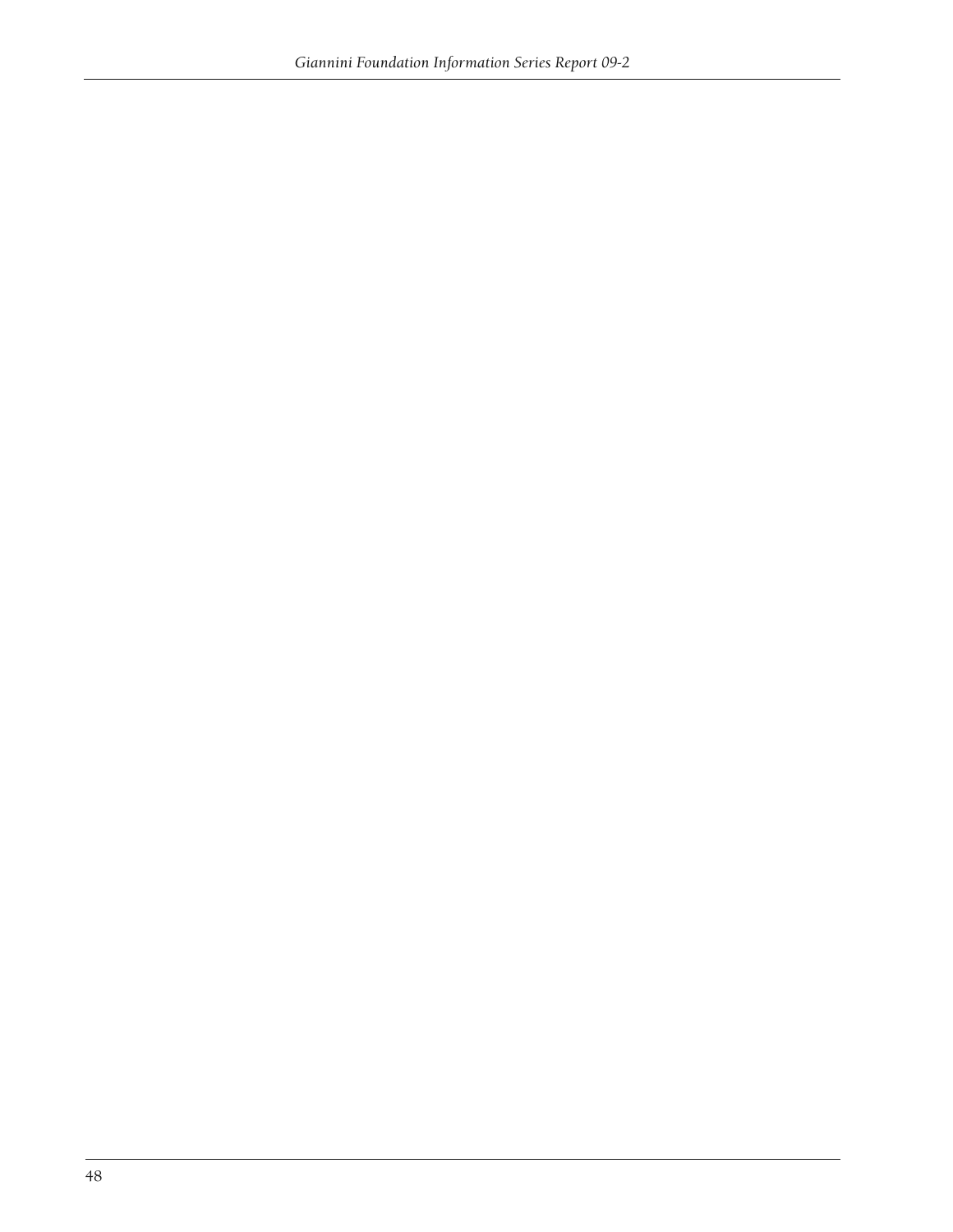## Part 5. Closing Remarks

This report has shown that there is a substantial<br>potential to expand exports to Korea for many<br>California agricultural commodities. Lower<br>trade barriers will allow California agriculture to potential to expand exports to Korea for many California agricultural commodities. Lower trade barriers will allow California agriculture to compete in a large, growing, and lucrative market. Commodity prices are high in Korea and consumers are willing to pay premiums for high-quality products of the type produced in California. Thus, with free trade, California agriculture should be in an excellent position to compete on both price and quality.

We focus here mainly on import access and new market opportunities. At the same time, we recognize that expanded access to the Korean market for the United States should be considered in the context of the broader world market for agricultural products.

Trade diversion will limit how much total U.S. exports rise once access is granted in Korea. Therefore, growth in exports to Korea does not necessarily translate to the same amount of growth in total exports. It is beyond the scope of our analysis to develop detailed price implications for California agricultural products.

Agriculture was a major item on the negotiating agenda. Because of concerns from Korea's agricultural lobby, Korea excluded from the agreement any liberalization for rice, limited access improvements for citrus fruit, and delayed market opening for several products of interest to California agriculture. Nonetheless, the resulting agreement will substantially improve access for a broad range of California agricultural commodities.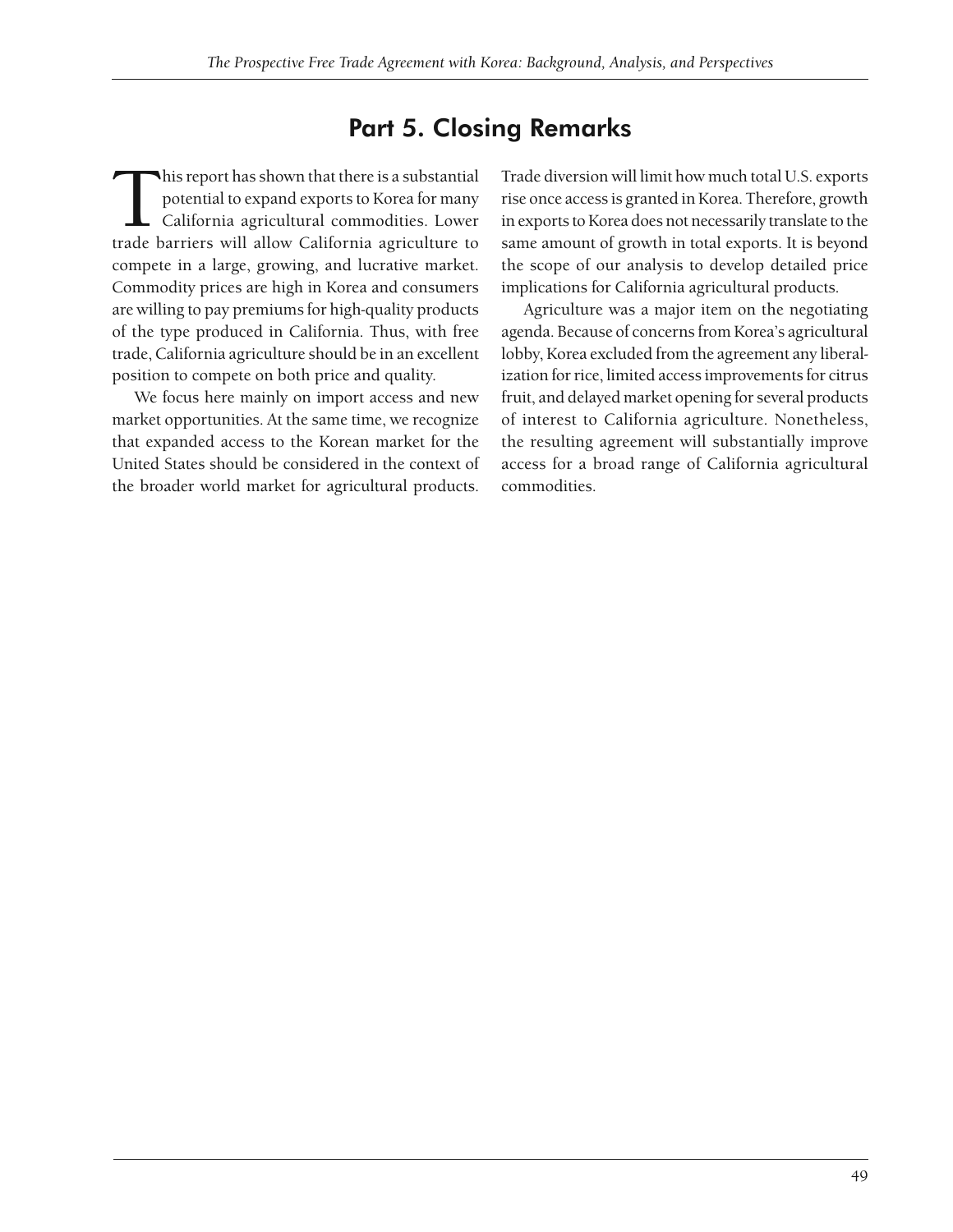## **REFERENCES**

- Choi, Jung-Sup. "KOR-US FTA." Slides prepared for presentation at the University of California Distinguished Speaker Dinner, Davis, California, October 2, 2006.
- Choi, Inbom, and J.J. Schott. "Korea-U.S. Free Trade Revisited." *Free Trade Agreements: U.S. Strategies and Priorities*. Jeffrey Schott, ed. Washington DC: Peterson Institute for International Economics, 2004. Available at www.iie.com/publications/ chapters-preview/375/07iie3616sp.pdf.
- Cooper, William, and Mark Manyin. "The Proposed South Korea-U.S. Free Trade Agreement (KORUS FTA)." Congressional Research Service, Library of Congress, Order Code RL33435, May 24. Accessed on December 30, 2008, at www.sice.oas.org/TPD/ USA\_KOR/Studies/CRSREPORT\_e.pdf.
- Food and Agriculture Organization. "FAO Statistical Yearbook, Country Profiles: USA." Available at www.fao.org/statistics/yearbook/vol\_1\_2/pdf/ United-States-of-America.pdf.
- Korea Agricultural Trade Information. Trade database. Accessed at www.kati.net.
- Korean Ministry of Agriculture, Forestry, and Fishery. *Statistical Year Book, 2008*. Seoul Korea, 2008.
- Korea Rural Economic Institute. Korean agricultural data products. Seoul, Korea. Accessed in summer, 2006.
- Lee, Hyunok, and Daniel A. Sumner. "Effects of the WTO and Free Trade Agreements on Japonica Rice Markets." Contributed paper presented at the International Association of Agricultural Economists' Conference, August 12–18, 2006, Gold Coast, Australia.
- Lee, Hyunok, Daniel A. Sumner, and Byeong-Il Ahn. "Consequences of Further Opening of the Korean Dairy Market." *Food Policy* 31(2006):238–248.
- Matthews, William, and Daniel A. Sumner. *California International Agricultural Exports in 2007*. Davis CA: University of California Agricultural Issues Center Issues Brief 352, 2008. Available at www. aic.ucdavis.edu.
- Office of the U.S. Trade Representative. "KORUS FTA: Final Texts." Available at www.ustr.gov/Trade\_ Agreements/Bilateral/Republic\_of\_Korea\_FTA/ Final\_Text/Section\_Index.html.
- Rowhani, Omid, and Daniel A. Sumner. *California International Agricultural Exports in 2006*. Davis CA: University of California Agricultural Issues Center Issues Brief 32, 2007. Available at www. aic.ucdavis.edu.
- Schott, J., S.C. Bradford, and T. Moll. "Negotiating the Korea-United States Free Trade Agreement." *Policy Briefs in International Economics*. Washington DC: Institute for International Economics Policy Brief PB06-4. Accessed on September 25, 2006, at www. iie.com/publications/pb/pb06-4.pdf.
- U.S. Department of Agriculture, Economic Research Service. "Briefing Room, South Korea." Available at www.ers.usda.gov/Briefing/SouthKorea/trade. htm.
- U.S. Department of Agriculture, Foreign Agricultural Service. "Fact Sheet: U.S.-Korea Free Trade Agreement-Benefits for Agriculture." Available at www. fas.usda.gov/info/factsheets/korea.asp.
- U.S. International Trade Commission. "ITC Dataweb." Retrieved in September 2006 from www.dataweb. usitc.gov.
- University of California Agricultural Issues Center. "AIC Agricultural Export Database." Retrieved in October 2006 from www.aic.ucdavis.edu/pub/ exports.htm.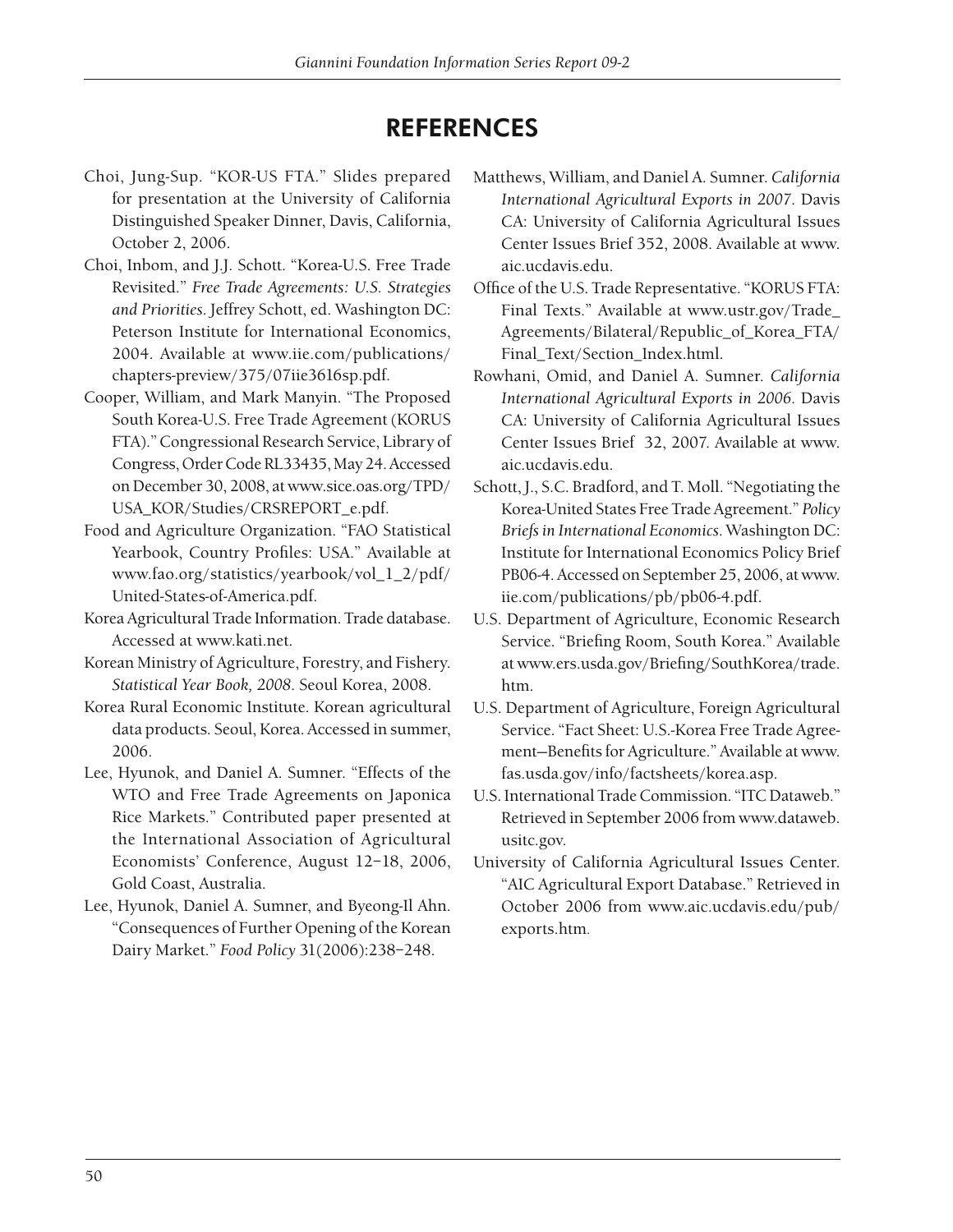## Appendix

| Commodity                    | HS code      | <b>Starting</b><br>Tariff | 2004<br>Tariff | Tariff for Within-<br>quota Quantity |
|------------------------------|--------------|---------------------------|----------------|--------------------------------------|
| <b>Fruits and Vegetables</b> |              |                           |                |                                      |
| Oranges, fresh               | 0805.10.0000 | 99                        | 50             | 50                                   |
| Oranges, juice               | 2009.11.0000 | 60                        | 54             | -                                    |
|                              | 2009.12.0000 | 60                        | 54             |                                      |
|                              | 2009.19.0000 | 60                        | 54             |                                      |
| Lemons                       | 0805.50.1000 | 50                        | 30             |                                      |
|                              | 2009.31.1000 | 71                        | 54             |                                      |
|                              | 2009.39.1000 | 71                        | 54             |                                      |
|                              | 3301.13.0000 | 20                        | 13             |                                      |
| Table grapes                 | 0806.10.0000 | 50                        | 45             |                                      |
| Grapes, juice                | 2009.61.0000 | 50                        | 45             | $\overline{\phantom{0}}$             |
|                              | 2009.69.0000 | 50                        | 45             |                                      |
| Cherries                     | 0809.20.0000 | 40                        | 24             |                                      |
|                              | 0812.10.0000 | 59.2                      | 45             |                                      |
|                              | 2008.60.0000 | 59.2                      | 45             |                                      |
| Strawberries                 | 0810100000   | 50                        | 45             |                                      |
|                              | 0811100000   | 80                        | 72             |                                      |
|                              | 0812901000   | 50                        | 32.8           |                                      |
|                              | 2008800000   | 50                        | 45             | $\overline{\phantom{0}}$             |
| Tomatoes, processed          | 2002.10.0000 | 50                        | 45             |                                      |
|                              | 2002.90.1000 | 35                        | 31.5           |                                      |
|                              | 2002.90.9000 | 50                        | 45             |                                      |
|                              | 2009.50.0000 | 71                        | 54             |                                      |
|                              | 2103.20.1000 | 60                        | 54             |                                      |
|                              | 2103.20.2000 | 60                        | 54             |                                      |
| Raisins                      | 0806.20.0000 | 50                        | 21             |                                      |
| Olives                       | 0711.20.0000 | 30                        | 27             |                                      |
|                              | 1509.10.0000 | 30                        | 27             |                                      |
|                              | 1509.90.0000 | 30                        | 27             | $\overline{\phantom{0}}$             |
|                              | 1510.00.0000 | 30                        | 27             |                                      |
|                              | 2005.70.0000 | 35                        | 22.9           |                                      |
| Apples                       | 0808100000   | 50                        | 45             |                                      |
|                              | 0813300000   | 50                        | 45             |                                      |
|                              | 2009710000   | 50                        | 45             |                                      |
|                              | 2009790000   | 50                        | 45             |                                      |
|                              | 2008992000   | 59.2                      | 45             |                                      |

### Table A-1. **Detailed Uruguay-Round Tariff Schedule: Most Favored Nation Tariff Rates**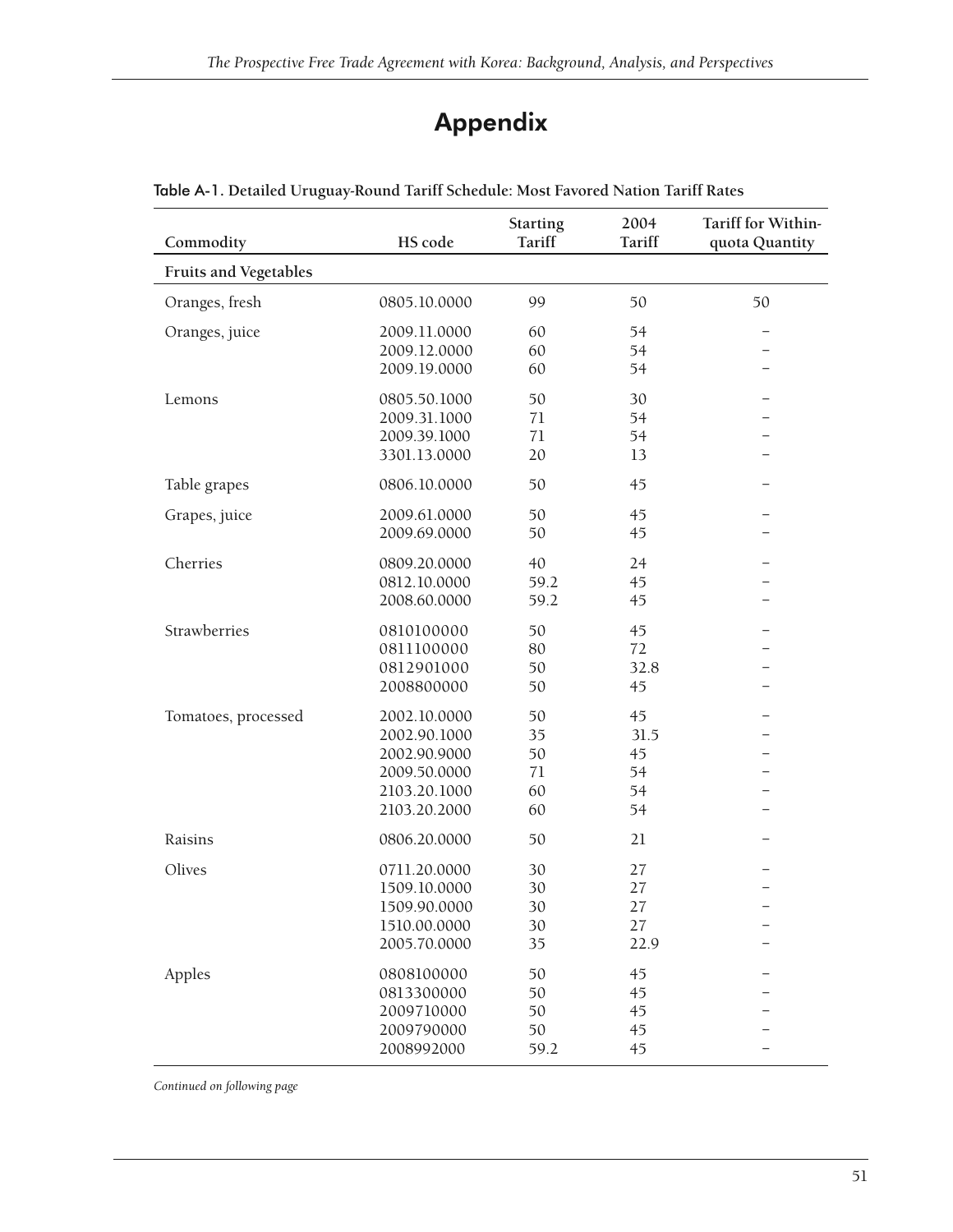| Commodity                 | HS code      | <b>Starting</b><br>Tariff | 2004<br>Tariff                    | Tariff for Within-<br>quota Quantity |
|---------------------------|--------------|---------------------------|-----------------------------------|--------------------------------------|
| Pineapples                | 0804300000   | 50                        | 45                                | $\overline{\phantom{0}}$             |
|                           | 2009400000   |                           | $\overbrace{\phantom{122221111}}$ | $\overline{\phantom{0}}$             |
|                           | 2009410000   | 71                        | 54                                |                                      |
|                           | 2009490000   | 71                        | 54                                | $\overline{\phantom{0}}$             |
|                           | 2006002000   | 59.2                      | 45                                | $\overline{\phantom{0}}$             |
|                           | 2008200000   | 50                        | 45                                | $\overline{\phantom{0}}$             |
| Bananas                   | 0803000000   | 100                       | 90                                |                                      |
| Kiwis                     | 0810.50.0000 | 50                        | 45                                | $\overline{\phantom{0}}$             |
| Grapefruit                | 0805.40.0000 | 50                        | 30                                |                                      |
|                           | 2009.21.0000 | 60                        | 30                                |                                      |
|                           | 2009.29.0000 | 60                        | 30                                |                                      |
| Lettuce                   | 0705.11.0000 | 50                        | 45                                |                                      |
|                           | 0705.19.0000 | 50                        | 45                                |                                      |
| Garlic                    | 0703201000   | 400                       | 360                               | 50                                   |
|                           | 0703209000   | 400                       | 360                               | 50                                   |
|                           | 0710802000   | 35.5                      | 27                                | $\qquad \qquad -$                    |
|                           | 0711901000   | 400                       | 360                               | 50                                   |
|                           | 0712901000   | 400                       | 360                               | 50                                   |
|                           | 2001909060   | 40                        | 36                                | $\qquad \qquad -$                    |
| Red peppers               | 0709601000   | 300                       | 270                               | 50                                   |
|                           | 0709609000   | 300                       | 270                               | 50                                   |
|                           | 0904201000   | 30                        | 19.7                              |                                      |
|                           | 0904202000   | 30                        | 19.7                              | $\overline{\phantom{0}}$             |
| <b>Tree Nuts</b>          |              |                           |                                   |                                      |
| Almonds                   | 0802.11.0000 | 50                        | 45                                | —                                    |
|                           | 0802.12.0000 | 50                        | 21                                |                                      |
| Walnuts                   | 0802.31.0000 | 50                        | 45                                |                                      |
|                           | 0802.32.0000 | 50                        | 30                                |                                      |
| Pistachios                | 0802.50.0000 | 59.2                      | 45                                |                                      |
| <b>Livestock Products</b> |              |                           |                                   |                                      |
| Beef                      | 0201.10.0000 | 44.5                      | 40                                |                                      |
|                           | 0201.20.0000 | 44.5                      | 40                                |                                      |
|                           | 0201.30.0000 | 44.5                      | 40                                |                                      |
|                           | 0202.10.0000 | 44.5                      | 40                                |                                      |
|                           | 0202.20.0000 | 44.5                      | 40                                |                                      |
|                           | 0202.30.0000 | 44.5                      | 40                                |                                      |
|                           | 0206.10.0000 | 20                        | 18                                |                                      |
|                           | 0206.21.0000 | 23.7                      | 18                                |                                      |
|                           | 0206.22.0000 | 23.7                      | 18                                |                                      |

Table A-1. **Detailed Uruguay-Round Tariff Schedule: Most Favored Nation Tariff Rates (cont.)**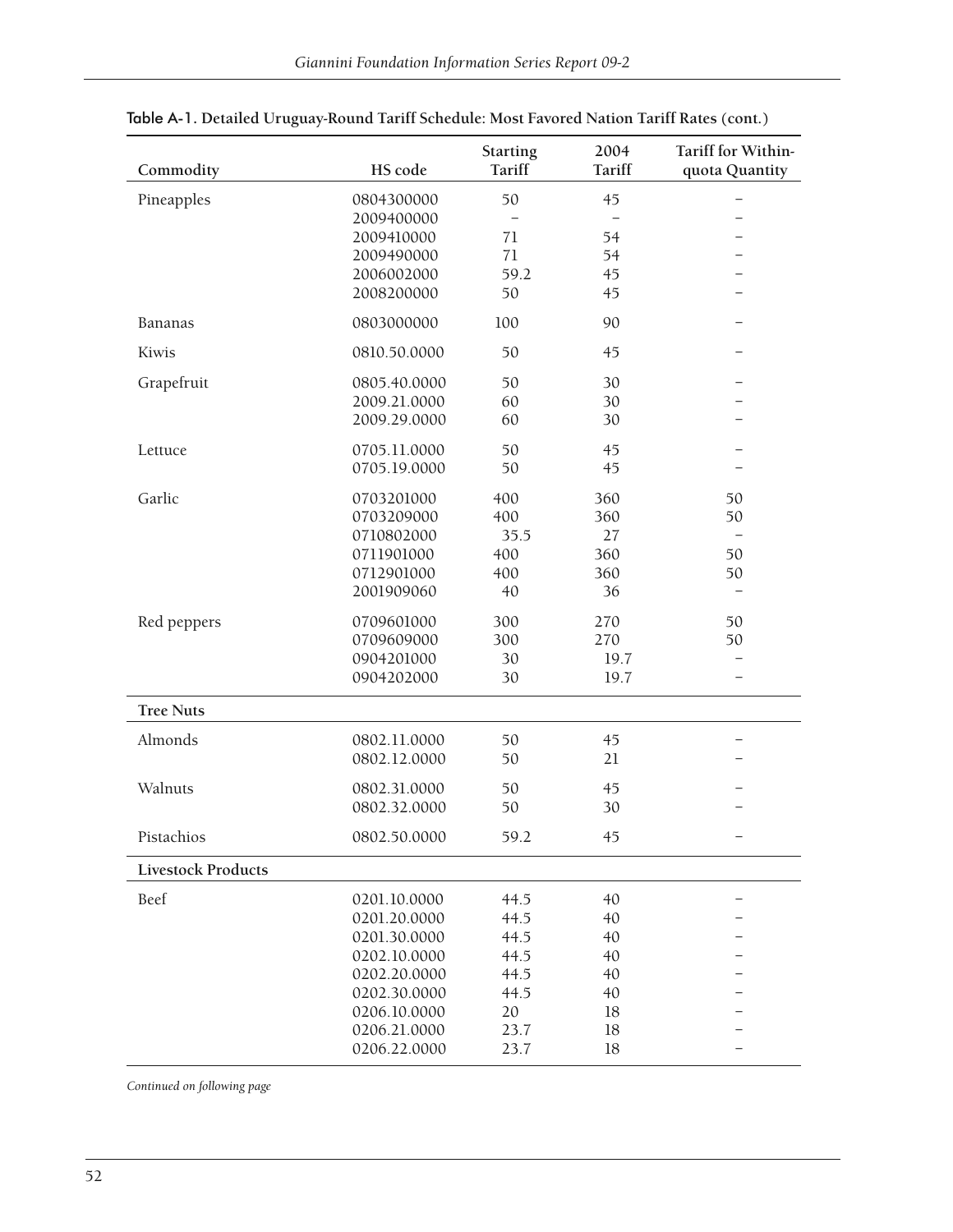| Commodity             | HS code      | <b>Starting</b><br>Tariff | 2004<br>Tariff | Tariff for Within-<br>quota Quantity |
|-----------------------|--------------|---------------------------|----------------|--------------------------------------|
| Beef (cont.)          | 0206.29.1000 | 20                        | 18             | $\overline{\phantom{0}}$             |
|                       | 0206.29.2000 | 20                        | 18             |                                      |
|                       | 0206.29.9000 | 20                        | 18             |                                      |
|                       | 0210.20.1000 | 30                        | 27             | -                                    |
|                       | 0210.20.9000 | 30                        | 27             | ÷                                    |
|                       | 0210.99.1010 | 29.6                      | 22.5           | -                                    |
|                       | 1602.50.1000 | 80                        | 72             |                                      |
|                       | 1602.50.9000 | 80                        | 72             |                                      |
| Hides and skins       | 4101.20.1000 | 20                        | 5              |                                      |
|                       | 4101.50.1011 | 10                        | 5              |                                      |
|                       | 4101.50.1012 | 10                        | 5              |                                      |
|                       | 4101.50.1013 | 10                        | 5              |                                      |
|                       | 4101.50.1014 | 10                        | 5              |                                      |
|                       | 4101.50.1019 | 10                        | 5              |                                      |
|                       | 4101.50.1021 | 10                        | 5              |                                      |
|                       | 4101.50.1022 | 10                        | 5              |                                      |
|                       | 4101.50.1023 | 10                        | 5              |                                      |
|                       | 4101.50.1024 | 10                        | 5              |                                      |
|                       | 4101.50.1029 | 10                        | 5              |                                      |
|                       | 4101.50.1090 | 10                        | 5              |                                      |
|                       | 4101.90.1011 | 20                        | 5              |                                      |
|                       | 4101.90.1019 | 10                        | 5              |                                      |
|                       | 4101.90.1091 | 20                        | 5              |                                      |
|                       | 4101.90.1099 | 10                        | 5              |                                      |
| <b>Dairy Products</b> |              |                           |                |                                      |
| Skim milk powder      | 0402.10.1010 | 220                       | 176            | 20                                   |
|                       | 0402.10.1090 | 220                       | 176            | 20                                   |
|                       | 0402.10.9000 | 220                       | 176            | 20                                   |
| Whole milk powder     | 0402.21.1000 | 220                       | 176            | 40                                   |
|                       | 0402.21.9000 | 220                       | 176            | 40                                   |
|                       | 0402.29.0000 | 220                       | 176            | 40                                   |
| <b>Butter</b>         | 0405.10.0000 | 99                        | 89             | 40                                   |
|                       | 0405.20.0000 | 60                        | 54             |                                      |
|                       | 0405.90.0000 | 99                        | 89             | 40                                   |
| Whey                  | 0404.10.1010 | 99                        | 49.5           | 20                                   |
|                       | 0404.10.1090 | 99                        | 49.5           | 20                                   |
|                       | 0404.10.2110 | 99                        | 49.5           | 20                                   |
|                       | 0404.10.2120 | 99                        | 49.5           | 20                                   |
|                       | 0404.10.2130 | 99                        | 49.5           | 20                                   |
|                       | 0404.10.2190 | 99                        | 49.5           | 20                                   |
|                       | 0404.10.2900 | 99                        | 49.5           | 20                                   |
|                       | 0404.90.0000 | 47.4                      | 36             | $\equiv$                             |

Table A-1. **Detailed Uruguay-Round Tariff Schedule: Most Favored Nation Tariff Rates (cont.)**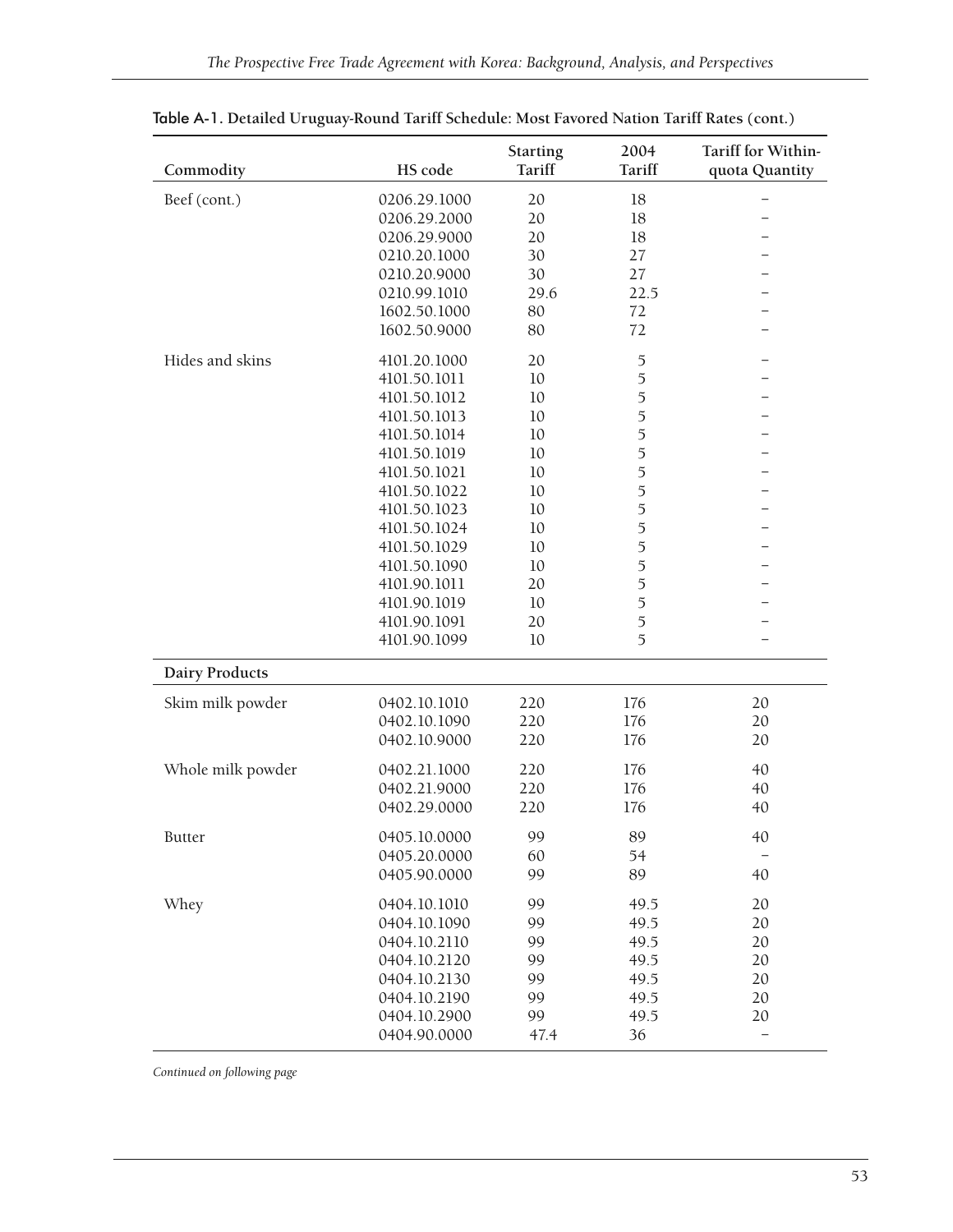| Commodity         | HS code      | <b>Starting</b><br><b>Tariff</b> | 2004<br>Tariff | Tariff for Within-<br>quota Quantity |  |  |  |  |  |
|-------------------|--------------|----------------------------------|----------------|--------------------------------------|--|--|--|--|--|
|                   |              |                                  |                |                                      |  |  |  |  |  |
| Cheese            | 0406.10.1000 | 40                               | 36             | $\overline{\phantom{0}}$             |  |  |  |  |  |
|                   | 0406.10.2000 | 47.4                             | 36             | -                                    |  |  |  |  |  |
|                   | 0406.20.0000 | 40                               | 36             |                                      |  |  |  |  |  |
|                   | 0406.30.0000 | 40                               | 36             | -                                    |  |  |  |  |  |
|                   | 0406.40.0000 | 40                               | 36             | ÷                                    |  |  |  |  |  |
|                   | 0406.90.0000 | 40                               | 36             | -                                    |  |  |  |  |  |
| Formulated butter | 2106.90.9020 | 60                               | 54             |                                      |  |  |  |  |  |
| Mixed milk powder | 0404.90.0000 | 47.4                             | 36             | $\overline{\phantom{0}}$             |  |  |  |  |  |
|                   | 1901.90.2000 | 40                               | 36             |                                      |  |  |  |  |  |
| Infant formula    | 1901.10.1010 | 40                               | 36             |                                      |  |  |  |  |  |
|                   | 1901.10.1090 | 71                               | 54             |                                      |  |  |  |  |  |
| Casein            | 3501.10.0000 | 25                               | 22.5           |                                      |  |  |  |  |  |
|                   | 3501.90.1000 | 25                               | 22.5           |                                      |  |  |  |  |  |
|                   | 3501.90.2000 | 25                               | 22.5           |                                      |  |  |  |  |  |
|                   |              |                                  |                |                                      |  |  |  |  |  |
| Other             |              |                                  |                |                                      |  |  |  |  |  |
| Rice              | 1006.10.0000 |                                  |                | $\mathfrak I$                        |  |  |  |  |  |
|                   | 1006.20.1000 |                                  |                | $\overline{5}$                       |  |  |  |  |  |
|                   | 1006.20.2000 |                                  |                | $\overline{5}$                       |  |  |  |  |  |
|                   | 1006.30.1000 |                                  |                | $\overline{5}$                       |  |  |  |  |  |
|                   | 1006.30.2000 |                                  |                | $\overline{5}$                       |  |  |  |  |  |
|                   | 1006.40.0000 |                                  |                | $\overline{5}$                       |  |  |  |  |  |
|                   | 1102.30.0000 |                                  |                | $\overline{5}$                       |  |  |  |  |  |
|                   | 1103.19.3000 |                                  |                | $\overline{5}$                       |  |  |  |  |  |
|                   | 1103.20.2000 |                                  |                | $\overline{5}$                       |  |  |  |  |  |
|                   | 1104.19.1000 |                                  |                | $\overline{5}$                       |  |  |  |  |  |
|                   | 1104.30.1000 | 23.7                             | 18             | $\overline{\phantom{0}}$             |  |  |  |  |  |
| Wine              | 2204.10.0000 | 118.4                            | 30             |                                      |  |  |  |  |  |
|                   | 2204.21.1000 | 100                              | 30             |                                      |  |  |  |  |  |
|                   | 2204.21.2000 | 100                              | 30             |                                      |  |  |  |  |  |
|                   | 2204.21.9000 | 100                              | 30             |                                      |  |  |  |  |  |
|                   | 2204.29.1000 | 100                              | 30             | -                                    |  |  |  |  |  |
|                   | 2204.29.2000 | 100                              | 30             |                                      |  |  |  |  |  |
|                   | 2204.29.9000 | 100                              | 30             |                                      |  |  |  |  |  |
|                   | 2204.30.0000 | 100                              | 30             |                                      |  |  |  |  |  |
|                   | 2205.10.0000 | 100                              | 30             |                                      |  |  |  |  |  |
|                   | 2205.90.0000 | 100                              | 30             |                                      |  |  |  |  |  |
|                   | 2208.20.1000 | 100                              | 30             |                                      |  |  |  |  |  |
|                   | 2208.20.9000 | 100                              | 30             |                                      |  |  |  |  |  |

## Table A-1. **Detailed Uruguay-Round Tariff Schedule: Most Favored Nation Tariff Rates (cont.)**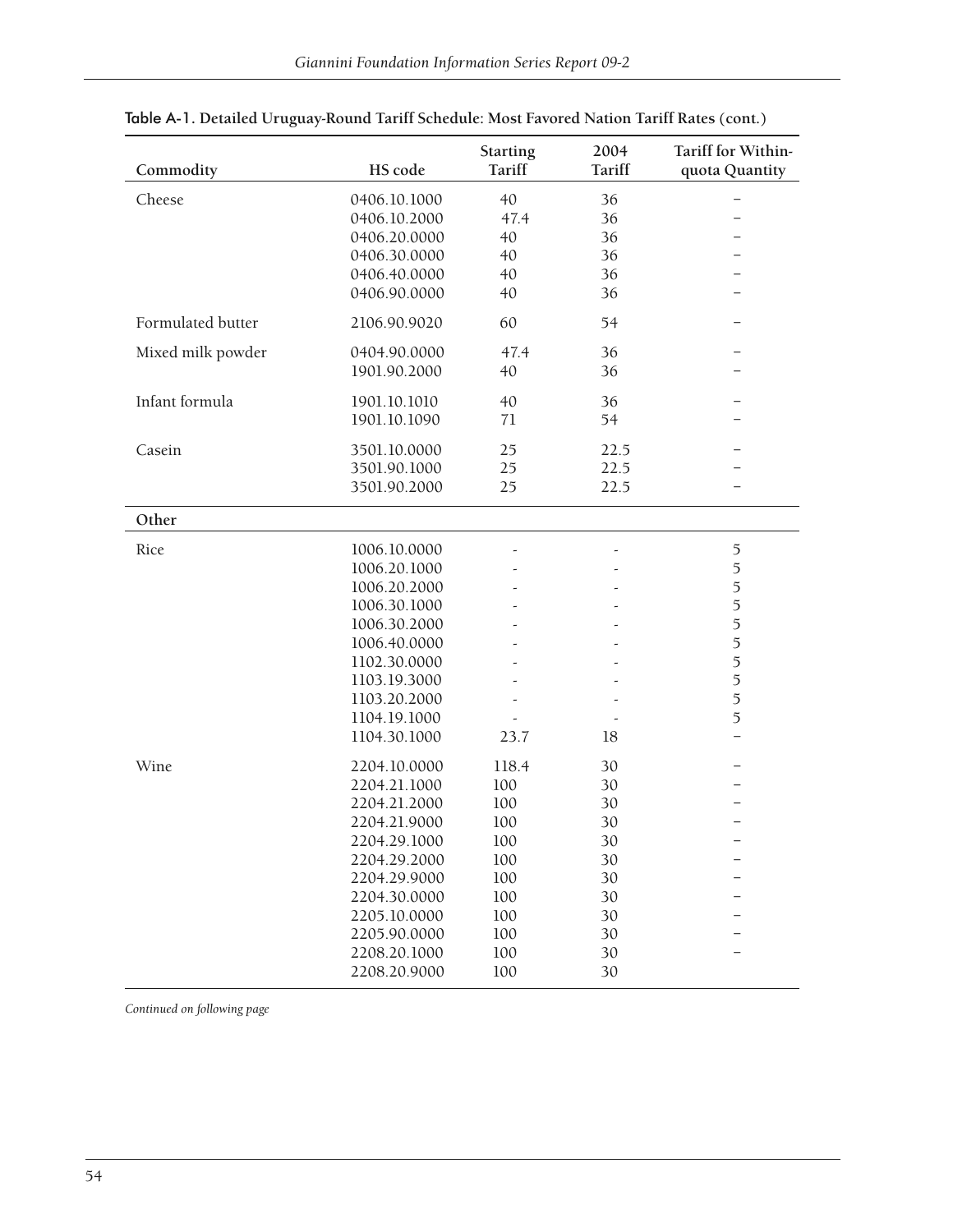| Commodity | HS code      | <b>Starting</b><br><b>Tariff</b> | 2004<br>Tariff | Tariff for Within-<br>quota Quantity |
|-----------|--------------|----------------------------------|----------------|--------------------------------------|
| Cotton    | 5201.00.1000 | 10                               | $\overline{2}$ |                                      |
| Hay       | 1209.21.0000 | $\boldsymbol{0}$                 | $\mathbf{0}$   | $\overline{\phantom{0}}$             |
|           | 1214.10.0000 | 20                               | 10             | $\overline{\phantom{0}}$             |
|           | 1214.90.1000 | 111.7                            | 100.5          | 5                                    |
|           | 1214.90.9010 | 20                               | 18             | $\overline{\phantom{0}}$             |
|           | 1214.90.9090 | 111.7                            | 100.5          | 5                                    |
| Flowers   | 0601.10      | 30                               | 27             | $\overline{\phantom{0}}$             |
|           | 0601.20      | 30                               | 27             | $\overline{\phantom{0}}$             |
|           | 0602.10.1000 | 20                               | 13.1           | $\overline{\phantom{0}}$             |
|           | 0602.10.9000 | 20                               | 13.1           | $\overline{\phantom{0}}$             |
|           | 0602.20.1000 | 20                               | 18             | $8\,$                                |
|           | 0602.20.2000 | 20                               | 18             | $8\,$                                |
|           | 0602.20.3000 | 20                               | 18             | $8\,$                                |
|           | 0602.20.4000 | 20                               | 13.1           | $\overline{\phantom{0}}$             |
|           | 0602.20.5000 | 20                               | 13.1           | $\overline{\phantom{0}}$             |
|           | 0602.20.6000 | 20                               | 18             | $8\,$                                |
|           | 0602.20.7010 | 20                               | 13.1           | $\overline{\phantom{0}}$             |
|           | 0602.20.7020 | 20                               | 13.1           | $\overline{\phantom{0}}$             |
|           | 0602.20.7030 | 20                               | 13.1           | $\overline{\phantom{0}}$             |
|           | 0602.20.9000 | 20                               | 13.1           | $\overline{\phantom{0}}$             |
|           | 0602.30.0000 | 20                               | 13.1           | $\overline{\phantom{0}}$             |
|           | 0602.40.0000 | 30                               | 27             | $\overline{\phantom{0}}$             |
|           | 0602.90.1010 | 30                               | 27             |                                      |
|           | 0602.90.1020 | 20                               | 18             | $\overline{a}$                       |
|           | 0602.90.1030 | 20                               | 18             |                                      |
|           | 0602.90.1040 | 20                               | 18             | $\overline{\phantom{0}}$             |
|           | 0602.90.1050 | 20                               | 18             |                                      |
|           | 0602.90.1060 | 20                               | 18             | -                                    |
|           | 0602.90.1090 | 30                               | 27             |                                      |
|           | 0602.90.20   | 20                               | 13.1           |                                      |
|           | 0602.90.9010 | 20                               | 13.1           | $\overline{\phantom{0}}$             |
|           | 0602.90.9020 | 20                               | 13.1           | $\qquad \qquad -$                    |
|           | 0602.90.9030 | 20                               | 18             | $8\,$                                |
|           | 0602.90.9040 | 20                               | 18             | $\overline{\phantom{0}}$             |
|           | 0602.90.9090 | 20                               | 13.1           | $\overline{a}$                       |
|           | 0603.10      | 40                               | 36             | -                                    |
|           | 0603.90.0000 | 40                               | 36             | $\overline{\phantom{0}}$             |
|           | 0604.10.0000 | 20                               | 13.1           |                                      |
|           | 0604.91      | 20                               | 13.1           | $\overline{\phantom{0}}$             |

Table A-1. **Detailed Uruguay-Round Tariff Schedule: Most Favored Nation Tariff Rates (cont.)**

Source: Korea Rural Economic Institute.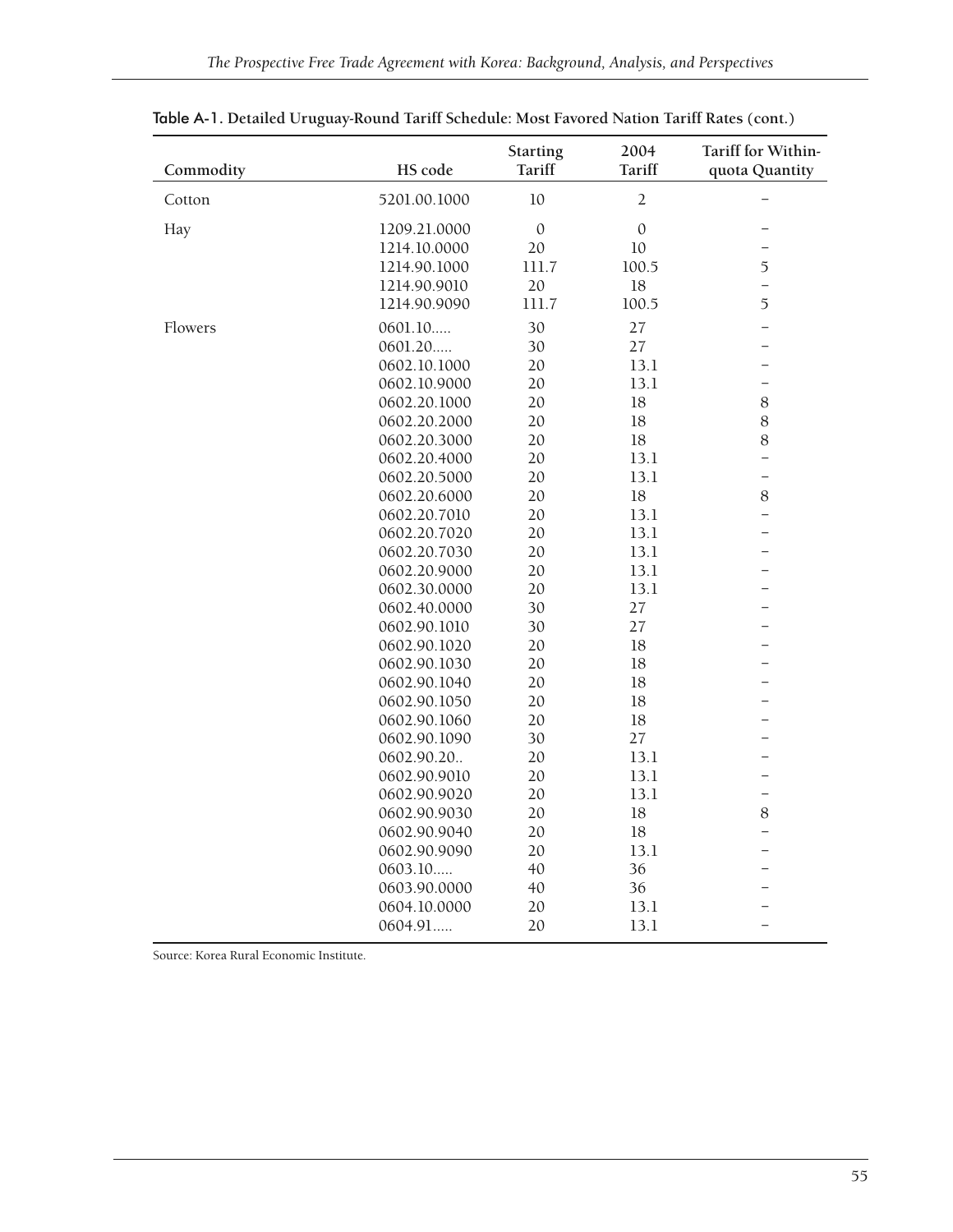| Table A-2. Preferential Tariff Rates for Chile under the FTA |  |
|--------------------------------------------------------------|--|
|--------------------------------------------------------------|--|

|                                      |                |                 | Tariff Rates: Reduction Schedule by Year and Number of Years to Phase Out |                |                    |                                                 |              |                     |              |                  |              |              |              |              |                                                                  |              |              |              |              |                       |
|--------------------------------------|----------------|-----------------|---------------------------------------------------------------------------|----------------|--------------------|-------------------------------------------------|--------------|---------------------|--------------|------------------|--------------|--------------|--------------|--------------|------------------------------------------------------------------|--------------|--------------|--------------|--------------|-----------------------|
| Commodity                            | <b>HS Code</b> | Basic<br>Tariff | $\mathbf{H}$<br>2004                                                      | In 2005        | In 2006            | In $2007$                                       | $\ln 2008$   | In 2009             | $\ln 2010$   | $\ln 2011$       | $\ln 2012$   | In 2013      | In $2014$    | In 2015      | In 2016                                                          | $\ln 2017$   | $\ln 2018$   | In 2019      | In 2020      | No. Years             |
| Fruits and Vegetables                |                |                 |                                                                           |                |                    |                                                 |              |                     |              |                  |              |              |              |              |                                                                  |              |              |              |              |                       |
| Oranges, juice 2009.11.0000          |                | 55              |                                                                           |                |                    | 49.6 44.7 39.7 34.7 29.8 24.8 19.9 14.9         |              |                     |              |                  | 9.9          | 5.0          | $\mathbf{0}$ | $\mathbf{0}$ | $\mathbf{0}$                                                     | 0            | $\mathbf{0}$ | $\mathbf{0}$ | $\mathbf{0}$ | 10                    |
| Lemons                               | 0805.50.1000   | 32              |                                                                           |                |                    | 29.1 26.2 23.3 20.4 17.4 14.6 11.6 8.7          |              |                     |              |                  | 5.8          | 2.9          | $\Omega$     | $\theta$     | $\mathbf{0}$                                                     | 0            | 0            | 0            | 0            | 10                    |
|                                      | 2009.31.1000   | 50              | 45.5                                                                      |                |                    | 40.9 36.4 31.8 27.3 22.8 18.2 13.7              |              |                     |              |                  | 9.1          | 4.6          | $\Omega$     | 0            | $\mathbf{0}$                                                     | 0            | 0            | 0            | 0            | 10                    |
|                                      | 2009.39.1000   | 50              | 45.5                                                                      |                |                    | 40.9 36.4 31.8 27.3 22.8 18.2 13.7              |              |                     |              |                  | 9.1          | 4.6          | $\Omega$     | $\mathbf{0}$ | $\mathbf{0}$                                                     | 0            | $\mathbf{0}$ | $\mathbf{0}$ | 0            | 10                    |
|                                      | 3301.13.0000   | 5               | 4.2                                                                       | 3.3            | 2.5                | 1.7                                             | 0.8          | $\mathbf{0}$        | $\mathbf{0}$ | $\mathbf{0}$     | 0            | $\mathbf{0}$ | $\Omega$     | $\mathbf{0}$ | $\mathbf{0}$                                                     | 0            | $\mathbf{0}$ | $\mathbf{0}$ | $\mathbf{0}$ | 5                     |
| Table grapes                         | 0806.10.0000   | 46              | 41.4                                                                      |                |                    | 37.2 33.1 28.9 24.8 20.7 16.6 12.4              |              |                     |              |                  | 8.3          | 4.1          | $\Omega$     | $\Omega$     | $\mathbf{0}$                                                     | $\mathbf{0}$ | $\mathbf{0}$ | $\mathbf{0}$ | $\mathbf{0}$ | 10<br>$(Nov-$<br>Apr) |
| Grapes, juice                        | 2009.61.0000   | 46              |                                                                           |                |                    | 39.8 34.1 28.4 22.8 17.1 11.4 5.7               |              |                     |              | $\theta$         | $\mathbf{0}$ | $\mathbf{0}$ | $\mathbf{0}$ | $\mathbf{0}$ | 0                                                                | 0            | $\mathbf{0}$ | $\mathbf{0}$ | $\mathbf{0}$ | 7                     |
|                                      | 2009.69.0000   | 46              |                                                                           |                |                    | 39.8 34.1 28.4 22.8 17.1 11.4 5.7               |              |                     |              | $\theta$         | $\mathbf{0}$ | $\mathbf{0}$ | $\Omega$     | $\mathbf{0}$ | $\mathbf{0}$                                                     | 0            | $\mathbf{0}$ | $\mathbf{0}$ | 0            | 7                     |
| Cherries                             | 0809.20.0000   | 26              |                                                                           |                |                    | 23.3 20.9 18.6 16.3 14.0 11.6 9.3               |              |                     |              | 7.0              | 4.7          | 2.3          | $\Omega$     | $\mathbf{0}$ | $\mathbf{0}$                                                     | 0            | 0            | $\mathbf{0}$ | $\mathbf{0}$ | 10                    |
|                                      | 0812.10.0000   | 30              |                                                                           |                |                    | 27.3 24.5 21.8 19.1 16.4 13.7 10.9 8.2          |              |                     |              |                  | 5.5          | 2.7          | $\mathbf{0}$ | $\mathbf{0}$ | $\mathbf{0}$                                                     | 0            | $\mathbf{0}$ | $\mathbf{0}$ | $\mathbf{0}$ | 10                    |
| Strawberries                         | 0811.10.0000   | 30              | 27.3                                                                      |                |                    | 24.5 21.8 19.1 16.4 13.7 10.9 8.2               |              |                     |              |                  | 5.5          | 2.7          | $\Omega$     | $\Omega$     | $\Omega$                                                         | $\mathbf{0}$ | $\Omega$     | $\mathbf{0}$ | $\mathbf{0}$ | 10                    |
|                                      | 2009.80.1020   | 50              | 43.8                                                                      |                |                    | 37.5 31.3 25.0 18.8 12.5 6.3                    |              |                     |              | $\theta$         | 0            | $\mathbf{0}$ | $\mathbf{0}$ | $\mathbf{0}$ | $\mathbf{0}$                                                     | $\mathbf{0}$ | $\mathbf{0}$ | $\mathbf{0}$ | $\mathbf{0}$ | $\overline{7}$        |
|                                      | 2008.80.0000   | 46              |                                                                           |                |                    |                                                 |              |                     |              |                  |              |              |              |              | 45.5 45.5 45.5 45.5 45.5 45.5 45.5 41.0 36.4 31.9 27.3 22.8 18.2 | 13.7 9.1     |              | 4.6          | $\mathbf{0}$ | 16                    |
| Tomatoes,                            | 2002.10.0000   | 8               | 6.7                                                                       | 5.3            | 4.0                | 2.7                                             | 1.3          | $\mathbf{0}$        | $\mathbf{0}$ | $\mathbf{0}$     | 0            | $\mathbf{0}$ | $\mathbf{0}$ | $\mathbf{0}$ | 0                                                                | 0            | $\mathbf{0}$ | $\mathbf{0}$ | $\mathbf{0}$ | 5                     |
| processed                            | 2002.90.1000   | 5               | $\mathbf{0}$                                                              | $\mathbf{0}$   | $\mathbf{0}$       | $\mathbf{0}$                                    | $\mathbf{0}$ | $\mathbf{0}$        | $\mathbf{0}$ | $\theta$         | $\mathbf{0}$ | $\mathbf{0}$ | $\Omega$     | $\mathbf{0}$ | $\mathbf{0}$                                                     | 0            | 0            | 0            | $\mathbf{0}$ | $\mathbf{0}$          |
|                                      | 2002.90.9000   | 8               | 7.3                                                                       | 6.5            | 5.8                | 5.1                                             | 4.4          | 3.6                 | 2.9          | 2.2              | 1.5          | 0.7          | $\Omega$     | $\mathbf{0}$ | $\mathbf{0}$                                                     | 0            | 0            | 0            | $\mathbf{0}$ | 10                    |
|                                      | 2009.50.0000   | 30              | 27.3                                                                      | 24.5           | 21.8               |                                                 |              | 19.1 16.4 13.7 10.9 |              | 8.2              | 5.5          | 2.7          | $\Omega$     | $\mathbf{0}$ | $\Omega$                                                         | 0            | $\mathbf{0}$ | $\mathbf{0}$ | $\theta$     | 10                    |
|                                      | 2103.20.1000   | 8               | 7.3                                                                       | 6.5            | 5.8                | 5.1                                             | 4.4          | 3.6                 | 2.9          | 2.2              | 1.5          | 0.7          | $\mathbf{0}$ | $\mathbf{0}$ | $\Omega$                                                         | $\mathbf{0}$ | $\mathbf{0}$ | $\mathbf{0}$ | $\mathbf{0}$ | 10                    |
|                                      | 2103.20.2000   |                 |                                                                           |                |                    |                                                 |              |                     |              |                  |              |              |              |              |                                                                  |              |              |              |              | 10                    |
| Raisins                              | 0806.20.0000   | 22              |                                                                           |                |                    | 20.4 18.3 16.3 14.2 12.2 10.2 8.2               |              |                     |              | 6.1              | 4.1          | 2.0          | $\mathbf{0}$ | $\mathbf{0}$ | $\mathbf{0}$                                                     | 0            | $\mathbf{0}$ | $\mathbf{0}$ | $\mathbf{0}$ | 10                    |
| Olives                               | 0711.20.0000   | 27              |                                                                           | 22.7 18.2 13.7 |                    | 9.1                                             | 4.6          | $\mathbf{0}$        | $\mathbf{0}$ | $\mathbf{0}$     | $\mathbf{0}$ | $\mathbf{0}$ | $\mathbf{0}$ | $\mathbf{0}$ | $\mathbf{0}$                                                     | $\mathbf{0}$ | $\mathbf{0}$ | $\Omega$     | $\mathbf{0}$ | 5                     |
|                                      | 1509.10.0000 8 |                 |                                                                           |                |                    | $6.7$ 5.3 4.0 2.7 1.3 0                         |              |                     | $\bigcirc$   | $\Omega$         | $\bigcap$    | $\Omega$     | $\Omega$     | $\Omega$     | $\Omega$                                                         | $\Omega$     | $\Omega$     | $\Omega$     | $\Omega$     | 5                     |
|                                      | 1509.90.0000   | 8               | 6.7                                                                       | 5.3            | 4.0                | 2.7                                             | 1.3          | 0                   | 0            | 0                | 0            | 0            | $\mathbf{0}$ | 0            | 0                                                                | 0            | 0            | 0            | 0            | 5                     |
|                                      | 1510.00.0000   | 8               | 6.7                                                                       | 5.3            | 4.0                | 2.7                                             | 1.3          | $\mathbf{0}$        | $\mathbf{0}$ | $\mathbf{0}$     | $\mathbf{0}$ | 0            | $\mathbf{0}$ | $\mathbf{0}$ | 0                                                                | 0            | $\mathbf{0}$ | 0            | $\mathbf{0}$ | 5                     |
|                                      | 2005.70.0000   | 20              |                                                                           |                | 16.7 13.3 10.0 6.7 |                                                 | 3.3          | $\boldsymbol{0}$    | $\mathbf{0}$ | $\boldsymbol{0}$ | $\mathbf{0}$ | $\mathbf{0}$ | $\mathbf{0}$ | $\mathbf{0}$ | 0                                                                | 0            | $\mathbf{0}$ | $\mathbf{0}$ | $\mathbf{0}$ | 5                     |
| Apples                               | 0813.30.0000   | 46              |                                                                           |                |                    | 41.4 37.2 33.1 28.9 24.8 20.7 16.6 12.4 8.3     |              |                     |              |                  |              | 4.1          | $\mathbf{0}$ | $\mathbf{0}$ | 0                                                                | 0            | 0            | $\mathbf{0}$ | $\mathbf{0}$ | 10                    |
|                                      | 2009.71.0000   | 46              |                                                                           |                |                    | 41.4 37.2 33.1 28.9 24.8 20.7 16.6 12.4 8.3 4.1 |              |                     |              |                  |              |              | $\Omega$     | $\mathbf{0}$ | $\Omega$                                                         | 0            | 0            | $\mathbf{0}$ | $\mathbf{0}$ | 10                    |
|                                      | 2009.79.0000   | 46              |                                                                           |                |                    | 41.4 37.2 33.1 28.9 24.8 20.7 16.6 12.4 8.3 4.1 |              |                     |              |                  |              |              | $\Omega$     | 0            | 0                                                                | 0            | $\mathbf{0}$ | $\mathbf{0}$ | $\mathbf{0}$ | 10                    |
|                                      | 2008.99.2000   | 46              |                                                                           |                |                    | 42.2 38.0 33.7 29.5 25.3 21.1 16.9 12.7 8.4 4.2 |              |                     |              |                  |              |              | $\Omega$     | $\mathbf{0}$ | $\mathbf{0}$                                                     | 0            | $\mathbf{0}$ | $\mathbf{0}$ | $\mathbf{0}$ | 10                    |
| Pineapples,<br>bananas,<br>and kiwis | 0810.50.0000   | -46             |                                                                           |                |                    | 41.4 37.2 33.1 28.9 24.8 20.7 16.6 12.4 8.3 4.1 |              |                     |              |                  |              |              | $\mathbf{0}$ | $\mathbf{0}$ | $\mathbf{0}$                                                     | 0            | $\mathbf{0}$ | $\mathbf{0}$ | 0            | 10                    |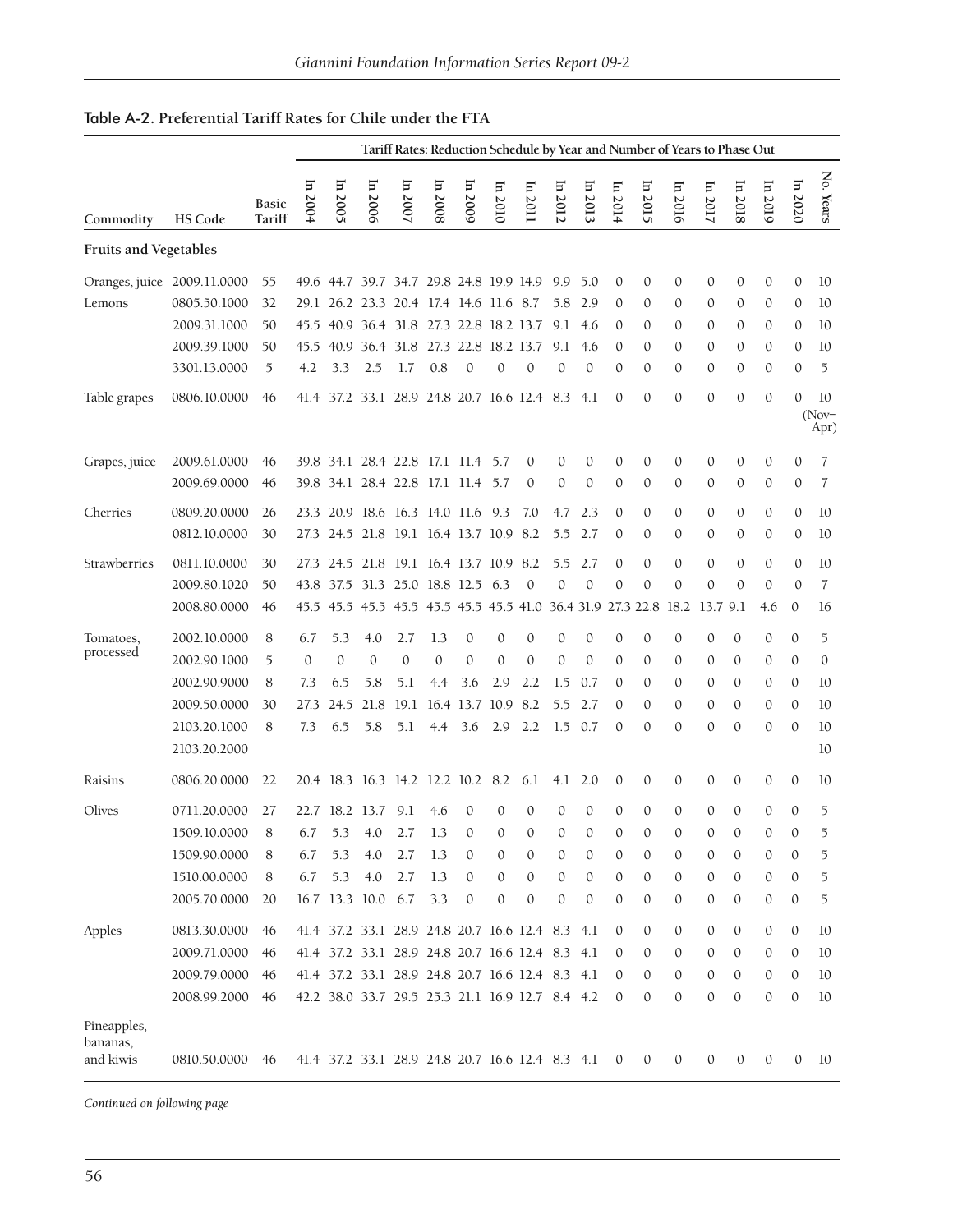|                    |                                                                                                                                                                                                                                                                              |                                                                                                                                                                                                                       | Tariff Rates: Reduction Schedule by Year and Number of Years to Phase Out                                                                                                                                                                      |                                                                                                                                                                                                                                                                      |                                                                                                                                                                                                                                         |                                                                                                                                                                                                                                                    |                                                                                                                                                                                                                                     |                                                                                                                                                                                  |                                                                                                                                                                                                                                                                         |                                                                                                                                                                                 |                                                                                                                                                                                                                                                                     |                                                                                                                                                                                                                         |                                                                                                                                                                                                                                                                              |                                                                                                                                                                                                                                                                               |                                                                                                                                                                                                                                         |                                                                                                                                                     |                                                                                                                                                     |                                                                                                                                                                                                                                                     |                                                                                                                                                                                                                                             |                                                                                                                                                                                                                                                                    |
|--------------------|------------------------------------------------------------------------------------------------------------------------------------------------------------------------------------------------------------------------------------------------------------------------------|-----------------------------------------------------------------------------------------------------------------------------------------------------------------------------------------------------------------------|------------------------------------------------------------------------------------------------------------------------------------------------------------------------------------------------------------------------------------------------|----------------------------------------------------------------------------------------------------------------------------------------------------------------------------------------------------------------------------------------------------------------------|-----------------------------------------------------------------------------------------------------------------------------------------------------------------------------------------------------------------------------------------|----------------------------------------------------------------------------------------------------------------------------------------------------------------------------------------------------------------------------------------------------|-------------------------------------------------------------------------------------------------------------------------------------------------------------------------------------------------------------------------------------|----------------------------------------------------------------------------------------------------------------------------------------------------------------------------------|-------------------------------------------------------------------------------------------------------------------------------------------------------------------------------------------------------------------------------------------------------------------------|---------------------------------------------------------------------------------------------------------------------------------------------------------------------------------|---------------------------------------------------------------------------------------------------------------------------------------------------------------------------------------------------------------------------------------------------------------------|-------------------------------------------------------------------------------------------------------------------------------------------------------------------------------------------------------------------------|------------------------------------------------------------------------------------------------------------------------------------------------------------------------------------------------------------------------------------------------------------------------------|-------------------------------------------------------------------------------------------------------------------------------------------------------------------------------------------------------------------------------------------------------------------------------|-----------------------------------------------------------------------------------------------------------------------------------------------------------------------------------------------------------------------------------------|-----------------------------------------------------------------------------------------------------------------------------------------------------|-----------------------------------------------------------------------------------------------------------------------------------------------------|-----------------------------------------------------------------------------------------------------------------------------------------------------------------------------------------------------------------------------------------------------|---------------------------------------------------------------------------------------------------------------------------------------------------------------------------------------------------------------------------------------------|--------------------------------------------------------------------------------------------------------------------------------------------------------------------------------------------------------------------------------------------------------------------|
| Commodity          | HS Code                                                                                                                                                                                                                                                                      | <b>Basic</b><br>Tariff                                                                                                                                                                                                | $\ln 2004$                                                                                                                                                                                                                                     | In 2005                                                                                                                                                                                                                                                              | In 2006                                                                                                                                                                                                                                 | In 2007                                                                                                                                                                                                                                            | In 2008                                                                                                                                                                                                                             | In 2009                                                                                                                                                                          | In 2010                                                                                                                                                                                                                                                                 | $\ln 2011$                                                                                                                                                                      | In 2012                                                                                                                                                                                                                                                             | $\ln 2013$                                                                                                                                                                                                              | In 2014                                                                                                                                                                                                                                                                      | $\ln 2015$                                                                                                                                                                                                                                                                    | In 2016                                                                                                                                                                                                                                 | $\ln 2017$                                                                                                                                          | $\ln 2018$                                                                                                                                          | In 2019                                                                                                                                                                                                                                             | In 2020                                                                                                                                                                                                                                     | No. Years                                                                                                                                                                                                                                                          |
| Grapefruit         |                                                                                                                                                                                                                                                                              |                                                                                                                                                                                                                       |                                                                                                                                                                                                                                                |                                                                                                                                                                                                                                                                      |                                                                                                                                                                                                                                         |                                                                                                                                                                                                                                                    |                                                                                                                                                                                                                                     |                                                                                                                                                                                  |                                                                                                                                                                                                                                                                         |                                                                                                                                                                                 |                                                                                                                                                                                                                                                                     |                                                                                                                                                                                                                         |                                                                                                                                                                                                                                                                              |                                                                                                                                                                                                                                                                               |                                                                                                                                                                                                                                         |                                                                                                                                                     |                                                                                                                                                     |                                                                                                                                                                                                                                                     |                                                                                                                                                                                                                                             |                                                                                                                                                                                                                                                                    |
| Lettuce            | 0705.19.0000                                                                                                                                                                                                                                                                 | 46                                                                                                                                                                                                                    | 37.9                                                                                                                                                                                                                                           |                                                                                                                                                                                                                                                                      | 30.3 22.8 15.2                                                                                                                                                                                                                          |                                                                                                                                                                                                                                                    | 7.6                                                                                                                                                                                                                                 | 0                                                                                                                                                                                | $\mathbf{0}$                                                                                                                                                                                                                                                            | $\mathbf{0}$                                                                                                                                                                    | $\mathbf{0}$                                                                                                                                                                                                                                                        | $\boldsymbol{0}$                                                                                                                                                                                                        | $\mathbf{0}$                                                                                                                                                                                                                                                                 | $\mathbf{0}$                                                                                                                                                                                                                                                                  | $\mathbf{0}$                                                                                                                                                                                                                            | 0                                                                                                                                                   | 0                                                                                                                                                   | $\boldsymbol{0}$                                                                                                                                                                                                                                    | $\mathbf{0}$                                                                                                                                                                                                                                | 5                                                                                                                                                                                                                                                                  |
| Garlic             |                                                                                                                                                                                                                                                                              |                                                                                                                                                                                                                       |                                                                                                                                                                                                                                                |                                                                                                                                                                                                                                                                      |                                                                                                                                                                                                                                         |                                                                                                                                                                                                                                                    |                                                                                                                                                                                                                                     |                                                                                                                                                                                  |                                                                                                                                                                                                                                                                         |                                                                                                                                                                                 |                                                                                                                                                                                                                                                                     |                                                                                                                                                                                                                         |                                                                                                                                                                                                                                                                              |                                                                                                                                                                                                                                                                               |                                                                                                                                                                                                                                         |                                                                                                                                                     |                                                                                                                                                     |                                                                                                                                                                                                                                                     |                                                                                                                                                                                                                                             |                                                                                                                                                                                                                                                                    |
| Red peppers        |                                                                                                                                                                                                                                                                              |                                                                                                                                                                                                                       |                                                                                                                                                                                                                                                |                                                                                                                                                                                                                                                                      |                                                                                                                                                                                                                                         |                                                                                                                                                                                                                                                    |                                                                                                                                                                                                                                     |                                                                                                                                                                                  |                                                                                                                                                                                                                                                                         |                                                                                                                                                                                 |                                                                                                                                                                                                                                                                     |                                                                                                                                                                                                                         |                                                                                                                                                                                                                                                                              |                                                                                                                                                                                                                                                                               |                                                                                                                                                                                                                                         |                                                                                                                                                     |                                                                                                                                                     |                                                                                                                                                                                                                                                     |                                                                                                                                                                                                                                             |                                                                                                                                                                                                                                                                    |
| <b>Nuts</b>        |                                                                                                                                                                                                                                                                              |                                                                                                                                                                                                                       |                                                                                                                                                                                                                                                |                                                                                                                                                                                                                                                                      |                                                                                                                                                                                                                                         |                                                                                                                                                                                                                                                    |                                                                                                                                                                                                                                     |                                                                                                                                                                                  |                                                                                                                                                                                                                                                                         |                                                                                                                                                                                 |                                                                                                                                                                                                                                                                     |                                                                                                                                                                                                                         |                                                                                                                                                                                                                                                                              |                                                                                                                                                                                                                                                                               |                                                                                                                                                                                                                                         |                                                                                                                                                     |                                                                                                                                                     |                                                                                                                                                                                                                                                     |                                                                                                                                                                                                                                             |                                                                                                                                                                                                                                                                    |
| Almonds            | 0802.11.0000<br>0802.12.0000                                                                                                                                                                                                                                                 | 8<br>8                                                                                                                                                                                                                | 6.7<br>6.7                                                                                                                                                                                                                                     | 5.3<br>5.3                                                                                                                                                                                                                                                           | 4.0<br>4.0                                                                                                                                                                                                                              | 2.7<br>2.7                                                                                                                                                                                                                                         | 1.3<br>1.3                                                                                                                                                                                                                          | 0<br>$\mathbf{0}$                                                                                                                                                                | $\mathbf{0}$<br>$\mathbf{0}$                                                                                                                                                                                                                                            | 0<br>$\mathbf{0}$                                                                                                                                                               | $\mathbf{0}$<br>$\mathbf{0}$                                                                                                                                                                                                                                        | $\mathbf{0}$<br>$\mathbf{0}$                                                                                                                                                                                            | $\mathbf{0}$<br>$\mathbf{0}$                                                                                                                                                                                                                                                 | $\mathbf{0}$<br>$\mathbf{0}$                                                                                                                                                                                                                                                  | $\mathbf{0}$<br>$\mathbf{0}$                                                                                                                                                                                                            | 0<br>0                                                                                                                                              | 0<br>0                                                                                                                                              | $\mathbf{0}$<br>$\boldsymbol{0}$                                                                                                                                                                                                                    | $\boldsymbol{0}$<br>$\boldsymbol{0}$                                                                                                                                                                                                        | 5<br>5                                                                                                                                                                                                                                                             |
| Walnuts            | 0802.31.0000<br>0802.32.0000                                                                                                                                                                                                                                                 | 46<br>32                                                                                                                                                                                                              | 39.8                                                                                                                                                                                                                                           | 34.1<br>28.0 24.0 20.0 16.0 12.0                                                                                                                                                                                                                                     |                                                                                                                                                                                                                                         | 28.4 22.8                                                                                                                                                                                                                                          | 17.1                                                                                                                                                                                                                                | 11.4<br>8.0                                                                                                                                                                      | 5.7<br>4.0                                                                                                                                                                                                                                                              | 0<br>$\boldsymbol{0}$                                                                                                                                                           | $\mathbf{0}$<br>$\mathbf{0}$                                                                                                                                                                                                                                        | 0<br>$\mathbf{0}$                                                                                                                                                                                                       | $\mathbf{0}$<br>$\mathbf{0}$                                                                                                                                                                                                                                                 | $\boldsymbol{0}$<br>$\mathbf{0}$                                                                                                                                                                                                                                              | $\mathbf{0}$<br>$\mathbf{0}$                                                                                                                                                                                                            | 0<br>0                                                                                                                                              | 0<br>0                                                                                                                                              | $\boldsymbol{0}$<br>$\mathbf{0}$                                                                                                                                                                                                                    | $\mathbf{0}$<br>$\mathbf{0}$                                                                                                                                                                                                                | 7<br>7                                                                                                                                                                                                                                                             |
| Pistachios         |                                                                                                                                                                                                                                                                              |                                                                                                                                                                                                                       |                                                                                                                                                                                                                                                |                                                                                                                                                                                                                                                                      |                                                                                                                                                                                                                                         |                                                                                                                                                                                                                                                    |                                                                                                                                                                                                                                     |                                                                                                                                                                                  |                                                                                                                                                                                                                                                                         |                                                                                                                                                                                 |                                                                                                                                                                                                                                                                     |                                                                                                                                                                                                                         |                                                                                                                                                                                                                                                                              |                                                                                                                                                                                                                                                                               |                                                                                                                                                                                                                                         |                                                                                                                                                     |                                                                                                                                                     |                                                                                                                                                                                                                                                     |                                                                                                                                                                                                                                             |                                                                                                                                                                                                                                                                    |
| Meats              |                                                                                                                                                                                                                                                                              |                                                                                                                                                                                                                       |                                                                                                                                                                                                                                                |                                                                                                                                                                                                                                                                      |                                                                                                                                                                                                                                         |                                                                                                                                                                                                                                                    |                                                                                                                                                                                                                                     |                                                                                                                                                                                  |                                                                                                                                                                                                                                                                         |                                                                                                                                                                                 |                                                                                                                                                                                                                                                                     |                                                                                                                                                                                                                         |                                                                                                                                                                                                                                                                              |                                                                                                                                                                                                                                                                               |                                                                                                                                                                                                                                         |                                                                                                                                                     |                                                                                                                                                     |                                                                                                                                                                                                                                                     |                                                                                                                                                                                                                                             |                                                                                                                                                                                                                                                                    |
| Beef               | 0206.10.0000<br>0206.21.0000<br>0206.22.0000<br>0206.29.1000<br>0206.29.2000<br>0206.29.9000                                                                                                                                                                                 | 18<br>19<br>19<br>18<br>18<br>18                                                                                                                                                                                      | 15.5<br>16.9<br>15.2                                                                                                                                                                                                                           | 16.5 14.9 13.2 11.6<br>12.4<br>15.2 12.1<br>15.2 12.1<br>12.1                                                                                                                                                                                                        | 9.3<br>15.2 13.5<br>9.1<br>9.1<br>9.1                                                                                                                                                                                                   | 6.2<br>11.8<br>6.1<br>6.1<br>6.1                                                                                                                                                                                                                   | 9.9<br>3.1<br>10.1<br>3.0<br>3.0<br>3.0                                                                                                                                                                                             | 8.3<br>$\mathbf{0}$<br>8.5<br>$\boldsymbol{0}$<br>0<br>$\mathbf{0}$                                                                                                              | 6.6<br>$\mathbf{0}$<br>6.8<br>$\mathbf{0}$<br>$\mathbf{0}$<br>$\mathbf{0}$                                                                                                                                                                                              | 5.0<br>$\mathbf{0}$<br>5.1<br>0<br>0<br>0                                                                                                                                       | 3.3<br>$\mathbf{0}$<br>3.4<br>$\mathbf{0}$<br>$\mathbf{0}$<br>$\mathbf{0}$                                                                                                                                                                                          | 1.7<br>$\mathbf{0}$<br>1.7<br>$\mathbf{0}$<br>$\mathbf{0}$<br>$\mathbf{0}$                                                                                                                                              | $\Omega$<br>$\mathbf{0}$<br>$\mathbf{0}$<br>$\Omega$<br>$\theta$<br>$\mathbf{0}$                                                                                                                                                                                             | $\mathbf{0}$<br>$\mathbf{0}$<br>0<br>0<br>$\boldsymbol{0}$<br>0                                                                                                                                                                                                               | $\mathbf{0}$<br>0<br>$\mathbf{0}$<br>$\mathbf{0}$<br>$\theta$<br>0                                                                                                                                                                      | 0<br>0<br>0<br>0<br>0<br>0                                                                                                                          | 0<br>0<br>0<br>0<br>0<br>0                                                                                                                          | $\boldsymbol{0}$<br>$\theta$<br>0<br>0<br>$\boldsymbol{0}$<br>0                                                                                                                                                                                     | $\boldsymbol{0}$<br>$\boldsymbol{0}$<br>0<br>$\mathbf{0}$<br>$\mathbf{0}$<br>0                                                                                                                                                              | 10<br>5<br>10<br>5<br>5<br>5                                                                                                                                                                                                                                       |
| Hides and<br>skins | 0210.99.1010<br>4101.20.1000<br>4101.50.1011<br>4101.50.1012<br>4101.50.1013<br>4101.50.1014<br>4101.50.1019<br>4101.50.1021<br>4101.50.1022<br>4101.50.1023<br>4101.50.1024<br>4101.50.1029<br>4101.50.1090<br>4101.90.1011<br>4101.90.1019<br>4101.90.1091<br>4101.90.1099 | 23<br>1<br>1<br>1<br>1<br>$\mathbf{1}$<br>$\mathbf{1}$<br>$\mathbf{1}$<br>$\mathbf{1}$<br>$\mathbf{1}$<br>$\mathbf{1}$<br>$\mathbf{1}$<br>$\mathbf{1}$<br>$\mathbf{1}$<br>$\mathbf{1}$<br>$\mathbf{1}$<br>$\mathbf 1$ | 21.1<br>$\mathbf{0}$<br>0<br>0<br>$\mathbf{0}$<br>$\mathbf{0}$<br>$\mathbf{0}$<br>$\mathbf{0}$<br>$\mathbf{0}$<br>$\mathbf{0}$<br>$\mathbf{0}$<br>$\mathbf{0}$<br>$\mathbf{0}$<br>$\mathbf{0}$<br>$\mathbf{0}$<br>$\mathbf{0}$<br>$\mathbf{0}$ | 19.0<br>$\mathbf{0}$<br>$\mathbf{0}$<br>$\mathbf{0}$<br>$\mathbf{0}$<br>$\mathbf{0}$<br>$\mathbf{0}$<br>$\mathbf{0}$<br>$\mathbf{0}$<br>$\mathbf{0}$<br>$\mathbf{0}$<br>$\mathbf{0}$<br>$\mathbf{0}$<br>$\mathbf{0}$<br>$\mathbf{0}$<br>$\mathbf{0}$<br>$\mathbf{0}$ | 16.9<br>$\mathbf{0}$<br>$\boldsymbol{0}$<br>0<br>0<br>$\mathbf{0}$<br>$\mathbf{0}$<br>$\mathbf{0}$<br>$\mathbf{0}$<br>$\mathbf{0}$<br>$\mathbf{0}$<br>$\mathbf{0}$<br>$\mathbf{0}$<br>$\mathbf{0}$<br>$\mathbf{0}$<br>$\mathbf{0}$<br>0 | 14.8<br>$\mathbf{0}$<br>0<br>0<br>$\mathbf{0}$<br>$\mathbf{0}$<br>$\mathbf{0}$<br>$\mathbf{0}$<br>$\mathbf{0}$<br>$\mathbf{0}$<br>$\mathbf{0}$<br>$\mathbf{0}$<br>$\mathbf{0}$<br>$\mathbf{0}$<br>$\mathbf{0}$<br>$\mathbf{0}$<br>$\boldsymbol{0}$ | 12.6<br>$\mathbf{0}$<br>0<br>0<br>$\mathbf{0}$<br>$\mathbf{0}$<br>$\mathbf{0}$<br>$\mathbf{0}$<br>$\mathbf{0}$<br>$\mathbf{0}$<br>$\mathbf{0}$<br>$\mathbf{0}$<br>$\mathbf{0}$<br>$\mathbf{0}$<br>$\mathbf{0}$<br>$\mathbf{0}$<br>0 | 10.6<br>0<br>0<br>0<br>$\mathbf{0}$<br>$\boldsymbol{0}$<br>$\mathbf{0}$<br>$\mathbf{0}$<br>0<br>$\mathbf{0}$<br>0<br>0<br>$\mathbf{0}$<br>$\mathbf{0}$<br>0<br>$\mathbf{0}$<br>0 | 8.4<br>$\mathbf{0}$<br>$\mathbf{0}$<br>$\mathbf{0}$<br>$\mathbf{0}$<br>$\mathbf{0}$<br>$\mathbf{0}$<br>$\mathbf{0}$<br>$\mathbf{0}$<br>$\mathbf{0}$<br>$\mathbf{0}$<br>$\mathbf{0}$<br>$\mathbf{0}$<br>$\mathbf{0}$<br>$\mathbf{0}$<br>$\mathbf{0}$<br>$\boldsymbol{0}$ | 6.3<br>0<br>0<br>0<br>$\mathbf{0}$<br>$\boldsymbol{0}$<br>$\mathbf{0}$<br>$\mathbf{0}$<br>0<br>$\mathbf{0}$<br>0<br>0<br>$\mathbf{0}$<br>$\mathbf{0}$<br>0<br>$\mathbf{0}$<br>0 | 4.2<br>$\mathbf{0}$<br>$\mathbf{0}$<br>$\Omega$<br>$\mathbf{0}$<br>$\mathbf{0}$<br>$\mathbf{0}$<br>$\mathbf{0}$<br>$\mathbf{0}$<br>$\mathbf{0}$<br>$\mathbf{0}$<br>$\mathbf{0}$<br>$\mathbf{0}$<br>$\mathbf{0}$<br>$\mathbf{0}$<br>$\mathbf{0}$<br>$\boldsymbol{0}$ | 2.1<br>$\mathbf{0}$<br>$\mathbf{0}$<br>$\mathbf{0}$<br>0<br>$\mathbf{0}$<br>$\mathbf{0}$<br>$\mathbf{0}$<br>$\mathbf{0}$<br>$\mathbf{0}$<br>$\mathbf{0}$<br>$\mathbf{0}$<br>$\mathbf{0}$<br>0<br>0<br>$\mathbf{0}$<br>0 | $\mathbf{0}$<br>$\mathbf{0}$<br>$\theta$<br>$\mathbf{0}$<br>$\mathbf{0}$<br>$\mathbf{0}$<br>$\mathbf{0}$<br>$\mathbf{0}$<br>$\mathbf{0}$<br>$\mathbf{0}$<br>$\mathbf{0}$<br>$\mathbf{0}$<br>$\mathbf{0}$<br>$\mathbf{0}$<br>$\mathbf{0}$<br>$\mathbf{0}$<br>$\boldsymbol{0}$ | 0<br>$\boldsymbol{0}$<br>$\boldsymbol{0}$<br>$\mathbf{0}$<br>$\mathbf{0}$<br>$\mathbf{0}$<br>$\mathbf{0}$<br>$\mathbf{0}$<br>$\mathbf{0}$<br>$\mathbf{0}$<br>$\mathbf{0}$<br>$\mathbf{0}$<br>$\mathbf{0}$<br>$\mathbf{0}$<br>$\mathbf{0}$<br>$\mathbf{0}$<br>$\boldsymbol{0}$ | $\theta$<br>0<br>$\mathbf{0}$<br>$\mathbf{0}$<br>0<br>$\mathbf{0}$<br>$\mathbf{0}$<br>$\mathbf{0}$<br>$\mathbf{0}$<br>$\mathbf{0}$<br>$\mathbf{0}$<br>$\mathbf{0}$<br>$\mathbf{0}$<br>$\mathbf{0}$<br>$\mathbf{0}$<br>$\mathbf{0}$<br>0 | 0<br>0<br>0<br>0<br>0<br>$\mathbf{0}$<br>$\mathbf{0}$<br>$\mathbf{0}$<br>$\mathbf{0}$<br>0<br>0<br>$\mathbf{0}$<br>$\mathbf{0}$<br>0<br>0<br>0<br>0 | 0<br>0<br>0<br>0<br>$\mathbf{0}$<br>$\mathbf{0}$<br>$\mathbf{0}$<br>0<br>$\mathbf{0}$<br>0<br>0<br>0<br>0<br>$\mathbf{0}$<br>$\mathbf{0}$<br>0<br>0 | 0<br>$\boldsymbol{0}$<br>$\boldsymbol{0}$<br>$\theta$<br>$\mathbf{0}$<br>$\mathbf{0}$<br>$\mathbf{0}$<br>$\mathbf{0}$<br>0<br>$\boldsymbol{0}$<br>$\mathbf{0}$<br>$\mathbf{0}$<br>$\mathbf{0}$<br>$\mathbf{0}$<br>$\mathbf{0}$<br>$\mathbf{0}$<br>0 | 0<br>$\mathbf{0}$<br>$\mathbf{0}$<br>0<br>$\mathbf{0}$<br>$\mathbf{0}$<br>$\mathbf{0}$<br>$\mathbf{0}$<br>$\mathbf{0}$<br>$\mathbf{0}$<br>$\mathbf{0}$<br>$\mathbf{0}$<br>$\mathbf{0}$<br>$\mathbf{0}$<br>$\mathbf{0}$<br>$\mathbf{0}$<br>0 | 10<br>$\mathbf{0}$<br>$\mathbf{0}$<br>$\mathbf{0}$<br>$\mathbf{0}$<br>$\mathbf{0}$<br>$\mathbf{0}$<br>$\mathbf{0}$<br>$\mathbf{0}$<br>$\mathbf{0}$<br>$\mathbf{0}$<br>$\mathbf{0}$<br>$\mathbf{0}$<br>$\mathbf{0}$<br>$\mathbf{0}$<br>$\mathbf{0}$<br>$\mathbf{0}$ |

### Table A-2. **Preferential Tariff Rates for Chile under the FTA (cont.)**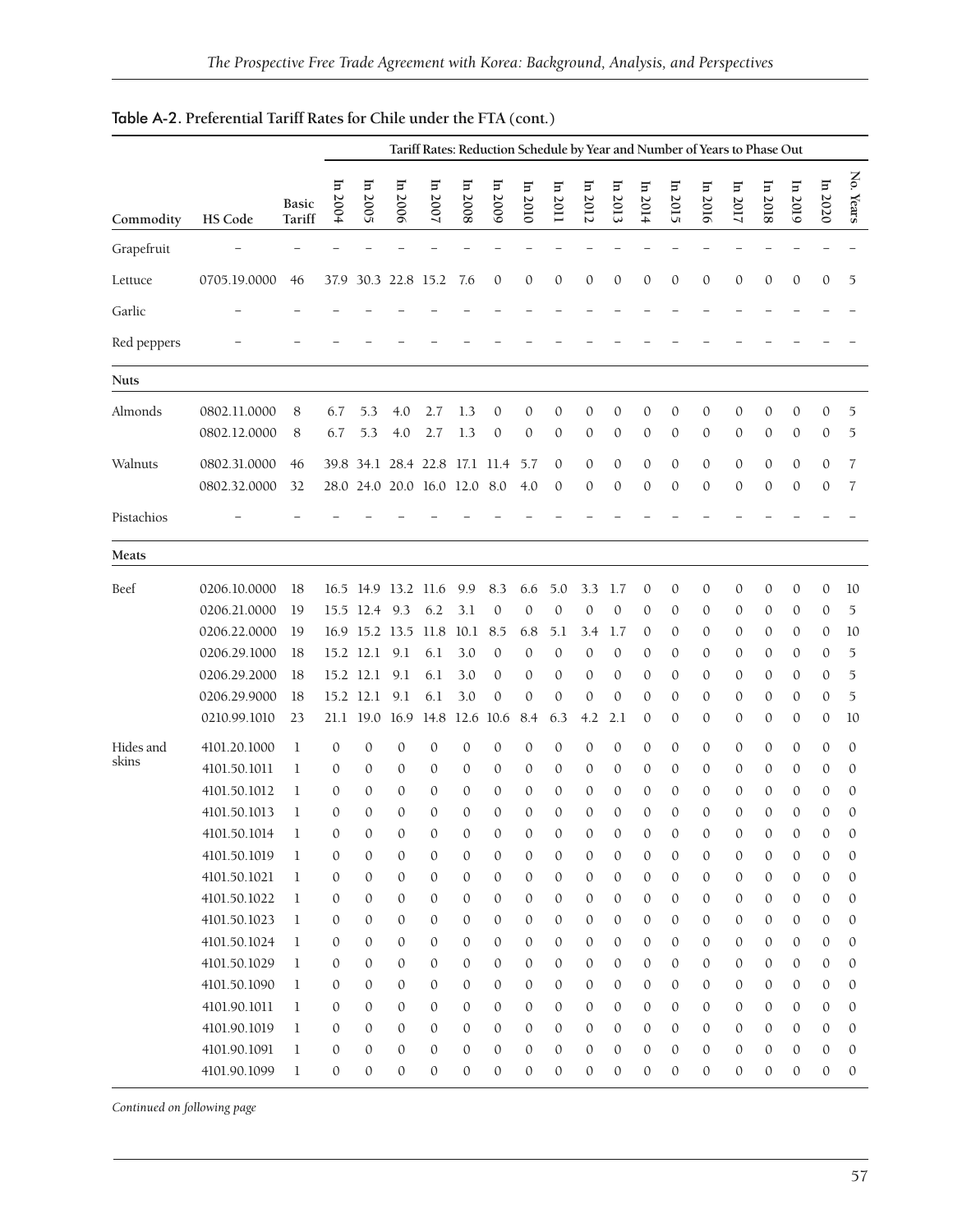|                             |              |                        | Tariff Rates: Reduction Schedule by Year and Number of Years to Phase Out |                                                                  |                  |                              |              |              |              |                  |         |                 |                  |                  |                  |                  |                  |              |                  |              |
|-----------------------------|--------------|------------------------|---------------------------------------------------------------------------|------------------------------------------------------------------|------------------|------------------------------|--------------|--------------|--------------|------------------|---------|-----------------|------------------|------------------|------------------|------------------|------------------|--------------|------------------|--------------|
| Commodity                   | HS Code      | <b>Basic</b><br>Tariff | Ξ<br>2004                                                                 | In 2005                                                          | In 2006          | In 2007                      | In 2008      | In 2009      | ln 2010      | In 2011          | In 2012 | $\ln 2013$      | In 2014          | In 2015          | In 2016          | $\ln 2017$       | In 2018          | ln 2019      | In 2020          | Ķ.<br>Years  |
| Dairy Products              |              |                        |                                                                           |                                                                  |                  |                              |              |              |              |                  |         |                 |                  |                  |                  |                  |                  |              |                  |              |
| Skim milk<br>powder         |              |                        |                                                                           |                                                                  |                  |                              |              |              |              |                  |         |                 |                  |                  |                  |                  |                  |              |                  |              |
| Whole milk<br>powder        |              |                        |                                                                           |                                                                  |                  |                              |              |              |              |                  |         |                 |                  |                  |                  |                  |                  |              |                  |              |
| <b>Butter</b>               |              |                        |                                                                           |                                                                  |                  |                              |              |              |              |                  |         |                 |                  |                  |                  |                  |                  |              |                  |              |
| Whey                        |              |                        |                                                                           |                                                                  |                  |                              |              |              |              |                  |         |                 |                  |                  |                  |                  |                  |              |                  |              |
| Cheese                      | 0406.90.0000 | 36                     | 33.1                                                                      | 29.8                                                             |                  | 26.5 23.2 19.8 16.6 13.2 9.9 |              |              |              |                  | 6.6     | 3.3             | $\mathbf{0}$     | $\mathbf{0}$     | $\mathbf{0}$     | 0                | $\mathbf{0}$     | $\mathbf 0$  | $\mathbf{0}$     | 10           |
| Formulated<br>butter        | 2106.90.9020 | 8                      | 7.3                                                                       | 6.5                                                              | 5.8              | 5.1                          | 4.4          | 3.6          | 2.9          | 2.2              |         | $1.5 \quad 0.7$ | $\mathbf{0}$     | $\mathbf{0}$     | $\mathbf{0}$     | $\mathbf{0}$     | $\mathbf{0}$     | $\mathbf{0}$ | $\mathbf{0}$     | 10           |
| Mixed milk<br>powder        |              |                        |                                                                           |                                                                  |                  |                              |              |              |              |                  |         |                 |                  |                  |                  |                  |                  |              |                  |              |
| Infant formula 1901.10.1010 |              | 36                     |                                                                           | 36.4 36.4 36.4 36.4 36.4 36.4 36.4 32.8 29.1 25.5 21.8 18.2 14.6 |                  |                              |              |              |              |                  |         |                 |                  |                  |                  | 10.9             | 7.3              | 3.6          | $\mathbf{0}$     | 16           |
|                             | 1901.10.1090 | 40                     |                                                                           | 36.4 32.7 29.1 25.4 21.8 18.2 14.6 10.9                          |                  |                              |              |              |              |                  | 7.3 3.6 |                 | $\mathbf{0}$     | $\mathbf{0}$     | $\mathbf{0}$     | 0                | $\mathbf{0}$     | $\mathbf{0}$ | $\mathbf{0}$     | 10           |
| Casein                      | 3501.10.0000 | 20                     |                                                                           | 18.2 16.4 14.5 12.7 10.9                                         |                  |                              |              | 9.1          | 7.3          | 5.5              | 3.6     | -1.8            | $\mathbf{0}$     | $\mathbf{0}$     | 0                | 0                | $\theta$         | $\mathbf{0}$ | $\mathbf{0}$     | 10           |
|                             | 3501.90.1000 | 20                     |                                                                           | 18.2 16.4 14.5 12.7 10.9                                         |                  |                              |              | 9.1          | 7.3          | 5.5              | 3.6     | 1.8             | $\theta$         | $\mathbf{0}$     | $\mathbf{0}$     | 0                | $\mathbf{0}$     | $\mathbf{0}$ | $\mathbf{0}$     | 10           |
|                             | 3501.90.2000 | 20                     |                                                                           | 18.2 16.4 14.5 12.7 10.9 9.1                                     |                  |                              |              |              | 7.3          | 5.5              |         | $3.6$ 1.8       | $\mathbf{0}$     | $\mathbf{0}$     | $\mathbf{0}$     | 0                | $\mathbf{0}$     | $\mathbf{0}$ | $\mathbf{0}$     | 10           |
| Other                       |              |                        |                                                                           |                                                                  |                  |                              |              |              |              |                  |         |                 |                  |                  |                  |                  |                  |              |                  |              |
| Rice                        |              |                        |                                                                           |                                                                  |                  |                              |              |              |              |                  |         |                 |                  |                  |                  |                  |                  |              |                  |              |
| Wine                        | 2204.10.0000 | 15                     | 12.5                                                                      | 10.0                                                             | 7.5              | 5.0                          | 2.5          | 0            | 0            | 0                | 0       | 0               | $\mathbf{0}$     | $\mathbf{0}$     | $\boldsymbol{0}$ | 0                | $\mathbf{0}$     | $\mathbf{0}$ | $\boldsymbol{0}$ | 5            |
|                             | 2204.21.1000 | 15                     | 12.5                                                                      | 10.0                                                             | 7.5              | 5.0                          | 2.5          | 0            | 0            | $\mathbf{0}$     | 0       | $\mathbf{0}$    | $\mathbf{0}$     | 0                | $\theta$         | $\theta$         | 0                | $\theta$     | 0                | 5            |
|                             | 2204.21.2000 | 15                     |                                                                           | 12.5 10.0                                                        | 7.5              | 5.0                          | 2.5          | 0            | $\theta$     | $\mathbf{0}$     | 0       | $\mathbf{0}$    | $\mathbf{0}$     | 0                | $\mathbf{0}$     | $\mathbf{0}$     | $\theta$         | $\mathbf{0}$ | 0                | 5            |
|                             | 2204.21.9000 | 15                     |                                                                           | 12.5 10.0                                                        | 7.5              | 5.0                          | 2.5          | 0            | $\theta$     | $\mathbf{0}$     | 0       | $\mathbf{0}$    | $\mathbf{0}$     | $\mathbf{0}$     | $\mathbf{0}$     | $\mathbf{0}$     | $\theta$         | $\mathbf{0}$ | 0                | 5            |
|                             | 2204.29.1000 | 15                     |                                                                           | 12.5 10.0                                                        | 7.5              | 5.0                          | 2.5          | $\mathbf{0}$ | $\mathbf{0}$ | $\mathbf{0}$     | 0       | 0               | $\mathbf{0}$     | $\mathbf{0}$     | $\mathbf{0}$     | 0                | $\mathbf{0}$     | $\mathbf{0}$ | $\mathbf{0}$     | 5            |
|                             | 2204.29.2000 | 15                     | 12.5                                                                      | 10.0                                                             | 7.5              | 5.0                          | 2.5          | $\mathbf{0}$ | 0            | $\mathbf{0}$     | 0       | $\mathbf{0}$    | $\theta$         | $\circ$          | $\mathbf{0}$     | $\sigma$         | $\theta$         | $\mathbf{0}$ | 0                | 5            |
|                             | 2204.29.9000 | 15                     |                                                                           | 12.5 10.0 7.5                                                    |                  | $5.0$                        | 2.5          | $\mathbf{0}$ | $\mathbf{0}$ | 0                | 0       | 0               | $\mathbf{0}$     | $\mathbf{0}$     | $\mathbf{0}$     | 0                | $\mathbf{0}$     | $\mathbf{0}$ | $\mathbf{0}$     | 5            |
|                             | 2204.30.0000 | 30                     |                                                                           | 27.3 24.5 21.8 19.1 16.4 13.7 10.9 8.2                           |                  |                              |              |              |              |                  | 5.5     | 2.7             | $\mathbf{0}$     | $\mathbf{0}$     | $\mathbf{0}$     | $\mathbf{0}$     | $\mathbf{0}$     | $\mathbf{0}$ | $\mathbf{0}$     | 10           |
|                             | 2205.10.0000 | 15                     |                                                                           | 12.5 10.0 7.5                                                    |                  | 5.0                          | 2.5          | $\mathbf{0}$ | $\mathbf{0}$ | $\mathbf{0}$     | 0       | $\mathbf{0}$    | $\mathbf{0}$     | $\mathbf{0}$     | 0                | 0                | $\mathbf{0}$     | $\mathbf{0}$ | $\mathbf{0}$     | 5            |
|                             | 2208.20.1000 | 15                     |                                                                           | 12.5 10.0                                                        | 7.5              | $5.0$                        | 2.5          | 0            | $\mathbf{0}$ | 0                | 0       | 0               | $\mathbf{0}$     | $\mathbf{0}$     | 0                | 0                | $\mathbf{0}$     | $\mathbf{0}$ | $\mathbf{0}$     | 5            |
|                             | 2208.20.9000 | 15                     |                                                                           | 12.5 10.0                                                        | 7.5              | 5.0                          | 2.5          | $\mathbf{0}$ | $\mathbf{0}$ | 0                | 0       | 0               | $\boldsymbol{0}$ | $\mathbf{0}$     | 0                | $\mathbf{0}$     | $\mathbf{0}$     | $\mathbf{0}$ | $\mathbf{0}$     | 5            |
| Cotton                      | 5201.00.1000 | $\mathbf{0}$           | $\mathbf{0}$                                                              | $\mathbf{0}$                                                     | $\mathbf{0}$     | $\mathbf{0}$                 | $\mathbf{0}$ | $\mathbf{0}$ | 0            | $\mathbf{0}$     | 0       | $\mathbf{0}$    | $\mathbf{0}$     | $\mathbf{0}$     | $\mathbf{0}$     | $\boldsymbol{0}$ | $\mathbf{0}$     | $\mathbf{0}$ | $\mathbf{0}$     | $\mathbf{0}$ |
|                             | 5201.00.9020 | $\mathbf{0}$           | 0                                                                         | $\mathbf{0}$                                                     | $\mathbf{0}$     | $\mathbf{0}$                 | $\mathbf{0}$ | 0            | $\mathbf{0}$ | $\mathbf{0}$     | 0       | 0               | $\mathbf{0}$     | $\mathbf{0}$     | 0                | 0                | $\mathbf{0}$     | $\mathbf{0}$ | $\mathbf{0}$     | $\theta$     |
|                             | 5201.00.9030 | $\mathbf{0}$           | 0                                                                         | $\mathbf{0}$                                                     | $\mathbf{0}$     | $\mathbf{0}$                 | $\mathbf{0}$ | 0            | 0            | $\boldsymbol{0}$ | 0       | 0               | $\mathbf{0}$     | $\mathbf{0}$     | $\mathbf{0}$     | 0                | $\boldsymbol{0}$ | $\mathbf{0}$ | $\mathbf{0}$     | $\mathbf{0}$ |
| Hay                         | 1209.21.0000 | $\boldsymbol{0}$       | $\boldsymbol{0}$                                                          | $\mathbf{0}$                                                     | $\boldsymbol{0}$ | $\mathbf{0}$                 | $\mathbf{0}$ | $\mathbf{0}$ | 0            | $\mathbf{0}$     | 0       | 0               | $\mathbf{0}$     | $\mathbf{0}$     | $\mathbf{0}$     | 0                | $\mathbf{0}$     | $\mathbf{0}$ | $\mathbf{0}$     | $\mathbf{0}$ |
|                             | 1214.10.0000 | $\mathbf{1}$           | 0.8                                                                       | 0.7                                                              | 0.5              | 0.3                          | 0.2          | $\mathbf{0}$ | $\mathbf{0}$ | 0                | 0       | 0               | $\mathbf{0}$     | $\mathbf{0}$     | $\mathbf{0}$     | 0                | $\mathbf{0}$     | $\mathbf{0}$ | $\mathbf{0}$     | 5            |
|                             | 1214.90.9010 | $\mathbf{1}$           | $0.8\,$                                                                   | 0.7                                                              | 0.5              | 0.3                          | 0.2          | $\mathbf{0}$ | 0            | 0                | 0       | 0               | 0                | $\boldsymbol{0}$ | $\boldsymbol{0}$ | 0                | $\boldsymbol{0}$ | $\mathbf{0}$ | $\boldsymbol{0}$ | 5            |

## Table A-2. **Preferential Tariff Rates for Chile under the FTA (cont.)**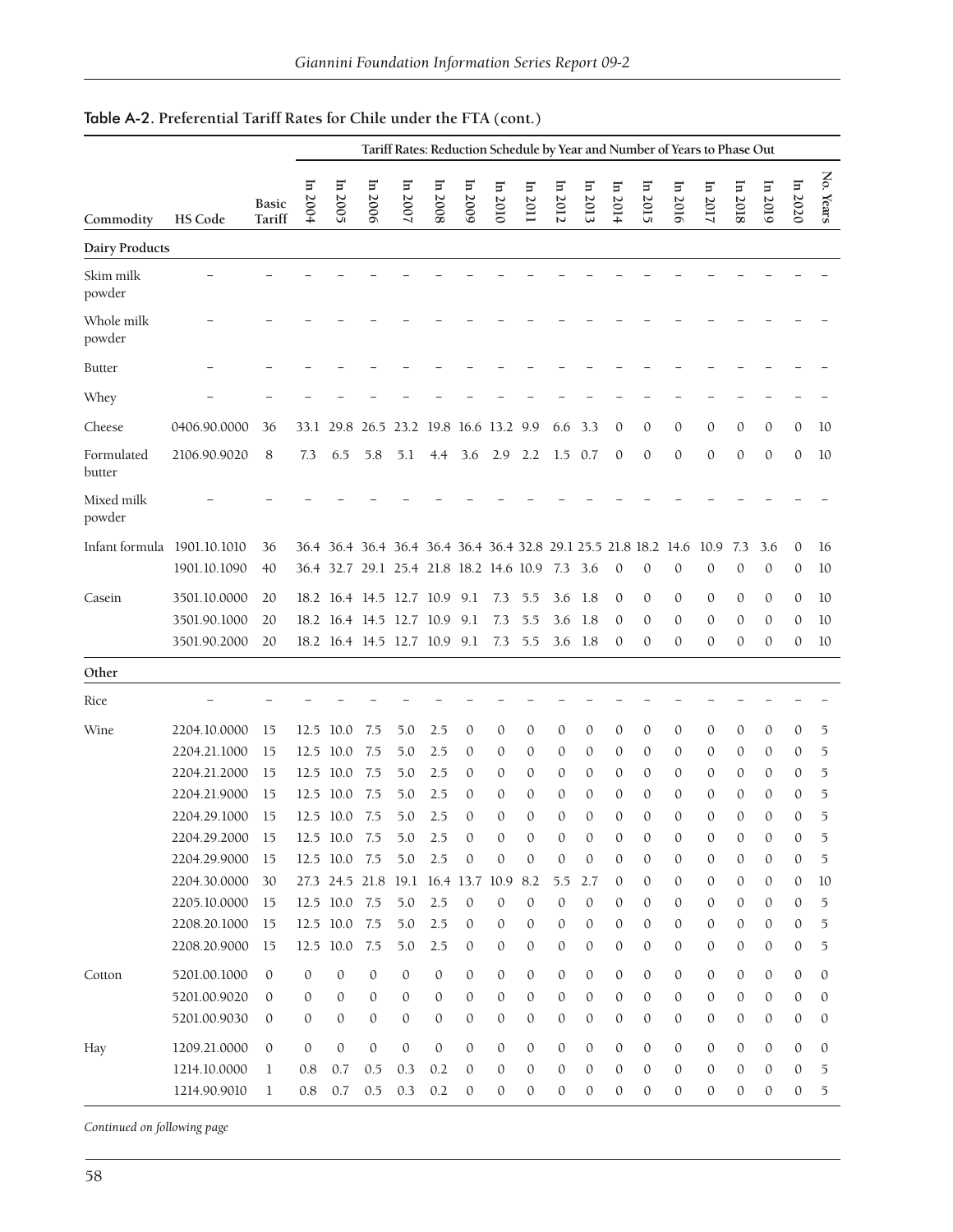|           |                | Tariff Rates: Reduction Schedule by Year and Number of Years to Phase Out |           |         |         |         |         |                  |              |                  |              |              |              |                  |          |              |              |              |              |           |
|-----------|----------------|---------------------------------------------------------------------------|-----------|---------|---------|---------|---------|------------------|--------------|------------------|--------------|--------------|--------------|------------------|----------|--------------|--------------|--------------|--------------|-----------|
| Commodity | <b>HS Code</b> | <b>Basic</b><br>Tariff                                                    | In 2004   | In 2005 | In 2006 | In 2007 | ln 2008 | In 2009          | In 2010      | In 2011          | In 2012      | In 2013      | $\ln 2014$   | In 2015          | In 2016  | In 2017      | In 2018      | In 2019      | In 2020      | No. Years |
| Flowers   | 0601.10.1000   | 8                                                                         | 6.7       | 5.3     | 4.0     | 2.7     | 1.3     | $\mathbf{0}$     | $\mathbf{0}$ | $\mathbf{0}$     | $\mathbf{0}$ | $\mathbf{0}$ | $\mathbf{0}$ | $\mathbf{0}$     | 0        | $\mathbf{0}$ | $\mathbf{0}$ | $\mathbf{0}$ | $\mathbf{0}$ | 5         |
|           | 0601.10.2000   | 8                                                                         | 6.7       | 5.3     | 4.0     | 2.7     | 1.3     | $\mathbf{0}$     | $\mathbf{0}$ | $\mathbf{0}$     | $\mathbf{0}$ | $\mathbf{0}$ | $\mathbf{0}$ | $\mathbf{0}$     | 0        | 0            | $\mathbf{0}$ | $\mathbf{0}$ | $\mathbf{0}$ | 5         |
|           | 0601.10.3000   | 8                                                                         | 6.7       | 5.3     | 4.0     | 2.7     | 1.3     | $\mathbf{0}$     | $\mathbf{0}$ | $\mathbf{0}$     | 0            | 0            | $\mathbf{0}$ | $\mathbf{0}$     | 0        | 0            | $\mathbf{0}$ | $\mathbf{0}$ | $\mathbf{0}$ | 5         |
|           | 0601.10.4000   | 8                                                                         | 6.7       | 5.3     | 4.0     | 2.7     | 1.3     | $\mathbf{0}$     | 0            | $\mathbf{0}$     | 0            | 0            | $\mathbf{0}$ | $\mathbf{0}$     | 0        | 0            | 0            | 0            | $\mathbf{0}$ | 5         |
|           | 0601.10.5000   | 8                                                                         | 6.7       | 5.3     | 4.0     | 2.7     | 1.3     | $\mathbf{0}$     | $\mathbf{0}$ | $\mathbf{0}$     | $\mathbf{0}$ | 0            | 0            | $\mathbf{0}$     | 0        | 0            | 0            | $\mathbf{0}$ | $\mathbf{0}$ | 5         |
|           | 0601.10.6000   | 8                                                                         | 6.7       | 5.3     | 4.0     | 2.7     | 1.3     | $\mathbf{0}$     | $\mathbf{0}$ | $\mathbf{0}$     | $\mathbf{0}$ | 0            | $\mathbf{0}$ | $\mathbf{0}$     | 0        | 0            | 0            | $\mathbf{0}$ | $\mathbf{0}$ | 5         |
|           | 0601.10.7000   | 8                                                                         | 6.7       | 5.3     | 4.0     | 2.7     | 1.3     | $\mathbf{0}$     | $\mathbf{0}$ | $\mathbf{0}$     | $\mathbf{0}$ | 0            | 0            | $\mathbf{0}$     | 0        | 0            | 0            | $\mathbf{0}$ | $\mathbf{0}$ | 5         |
|           | 0601.10.8000   | 8                                                                         | 6.7       | 5.3     | 4.0     | 2.7     | 1.3     | 0                | $\mathbf{0}$ | 0                | $\mathbf{0}$ | 0            | $\mathbf{0}$ | $\mathbf{0}$     | 0        | 0            | $\mathbf{0}$ | $\mathbf{0}$ | $\mathbf{0}$ | 5         |
|           | 0601.10.9000   | 8                                                                         | 6.7       | 5.3     | 4.0     | 2.7     | 1.3     | $\mathbf{0}$     | $\mathbf{0}$ | $\mathbf{0}$     | $\mathbf{0}$ | 0            | $\mathbf{0}$ | $\mathbf{0}$     | 0        | 0            | $\mathbf{0}$ | $\mathbf{0}$ | $\mathbf{0}$ | 5         |
|           | 0601.20.1000   | 8                                                                         | 6.7       | 5.3     | 4.0     | 2.7     | 1.3     | $\mathbf{0}$     | $\mathbf{0}$ | $\mathbf{0}$     | 0            | 0            | 0            | $\mathbf{0}$     | 0        | 0            | 0            | 0            | $\mathbf{0}$ | 5         |
|           | 0601.20.2000   | 8                                                                         | 6.7       | 5.3     | 4.0     | 2.7     | 1.3     | $\mathbf{0}$     | $\mathbf{0}$ | $\mathbf 0$      | 0            | 0            | $\mathbf{0}$ | $\mathbf{0}$     | 0        | 0            | $\mathbf{0}$ | $\mathbf{0}$ | $\mathbf{0}$ | 5         |
|           | 0601.20.3000   | 8                                                                         | 6.7       | 5.3     | 4.0     | 2.7     | 1.3     | $\mathbf{0}$     | $\mathbf{0}$ | $\mathbf{0}$     | $\mathbf{0}$ | 0            | $\mathbf{0}$ | $\mathbf{0}$     | 0        | 0            | $\mathbf{0}$ | $\mathbf{0}$ | $\mathbf{0}$ | 5         |
|           | 0601.20.4000   | 8                                                                         | 6.7       | 5.3     | 4.0     | 2.7     | 1.3     | $\mathbf 0$      | $\mathbf{0}$ | $\mathbf{0}$     | $\mathbf{0}$ | 0            | 0            | $\mathbf{0}$     | 0        | 0            | $\mathbf{0}$ | $\mathbf{0}$ | $\mathbf{0}$ | 5         |
|           | 0601.20.5000   | 8                                                                         | 6.7       | 5.3     | 4.0     | 2.7     | 1.3     | $\mathbf{0}$     | $\mathbf{0}$ | $\mathbf{0}$     | $\mathbf{0}$ | 0            | 0            | $\mathbf{0}$     | 0        | 0            | 0            | $\mathbf{0}$ | $\mathbf{0}$ | 5         |
|           | 0601.20.6000   | 8                                                                         | 6.7       | 5.3     | 4.0     | 2.7     | 1.3     | $\mathbf{0}$     | $\mathbf{0}$ | $\mathbf{0}$     | $\mathbf{0}$ | 0            | $\mathbf{0}$ | $\mathbf{0}$     | 0        | 0            | $\mathbf{0}$ | $\mathbf{0}$ | $\mathbf{0}$ | 5         |
|           | 0601.20.7000   | 8                                                                         | 6.7       | 5.3     | 4.0     | 2.7     | 1.3     | $\mathbf{0}$     | $\mathbf{0}$ | $\mathbf{0}$     | $\mathbf{0}$ | 0            | $\mathbf{0}$ | $\mathbf{0}$     | 0        | 0            | $\mathbf{0}$ | $\mathbf{0}$ | 0            | 5         |
|           | 0601.20.8000   | 8                                                                         | 6.7       | 5.3     | 4.0     | 2.7     | 1.3     | $\mathbf{0}$     | $\mathbf{0}$ | $\mathbf{0}$     | $\mathbf{0}$ | 0            | 0            | $\mathbf{0}$     | 0        | 0            | 0            | 0            | $\mathbf{0}$ | 5         |
|           | 0601.20.9010   | 8                                                                         | 6.7       | 5.3     | 4.0     | 2.7     | 1.3     | $\mathbf{0}$     | $\mathbf{0}$ | $\mathbf{0}$     | $\mathbf{0}$ | 0            | 0            | $\mathbf{0}$     | 0        | 0            | 0            | $\mathbf{0}$ | $\mathbf{0}$ | 5         |
|           | 0601.20.9090   | 8                                                                         | 6.7       | 5.3     | 4.0     | 2.7     | 1.3     | $\mathbf{0}$     | $\mathbf{0}$ | $\mathbf{0}$     | 0            | 0            | 0            | $\mathbf{0}$     | 0        | 0            | 0            | $\mathbf{0}$ | $\mathbf{0}$ | 5         |
|           | 0602.10.1000   | 8                                                                         | 6.7       | 5.3     | 4.0     | 2.7     | 1.3     | $\mathbf{0}$     | $\mathbf{0}$ | $\mathbf{0}$     | 0            | 0            | $\mathbf{0}$ | $\mathbf{0}$     | 0        | 0            | 0            | $\mathbf{0}$ | $\mathbf{0}$ | 5         |
|           | 0602.10.9000   | 8                                                                         | 6.7       | 5.3     | 4.0     | 2.7     | 1.3     | $\mathbf 0$      | $\mathbf{0}$ | $\mathbf 0$      | $\mathbf{0}$ | 0            | $\mathbf{0}$ | $\mathbf{0}$     | 0        | 0            | $\mathbf{0}$ | $\mathbf{0}$ | $\mathbf{0}$ | 5         |
|           | 0602.20.1000   | 18                                                                        | 15.2      | 12.1    | 9.1     | 6.1     | 3.0     | $\mathbf{0}$     | $\mathbf{0}$ | $\mathbf{0}$     | $\mathbf{0}$ | 0            | $\mathbf{0}$ | $\mathbf{0}$     | 0        | 0            | $\mathbf{0}$ | $\mathbf{0}$ | $\mathbf{0}$ | 5         |
|           | 0602.20.2000   | 18                                                                        | 15.2      | 12.1    | 9.1     | 6.1     | 3.0     | $\mathbf{0}$     | $\mathbf{0}$ | $\mathbf{0}$     | 0            | 0            | 0            | $\mathbf{0}$     | 0        | 0            | 0            | 0            | $\mathbf{0}$ | 5         |
|           | 0602.20.3000   | 18                                                                        | 15.2      | 12.1    | 9.1     | 6.1     | 3.0     | $\mathbf{0}$     | $\mathbf{0}$ | $\mathbf{0}$     | $\mathbf{0}$ | 0            | $\mathbf{0}$ | $\mathbf{0}$     | 0        | 0            | $\mathbf{0}$ | $\mathbf{0}$ | $\mathbf{0}$ | 5         |
|           | 0602.20.4000   | 8                                                                         | 6.7       | 5.3     | 4.0     | 2.7     | 1.3     | $\mathbf{0}$     | $\mathbf{0}$ | $\mathbf{0}$     | $\mathbf{0}$ | 0            | $\mathbf{0}$ | $\mathbf{0}$     | 0        | 0            | $\mathbf{0}$ | $\mathbf{0}$ | $\mathbf{0}$ | 5         |
|           | 0602.20.5000   | 8                                                                         | 6.7       | 5.3     | 4.0     | 2.7     | 1.3     | $\mathbf{0}$     | $\mathbf{0}$ | $\mathbf{0}$     | $\mathbf{0}$ | 0            | $\mathbf{0}$ | $\mathbf{0}$     | 0        | 0            | 0            | $\mathbf{0}$ | $\mathbf{0}$ | 5         |
|           | 0602.20.6000   | 18                                                                        | 15.2 12.1 |         | 9.1     | 6.1     | 3.0     | $\mathbf{0}$     | $\mathbf{0}$ | $\mathbf{0}$     | $\mathbf{0}$ | 0            | $\mathbf{0}$ | $\mathbf{0}$     | 0        | 0            | $\mathbf{0}$ | 0            | $\mathbf{0}$ | 5         |
|           | 0602.20.7010   | 8                                                                         | 6.7       |         | 5.3 4.0 | 2.7     | 1.3     | $\mathbf{0}$     | $\Omega$     | $\mathbf{0}$     | $\Omega$     | $\Omega$     | $\mathbf{0}$ | $\Omega$         | $\theta$ | $\Omega$     | $\mathbf{0}$ | $\Omega$     | $\mathbf{0}$ |           |
|           | 0602.20.7020   | 8                                                                         | 6.7       | 5.3     | 4.0     | 2.7     | 1.3     | 0                | $\mathbf{0}$ | $\mathbf{0}$     | $\mathbf{0}$ | 0            | $\mathbf{0}$ | $\mathbf{0}$     | 0        | 0            | $\mathbf{0}$ | 0            | $\mathbf{0}$ | 5         |
|           | 0602.20.7030   | 8                                                                         | 6.7       | 5.3     | 4.0     | 2.7     | 1.3     | $\boldsymbol{0}$ | $\mathbf{0}$ | $\boldsymbol{0}$ | $\mathbf{0}$ | $\mathbf{0}$ | $\mathbf{0}$ | $\mathbf{0}$     | 0        | $\mathbf{0}$ | $\mathbf{0}$ | $\mathbf{0}$ | $\mathbf{0}$ | 5         |
|           | 0602.20.9000   | 8                                                                         | 6.7       | 5.3     | 4.0     | 2.7     | 1.3     | $\boldsymbol{0}$ | $\mathbf{0}$ | $\mathbf{0}$     | $\mathbf{0}$ | $\mathbf{0}$ | $\mathbf{0}$ | $\mathbf{0}$     | 0        | 0            | $\mathbf{0}$ | $\mathbf{0}$ | $\mathbf{0}$ | 5         |
|           | 0602.30.0000   | 8                                                                         | 6.7       | 5.3     | 4.0     | 2.7     | 1.3     | $\boldsymbol{0}$ | $\mathbf{0}$ | $\mathbf{0}$     | $\mathbf{0}$ | 0            | $\mathbf{0}$ | $\mathbf{0}$     | 0        | 0            | $\mathbf{0}$ | $\mathbf{0}$ | $\mathbf{0}$ | 5         |
|           | 0602.40.0000   | 8                                                                         | 6.7       | 5.3     | 4.0     | 2.7     | 1.3     | $\boldsymbol{0}$ | $\mathbf{0}$ | $\mathbf{0}$     | $\mathbf{0}$ | 0            | $\mathbf{0}$ | $\mathbf{0}$     | 0        | 0            | $\mathbf{0}$ | 0            | $\mathbf{0}$ | 5         |
|           | 0602.90.1010   | 8                                                                         | 6.7       | 5.3     | 4.0     | 2.7     | 1.3     | $\mathbf{0}$     | $\mathbf{0}$ | $\mathbf{0}$     | $\mathbf{0}$ | $\mathbf{0}$ | 0            | $\mathbf{0}$     | 0        | 0            | 0            | 0            | $\mathbf{0}$ | 5         |
|           | 0602.90.1020   | 8                                                                         | 6.7       | 5.3     | 4.0     | 2.7     | 1.3     | 0                | $\mathbf{0}$ | $\mathbf{0}$     | $\mathbf{0}$ | 0            | $\mathbf{0}$ | $\boldsymbol{0}$ | 0        | 0            | $\mathbf{0}$ | $\mathbf{0}$ | 0            | 5         |
|           | 0602.90.1030   | 8                                                                         | 6.7       | 5.3     | 4.0     | 2.7     | 1.3     | $\boldsymbol{0}$ | $\mathbf{0}$ | $\mathbf{0}$     | $\mathbf{0}$ | 0            | $\mathbf{0}$ | $\mathbf{0}$     | 0        | 0            | $\mathbf{0}$ | 0            | $\mathbf{0}$ | 5         |
|           | 0602.90.1040   | 8                                                                         | 6.7       | 5.3     | 4.0     | 2.7     | 1.3     | $\boldsymbol{0}$ | $\mathbf{0}$ | $\mathbf{0}$     | $\mathbf{0}$ | 0            | $\mathbf{0}$ | $\mathbf{0}$     | 0        | 0            | $\mathbf{0}$ | $\mathbf{0}$ | $\mathbf{0}$ | 5         |
|           | 0602.90.1050   | 8                                                                         | 6.7       | 5.3     | 4.0     | 2.7     | 1.3     | $\mathbf{0}$     | $\mathbf{0}$ | $\mathbf{0}$     | $\mathbf{0}$ | 0            | $\mathbf{0}$ | $\mathbf{0}$     | 0        | 0            | $\mathbf{0}$ | $\mathbf{0}$ | $\mathbf{0}$ | 5         |
|           | 0602.90.1060   | 8                                                                         | 6.7       | 5.3     | 4.0     | 2.7     | 1.3     | $\mathbf{0}$     | 0            | $\mathbf{0}$     | 0            | $\mathbf{0}$ | 0            | $\mathbf{0}$     | 0        | 0            | 0            | 0            | 0            | 5         |

Table A-2. **Preferential Tariff Rates for Chile under the FTA (cont.)**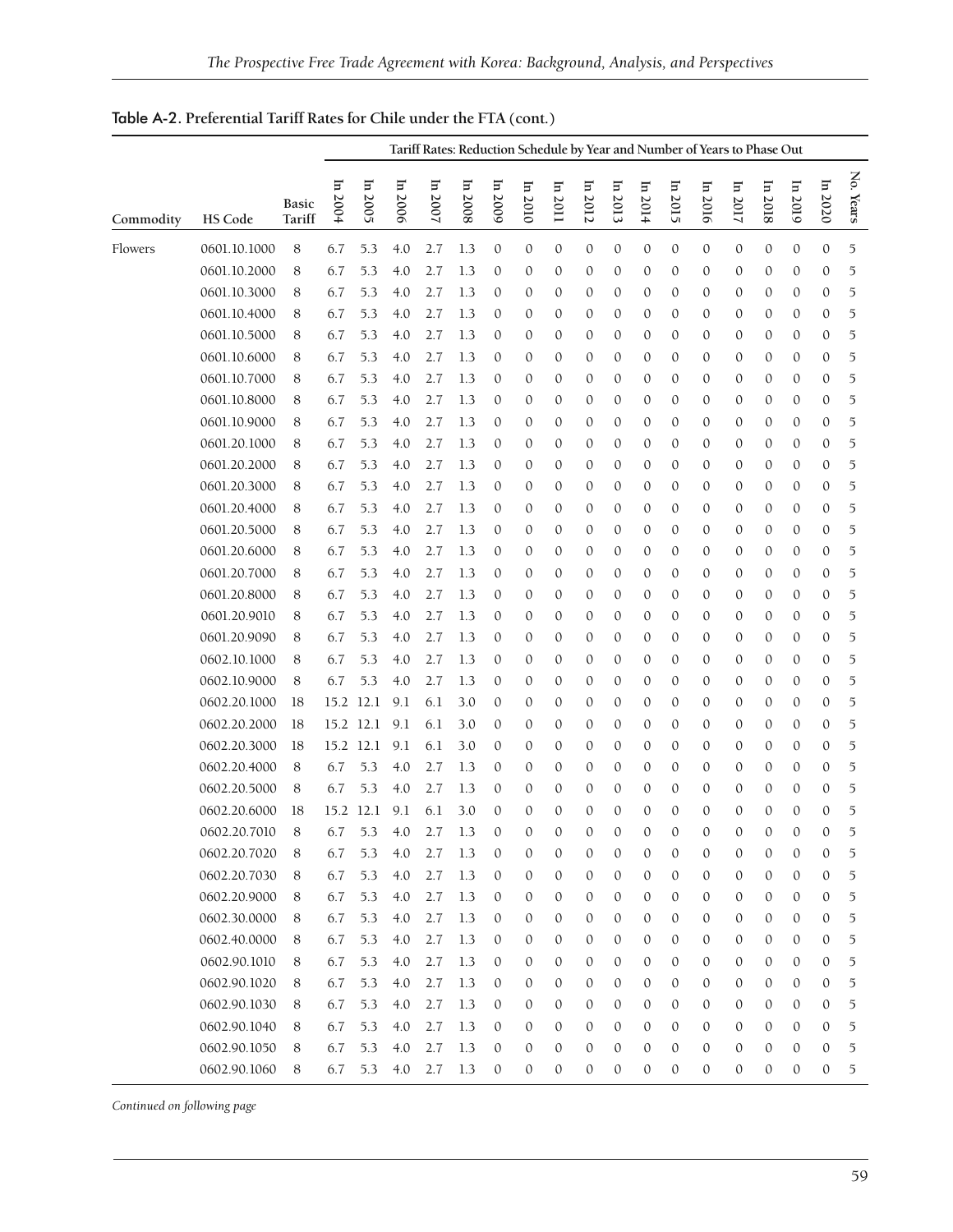| In 2020<br>In 2006<br>In 2007<br>$\ln 2004$<br>In 2008<br>In 2009<br>In 2005<br>In 2013<br>In 2015<br>ln 2010<br>$\ln 2012$<br>$\ln 2014$<br>In 2016<br>In 2017<br>In 2019<br>In 2011<br>In 2018<br><b>Basic</b><br>Commodity<br><b>HS Code</b><br>Tariff<br>Flowers<br>0602.90.1090<br>2.7<br>$\mathbf{0}$<br>$\mathbf{0}$<br>$\mathbf{0}$<br>$\mathbf{0}$<br>$\mathbf{0}$<br>$\boldsymbol{0}$<br>0<br>$\mathbf{0}$<br>$\mathbf{0}$<br>8<br>6.7<br>5.3<br>4.0<br>1.3<br>0<br>0<br>$\boldsymbol{0}$<br>(cont.)<br>0602.90.2011<br>6.7<br>5.3<br>2.7<br>1.3<br>8<br>4.0<br>0<br>0<br>$\mathbf{0}$<br>0<br>$\mathbf{0}$<br>$\mathbf{0}$<br>$\mathbf{0}$<br>$\mathbf{0}$<br>0<br>$\mathbf{0}$<br>0<br>0<br>0602.90.2019<br>8<br>6.7<br>5.3<br>$4.0$<br>2.7<br>1.3<br>0<br>0<br>$\mathbf{0}$<br>0<br>$\mathbf{0}$<br>$\mathbf{0}$<br>$\mathbf{0}$<br>$\boldsymbol{0}$<br>0<br>$\mathbf{0}$<br>$\boldsymbol{0}$<br>0<br>0602.90.2020<br>6.7<br>5.3<br>4.0<br>2.7<br>1.3<br>0<br>$\mathbf{0}$<br>0<br>$\mathbf{0}$<br>0<br>$\mathbf{0}$<br>0<br>$\mathbf{0}$<br>$\mathbf{0}$<br>8<br>$\mathbf{0}$<br>0<br>0<br>0602.90.2030<br>6.7<br>5.3<br>2.7<br>8<br>4.0<br>1.3<br>0<br>$\mathbf{0}$<br>0<br>$\mathbf{0}$<br>$\theta$<br>$\mathbf{0}$<br>$\mathbf{0}$<br>0<br>$\mathbf{0}$<br>0<br>$\mathbf{0}$<br>0<br>0602.90.2040<br>6.7<br>5.3<br>2.7<br>8<br>4.0<br>1.3<br>0<br>0<br>$\mathbf{0}$<br>0<br>$\mathbf{0}$<br>0<br>$\mathbf{0}$<br>0<br>$\mathbf{0}$<br>0<br>0<br>$\mathbf{0}$ |           |
|-------------------------------------------------------------------------------------------------------------------------------------------------------------------------------------------------------------------------------------------------------------------------------------------------------------------------------------------------------------------------------------------------------------------------------------------------------------------------------------------------------------------------------------------------------------------------------------------------------------------------------------------------------------------------------------------------------------------------------------------------------------------------------------------------------------------------------------------------------------------------------------------------------------------------------------------------------------------------------------------------------------------------------------------------------------------------------------------------------------------------------------------------------------------------------------------------------------------------------------------------------------------------------------------------------------------------------------------------------------------------------------------------------------------------------------------------------------------------------|-----------|
|                                                                                                                                                                                                                                                                                                                                                                                                                                                                                                                                                                                                                                                                                                                                                                                                                                                                                                                                                                                                                                                                                                                                                                                                                                                                                                                                                                                                                                                                               | No. Years |
|                                                                                                                                                                                                                                                                                                                                                                                                                                                                                                                                                                                                                                                                                                                                                                                                                                                                                                                                                                                                                                                                                                                                                                                                                                                                                                                                                                                                                                                                               |           |
|                                                                                                                                                                                                                                                                                                                                                                                                                                                                                                                                                                                                                                                                                                                                                                                                                                                                                                                                                                                                                                                                                                                                                                                                                                                                                                                                                                                                                                                                               | 5         |
|                                                                                                                                                                                                                                                                                                                                                                                                                                                                                                                                                                                                                                                                                                                                                                                                                                                                                                                                                                                                                                                                                                                                                                                                                                                                                                                                                                                                                                                                               | 5         |
|                                                                                                                                                                                                                                                                                                                                                                                                                                                                                                                                                                                                                                                                                                                                                                                                                                                                                                                                                                                                                                                                                                                                                                                                                                                                                                                                                                                                                                                                               | 5         |
|                                                                                                                                                                                                                                                                                                                                                                                                                                                                                                                                                                                                                                                                                                                                                                                                                                                                                                                                                                                                                                                                                                                                                                                                                                                                                                                                                                                                                                                                               | 5         |
|                                                                                                                                                                                                                                                                                                                                                                                                                                                                                                                                                                                                                                                                                                                                                                                                                                                                                                                                                                                                                                                                                                                                                                                                                                                                                                                                                                                                                                                                               | 5         |
|                                                                                                                                                                                                                                                                                                                                                                                                                                                                                                                                                                                                                                                                                                                                                                                                                                                                                                                                                                                                                                                                                                                                                                                                                                                                                                                                                                                                                                                                               | 5         |
| 0602.90.2050<br>6.7<br>5.3<br>2.7<br>4.0<br>1.3<br>0<br>0<br>$\mathbf{0}$<br>$\mathbf{0}$<br>0<br>$\boldsymbol{0}$<br>0<br>$\mathbf{0}$<br>0<br>8<br>0<br>0<br>0                                                                                                                                                                                                                                                                                                                                                                                                                                                                                                                                                                                                                                                                                                                                                                                                                                                                                                                                                                                                                                                                                                                                                                                                                                                                                                              | 5         |
| 0602.90.2061<br>6.7<br>5.3<br>2.7<br>8<br>4.0<br>1.3<br>0<br>$\mathbf{0}$<br>$\mathbf{0}$<br>0<br>$\mathbf{0}$<br>0<br>0<br>0<br>0<br>$\theta$<br>0<br>$\theta$                                                                                                                                                                                                                                                                                                                                                                                                                                                                                                                                                                                                                                                                                                                                                                                                                                                                                                                                                                                                                                                                                                                                                                                                                                                                                                               | 5         |
| 0602.90.2069<br>6.7<br>5.3<br>2.7<br>8<br>4.0<br>1.3<br>0<br>0<br>$\mathbf{0}$<br>0<br>0<br>$\mathbf{0}$<br>$\mathbf{0}$<br>0<br>$\mathbf{0}$<br>0<br>$\mathbf{0}$<br>0                                                                                                                                                                                                                                                                                                                                                                                                                                                                                                                                                                                                                                                                                                                                                                                                                                                                                                                                                                                                                                                                                                                                                                                                                                                                                                       | 5         |
| 0602.90.2071<br>5.3<br>2.7<br>8<br>6.7<br>4.0<br>1.3<br>0<br>0<br>$\mathbf{0}$<br>0<br>0<br>$\mathbf{0}$<br>$\mathbf{0}$<br>$\mathbf{0}$<br>$\mathbf{0}$<br>0<br>$\mathbf{0}$<br>0                                                                                                                                                                                                                                                                                                                                                                                                                                                                                                                                                                                                                                                                                                                                                                                                                                                                                                                                                                                                                                                                                                                                                                                                                                                                                            | 5         |
| 0602.90.2079<br>6.7<br>5.3<br>2.7<br>8<br>4.0<br>1.3<br>0<br>$\mathbf{0}$<br>0<br>$\mathbf{0}$<br>$\mathbf{0}$<br>$\mathbf{0}$<br>0<br>$\mathbf{0}$<br>0<br>0<br>0<br>$\theta$                                                                                                                                                                                                                                                                                                                                                                                                                                                                                                                                                                                                                                                                                                                                                                                                                                                                                                                                                                                                                                                                                                                                                                                                                                                                                                | 5         |
| 0602.90.2081<br>6.7<br>5.3<br>2.7<br>4.0<br>1.3<br>0<br>0<br>0<br>0<br>0<br>$\mathbf{0}$<br>0<br>$\mathbf{0}$<br>0<br>8<br>0<br>0<br>$\theta$                                                                                                                                                                                                                                                                                                                                                                                                                                                                                                                                                                                                                                                                                                                                                                                                                                                                                                                                                                                                                                                                                                                                                                                                                                                                                                                                 | 5         |
| 0602.90.2089<br>6.7<br>5.3<br>2.7<br>8<br>4.0<br>1.3<br>0<br>0<br>0<br>0<br>$\mathbf{0}$<br>$\mathbf{0}$<br>$\mathbf{0}$<br>$\boldsymbol{0}$<br>0<br>$\mathbf{0}$<br>0<br>0                                                                                                                                                                                                                                                                                                                                                                                                                                                                                                                                                                                                                                                                                                                                                                                                                                                                                                                                                                                                                                                                                                                                                                                                                                                                                                   | 5         |
| 0602.90.2091<br>6.7<br>5.3<br>2.7<br>8<br>4.0<br>1.3<br>0<br>0<br>0<br>$\mathbf{0}$<br>$\mathbf{0}$<br>$\mathbf{0}$<br>0<br>0<br>0<br>$\theta$<br>0<br>0                                                                                                                                                                                                                                                                                                                                                                                                                                                                                                                                                                                                                                                                                                                                                                                                                                                                                                                                                                                                                                                                                                                                                                                                                                                                                                                      | 5         |
| 0602.90.2099<br>6.7<br>5.3<br>2.7<br>8<br>4.0<br>1.3<br>0<br>0<br>$\mathbf{0}$<br>0<br>$\mathbf{0}$<br>$\mathbf{0}$<br>0<br>$\mathbf{0}$<br>0<br>$\mathbf{0}$<br>0<br>0                                                                                                                                                                                                                                                                                                                                                                                                                                                                                                                                                                                                                                                                                                                                                                                                                                                                                                                                                                                                                                                                                                                                                                                                                                                                                                       | 5         |
| 0602.90.9010<br>6.7<br>5.3<br>2.7<br>$\mathbf{0}$<br>8<br>4.0<br>1.3<br>0<br>0<br>$\mathbf{0}$<br>0<br>$\mathbf{0}$<br>$\mathbf{0}$<br>0<br>$\boldsymbol{0}$<br>0<br>$\mathbf{0}$<br>0                                                                                                                                                                                                                                                                                                                                                                                                                                                                                                                                                                                                                                                                                                                                                                                                                                                                                                                                                                                                                                                                                                                                                                                                                                                                                        | 5         |
| 0602.90.9020<br>6.7<br>5.3<br>2.7<br>8<br>4.0<br>1.3<br>0<br>0<br>0<br>$\mathbf{0}$<br>$\mathbf{0}$<br>$\boldsymbol{0}$<br>0<br>$\mathbf{0}$<br>0<br>$\mathbf{0}$<br>0<br>0                                                                                                                                                                                                                                                                                                                                                                                                                                                                                                                                                                                                                                                                                                                                                                                                                                                                                                                                                                                                                                                                                                                                                                                                                                                                                                   | 5         |
| 0602.90.9030<br>15.2<br>12.1<br>9.1<br>6.1<br>3.0<br>18<br>0<br>0<br>0<br>0<br>$\mathbf{0}$<br>$\mathbf{0}$<br>0<br>$\mathbf{0}$<br>0<br>0<br>0<br>$\theta$                                                                                                                                                                                                                                                                                                                                                                                                                                                                                                                                                                                                                                                                                                                                                                                                                                                                                                                                                                                                                                                                                                                                                                                                                                                                                                                   | 5         |
| 0602.90.9040<br>8<br>5.3<br>2.7<br>6.7<br>4.0<br>1.3<br>0<br>0<br>$\mathbf{0}$<br>0<br>0<br>$\mathbf{0}$<br>$\mathbf{0}$<br>$\boldsymbol{0}$<br>0<br>$\mathbf{0}$<br>0<br>$\theta$                                                                                                                                                                                                                                                                                                                                                                                                                                                                                                                                                                                                                                                                                                                                                                                                                                                                                                                                                                                                                                                                                                                                                                                                                                                                                            | 5         |
| 0602.90.9090<br>5.3<br>2.7<br>$\mathbf{0}$<br>6.7<br>4.0<br>1.3<br>0<br>0<br>0<br>0<br>$\mathbf{0}$<br>0<br>0<br>$\boldsymbol{0}$<br>0<br>$\mathbf{0}$<br>0<br>8                                                                                                                                                                                                                                                                                                                                                                                                                                                                                                                                                                                                                                                                                                                                                                                                                                                                                                                                                                                                                                                                                                                                                                                                                                                                                                              | 5         |
| 0603.10.1000<br>18.2 15.9 13.6 11.4<br>25<br>22.7<br>20.5<br>9.1<br>6.8<br>2.3<br>$\mathbf{0}$<br>$\mathbf{0}$<br>0<br>$\mathbf{0}$<br>$\boldsymbol{0}$<br>4.6<br>$\theta$<br>$\theta$                                                                                                                                                                                                                                                                                                                                                                                                                                                                                                                                                                                                                                                                                                                                                                                                                                                                                                                                                                                                                                                                                                                                                                                                                                                                                        | 10        |
| 0603.10.2000<br>20.5 18.2 15.9<br>13.6 11.4<br>9.1<br>25<br>22.7<br>6.8<br>4.6<br>2.3<br>$\mathbf{0}$<br>$\mathbf{0}$<br>0<br>$\boldsymbol{0}$<br>0<br>$\mathbf{0}$<br>$\boldsymbol{0}$                                                                                                                                                                                                                                                                                                                                                                                                                                                                                                                                                                                                                                                                                                                                                                                                                                                                                                                                                                                                                                                                                                                                                                                                                                                                                       | 10        |
| 0603.10.3000<br>16.7 12.5<br>8.3<br>4.2<br>$\mathbf{0}$<br>25<br>20.8<br>$\mathbf{0}$<br>$\mathbf{0}$<br>0<br>0<br>$\mathbf{0}$<br>$\mathbf{0}$<br>0<br>$\mathbf{0}$<br>0<br>$\mathbf{0}$<br>$\boldsymbol{0}$                                                                                                                                                                                                                                                                                                                                                                                                                                                                                                                                                                                                                                                                                                                                                                                                                                                                                                                                                                                                                                                                                                                                                                                                                                                                 | 5         |
| 0603.10.4000<br>16.7 12.5<br>8.3<br>4.2<br>$\mathbf{0}$<br>25<br>20.8<br>$\mathbf{0}$<br>$\mathbf{0}$<br>0<br>0<br>$\mathbf{0}$<br>0<br>$\mathbf{0}$<br>0<br>$\mathbf{0}$<br>0<br>$\mathbf{0}$                                                                                                                                                                                                                                                                                                                                                                                                                                                                                                                                                                                                                                                                                                                                                                                                                                                                                                                                                                                                                                                                                                                                                                                                                                                                                | 5         |
| 0603.10.5000<br>25<br>20.5 18.2 15.9<br>13.6 11.4<br>9.1<br>6.8<br>2.3<br>$\mathbf{0}$<br>0<br>0<br>$\mathbf{0}$<br>$\mathbf{0}$<br>$\boldsymbol{0}$<br>22.7<br>4.6<br>0                                                                                                                                                                                                                                                                                                                                                                                                                                                                                                                                                                                                                                                                                                                                                                                                                                                                                                                                                                                                                                                                                                                                                                                                                                                                                                      | 10        |
| 0603.10.6000<br>20.5 18.2 15.9<br>25<br>13.6 11.4<br>9.1<br>6.8<br>4.6<br>2.3<br>$\mathbf{0}$<br>$\mathbf{0}$<br>$\mathbf{0}$<br>$\mathbf{0}$<br>0<br>$\mathbf{0}$<br>0<br>22.7                                                                                                                                                                                                                                                                                                                                                                                                                                                                                                                                                                                                                                                                                                                                                                                                                                                                                                                                                                                                                                                                                                                                                                                                                                                                                               | 10        |
| 0603.10.7000<br>16.7 12.5<br>8.3<br>4.2<br>25<br>20.8<br>$\mathbf{0}$<br>$\mathbf{0}$<br>$\mathbf{0}$<br>0<br>$\mathbf{0}$<br>$\mathbf{0}$<br>$\mathbf{0}$<br>0<br>0<br>$\mathbf{0}$<br>$\mathbf{0}$<br>0                                                                                                                                                                                                                                                                                                                                                                                                                                                                                                                                                                                                                                                                                                                                                                                                                                                                                                                                                                                                                                                                                                                                                                                                                                                                     | 5         |
| 0603.10.8000<br>20.8 16.7 12.5 8.3<br>4.2<br>0<br>0<br>$\mathbf{0}$<br>0<br>0<br>0<br>0<br>0<br>$\mathbf{0}$<br>0<br>$\mathbf{0}$<br>0<br>25                                                                                                                                                                                                                                                                                                                                                                                                                                                                                                                                                                                                                                                                                                                                                                                                                                                                                                                                                                                                                                                                                                                                                                                                                                                                                                                                  | 5         |
| 0603.10.9000<br>22.7 20.5 18.2 15.9 13.6 11.4<br>25<br>9.1<br>6.8<br>4.6<br>2.3<br>$\mathbf{0}$<br>$\mathbf{0}$<br>$\boldsymbol{0}$<br>$\mathbf{0}$<br>0<br>$\mathbf{0}$<br>$\mathbf{0}$                                                                                                                                                                                                                                                                                                                                                                                                                                                                                                                                                                                                                                                                                                                                                                                                                                                                                                                                                                                                                                                                                                                                                                                                                                                                                      | 10        |
| 0603.90.0000<br>22.7 20.5 18.2 15.9 13.6 11.4 9.1<br>25<br>6.8<br>4.6<br>2.3<br>$\mathbf{0}$<br>0<br>$\mathbf{0}$<br>$\mathbf{0}$<br>$\mathbf{0}$<br>0<br>0                                                                                                                                                                                                                                                                                                                                                                                                                                                                                                                                                                                                                                                                                                                                                                                                                                                                                                                                                                                                                                                                                                                                                                                                                                                                                                                   | 10        |
| 0604.10.0000<br>6.5<br>5.8<br>$5.1\,$<br>3.6<br>2.2<br>8<br>7.3<br>4.4<br>2.9<br>1.5<br>0.7<br>$\mathbf{0}$<br>0<br>$\mathbf{0}$<br>0<br>$\mathbf{0}$<br>$\mathbf{0}$<br>$\mathbf{0}$                                                                                                                                                                                                                                                                                                                                                                                                                                                                                                                                                                                                                                                                                                                                                                                                                                                                                                                                                                                                                                                                                                                                                                                                                                                                                         | 10        |
| 0604.91.1010<br>$4.0$<br>2.7<br>$\mathbf{0}$<br>$\mathbf{0}$<br>$\mathbf{0}$<br>$\mathbf{0}$<br>8<br>6.7<br>5.3<br>1.3<br>$\mathbf{0}$<br>$\mathbf{0}$<br>$\mathbf{0}$<br>$\mathbf{0}$<br>$\mathbf{0}$<br>0<br>$\mathbf{0}$<br>$\mathbf{0}$                                                                                                                                                                                                                                                                                                                                                                                                                                                                                                                                                                                                                                                                                                                                                                                                                                                                                                                                                                                                                                                                                                                                                                                                                                   | 5         |
| 0604.91.1090<br>2.7<br>8<br>6.7<br>5.3<br>4.0<br>1.3<br>$\mathbf{0}$<br>$\mathbf{0}$<br>$\mathbf{0}$<br>0<br>0<br>$\mathbf{0}$<br>$\mathbf{0}$<br>$\mathbf{0}$<br>0<br>$\mathbf{0}$<br>$\mathbf{0}$<br>$\mathbf{0}$                                                                                                                                                                                                                                                                                                                                                                                                                                                                                                                                                                                                                                                                                                                                                                                                                                                                                                                                                                                                                                                                                                                                                                                                                                                           | 5         |
| 0604.91.9000<br>6.7<br>5.3<br>2.7<br>8<br>4.0<br>1.3<br>0<br>0<br>$\mathbf{0}$<br>0<br>0<br>0<br>0<br>0<br>$\theta$<br>$\mathbf{0}$<br>0<br>$\mathbf{0}$                                                                                                                                                                                                                                                                                                                                                                                                                                                                                                                                                                                                                                                                                                                                                                                                                                                                                                                                                                                                                                                                                                                                                                                                                                                                                                                      | 5         |
| 0604.99.0000<br>8<br>6.7<br>5.3<br>4.0<br>2.7<br>1.3<br>$\boldsymbol{0}$<br>0<br>$\theta$<br>0<br>$\mathbf{0}$<br>0<br>$\mathbf{0}$<br>$\mathbf{0}$<br>0<br>0<br>0<br>0                                                                                                                                                                                                                                                                                                                                                                                                                                                                                                                                                                                                                                                                                                                                                                                                                                                                                                                                                                                                                                                                                                                                                                                                                                                                                                       | 5         |

## Table A-2. **Preferential Tariff Rates for Chile under the FTA (cont.)**

Source: Korea Rural Economic Institute.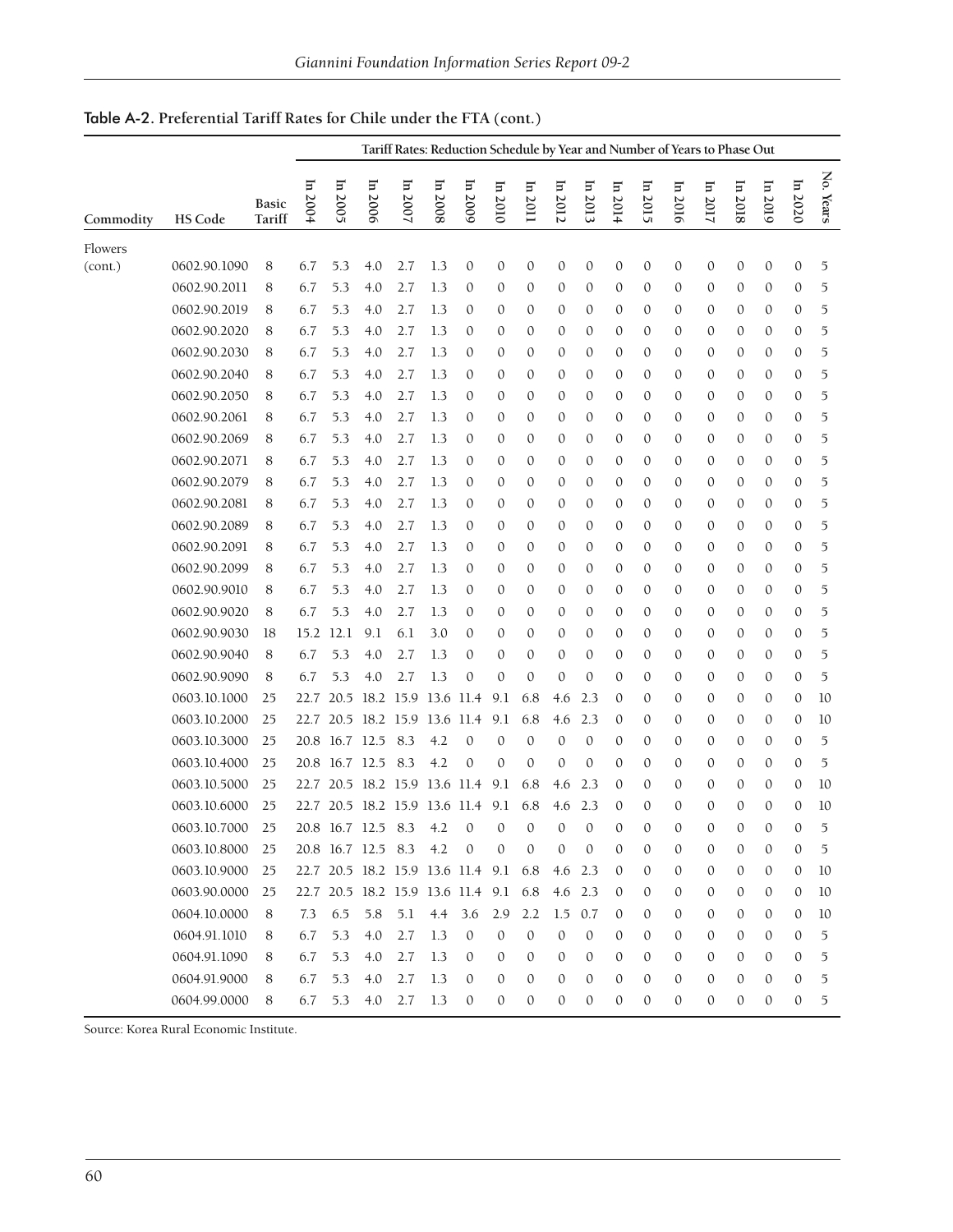University policy is intended to be consistent with the provisions of applicable State and Federal laws.

For information on obtaining copies of this publication, see the back cover.

The University of California prohibits discrimination or harassment of any person on the basis of race, color, national origin, religion, sex, gender identity, pregnancy (including childbirth, and medical conditions related to pregnancy or childbirth), physical or mental disability, medical condition (cancer-related or genetic characteristics), ancestry, marital status, age, sexual orientation, citizenship, or service in the uniformed services (as defined by the Uniformed Services Employment and Reemployment Rights Act of 1994: service in the uniformed services includes membership, application for membership, performance of service, application for service, or obligation for service in the uniformed services) in any of its programs or activities.

University policy also prohibits reprisal or retaliation against any person in any of its programs or activities for making a complaint of discrimination or sexual harassment or for using or participating in the investigation or resolution process of any such complaint.

Inquiries regarding the University's nondiscrimination policies may be directed to the Affirmative Action/Equal Opportunity Director, University of California, Agriculture and Natural Resources, 1111 Franklin Street, 6th Floor, Oakland, CA 94607, (510) 987-0096.